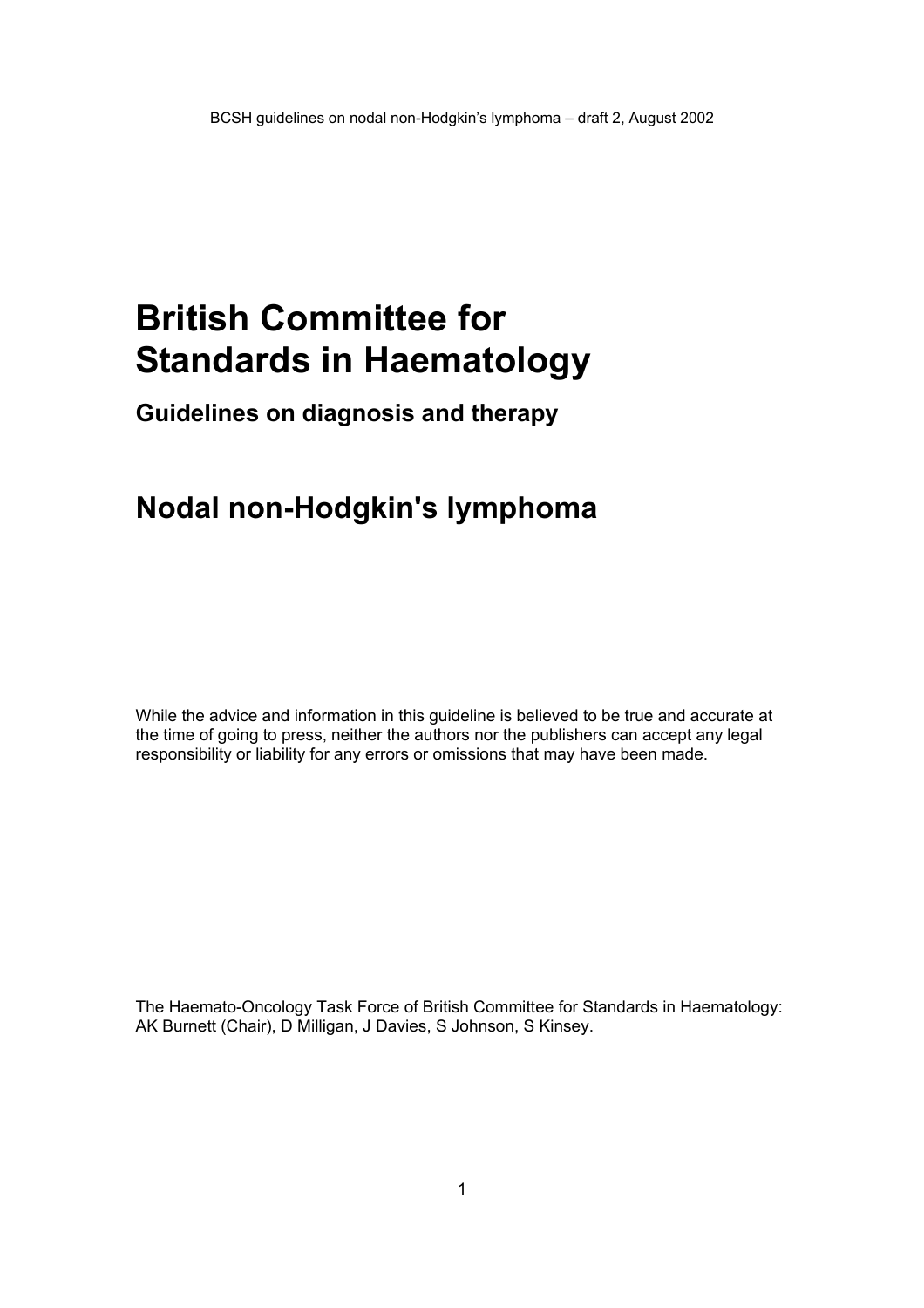These guidelines were formulated by

M Cullen (Medical Oncologist), A Dixon (Radiologist), A H Goldstone (Haematologist), A Haynes (Haematologist), P J Hoskin (Clinical Oncologist), A Jack (Histopathologist), D Linch (Haematologist), T A Lister (Medical Oncologist), R Marcus (Haematologist), A Norton (Histopathologist), D H Parry (Haematologist), S J Proctor (Haematologist), J A Radford (Medical Oncologist), J Sweetenham (Medical Oncologist) in response to a request by the Clinical-Oncology Task Force of the British Committee for Standards in Haematology A K Burnett (Chair), J Apperley, J Davies, S Johnson, D Milligan.

The evidence base was presented at an open meeting at the Royal College of Pathologists attended by 120 medics in November 2000.

Contributions were also provided by: A K Burnett, C H Poynton, N Steven and N Rooney (Royal College of Pathologists Minimum Dataset for Lymphoma) and the Lymphoma Association.

The contents were peer reviewed by 40 Haematologists, Oncologists and Histopathologists and relevant suggestions incorporated.

The final draft was approved by the BCSH of the British Society for Haematology and the Joint Committee for Clinical Oncology of the Royal College of Physicians, and the Association of Cancer Physicians.

Guideline Date: August 2002

## **Guideline Revision: 2005**

## **Level of Evidence**

| Level      | Type of evidence                                                                                                                                           |
|------------|------------------------------------------------------------------------------------------------------------------------------------------------------------|
|            |                                                                                                                                                            |
| la         | Evidence obtained from meta-analysis of randomised controlled trials                                                                                       |
| Ib         | Evidence obtained from at least one randomised controlled trial                                                                                            |
| lla.       | Evidence obtained from at least one well-designed controlled study<br>without randomisation                                                                |
| <b>IIb</b> | Evidence obtained from at least one other type of well-designed quasi-<br>experimental study                                                               |
| Ш          | Evidence obtained from well-designed non-experimental descriptive<br>studies, such as comparative studies, correlation studies and case control<br>studies |
| IV         | Evidence obtained from expert committee reports or opinions and/or<br>clinical experiences of respected authorities                                        |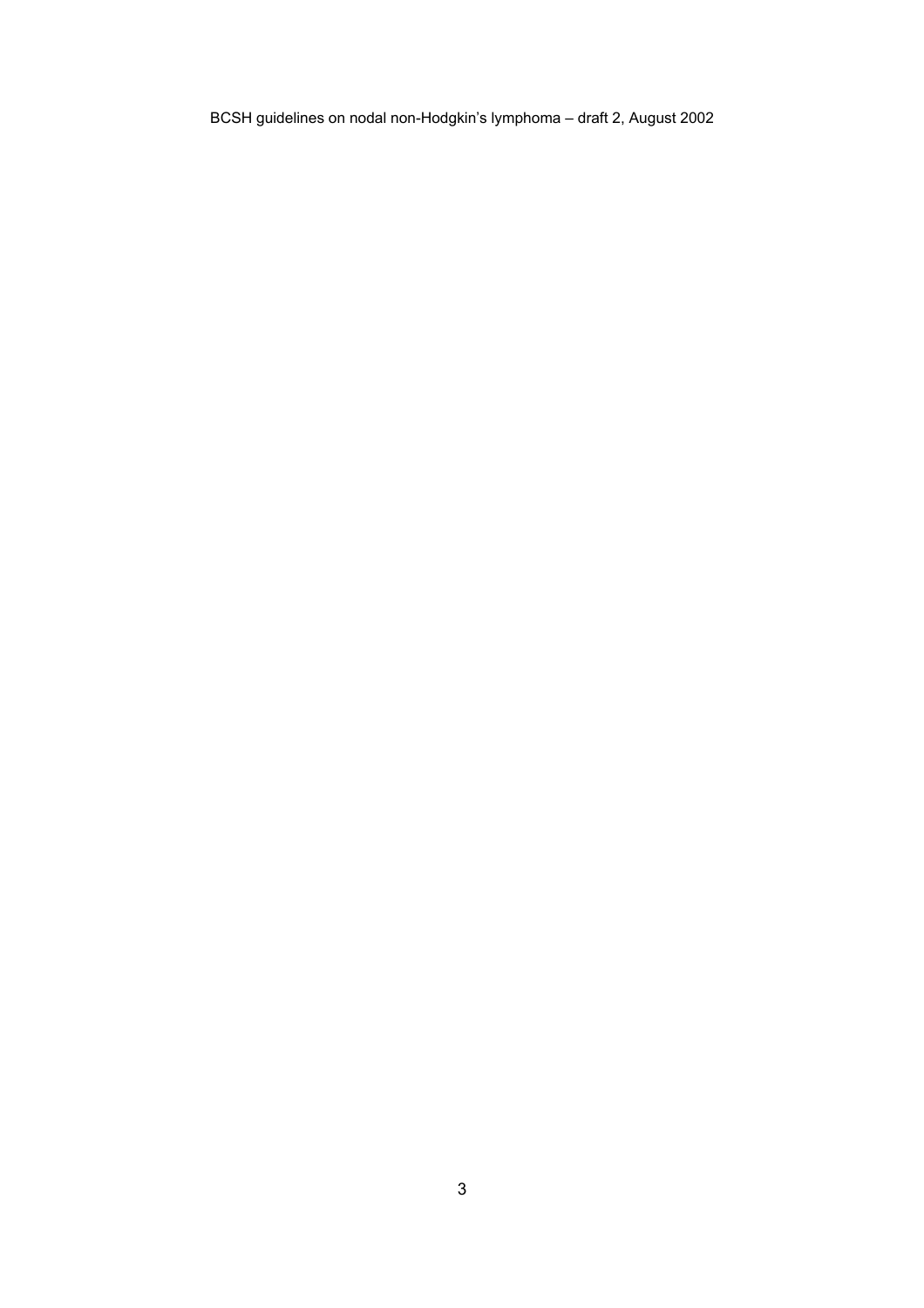## **Contents**

### **Introduction** *4*

- 1. Epidemiology *5*
- 2. Diagnostic standards *6*
- 3. Staging system definition and International Prognostic Index (IPI) *11*
- 4. Clinical work-up *12*

### **Management of aggressive NHL** *14*

- 5. Diffuse large B cell lymphoma (DLBCL) *15*
- 6. Burkitt's and Burkitt's-like lymphoma *24*
- 7. Lymphoblastic lymphoma/leukaemia (precursor T or B cell lymphoma/leukaemia) *28*
- 8. Mantle cell lymphoma *31*
- 9. Lymphoma associated with HIV infection *35*

### **Management of non-aggressive NHL** *38*

- 10. Follicular lymphoma 39
- 11. Small lymphocytic lymphoma (SLL)/chronic lymphocytic leukaemia (CLL) *50*
- 12. Marginal zone/gastric MALT lymphoma *54*

#### **General considerations** *66*

- 13. Lymphoma and lymphoproliferative disease following transplantation *67*
- 14. Radiotherapy *69*
- 15. CNS prophylaxis *71*
- 16. Haemopoietic growth factors *72*
- 17. Tumour lysis syndrome *75*
- 18. Follow-up, late effects and protection of reproductive function *76*
- 19. Imaging assessments *85*
- 20. Irradiation of blood products *87*
- 21. Practice standards *88*
- 22. Disease registration template *90*
- 23. Patient Information *91*

### **Appendices** *92*

- 1. Treatment regimens *93*
- 2. Available trials *93*
- 3. Royal College of Pathologists minimum dataset for lymphoma histopathology reports 9*4*
- 4. *Abbreviations*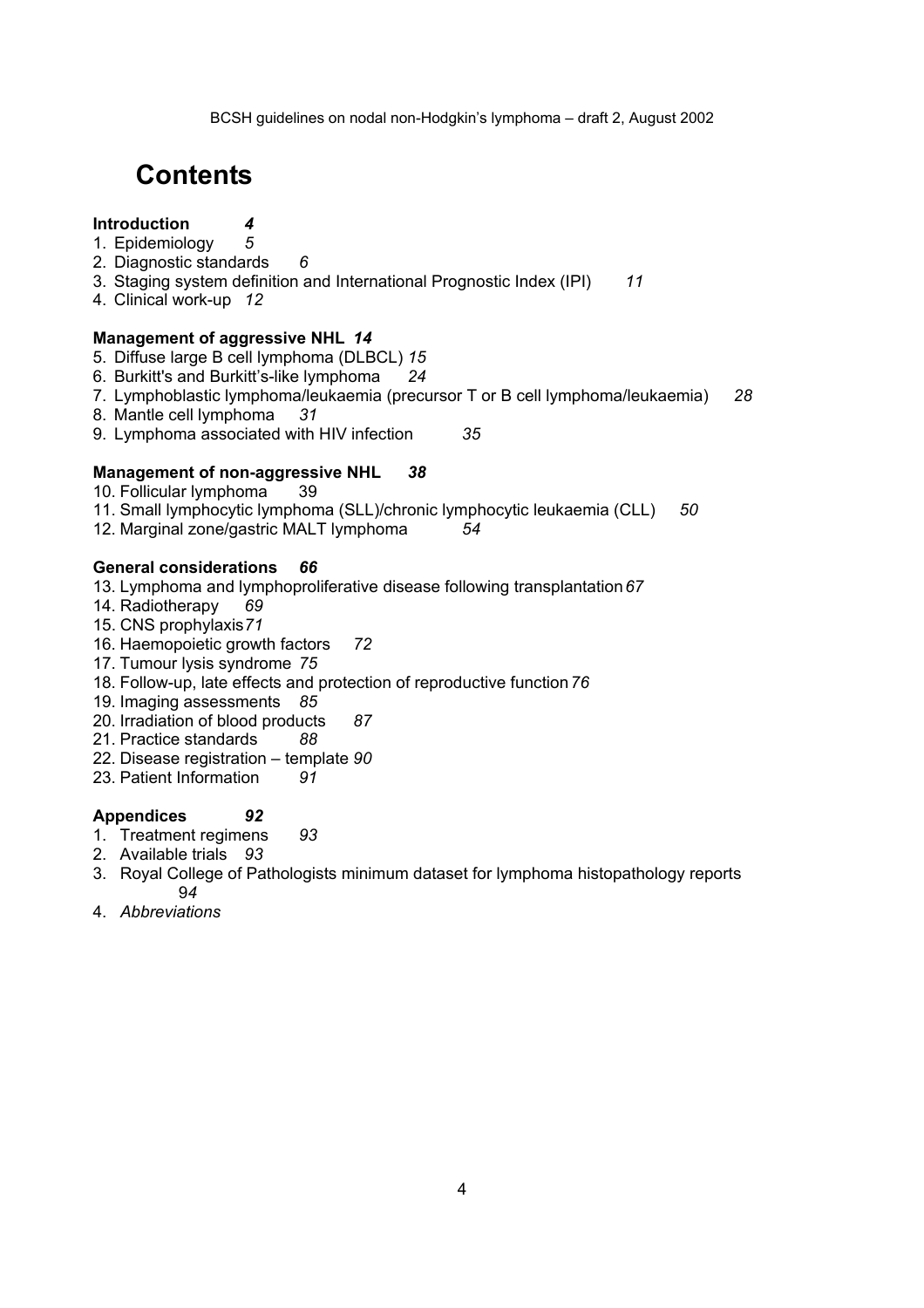## **Introduction**

- **1. Epidemiology**
- **2. Diagnostic standards**
- **3. Staging system definition and International Prognostic Index (IPI)**
- **4. Clinical work-up**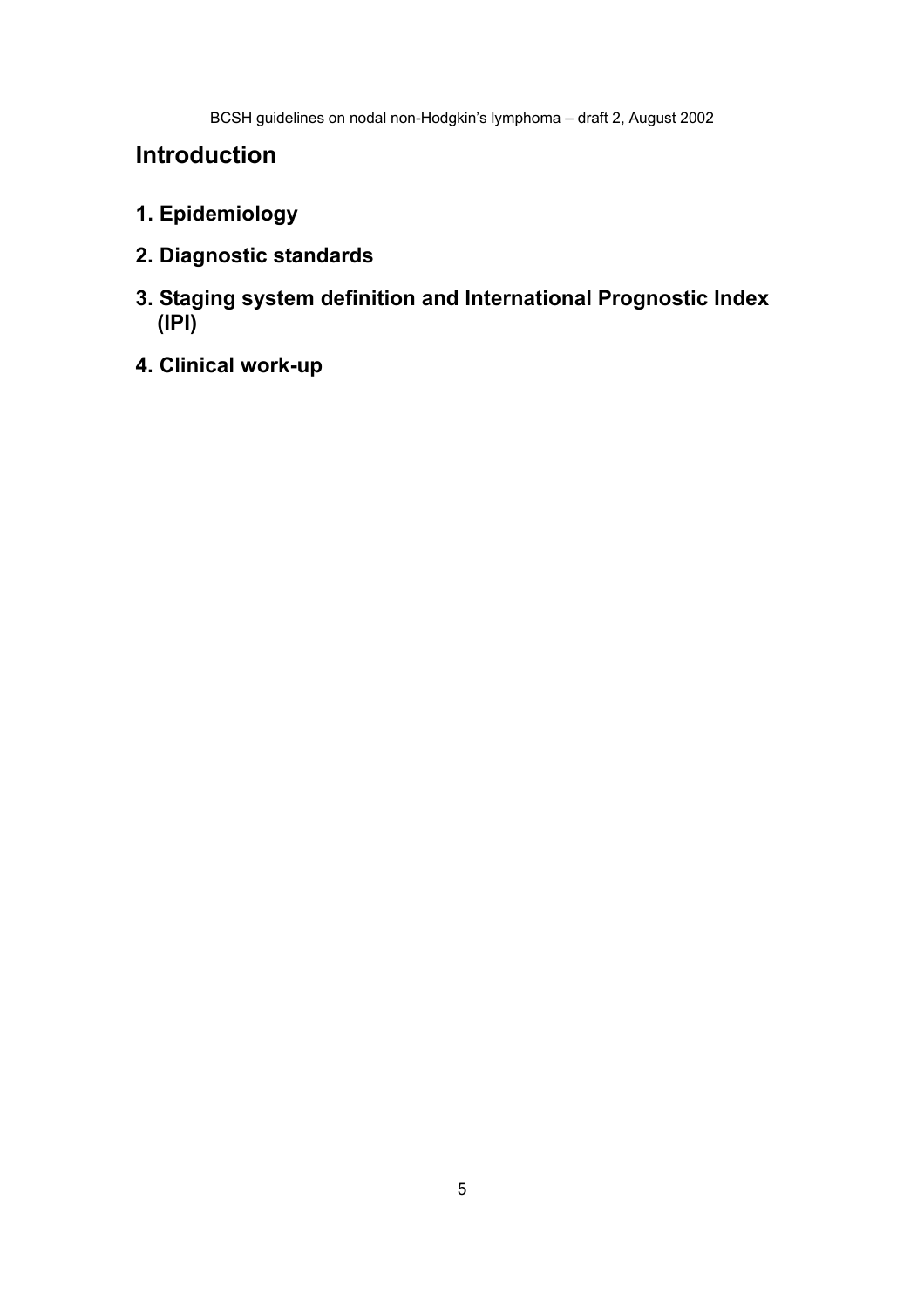## **1. Epidemiology**

Approximately 5,000 new cases of non-Hodgkin's lymphoma (NHL) are registered in England and Wales every year. In line with the rest of the Western world, the incidence of these tumours is increasing by 3–5% per year, and they continue to attain more prominence in cancer mortality statistics. The reason for the increasing incidence is not known; better diagnosis, an increasing elderly population, and unknown environmental factors may all be relevant. The increase has not occurred in all subgroups. The NHLs are a heterogeneous group of diseases linked only by their origin within the lymphoid subtypes. Over two-thirds of all NHLs are accounted for by two histological subtypes: diffuse large B cell lymphoma (DLBCL), an aggressive lymphoma, and follicle centre cell (or follicular) lymphoma, an indolent (or non-aggressive) lymphoma. Other, more rare subtypes exist, and all display distinct natural histories and require specific management. The accurate diagnosis and treatment of many NHLs, some of which are potentially curable, thus requires access to sophisticated diagnostic and expert clinical opinion. These guidelines aim to summarise current diagnostic and management principles to foster consistent treatment for patients with NHL across the National Cancer Centre/Cancer Unit Network.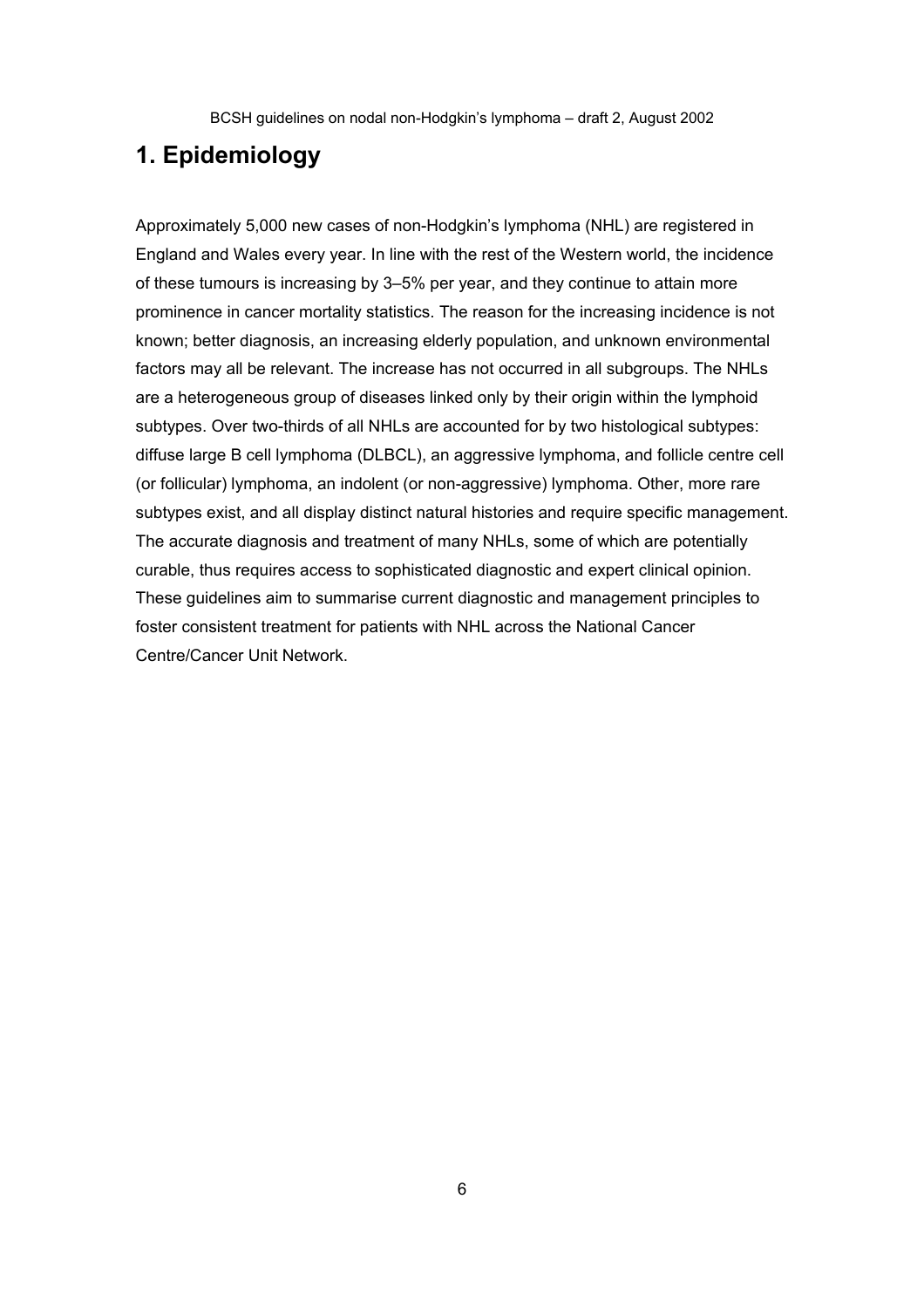The guidance is consistent with the National Cancer Centre Network (NCCN) guidelines in the United States.

| Site of disease                   | Cases | WSR                           | % Change | $p$ -value |
|-----------------------------------|-------|-------------------------------|----------|------------|
|                                   |       | (cases/10 <sup>6</sup> /year) |          |            |
| AII NHL                           | 11334 | 62.8                          | 4.95     | 0.002      |
| Nodal NHL                         | 7229  | 40.6                          | 4.75     | 0.003      |
| Extra-nodal NHL                   | 3556  | 19.1                          | 7.51     | 0.002      |
| <b>Gastrointestinal tract NHL</b> | 1071  | 5.8                           | 4.21     | 0.045      |
| <b>Gastric NHL</b>                | 464   | 2.4                           | 12.70    | 0.005      |
| Small bowel NHL                   | 293   | 1.7                           | 8.50     | ns         |
| Large bowel NHL                   | 120   | 0.6                           | $-2.40$  | ns         |
| <b>Skin NHL</b>                   | 767   | 4.2                           | 14.20    | 0.012      |
| Skin lymphoma                     | 516   |                               | 23.00    | 0.008      |
| Central nervous system            | 164   | 1.0                           | 10.66    | 0.040      |

#### **Table 1.1 Changes in incidence of NHL in parts of England and Wales 1986–1993**

| Extra-nodal     | Primary extra-nodal NHL was defined as cases where initial symptoms had led to a           |
|-----------------|--------------------------------------------------------------------------------------------|
|                 | diagnostic biopsy from tissues other than the lymph nodes, spleen, bone marrow, blood,     |
|                 | thymus, Waldeyer's ring or tonsil and at the time of diagnosis disease was absent in these |
|                 | tissues.                                                                                   |
| WSR             | World standardised incidence rate, all ages.                                               |
| <b>Skin NHL</b> | All skin NHL including mycosis fungoides and Sezary disease.                               |
| Skin lymphoma   | Skin NHL excluding mycosis fungoides and Sezary disease.                                   |

## **2. Diagnostic standards**

#### *2.1 Tissue collection*

**Definitions** 

#### *2.1.1 Investigations prior to biopsy*

In all patients, a full blood count (FBC) with film and cell marker studies, where appropriate, should be carried out before a node biopsy. This is to avoid unnecessary node biopsies in patients with B cell chronic lymphocytic leukaemia (B-CLL) and, less commonly, acute leukaemia. A significant number of unnecessary biopsies are carried out in patients who have overt leukaemia.

In all patients < 30 years with an enlarged lymph node, a monospot should be carried out.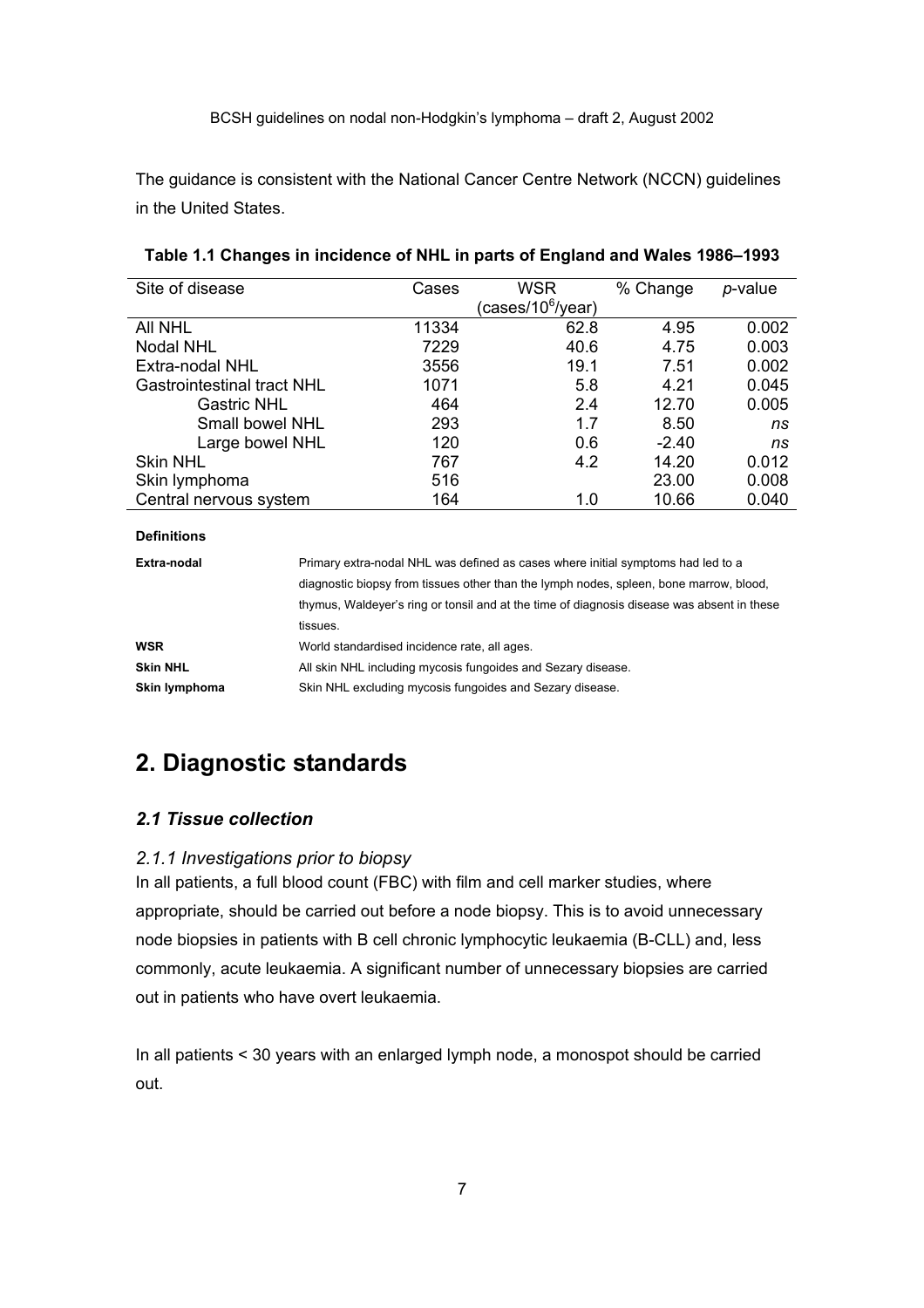In all patients with cervical node disease an ENT examination should be carried out to exclude epithelial malignancy of the head and neck, in patients thought to have carcinoma a fine needle aspirate is the first-line investigation.

## *2.1.2 A designated surgeon should perform all lymph node biopsies for the diagnosis of lymphoma.*

An ENT or Maxillo-facial surgeon should be responsible for cervical node biopsies and a general surgeon for others. The use of designated surgeons ensures adherence to protocols for specimen collection and prompt referral of patients with lymphoma to the Haematological Oncology Clinic. A local agreement should be in place to ensure that the preliminary biopsy report can be available to the multidisciplinary team (MDT) within 2 weeks of the patient's first contact with the MDT (see section 21.2).

### **Box 2.1**

#### **Approach to diagnosis of a patient with lymphadenopathy**

- FBC with film and cell marker studies, where appropriate, should be carried out before a node biopsy
- Monospot in patients < 30 years
- If cervical node disease, ENT examination to exclude epithelial malignancy of the head and neck
- Designated surgeon(s) ENT or Maxillo-facial surgeon for cervical nodes and general surgeon for others
- Excision biopsy preferred method; trucut biopsy if node not accessible: not fine needle aspirate
- Node biopsy  $-$  send unfixed to lab

### *2.1.3 At the time of diagnosis a formal excision biopsy of a node should be carried out, unless there are clinical or technical reasons why this is inappropriate.*

An excision biopsy allows more detailed assessment of architecture, which is a key feature in the diagnosis of lymphoma. Needle biopsies are also more prone to artefact and may be too small to permit the full range of investigation required for diagnosis in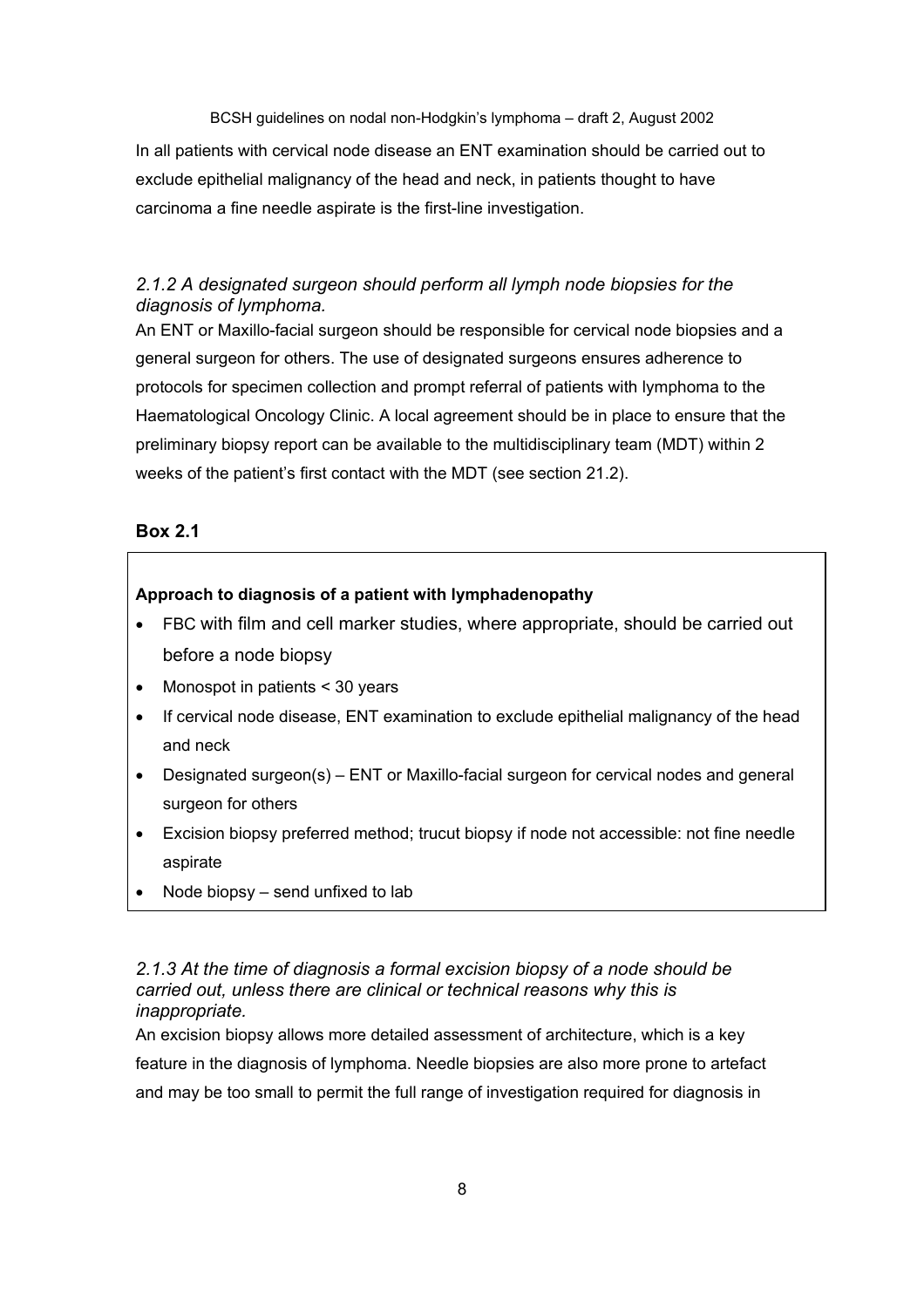BCSH guidelines on nodal non-Hodgkin's lymphoma – draft 2, August 2002 many cases. A biopsy of an enlarged node should be taken in preference to a biopsy of an extra-nodal site, when possible.

*2.1.4 All lymph node biopsies should be sent unfixed to the laboratory. This requires local arrangements for the prompt and safe transport of specimen.*  This is essential for a high standard of diagnosis and is increasing in importance with the introduction of new diagnostic techniques. Readers are referred to the Royal College of Pathologists minimum dataset for lymphoma histopathology reports (Appendix 3).

In the laboratory, the lymph node should be sliced and imprint preparations made. Thin slices should be placed in formalin for 24 hours before processing as paraffin blocks. This is essential to ensure high-quality morphology and reproducible, reliable results with marker studies performed on paraffin sections. The remaining tissue may be snap frozen or disaggregated into a single-cell suspension according to local diagnostic techniques.

### *2.2 Laboratory diagnosis*

*2.2.1 The diagnosis of lymphoma should be made, or reviewed, in a laboratory with the necessary specialist expertise and facilities.*  Access to a specialist haematopathology laboratory should be available in all cancer centres.

*2.2.2 The World Health Organization (WHO) classification of neoplastic diseases of the haematopoietic and lymphoid tissues should be the basis of diagnosis (Appendix 3, Table A3.1).* 

Each laboratory should produce a standard operating procedure (SOP) to implement the use of this classification. This should specify the precise nomenclature and diagnostic criteria to be used. There may be some variation between laboratories reflecting specialist interests and differences in technical approach. Storage of frozen material is desirable.

*2.2.3 A specialist haematopathology laboratory requires access to the following resources.*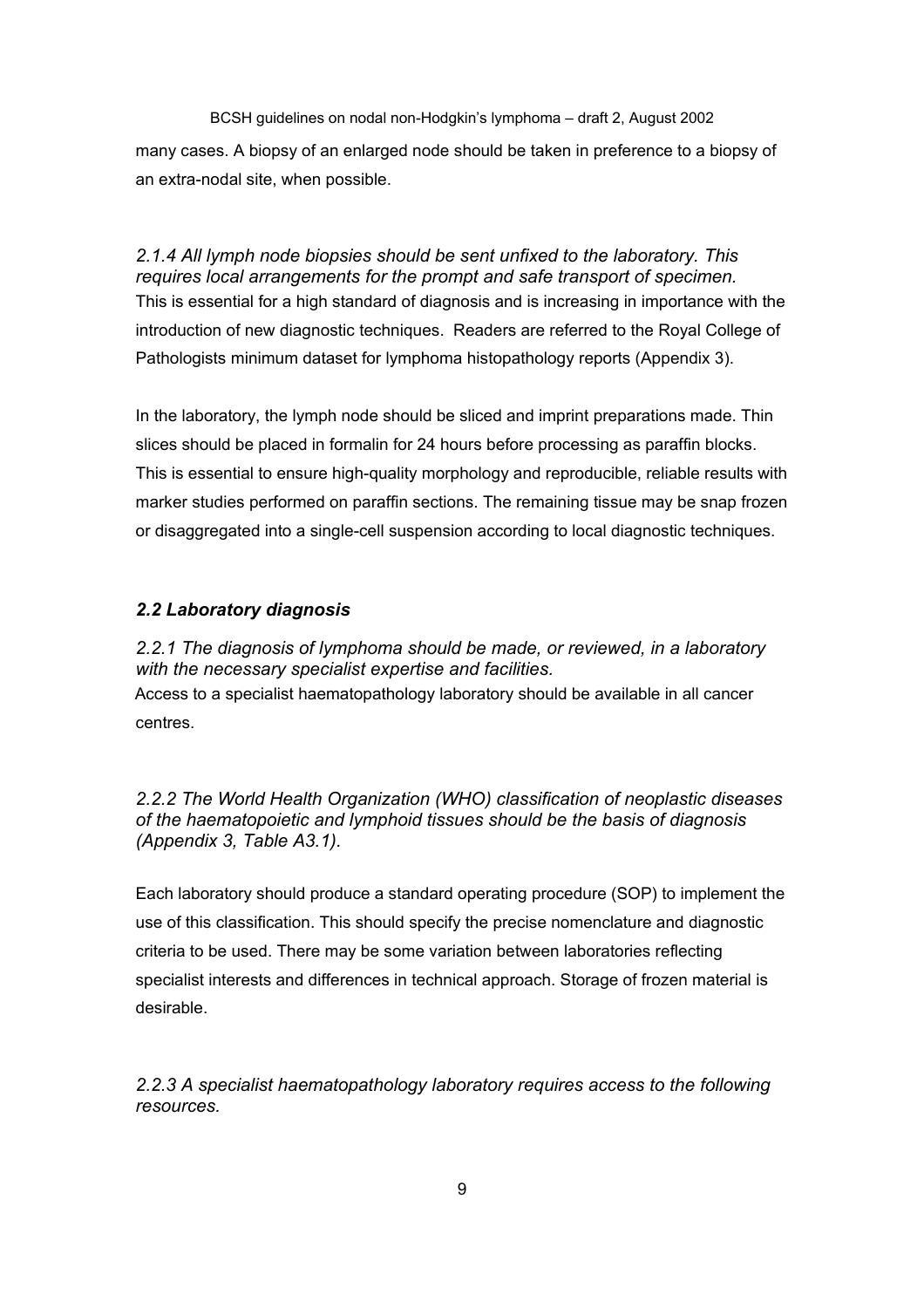*(a) Morphological expertise.* It is essential that pathologists/haematologists involved in this process have the necessary additional training and experience to undertake this work.

*(b) Immunophenotyping.* All marker studies should be carried out using panels that are designed to test the validity of the morphological diagnosis and to demonstrate key prognostic variables, e.g. Bcl-2 in diffuse large B cell lymphoma (DLBCL).

Immunological marker studies can be carried out using flow cytometry or immunohistochemistry. Opinions will vary as to the choice of techniques or antibodies to be used, but several effective approaches are possible.

(c) *Molecular techniques*. The main current techniques are polymerase chain reaction (PCR) to detect monoclonality and some translocations, and fluorescence *in situ* hybridisation (FISH) techniques for the detection of translocation and numerical chromosomal abnormalities. These techniques should be used in the same way as immunophenotypic studies to test the validity of the provisional diagnosis and to identify prognostic factors. Formal links with the local molecular-cytogenetics service are required.

*(d) Integrated reporting.* Most patients with lymphoproliferative disorders have multiple specimens taken at presentation and follow-up. It is essential that departments have an effective mechanism to correlate results obtained from lymph node biopsies, bone marrow (BM), etc.

*2.2.4 The results of laboratory investigations must be available before initiation of treatment.* 

In general a report should be available 5 working days after the specimen is received, although some molecular techniques may take longer. Where the diagnosis depends on investigations that are outstanding, this should be clearly stated.

**Box 2.2**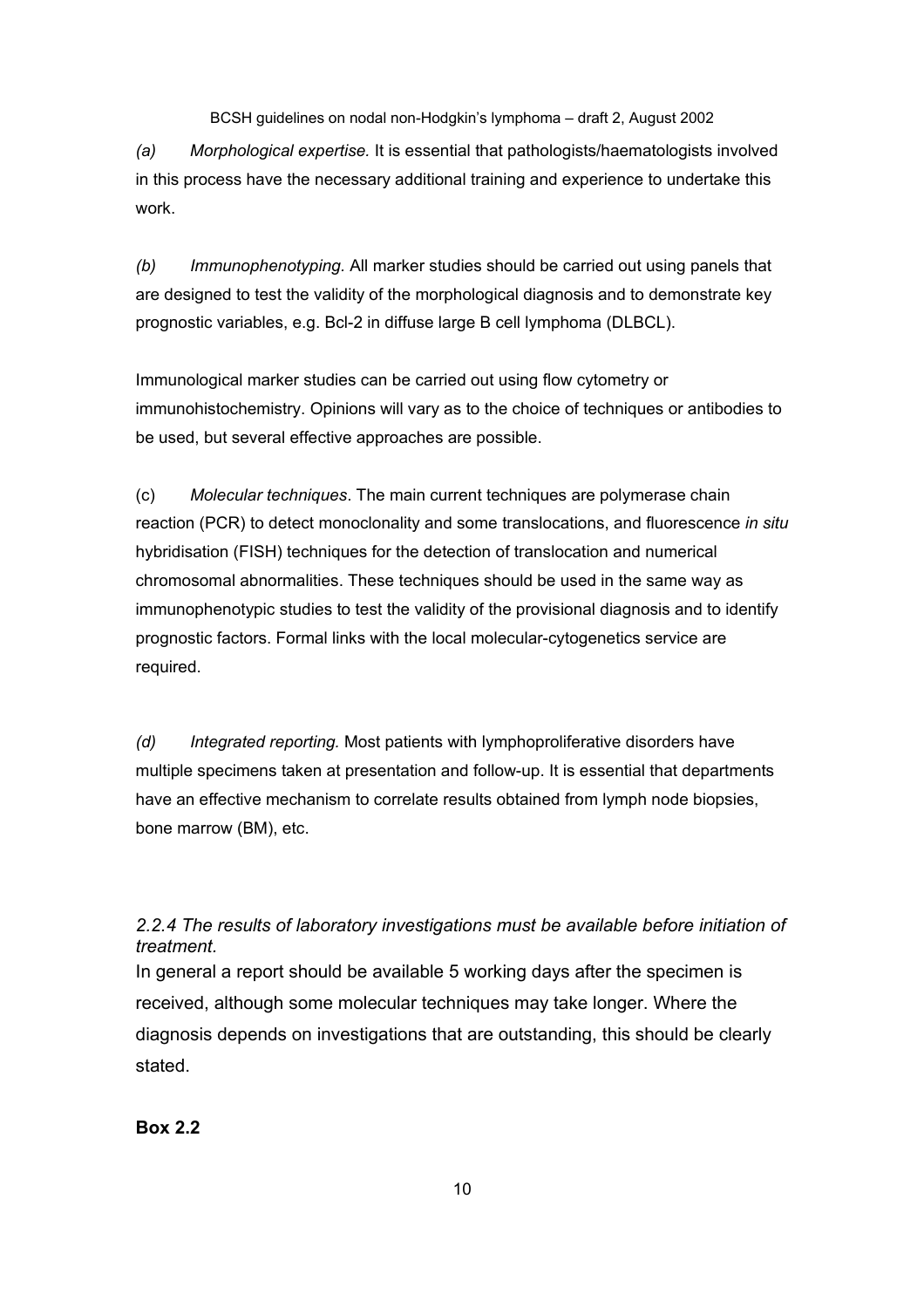#### **Diagnosis – laboratory procedures and standards**

- Unfixed node biopsy imprint preparation formalin preparation of material, snap freezing or disaggregation into single-cell suspension
- WHO classification
- Access to immunophenotyping, molecular techniques and, in some cases, molecular genetic techniques
- Systems of quality assurance in place :Standard Operating Proceedures (SOPs);
- Lab Accreditation (CPA);National Quality Assurance Scheme (NEQAS); random independent re-reporting; access to review panel
- Preliminary report to be available within 5 working days

### *2.3 Quality assurance, audit and team working*

## *2.3.1 An effective system of audit and quality assurance should be in place in the laboratory.*

The main component of quality assurance lies in the construction of the diagnostic process as detailed above. In addition, a system of audit designed to demonstrate the quality of the service should be in place. This can include verification that reports are being prepared in accordance with the SOP and 'independent re-reporting' of randomly selected specimens.

- Laboratories should provide users of the laboratory with details of their diagnostic criteria and technical methods.
- In addition laboratories involved in this work should participate in the relevant NEQAS schemes for immunocytochemistry, flow cytometry, etc.
- It is considered desirable that individual histopathologists should have access to a review panel where diagnoses can be subject to review.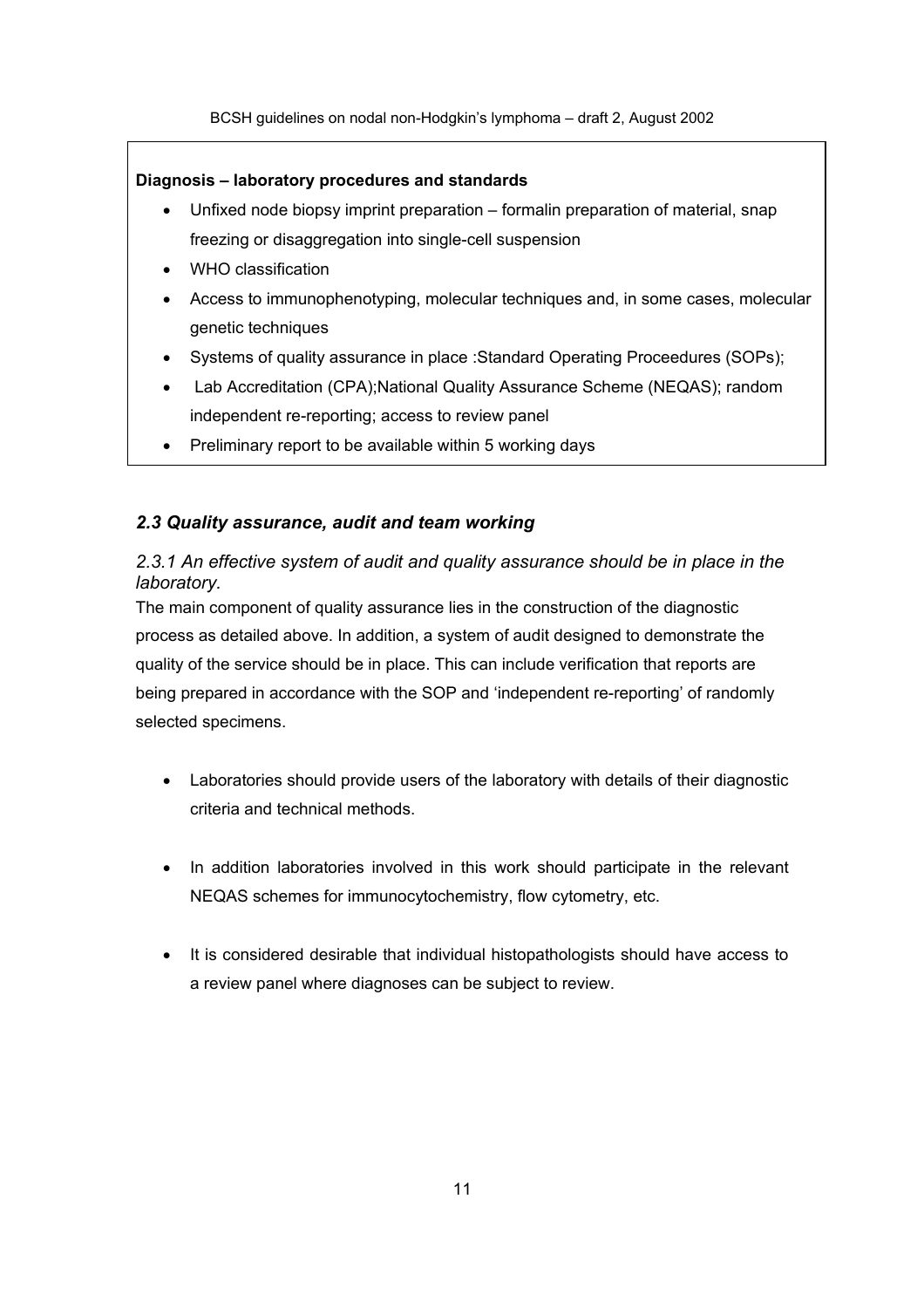## *2.3.2 MDT meetings are an essential component of the diagnosis and management of lymphoma.*

The arrangement will vary with local circumstances but MDT meetings should be held before a final management plan is produced. All new and relapsed patients should be reviewed at an MDT meeting.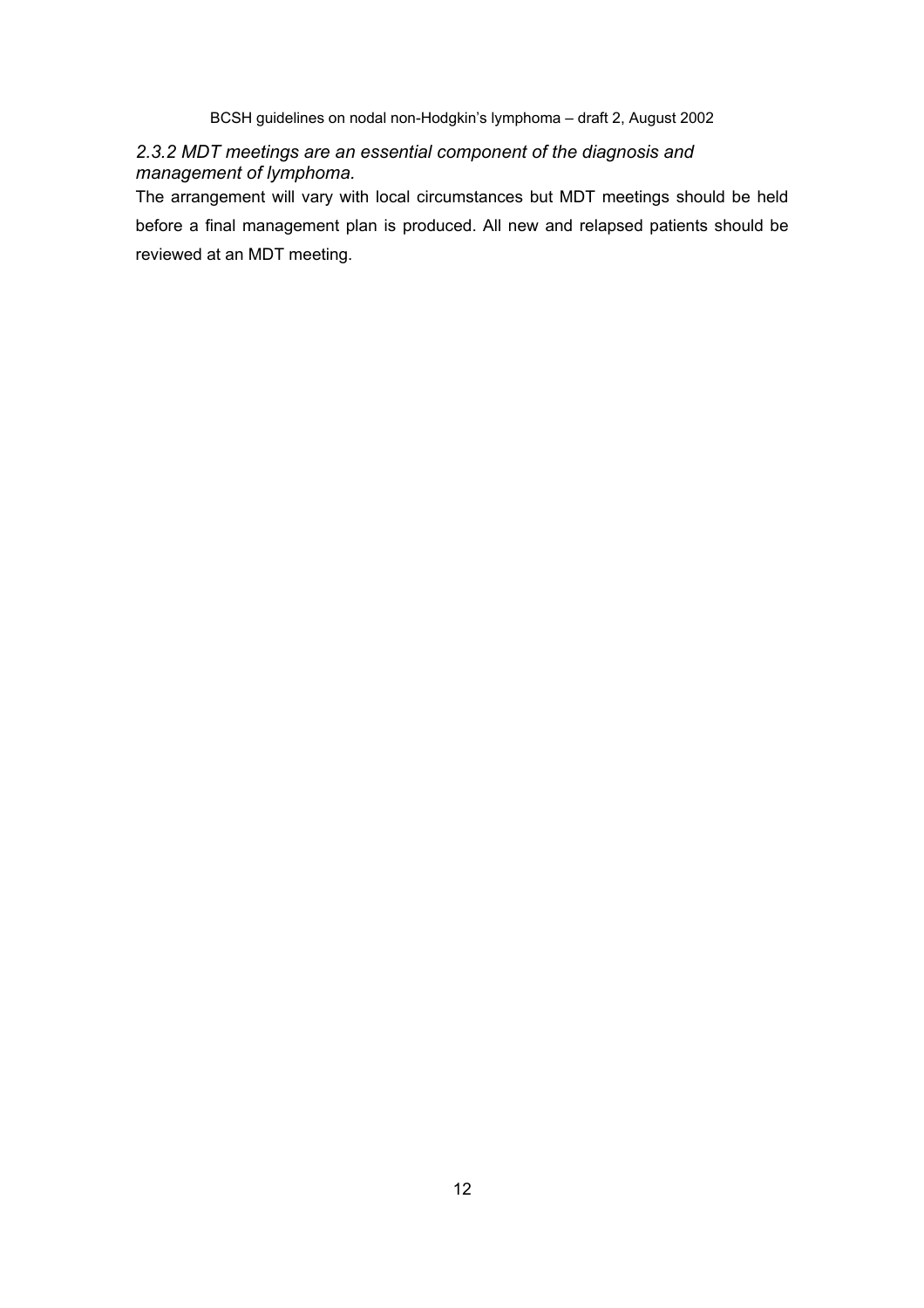## **3. Staging system definition and International**

## **Prognostic Index**

| Table 3.1 Ann Arbor staging classification for NHL <sup>a</sup>                      |                                                                                                                                                                                                                                                                                                                                                                                                                                                                                                                                                                                                                                                                                                                                               |  |
|--------------------------------------------------------------------------------------|-----------------------------------------------------------------------------------------------------------------------------------------------------------------------------------------------------------------------------------------------------------------------------------------------------------------------------------------------------------------------------------------------------------------------------------------------------------------------------------------------------------------------------------------------------------------------------------------------------------------------------------------------------------------------------------------------------------------------------------------------|--|
| <b>Stage</b>                                                                         | Area of involvement                                                                                                                                                                                                                                                                                                                                                                                                                                                                                                                                                                                                                                                                                                                           |  |
| ΙE<br>Ш<br>$II_{E}$<br>Ш<br>$III_{E}$<br>III <sub>S</sub><br>III <sub>SE</sub><br>IV | One lymph node region<br>One extralymphatic (E) organ or site<br>Two or more lymph node regions on the same side of the diaphragm<br>One extralymphatic organ or site (localised) in addition to criteria for stage II<br>Lymph node regions on both sides of the diaphragm<br>One extralymphatic organ or site (localised) in addition to criteria for stage III<br>Spleen (S) in addition to criteria for stage III<br>Spleen and one extralymphatic organ or site (localised) in addition to criteria for stage<br>Ш<br>One or more extralymphatic organs with or without associated lymph node<br>involvement (diffuse or disseminated); involved organs should be designated by<br>subscript letters (P, lung; H, liver; M, bone marrow) |  |

<sup>a</sup> A = asymptomatic; B = symptomatic (unexplained fever of  $\geq 38.6^{\circ}$ C [101.5<sup>o</sup>F]; unexplained, drenching night sweats; or loss of > 10% body weight within the previous 6 months).

## **Box 3.1**

#### **The International Prognostic Index (IPI)**

The IPI describes a predictive model for patients with DLBCL based on 5 clinical features at presentation.

- Age (≤ 60 *vs* > 60 years)
- Ann Arbor stage (I/II *vs* III/IV)
- Serum lactate dehydrogenase (LDH) (normal *vs* elevated)
- Extra-nodal involvement (≤ 1 site *vs* > 1 site)
- Performance status (0,1 *vs* 2–4)

An age-adjusted index for patients aged < 60 years of age is also described, based on stage, LDH and performance status. Patients can be divided into four prognostic categories based on these factors (Section 5, Table 5.1).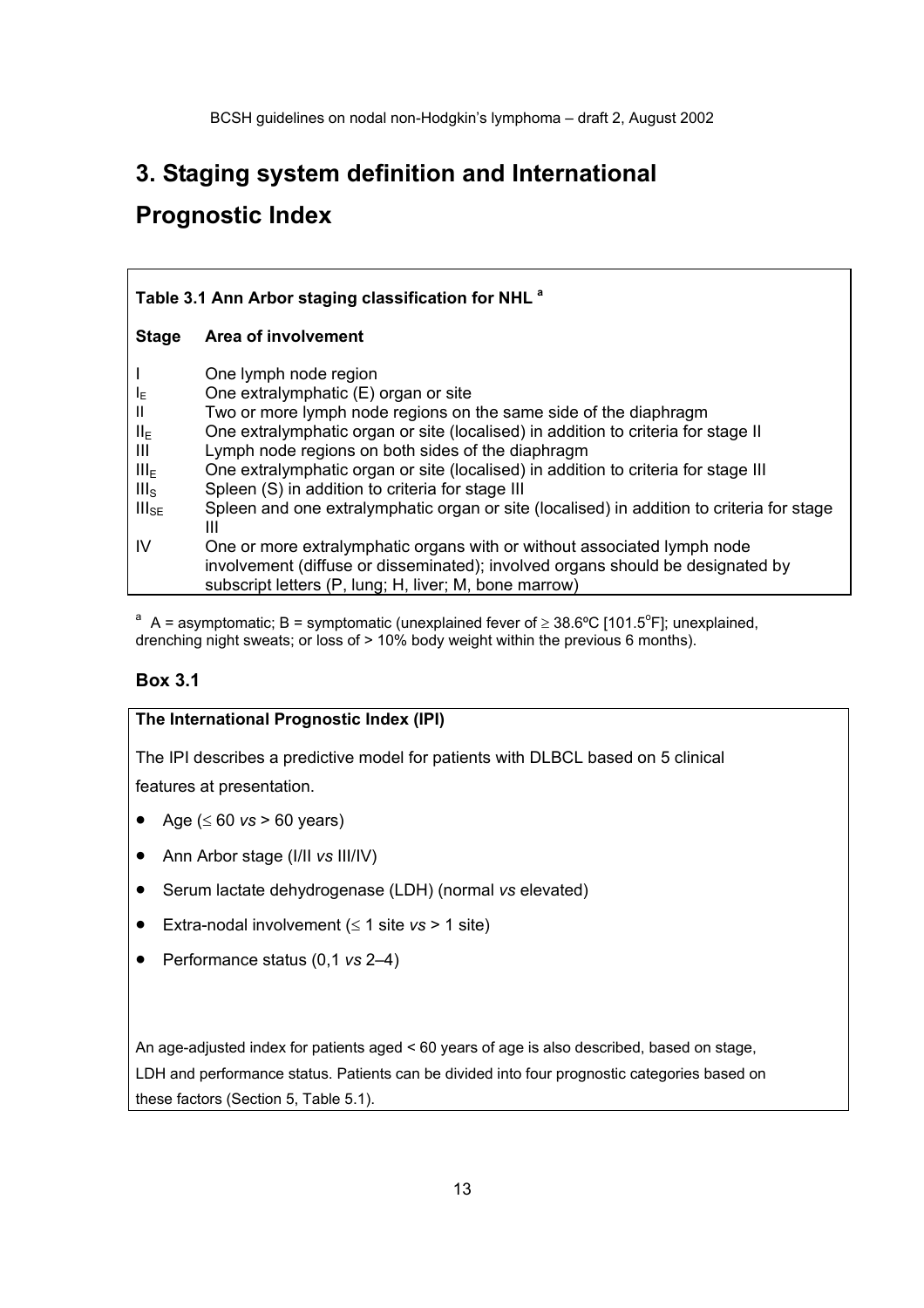## **4. Clinical work-up**

## **Box 4.1**

## **Essential**

- Physical examination: attention to node-bearing area, including Waldeyer's ring, and size of liver and spleen
- Performance status
- B symptoms
- FBC, differential, platelets
- LDH
- Blood urea nitrogen (BUN), creatinine
- Albumin, aspartate transaminase (AST), bilirubin, alkaline phosphatase
- Serum calcium, uric acid
- Chest X-ray, PA X-ray
- Chest and abdominopelvic computed tomography (CT) (including thoracic inlet and above)
- BM biopsy + aspirate
- HIV test (Burkitt's)

## **Useful in certain circumstances**

- Gallium-67 scan (planar and SPECT) double dose with delayed images (category 2) UGI/barium enema/endoscopy
- Neck CT
- Head CT or magnetic resonance imaging (MRI)
- Plain bone X-ray and bone scan
- Pregnancy test
- HIV test (lymphoblastic lymphoma)
- Beta-2 microglobulin
- Lumbar puncture if paranasal sinus, testicular, parameningeal, orbit disease or BM involvement in high-grade disease.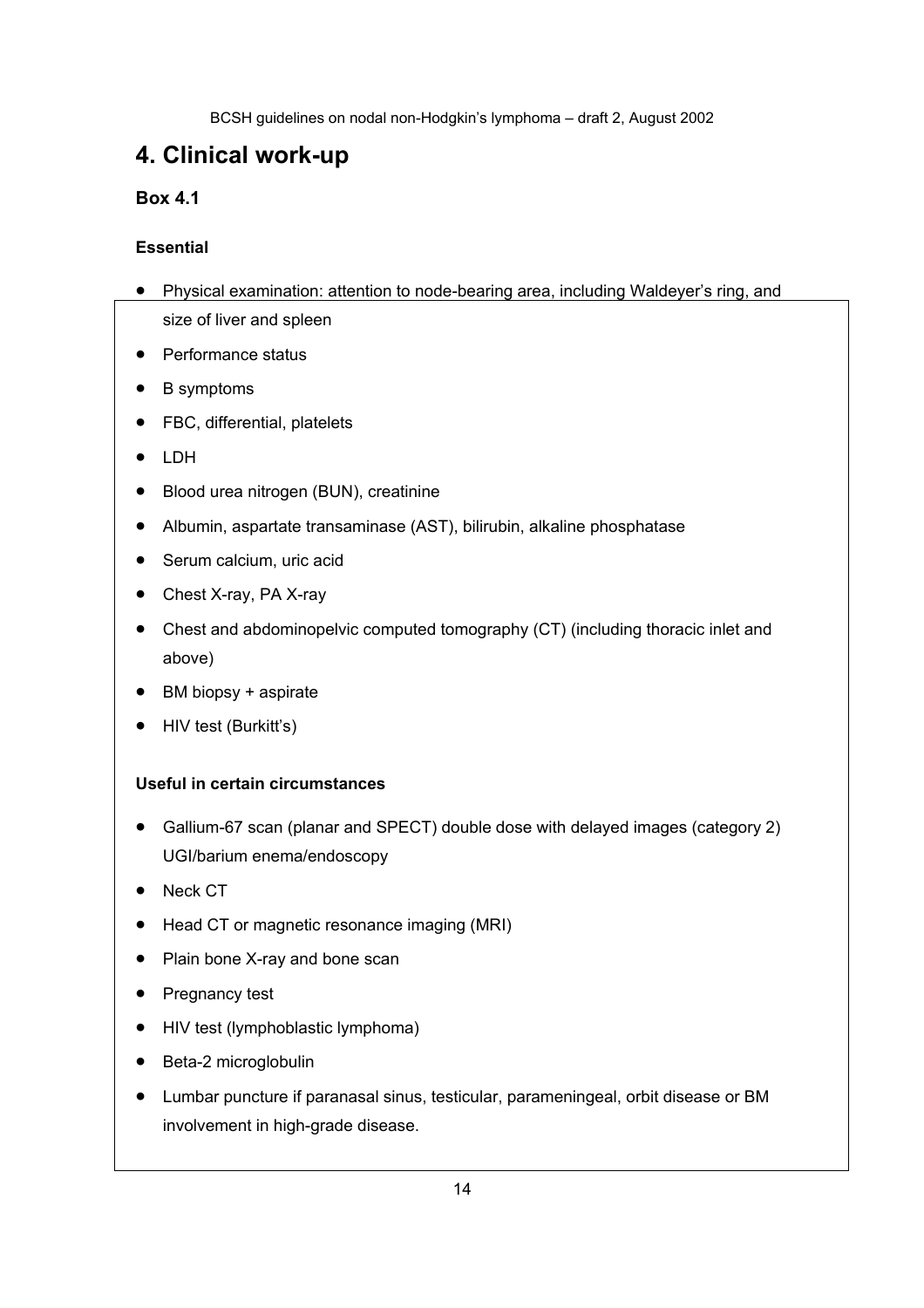## **Further reading**

Cartwright RA, McNally R, Staines A. The increasing incidence of non-Hodgkin's Lymphoma (NHL): the possible role of sunlight. *Leuk Lymph* 1994; 14: 387–394 NCCN Preliminary Non-Hodgkin's Lymphoma Practice Guidelines. *Oncology* 1997; 281– 346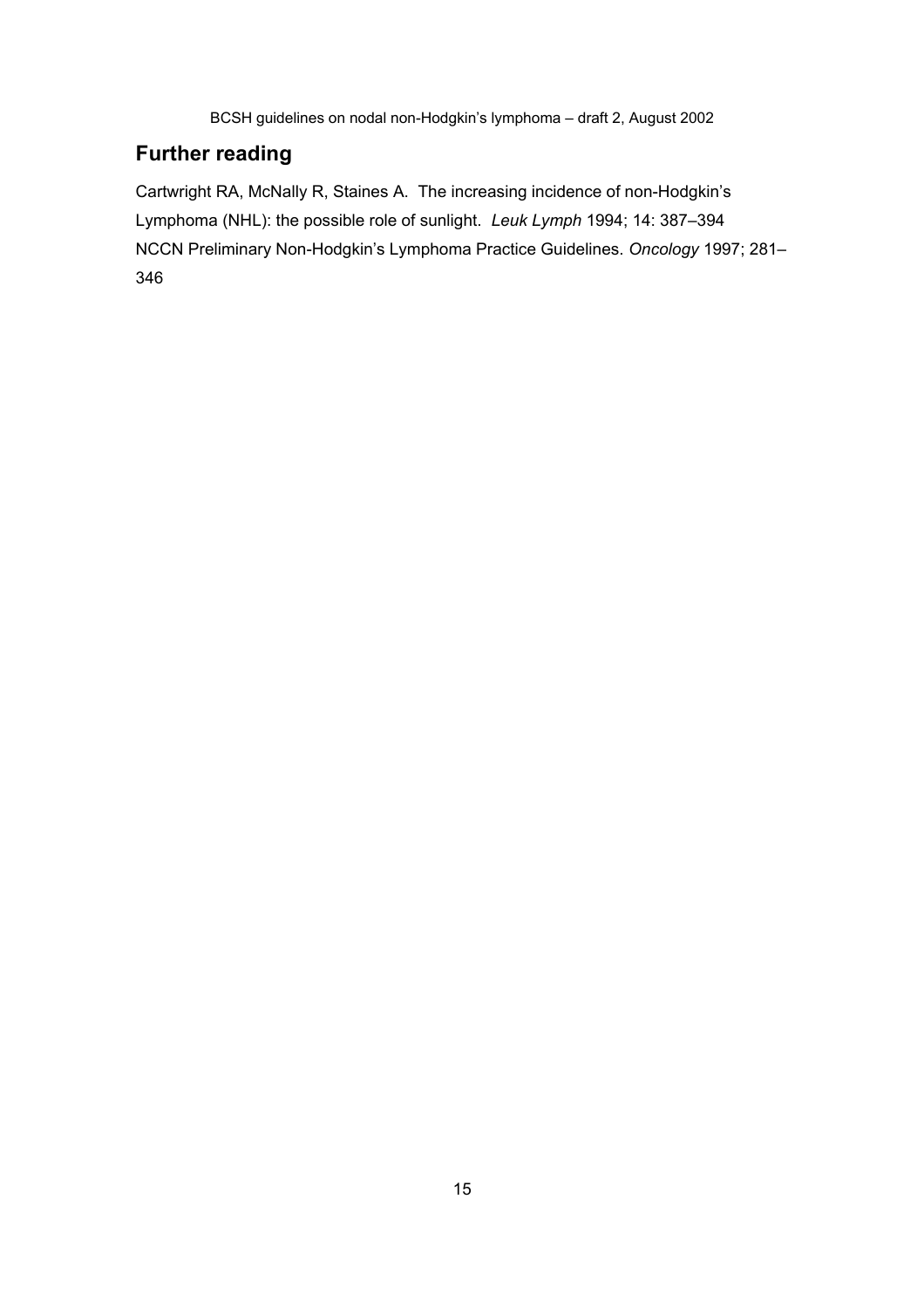#### **Management of aggressive NHL**

- 5. Diffuse large B cell lymphoma
- 6. Burkitt's lymphoma
- 7. Lymphoblastic Lymphoma/leukaemia (precursor T or B cell lymphoma/leukaemia)
- 8. Mantle cell lymphoma
- 9. Lymphoma associated with HIV infection

## **Generic management**

The diagnosis having been made and the extent of disease having been documented (i.e. DLBCL stage IVa IPI : HI) the situation will be explained to the patient by a consultant, preferably in the presence of a relative or friend and a nurse. The natural history will be presented followed by a discussion of the treatment options and the 'risk/benefit' ratio, and the probability of success, measured by 'improving health' and prolonged survival. Particular attention must be paid to short-term toxicity, potential morbidity and mortality and the long-term risk of infertility, second malignancy and damage to vital organs. While care must be taken to take into account different perceptions in different ethnic groups, and it must be appreciated that many people have a limited grasp of statistics, in general it is much better for most patients to know as much as possible about their situation. Written information must also be available.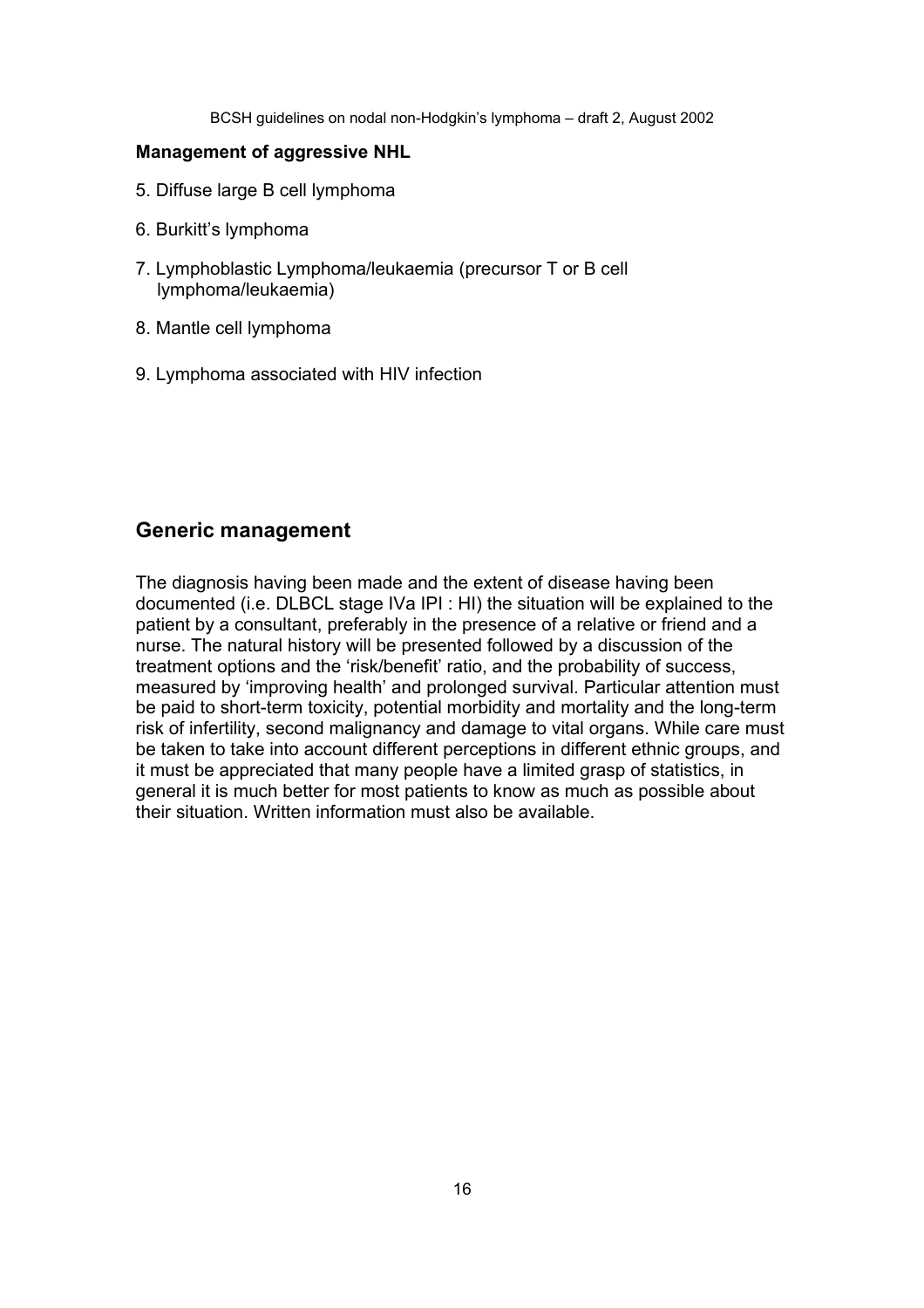## 5. Diffuse large B cell lymphoma

*(Mediastinal large B cell lymphoma, anaplastic large cell lymphoma [ALCL], peripheral T cell lymphoma [excluding cutaneous] and follicular lymphoma, grade 3 also to be treated according to this guideline)* 

DLBCL comprises approximately 30% of all cases of NHL in the UK. It is characterised by aggressive clinical behaviour, typically presenting with rapidly enlarging lymphadenopathy. Extra-nodal involvement is common. All patients presenting with DLBCL should be treated with curative intent. Cure can be anticipated in 40%–50% of all patients who present with DLBCL.

The IPI describes a predictive model for patients with DLBCL based on 5 clinical features at presentation. These are as follows:

- Age  $( $60 \text{ vs } > 60 \text{ years})$$
- Ann Arbor stage (I/II *vs* III/IV)
- Serum LDH (normal *vs* elevated)
- Extra-nodal involvement (< 1 site *vs* > 1 site)
- Performance status (0,1 *vs* 2–4)

An age-adjusted index for patients aged < 60 years is also described, based on stage, LDH and performance status.

Based on these factors, patients can be divided into 4 prognostic categories as summarised below:

|                        | <b>Number of risk factors</b> |                  |  |
|------------------------|-------------------------------|------------------|--|
| <b>IPI risk group</b>  | <b>All patients</b>           | Age adjusted IPI |  |
| Low-risk               | 0,1                           |                  |  |
| Low/intermediate-risk  |                               |                  |  |
| High/intermediate-risk |                               |                  |  |
| High-risk              | 4,5                           |                  |  |

**Table 5.1 Patients can be divided into 4 prognostic categories**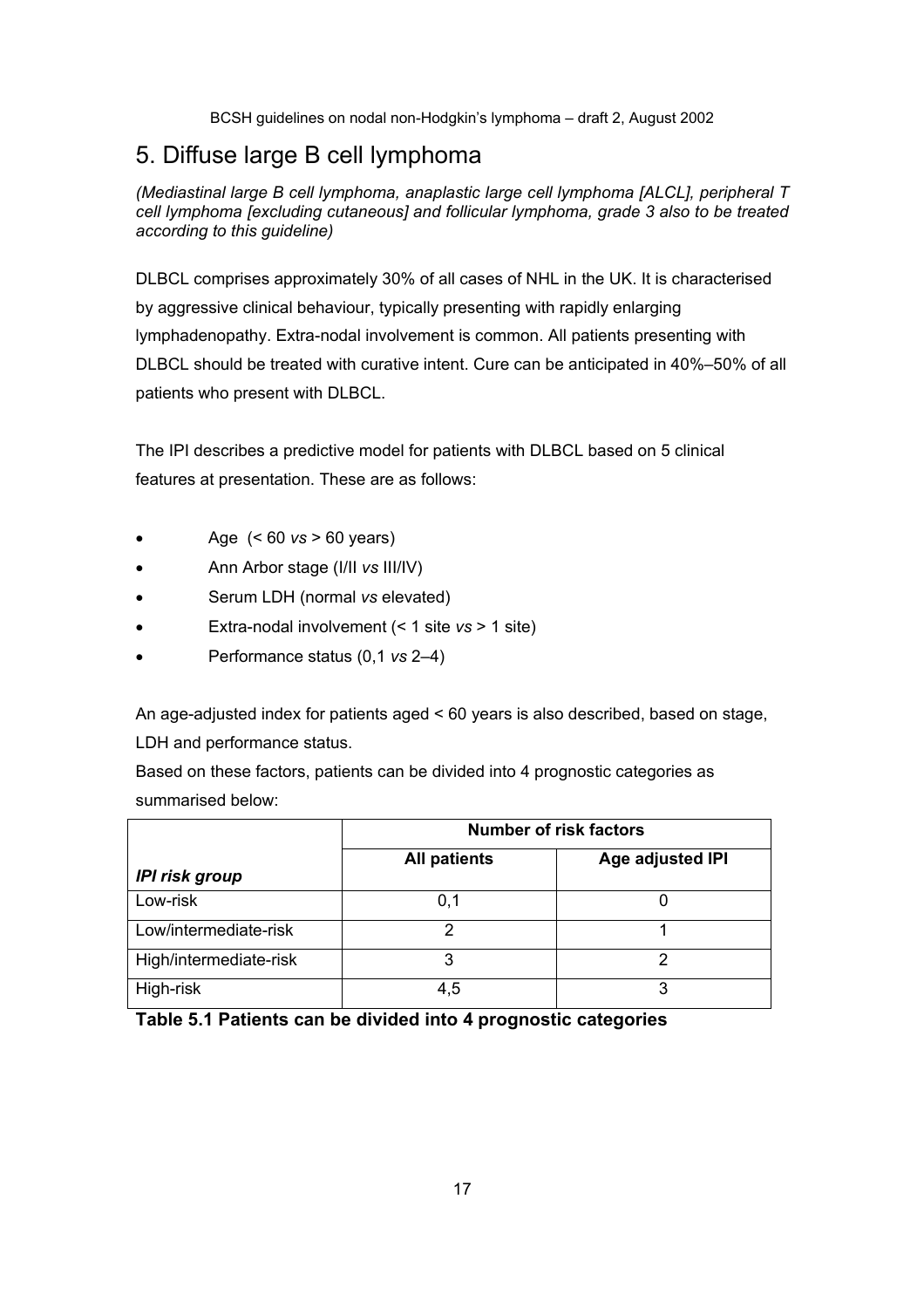## *5.1 Treatment*

Although the treatments described in the algorithm are based primarily on anatomical extent of disease according to Ann Arbor stage, these approaches are modified in accordance with the IPI risk category.

| <b>DLBCL</b> |                                                                          |                              |
|--------------|--------------------------------------------------------------------------|------------------------------|
|              |                                                                          |                              |
| Incidence:   | 4 new cases/100,000 population/year                                      |                              |
| Median age:  | 64 years                                                                 |                              |
| Sex ratio:   | 1:1                                                                      |                              |
| Phenotype:   | CD19 <sup>+</sup> CD20 <sup>+</sup> CD22 <sup>+</sup> CD79a <sup>+</sup> |                              |
|              | $\text{Slg}^{+/-} \text{CD45}^{+/-}$                                     |                              |
|              | $CD5^{-/+}$ $CD10^{-/+}$                                                 |                              |
|              | $Bcl-2^{-/+}$                                                            |                              |
| Genetics:    | $t(14, 18)$ in 30%                                                       |                              |
|              | Bcl-6 rearrangements in 30-40%                                           |                              |
|              |                                                                          |                              |
| Outcome:     | IPI score                                                                | 5-year overall survival (OS) |
|              | 0/1<br>35%                                                               | 75%                          |
|              | $2/3$ 46%                                                                | 40%                          |
|              | $4/5$ 19%                                                                | 20%                          |
| Clinical:    | Widespread nodal or extra-nodal disease                                  |                              |
|              | BM disease 10%                                                           |                              |
|              |                                                                          |                              |

## **Box 5.2**

| <b>Primary mediastinal DLBCL</b>                      |                                                                                                                                                                                                          |                                                     |
|-------------------------------------------------------|----------------------------------------------------------------------------------------------------------------------------------------------------------------------------------------------------------|-----------------------------------------------------|
| Incidence:<br>Median age:<br>Sex ratio:<br>Phenotype: | 0.24 new cases/100,000 population/year<br>40 years<br>Female excess (2-4:1)<br>CD19 <sup>+</sup> CD20 <sup>+</sup> CD22 <sup>+</sup> CD79a <sup>+</sup><br>$CD45$ <sup>+/-</sup><br>$Sig^-$<br>$CD30-/-$ |                                                     |
| Genetics:                                             | No characteristic lesion                                                                                                                                                                                 |                                                     |
|                                                       | Bcl-6 rearrangements in 30-40%                                                                                                                                                                           |                                                     |
| Outcome:                                              | IPI score<br>0/1<br>52%<br>2/3 37%<br>$4/5$ 11%                                                                                                                                                          | 5-year OS<br>65%<br>40%<br>በ%                       |
| Clinical:                                             | pericardial and pleural effusions                                                                                                                                                                        | Bulky mediastinal mass with vena caval obstruction, |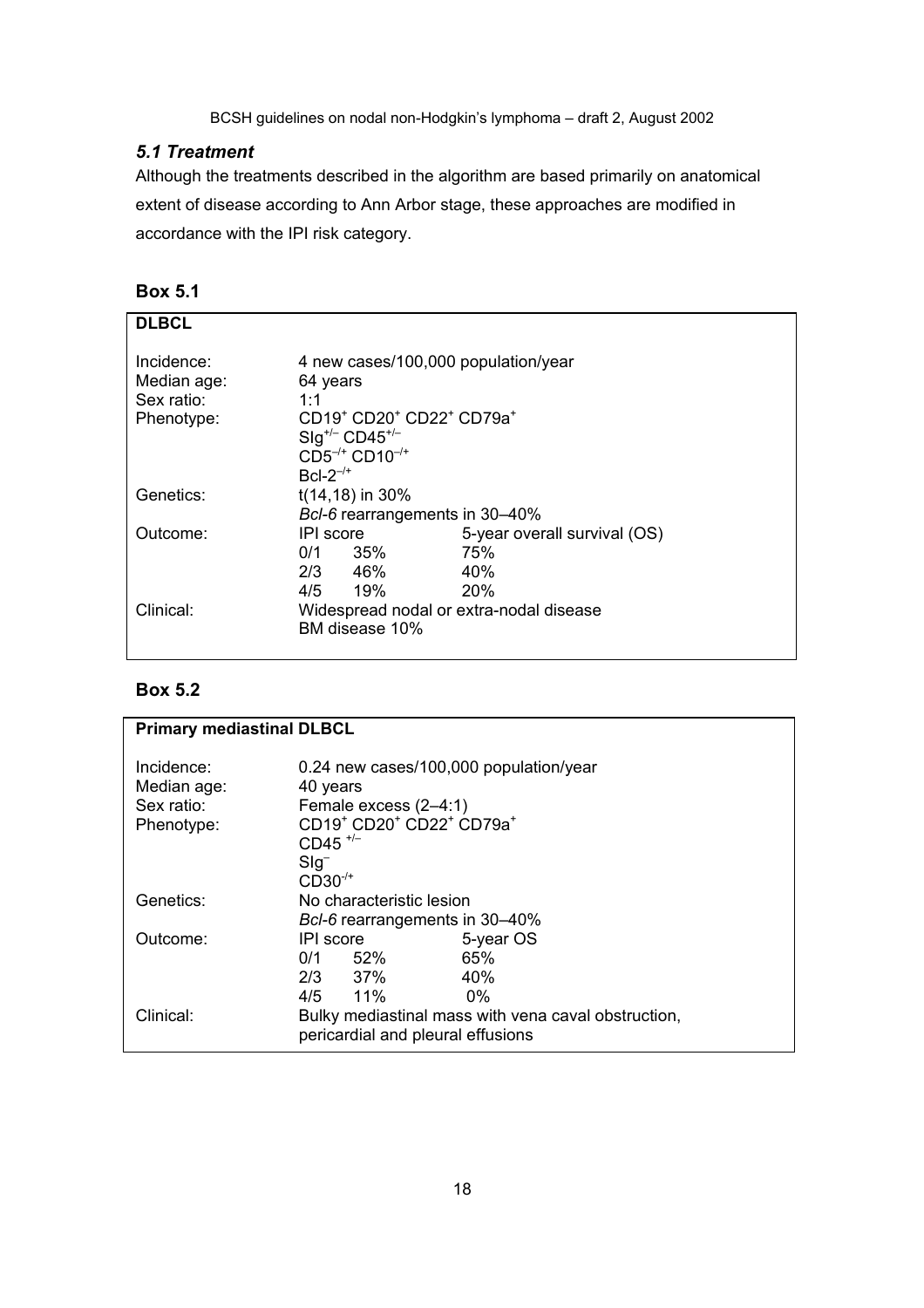## **Box 5.3**

| <b>ALCL</b>                                           |                                                                                                                                                                                                                 |  |
|-------------------------------------------------------|-----------------------------------------------------------------------------------------------------------------------------------------------------------------------------------------------------------------|--|
| Incidence:<br>Median age:<br>Sex ratio:<br>Phenotype: | 0.24 new cases/100,000 population/year<br>34 years<br>Female excess (2-4:1)<br>$CD30+$<br>$CD45^{+/}$ $EMA^{+/}$ $ALK^{+/-}$<br>$CD3^{-/+}$ CD15 <sup>-/+</sup> CD45RO <sup>+/-</sup>                           |  |
| Genetics:                                             | t(2,5)                                                                                                                                                                                                          |  |
| Outcome:                                              | IPI score<br>5-year OS<br>$0/1$ 61%                                                                                                                                                                             |  |
|                                                       | $2/3$ 18% $\succ$<br>75%<br>4/5 21%                                                                                                                                                                             |  |
| Clinical:                                             | Survival is significantly affected by the presence of the ALK<br>protein (ALK <sup>+</sup> 5-year OS 93% vs 37% in ALK <sup>-</sup> )<br>Good risk presents in children or young adults<br>and may be localised |  |

### **Box 5.4**

## **Peripheral T cell lymphoma**

| Incidence:<br>Median age:<br>Sex ratio:<br>Phenotype: | 0.72 new cases/100,000 population/year<br>61 years<br>$1 - 1$<br>$CD3^+$ $CD2^+$ $CD4^+$ $>CD8^+$ $CD45RA^+$<br>$CD5$ <sup>+/-</sup><br>$CD7^{-/+}$ |                                            |
|-------------------------------------------------------|-----------------------------------------------------------------------------------------------------------------------------------------------------|--------------------------------------------|
| Genetics:                                             | No characteristic lesion                                                                                                                            |                                            |
|                                                       | Bcl-6 rearrangements in 30-40%                                                                                                                      |                                            |
| Outcome:                                              | <b>IPI</b> score                                                                                                                                    | 5-year OS                                  |
|                                                       | 17%<br>0/1                                                                                                                                          | 40%                                        |
|                                                       | 2/3<br>52%                                                                                                                                          | 20%                                        |
|                                                       | 31%<br>4/5                                                                                                                                          | 10%                                        |
| Clinical:                                             |                                                                                                                                                     | Disseminated nodal and extra-nodal disease |

## *5.1.1 Localised disease (stage I or II)*

Treatment approaches differ according to the following factors:

- Disease bulk (< 10 cm *vs* > 10 cm)
- IPI risk group
- The presence of primary extra-nodal disease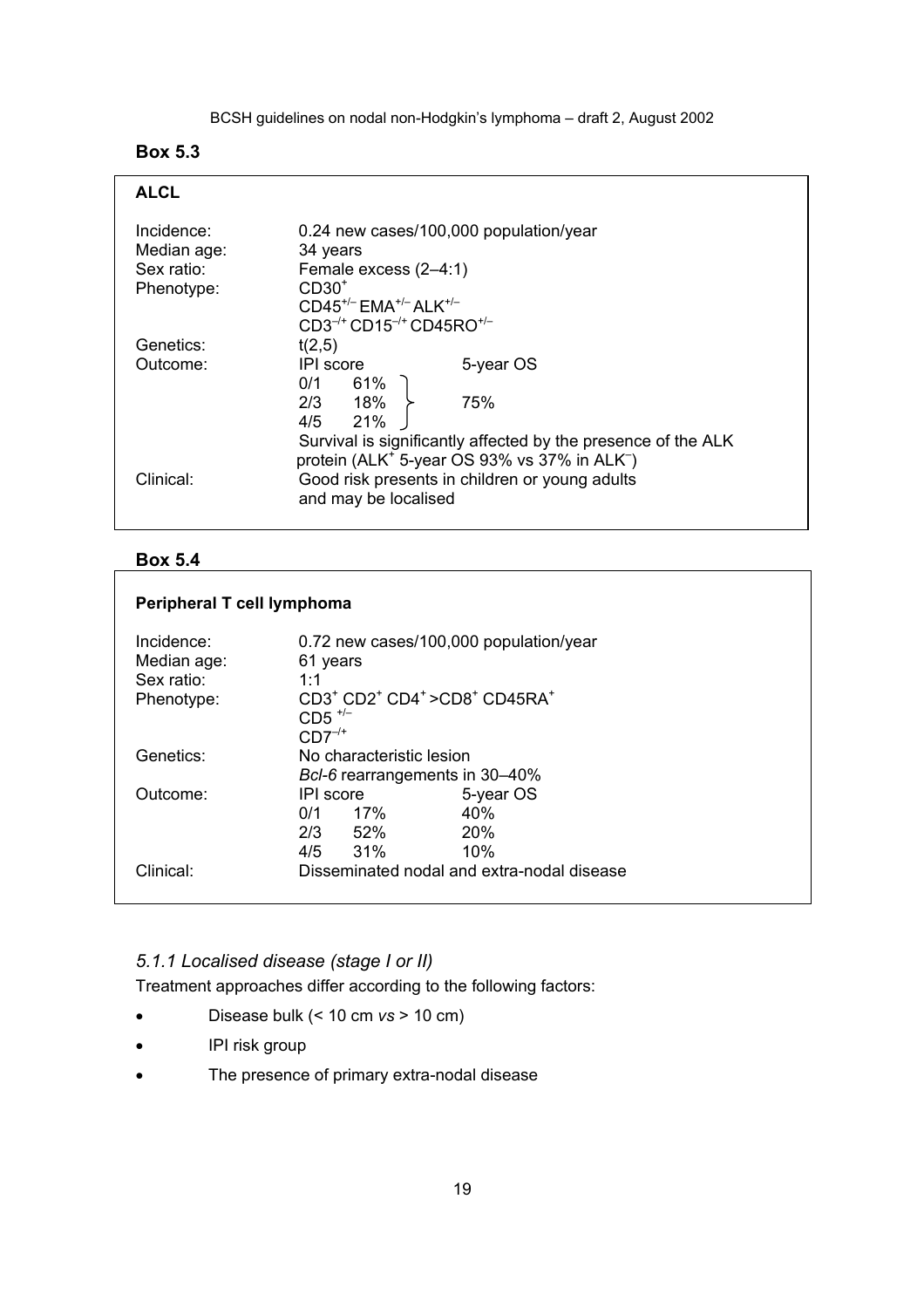#### **Recommendation 5a**

Patients with non-bulky (< 10 cm nodal disease and/or a mediastinal mass measuring < one-third of the maximum transverse diameter of the chest on plain X-ray) nodal stage I or II disease should receive combined modality therapy comprising 3–4 cycles of anthracyline based chemotherapy (e.g. CHOP [Appendix 1]) followed by involved field radiotherapy to all affected lymph node regions.

Level of evidence – level Ib

Results from the Southwest Oncology Group (SWOG) and Eastern Cooperative Oncology Group (ECOG) randomised trials initially confirmed the superiority of this approach over chemotherapy alone.

The outcome for these patients is excellent, with reported long-term progression-free survival (PFS) rates of 60%–70% and OS rates of approximately 80%.

#### **Recommendation 5b**

Patients with bulky (≥ 10cm) disease should be treated according to their IPI subgroup. Patients with low- or low/intermediate risk disease should receive 6–8 cycles of CHOP chemotherapy. Patients with high/intermediate- or high-risk disease should be treated in the same way as those with advanced disease and similar high-risk features (see below).

Level of evidence – level Ib

Involved field radiotherapy should also be considered in this group.

#### **Recommendation 5c**

Involved field radiotherapy is mandatory for patients with mediastinal large B cell lymphoma who achieve a partial response (PR) or complete response (CR) to induction therapy.

Level of evidence – level IIb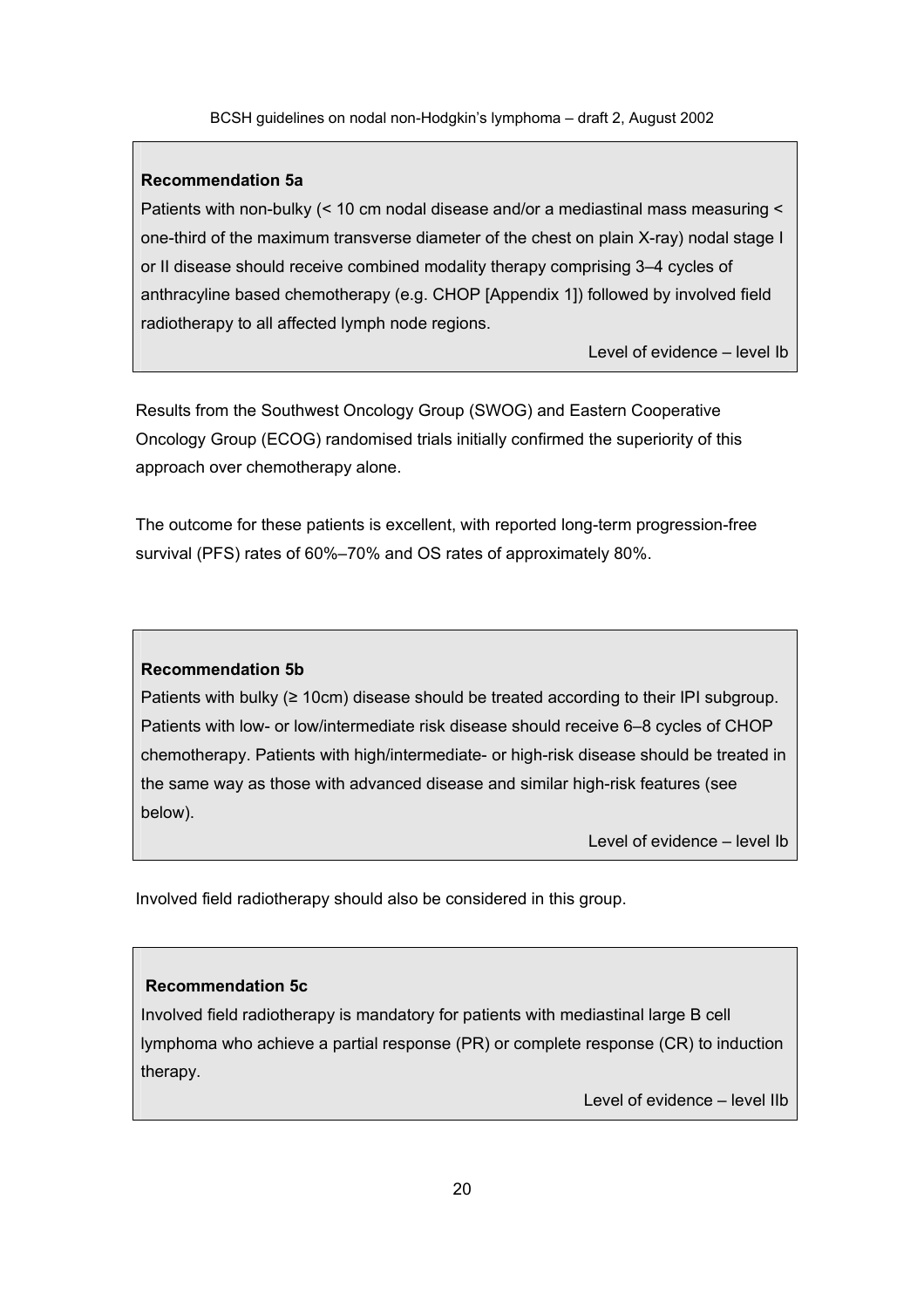#### *5.1.2 Advanced disease (stage III or IV)*

IPI risk group should determine treatment of these patients.

Standard treatment for patients with low- or low/intermediate-risk disease is with 6–8 cycles of anthracycline-based chemotherapy such as CHOP. Entry into randomised trials is encouraged in this group. Suitable trials in progress at present include the MINT trial, comparing CHOP with CHOP + Rituximab.

Long-term disease-free and OS rates of 60%–70% should be achieved in this group, according to the number of risk factors. There is no evidence to suggest that secondand third-generation regimens improve response or OS rates compared with CHOP.

Patients with high/intermediate- and high-risk disease have a less than 50% chance of cure with conventional chemotherapy and should therefore be treated in the context of clinical trials. For patients aged below 60 years of age, most trials are assessing the role of high-dose therapy and autologous stem cell transplantation (ASCT) as a component of first-line therapy. Management of these patients, and entry into clinical trials should be discussed with the appropriate cancer centre. The Swiss Group for Clinical Cancer Research (SAKK)/UK Coordinating Committee on Cancer Research (UKCCCR) 'Mistral' trial is now open, and participation is encouraged.

In patients over the age of 60 years the GELA trial has demonstrated the superior overall survival for patients receiving CHOP + Rituximab compared with those receiving CHOP alone. Additional trials are not yet published. No trial evidence is available for younger patients.Readers are referred to the BCSH Position Paper on Rituximab. The BNLI Sixty Plus Trial is currently comparing CHOP vs PMitCeBo +/- G-CSF.

#### **Recommendation 5d**

Patients over the age of 60 years should receive CHOP combined with Rituximab. Level of evidence-level Ib

 For patients not eligible for entry into this, or other clinical trials, full course (6 to 8 cycles) anthracycline-based chemotherapy (e.g. CHOP) should be considered as standard, but long-term survival rates are in the region of only 20%–30%.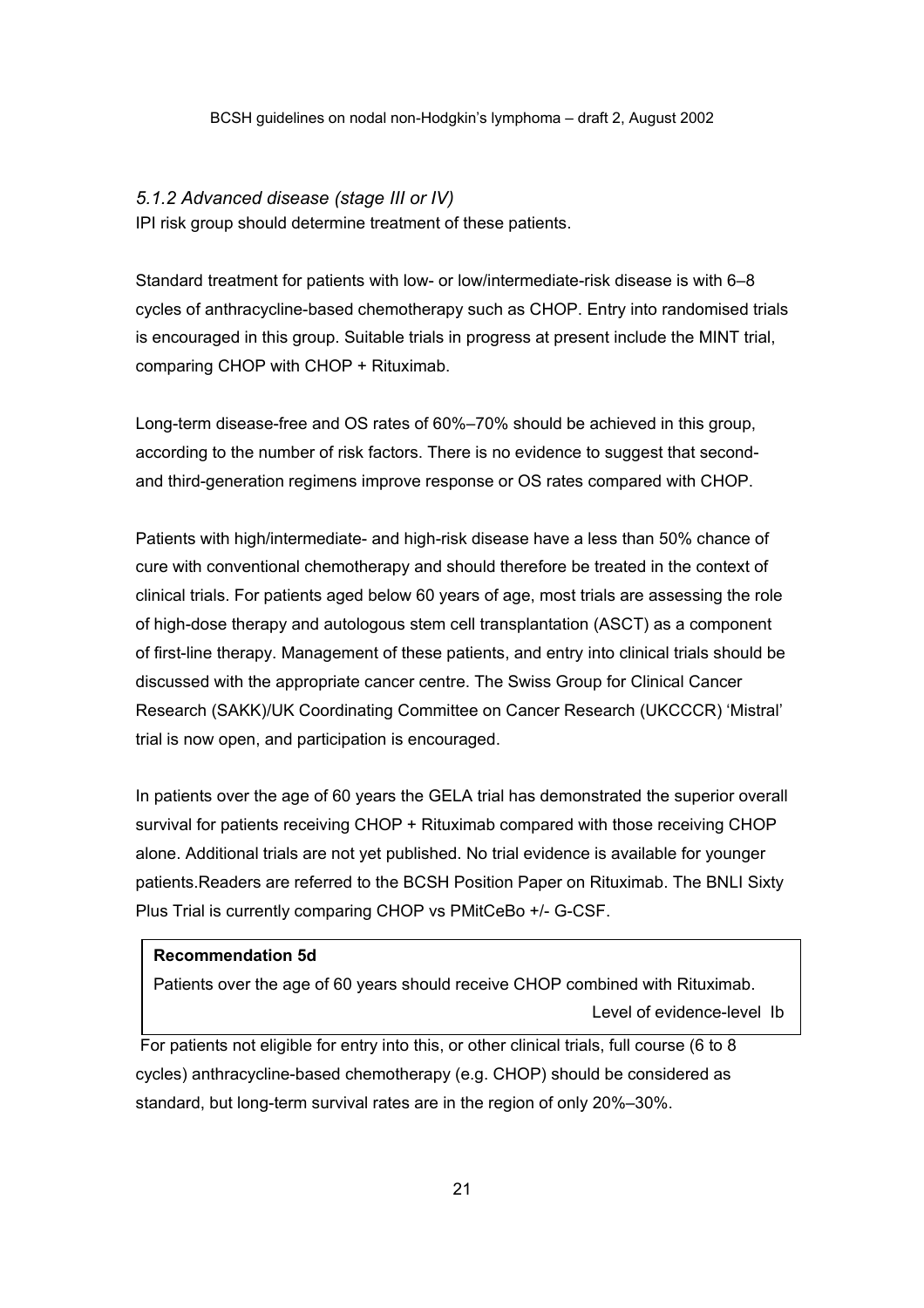BCSH guidelines on nodal non-Hodgkin's lymphoma – draft 2, August 2002 Routine re-staging of patients mid-way through treatment is not necessary. Re-staging at this point should be reserved for patients in whom there is clinical uncertainty with respect to their response status. This is based on the observation that randomised trials in which high-dose therapy (HDT) and ASCT have been used in patients who are 'slow responders' to first-line chemotherapy (i.e. in PR or less, mid-way through treatment), have not shown a survival improvement.

Patients who have obvious disease progression or who have no response mid-way through induction therapy should be treated with a non-cross-resistant regimen (see below). This should be discussed with the cancer centre. Patients who respond to second-line therapy should then proceed to HDT and ASCT.

For all patients who have clinical evidence of response during therapy, formal re-staging should take place at the completion of induction therapy. Patients whom achieve a CR or unconfirmed CR  $(CR_u)$  to induction chemotherapy do not require further therapy, with the exception of those patients with mediastinal large B cell lymphoma, in whom mediastinal irradiation should be considered standard therapy.

Optimal management of patients with a PR, in whom residual radiological abnormalities persist at the completion of therapy, remains uncertain. The role of new imaging techniques such as <sup>67</sup>Ga scanning and FDG-PET are still under assessment. Residual masses should be monitored clinically and radiologically. If stable or shrinking on followup, no further therapy is required. If disease progression is documented, patients should receive salvage therapy as for relapsed disease (see below).

#### *5.2 Management of first relapse/progression and primary refractory disease*

Patients who relapse or progress after first-line therapy, or who show no initial response have a very poor prognosis if treated with further conventional dose salvage therapy.

#### **Recommendation 5e**

The use of HDT and ASCT is standard therapy for patients who relapse, provided that their disease responds to a conventional dose salvage regimen.

Level of evidence – level Ib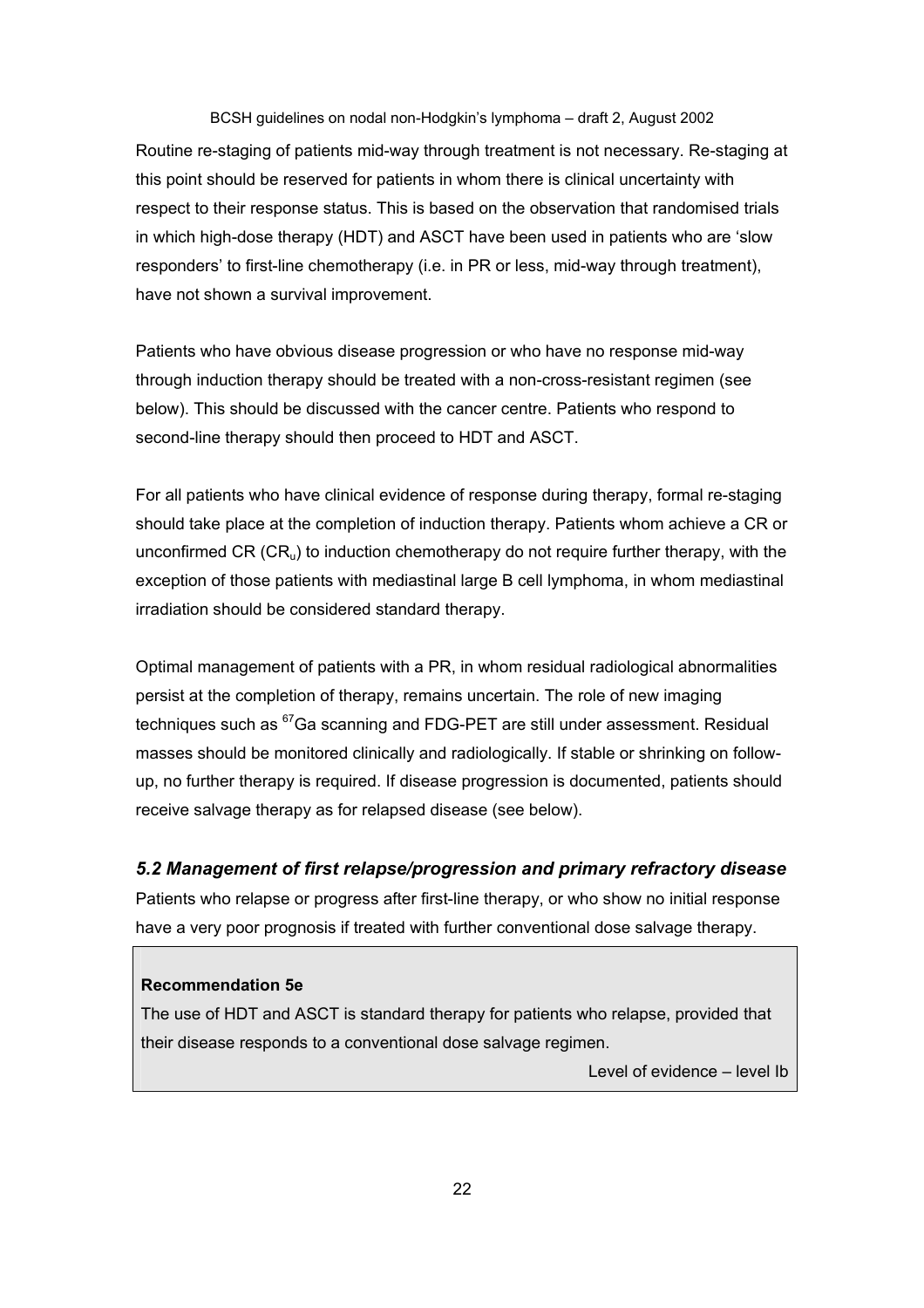BCSH guidelines on nodal non-Hodgkin's lymphoma – draft 2, August 2002 In general, they should initially receive therapy with a non-cross-resistant second-line chemotherapy regimen. At present, there is no evidence from randomised trials to indicate superiority of any specific second-line regimen. Discussion with the cancer centre is therefore recommended at this point. Eligible patients should be entered into randomised clinical trials.

Patients aged < 70 years who respond to second-line therapy should proceed to HDT and ASCT. Multiple high-dose regimens have been used, and there is no current evidence to suggest the superiority of any particular regimen. Approximately 40%–50% of relapsing patients, who respond to second-line chemotherapy, will be cured by HDT and ASCT. The use of HDT and ASCT for primary refractory disease produces lower long-term disease-free survival (DFS) rates, even after response to a second-line regimen. Patients may be ineligible for HDT and ASCT because of age, persistent BM infiltration, or failure to mobilise adequate peripheral blood progenitor cells (PBPCs). An individualised approach should be used, especially for patients aged > 70 years. In selected younger patients with persistent BM infiltration, or inadequate PBPC mobilisation, allogeneic BM transplantation (BMT) or non-intensive allograft procedures may be possible. This should be discussed with the cancer centre.

Patients who do not respond to second-line therapy have a very poor prognosis if treated with further conventional- or high-dose therapy. HDT and ASCT should not be considered in this group. Entry into clinical trials is recommended – this should be discussed with the cancer centre. Individualised therapy should be used in patients who are ineligible for clinical trials.

Patients whose disease relapses after HDT have a very poor prognosis with a median survival of only 3–6 months. Selected younger patients may be eligible for allogeneic BMT or non-intensive allograft protocols. This should be discussed with the cancer centre. Patients not eligible for investigational protocols should be managed in an individualised fashion.

23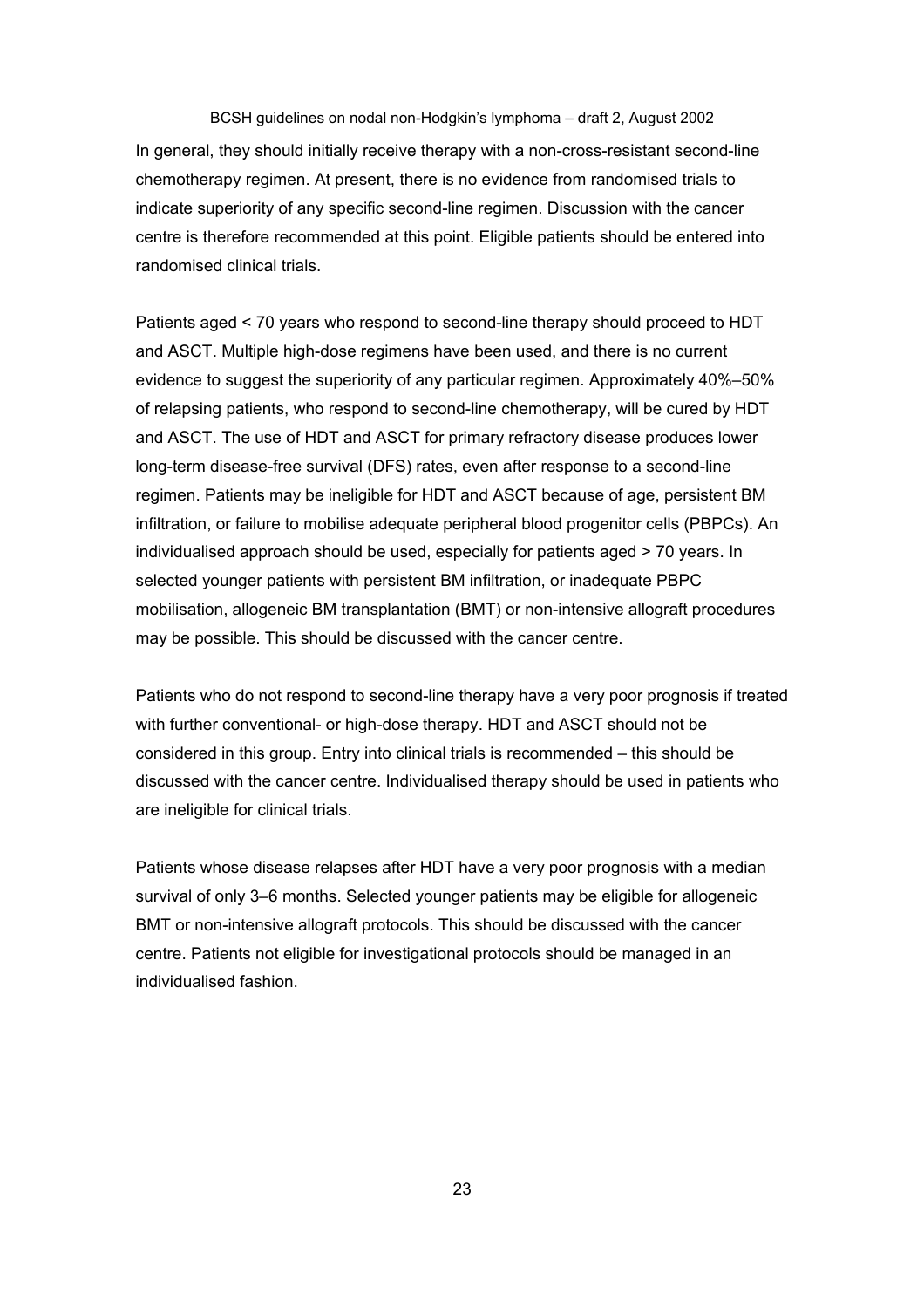### **Box 5.5**

## **DLBCL – diagnosis**

### **Essential**

- Haematopathology review of all slides with at least one paraffin block representative of the tumour. Re-biopsy if consult material is non-diagnostic
- Adequate immunophenotyping to establish diagnosis and lineage
- Paraffin panel: CD45 (LCA/Pan T), CD20 (L26/Pan B), CD3 and/or CD45RO (Pan T) and cytokeratin (optional)

### **Useful in certain circumstances**

- Additional immunohistochemical studies to establish lymphoma subtype
- Peripheral T cell lymphoma: CD3, CD43, CD45RO; Hodgkin's disease (HD)/ALCL: CD15, CD30; Lymphoblastic lymphoma: TdT, CD79a; MCL: cyclin D<sub>1</sub>, CD5<sup>b</sup>, CD43
- Typical immunophenotype: CD45<sup>+</sup>, CD20<sup>+</sup>, CD3<sup>-</sup>, CD45RO<sup>-</sup>
- Cell surface marker analysis by flow cytometry: kappa/lambda, CD45, CD3, CD5, CD19, CD10, TdT, CD14, CD13, CD33, CD20
- Antigen receptor/oncogene rearrangements for clonality, lineage

**b** Usually requires frozen sections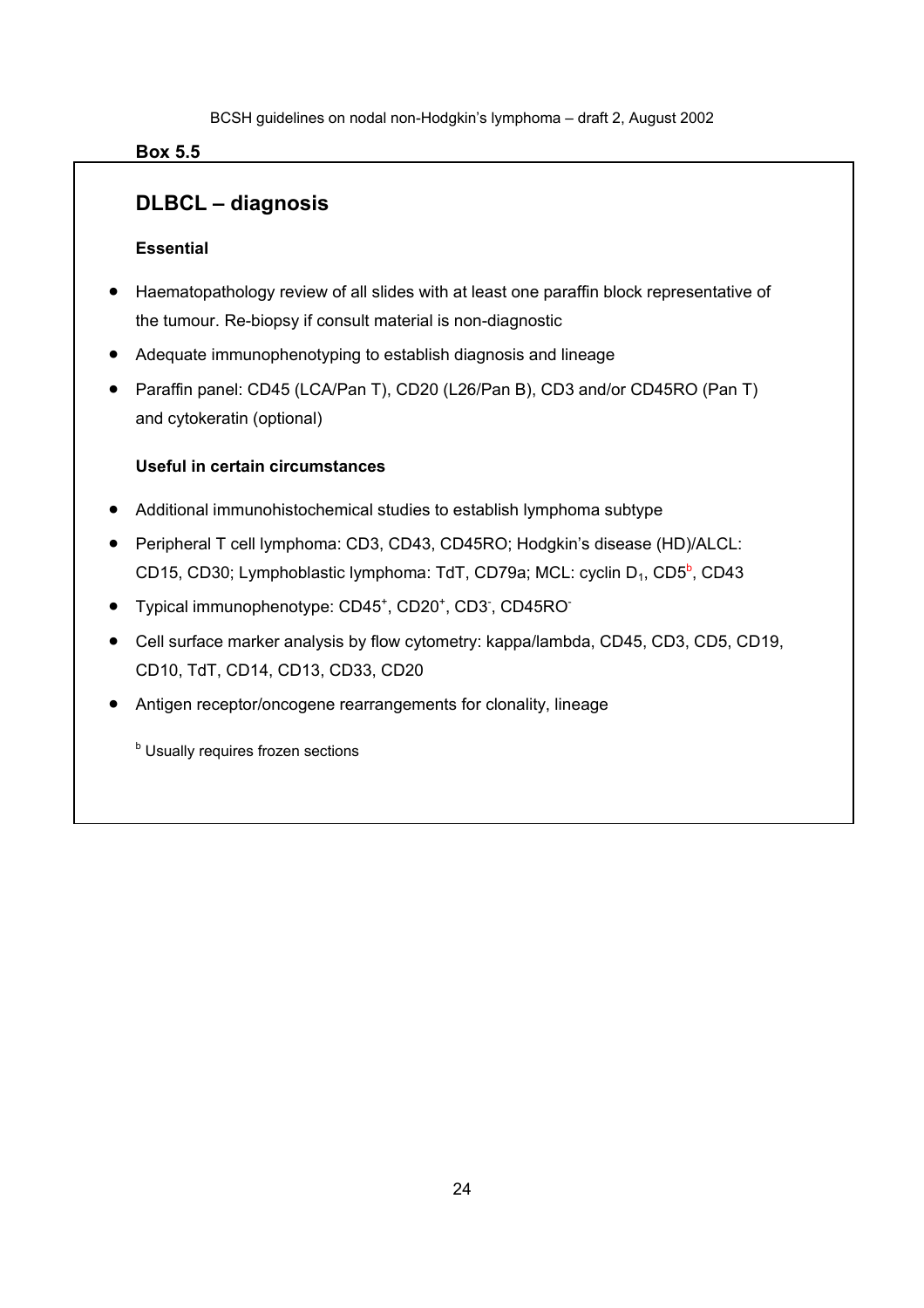### **Figure 5.1 DLBCL – induction therapy\* Localised disease (stage I or II)**



3 plus radiotherapy. Limited chemotherapy (CHOP x 3 or 4) maybe suitable for IA disease with no adverse factors (LDH or erythrocyte sedimentation rate [ESR]) ‡ XRT to primary mediastinal disease For CNS prophylaxis see section 15

### **Figure 5.2 DLBCL- response assessment Repeat staging COUTCOME/ACTION CONTRACTED**



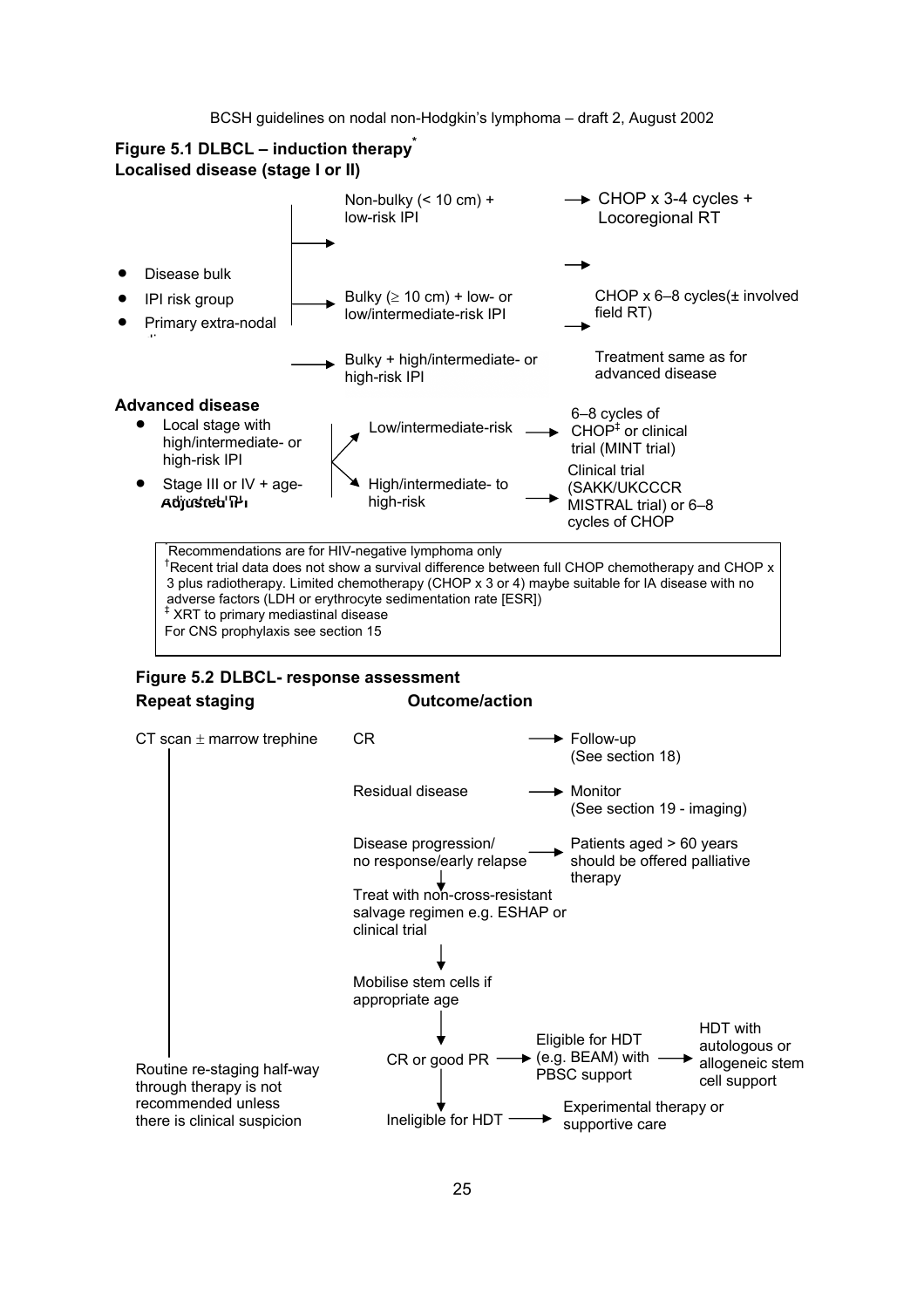of response failure

## **6. Burkitt's Lymphoma**

#### **Box 6.1**

| <b>Burkitt's lymphoma</b> |                                                                                            |
|---------------------------|--------------------------------------------------------------------------------------------|
| Incidence:                | Rare $(< 0.2$ new cases/100,000 population/year)                                           |
| Median age:<br>Sex ratio: | 31 years<br>Male excess (2:1)                                                              |
| Phenotype:                | CD19 <sup>+</sup> CD20 <sup>+</sup> CD22 <sup>+</sup> CD79a <sup>+</sup>                   |
|                           | SIgM <sup>+</sup> CD10 <sup>+</sup><br>CD5 <sup>-</sup> CD23 <sup>-</sup> TdT <sup>-</sup> |
| Genetics:                 | t(8, 14)                                                                                   |
|                           | t(2,8)<br>t(8,22)                                                                          |
| Outcome:                  | Survival > 90% is expected for low-risk disease and > 50% for                              |
| Clinical:                 | high-risk disease with disease-tailored therapy<br>Bulky central nodal disease, BM and CNS |

Burkitt's lymphoma is a rare entity and comprises approximately 2%–3% of all NHL. Lymphomas occurring in the context of immunosuppression (e.g. post-organ transplantation or AIDS) are typically of Burkitt's subtype. These are considered separately (see below). This section refers to treatment of Burkitt's lymphoma in immunocompetent patients.

Burkitt's lymphoma is characterised by a very aggressive clinical course, with a propensity for BM and CNS involvement, and for extra-nodal involvement, especially in the abdomen. There is typically ileocaecal involvement.

The outcome for patients treated with standard first-, second- or third-generation NHL regimens is very poor, with only 20%–30% achieving long-term survival. However, recent results with high-intensity chemotherapy regimens such as the NCI 89-C-41 protocol have produced cure rates of 80%–90%. All such patients should therefore be discussed with the cancer centre urgently, and all should enter clinical trials. Patients under 60 years should be entered into the LY10 Trial.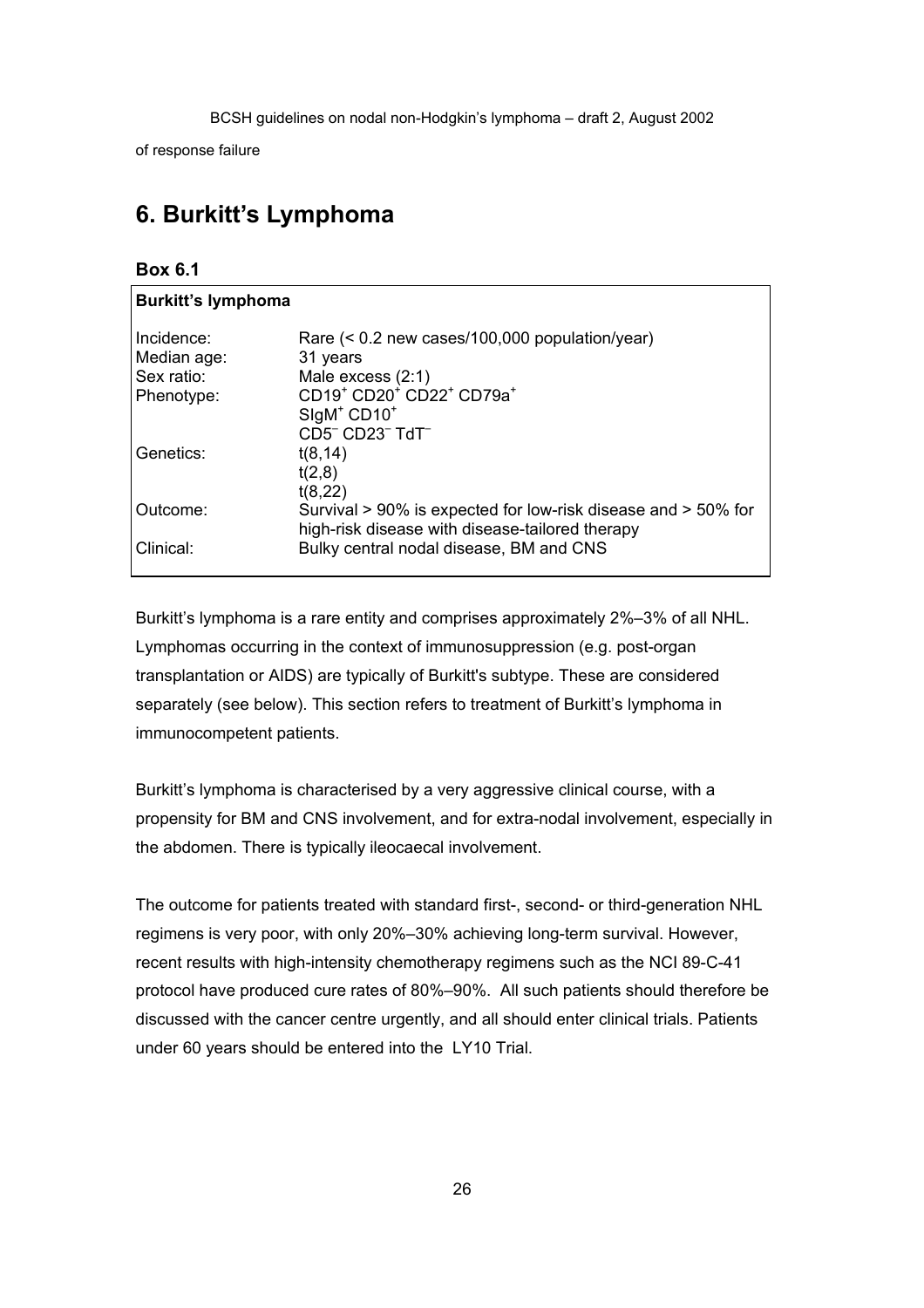BCSH guidelines on nodal non-Hodgkin's lymphoma – draft 2, August 2002 *Patients with Burkitt's lymphomas have a high risk of developing acute tumour lysis syndrome (TLS), and prophylaxis against this syndrome is mandatory in all patients, irrespective of disease extent.(see section 17).* 

Patients with Burkitt's lymphoma can be risk-stratified. Those with completely resected abdominal disease or a single extra-abdominal mass, and a low serum LDH are regarded as having low-risk disease. All other patients have high-risk disease.

There is no evidence to support the use of HDT and ASCT or allogeneic BMT to consolidate first remission in patients who receive appropriate high-intensity induction therapy. In patients who, for whatever reason, receive less intensive induction therapy and achieve a PR or CR, high-dose consolidation should be considered. Long-term survival rates of approximately 70% have been reported with this approach and this should be discussed with the cancer centre.

Patients not eligible for a very intensive approach (e.g. age > 70 years) should be treated in an individualised fashion. However, it should be remembered that patients up to 65 years of age have been successfully treated with attenuated 'high-intensity' regimens such as 89-C-41, and should always be discussed with the cancer centre.

Patients who relapse after induction therapy should be treated with a new non-crossresistant regimen. Responding patients should then be treated with HDT and ASCT or allogeneic BMT. This should be discussed with the cancer centre. Long-term survival has been reported in up to 20% of these patients. In those not eligible for transplant strategies, the prognosis is very poor. These patients should be considered for phase I or II studies, or offered individualised therapy.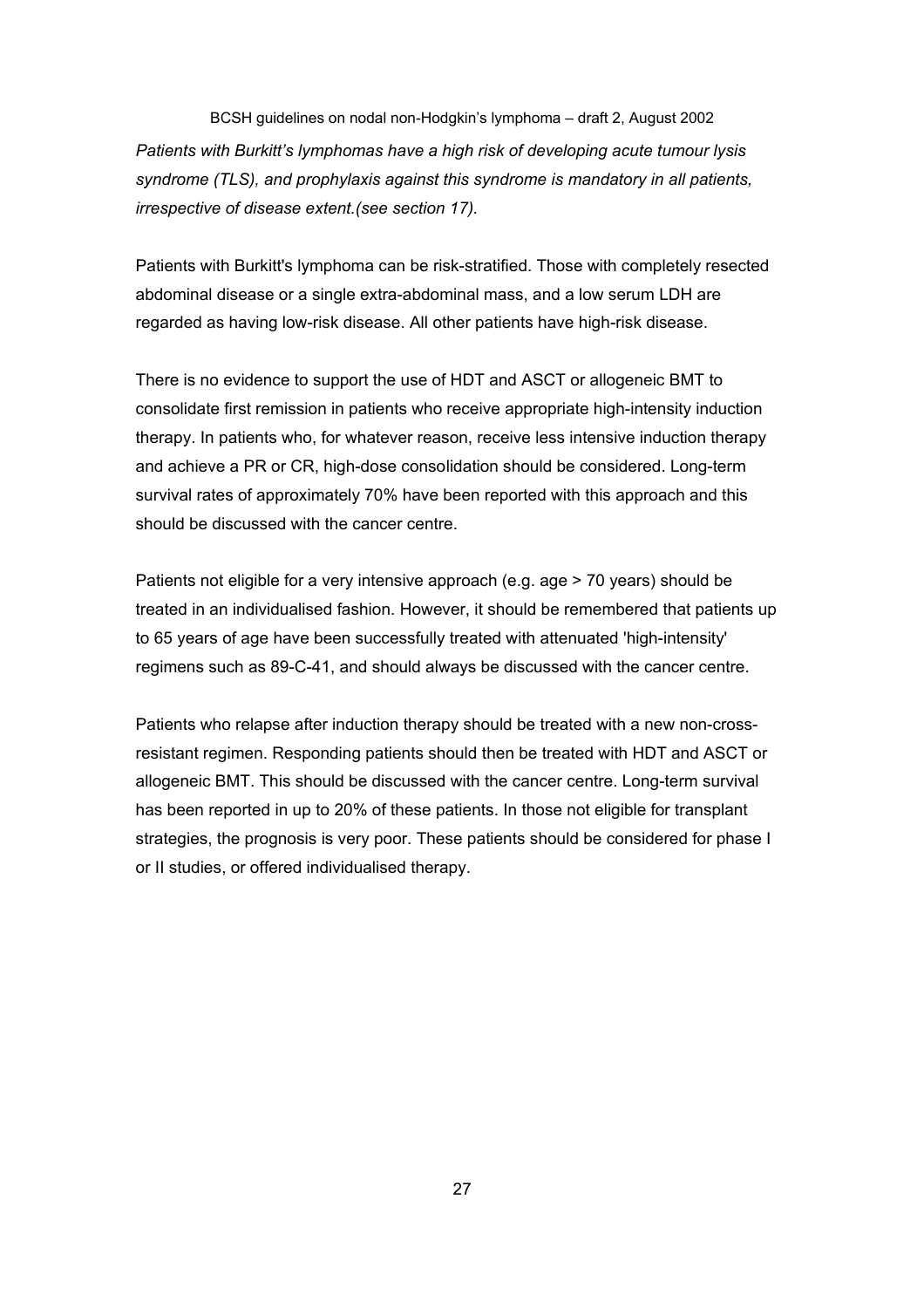**Box 6.2**

## **Burkitt's and lymphoblastic lymphomas – diagnosis**

### **Essential**

- Haematopathology review of all studies with at least one paraffin block representative of the tumour. Re-biopsy if consult material is non-diagnostic
- Adequate immunophenotyping to establish diagnosis and lineage
	- Paraffin panel: CD45 (LCA/Pan T), CD20 (L26/Pan B), CD3 and/or CD45RO (Pan T), TdT, CD1a and cytokeratin (optional), KI67

### **Useful in certain circumstances**

- Additional immunohistochemical studies to establish lymphoma subtype
	- Typical immunophenotype: Burkitt: slg<sup>+</sup>, CD10<sup>+</sup>, CD20<sup>+</sup>, TdT<sup>-</sup> Lymphoblastic B: slg<sup>-</sup>, CD10<sup>+</sup>, Cd19<sup>+</sup>, CD20<sup>-/+</sup>, TdT<sup>+</sup> Lymphoblastic T: slg , CD10 , CD19/20 , CD3<sup>-/+</sup>. CD4/8<sup>+/+</sup>, CD1a<sup>+/-</sup>, TdT<sup>+</sup>
- Cell surface marker analysis by flow cytometry: kappa/lambda, CD45, CD3, CD5, CD19, CD10, TdT, CD14, CD13, CD33, CD7, CD4, CD8, CD1a
- Antigen receptor gene rearrangements for clonality, lineage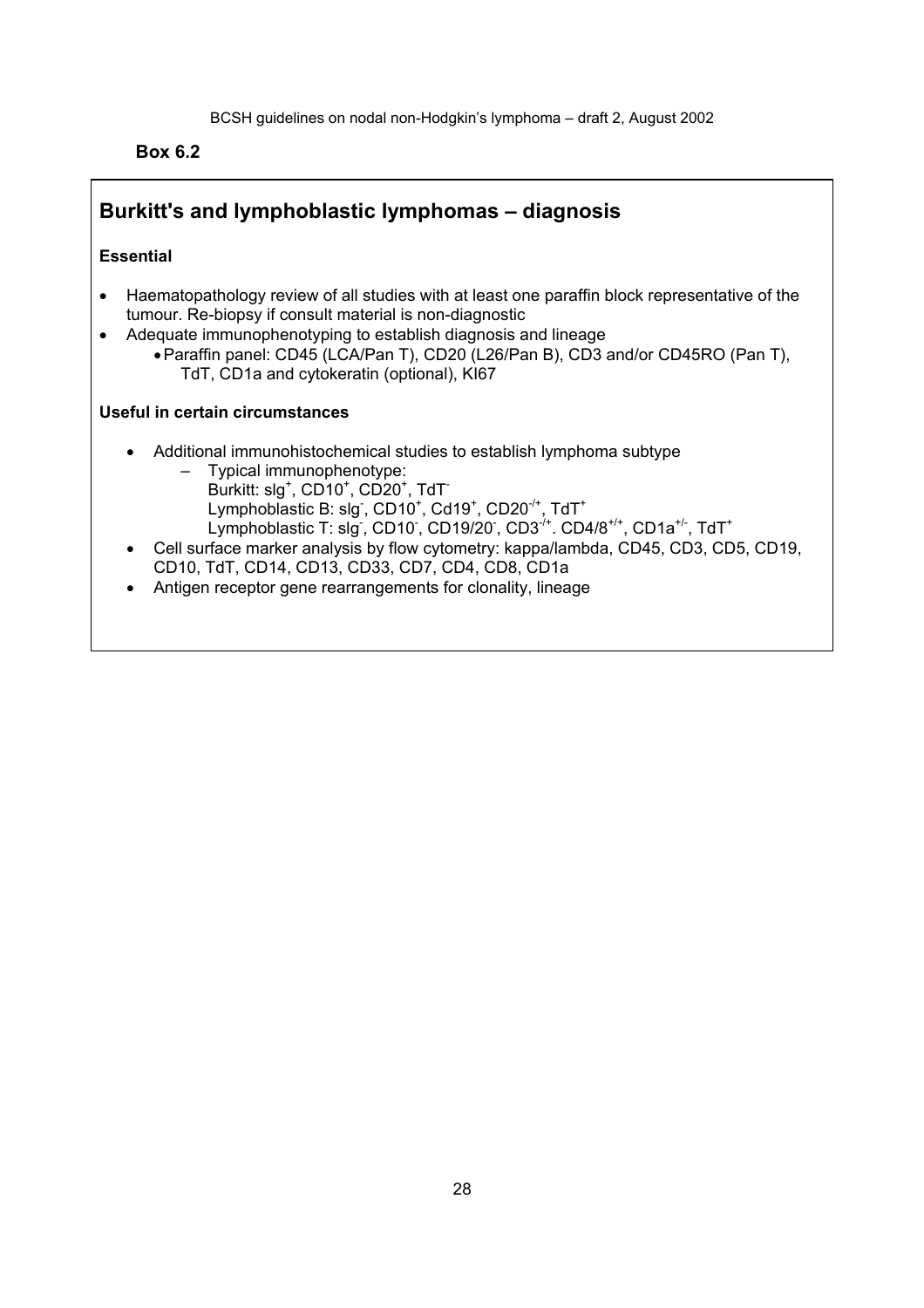## **Figure 6.1 Therapy for Burkitt's lymphoma**

## **Burkitt's lymphoma – therapy\***

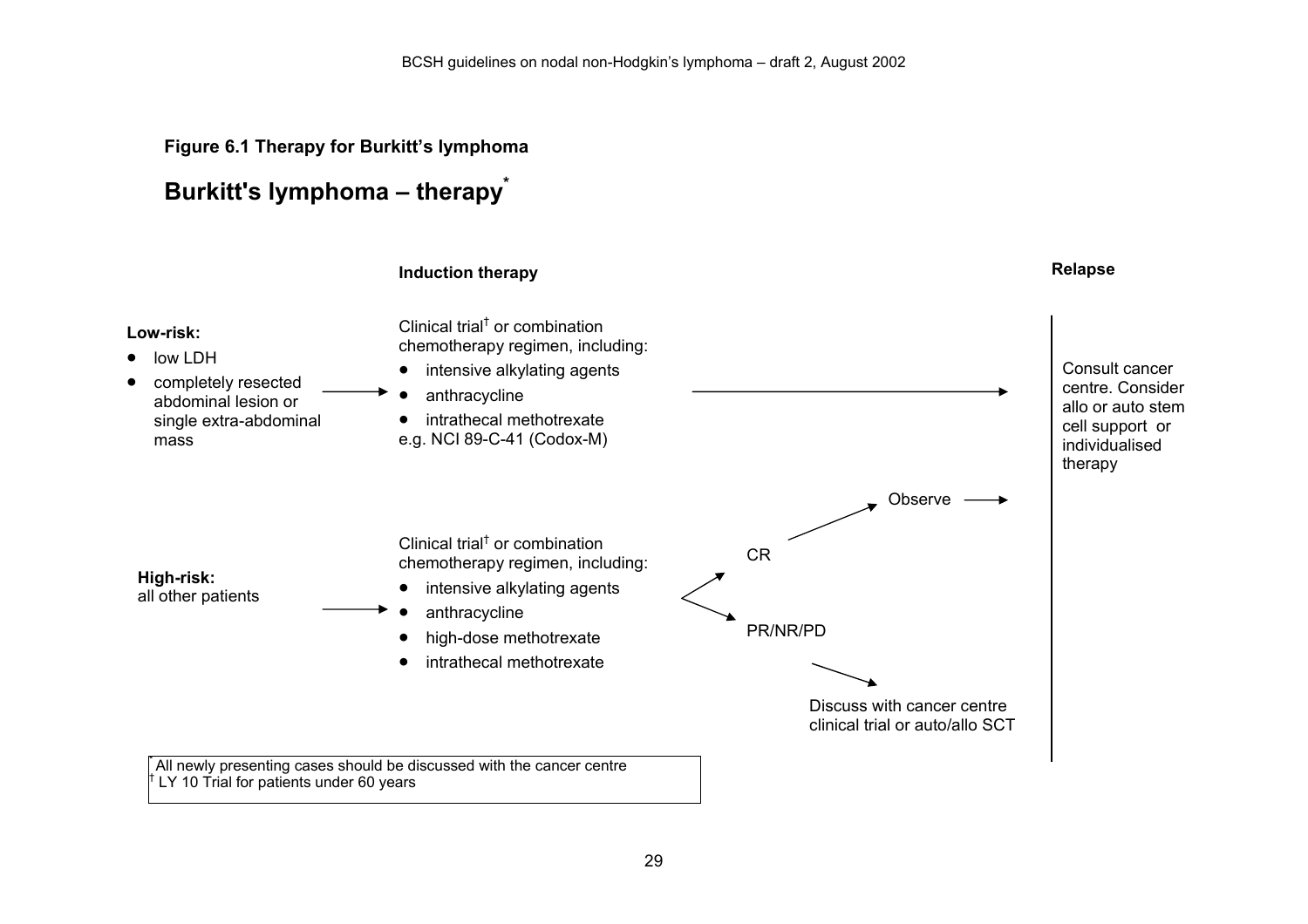## **7. Lymphoblastic lymphoma/leukaemia (precursor T or B cell lymphoma/leukaemia)**

**Box 7.1** 

 $\Gamma$ 

| Lymphoblastic lymphoma |                                                               |  |  |
|------------------------|---------------------------------------------------------------|--|--|
| Incidence:             | 0.24 new cases/100,000 population/year                        |  |  |
| Median age:            | 28 years                                                      |  |  |
| Sex ratio:             | Male excess $(2:1)$                                           |  |  |
| Phenotype:             | B cell CD19 <sup>+</sup> CD22 <sup>+</sup> CD79a <sup>+</sup> |  |  |
|                        | $HLA DR+ TdT+$                                                |  |  |
|                        | $CD34^{+/}$ CD10 <sup>+/-</sup>                               |  |  |
|                        | $CD20^{-/+}$ $CD33^{-/+}$ $CD13^{-/+}$                        |  |  |
|                        | $Slg^-$                                                       |  |  |
|                        | T cell CD3 <sup>+</sup> CD7 <sup>+</sup> TdT <sup>+</sup>     |  |  |
|                        | $CD4^{+/-}$ $CD8^{+/-}$                                       |  |  |
|                        | $CD2^{-/+}$ $CD5^{-/+}$                                       |  |  |
|                        | $CD16^{-/+}$ CD57 <sup>-/+</sup>                              |  |  |
| Genetics:              | No characteristic lesion                                      |  |  |
| Outcome:               | 5-year OS<br>IPI score                                        |  |  |
|                        |                                                               |  |  |
|                        | $0/1$ 33%<br>2/3 41%<br>20-30%                                |  |  |
|                        | 4/5 26%                                                       |  |  |
|                        |                                                               |  |  |
| Clinical:              | Nodal, large mediastinal mass, BM, CNS, testis                |  |  |
|                        |                                                               |  |  |

Lymphoblastic lymphomas are rare diseases comprising approximately 2%–3% of all NHL. The WHO classification acknowledges that these two conditions are biologically and clinically indistinguishable. In adults, they are typically (> 80%) of T cell lineage, with a propensity for involvement of the mediastinum, BM and meninges. They are characterised by a male predominance, and are most common in adolescents and young adults.

*As with Burkitt's lymphoma, patients are at high risk of developing acute TLS, and prophylaxis is mandatory.* 

All patients with this disease should be discussed with the cancer centre, and all should be entered on clinical trials, or standard protocols designed for the treatment of acute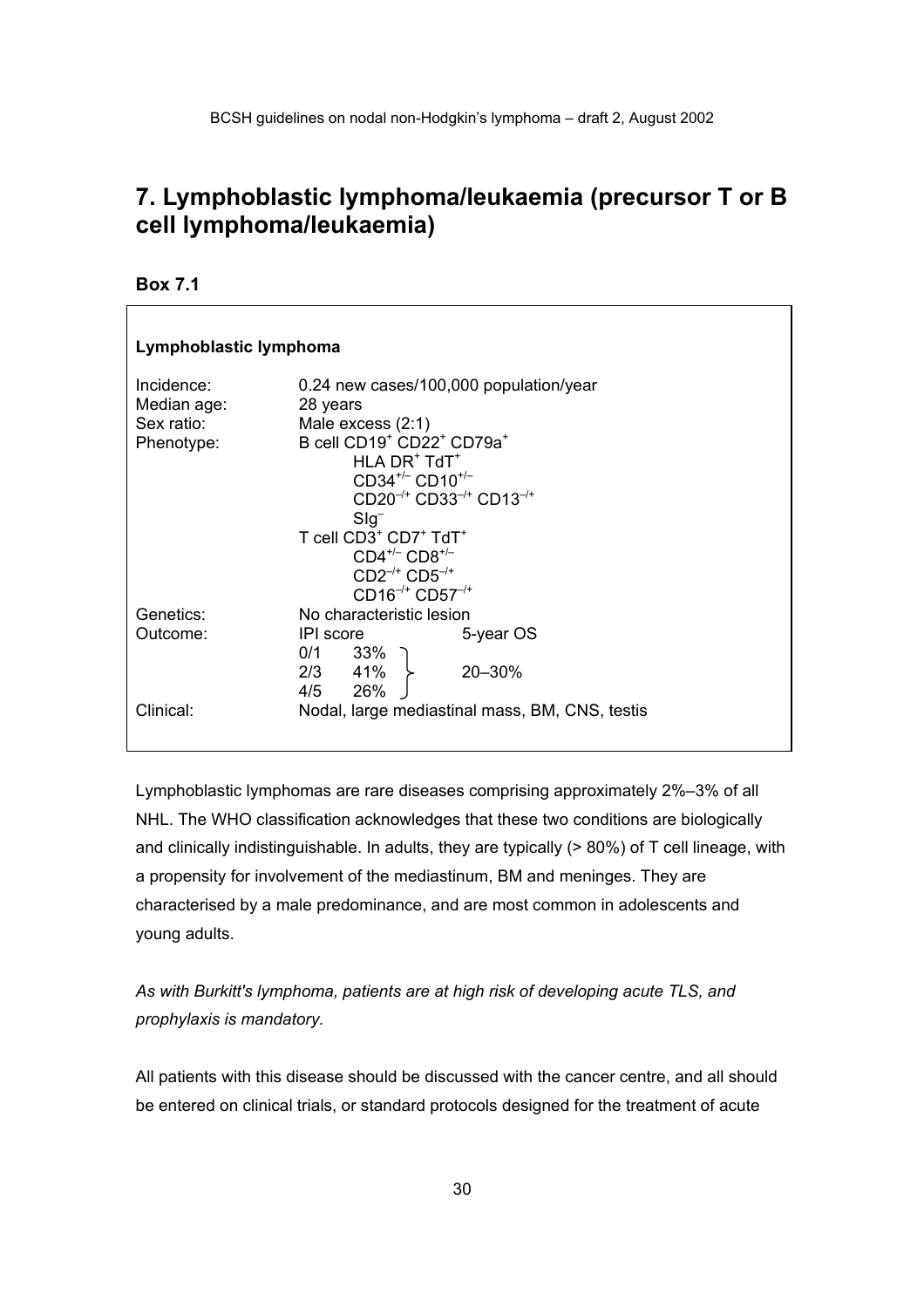lymphocytic leukaemia which includes CNS prophylaxis, such as the MRC UKALL 12 Trial. Long-term survival rates of 50%–60% are reported for this disease in young adults.

#### **Recommendation 7a**

Patients who achieve CR to induction therapy should be considered for HDT and ASCT. Level of evidence – level Ib.

Although this has not been shown to improve OS, a relapse-free survival advantage has been reported when compared to conventional dose consolidation/maintenance therapy, and the use of ASCT reduces the overall duration of therapy substantially. The role of allogeneic BMT in first remission is unclear. Young patients with suitable HLA-identical sibling donors may be treated with allogeneic BMT, but results do not appear superior to those reported with autologous SCT.

Patients whose disease progresses, or who only achieve a PR to induction therapy should be considered for clinical trials or offered individualised therapy. Patients who relapse after conventional therapy should be discussed with the cancer centre and considered for HDT/ASCT or allogeneic BMT. Patients not eligible for these approaches should be managed in an individualised fashion.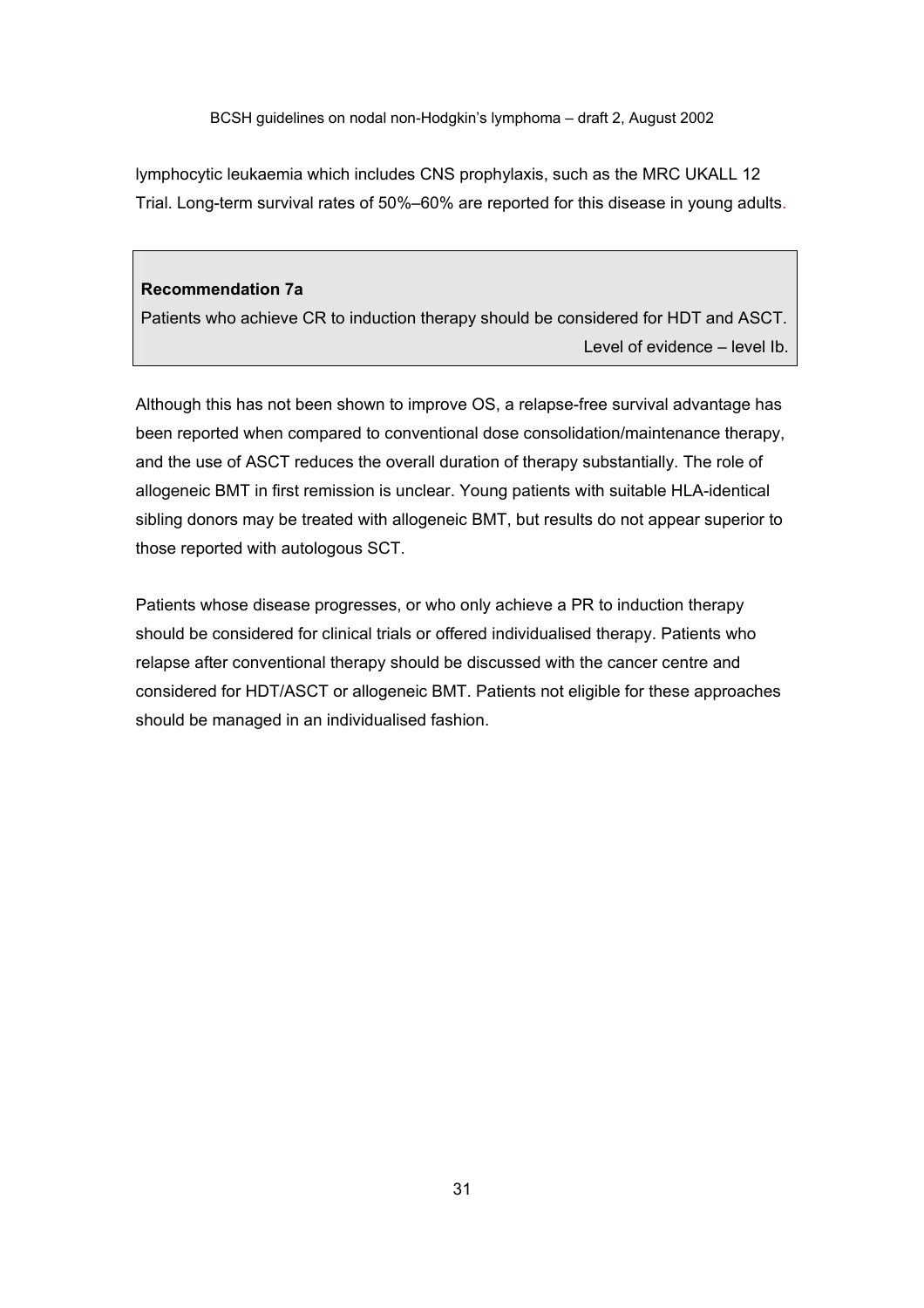## **Figure 7.1 Therapy for lymphoblastic lymphoma**

## **Lymphoblastic lymphoma – therapy\*, †**

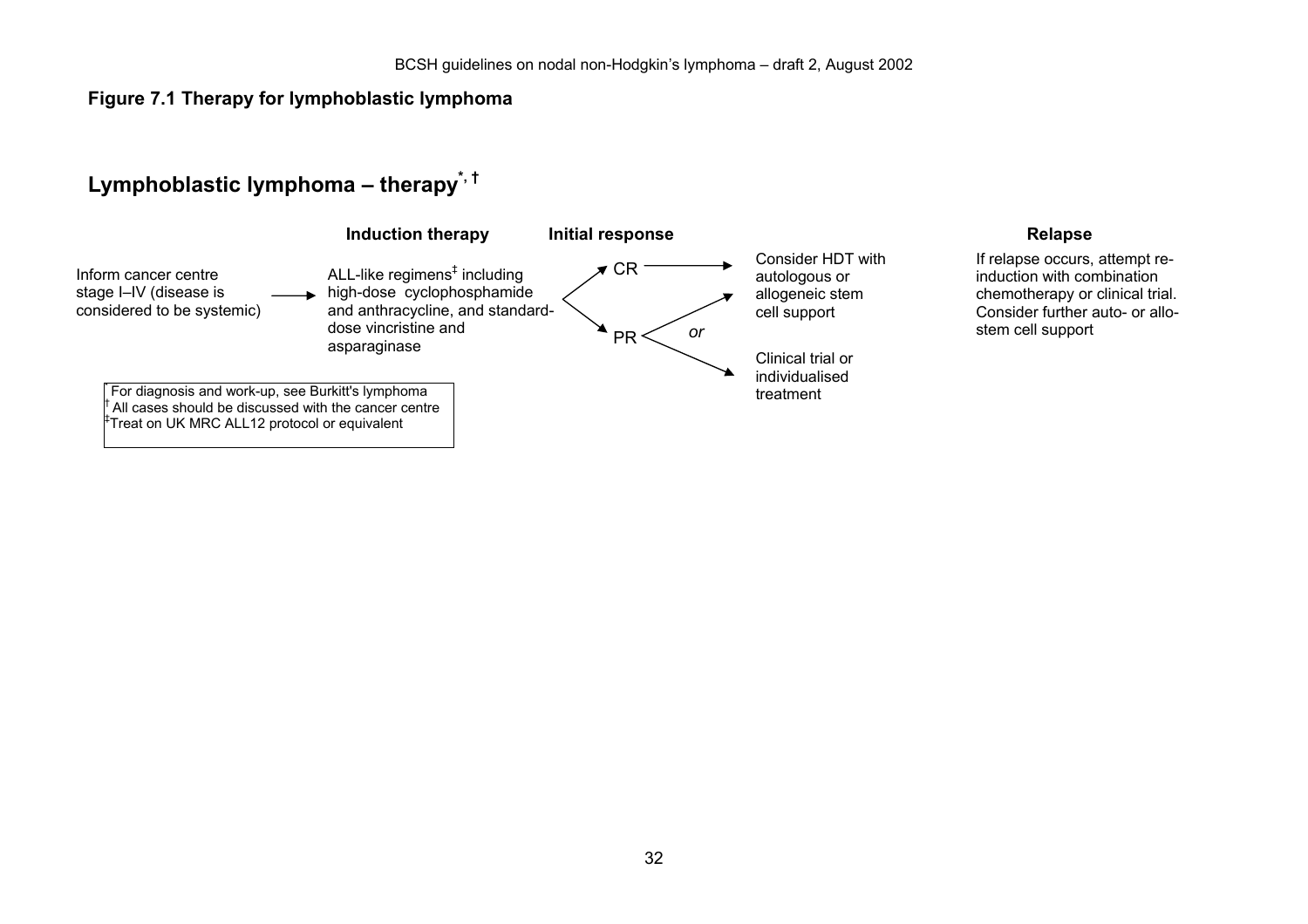## **8. Mantle cell lymphoma**

### **Box 8.1**

| Mantle cell lymphoma      |                                                                          |           |
|---------------------------|--------------------------------------------------------------------------|-----------|
| Incidence:<br>Median age: | 0.72 new cases/100,000 population/year<br>63 years                       |           |
| Sex ratio:                | Male excess $(4:1)$                                                      |           |
| Phenotype:                | CD19 <sup>+</sup> CD20 <sup>+</sup> CD22 <sup>+</sup> CD79a <sup>+</sup> |           |
|                           | CD5 <sup>+</sup> CD43 <sup>+</sup> Cyclin D1 <sup>+</sup>                |           |
|                           | $SlqM+ SlqD+$                                                            |           |
|                           | CD23 <sup>-</sup> CD11c <sup>-</sup>                                     |           |
| Genetics:                 | $t(11;14)$ in 30%                                                        |           |
| Outcome:                  | IPI score                                                                | 5-year OS |
|                           | -23%<br>0/1                                                              | 45%       |
|                           | $2/3$ 54%                                                                | 25%       |
|                           | 4/5 23%                                                                  | $0\%$     |
| Clinical:                 | Nodal, BM, blood, Waldeyer's ring and GI tract disease                   |           |

Mantle cell lymphoma is an uncommon entity, comprising 3%–4% of all NHL. The median age at presentation is 60–65 years, and it typically presents with stage III or IV disease. BM, peripheral blood (PB) and splenic involvement are common. Optimal treatment for this disease is unknown, and the outlook is poor, with a median survival of only 3–4 years, and long-term survival in only 10%–20% of patients. In view of this, early discussion with the cancer centre, and entry into clinical trials is strongly recommended.

Several approaches to first-line therapy have been used, including single alkylating agents, combination chemotherapy based on alkylating agents (e.g. CVP [Appendix 1]), and anthracycline-based chemotherapy (e.g. CHOP). Although many centres regard anthracycline-based therapies as optimal first-line therapy, there are no data from randomised clinical trials to support this.

Monoclonal antibodies, either alone or in combination with chemotherapy, also have activity in this disease, although they have not been compared with chemotherapy alone in randomised trials. Eligible patients should be entered into the NCRI National Mantle Cell Lymphoma Trial which compares Fludarabine/Cyclophosphamide +/- Rituximab.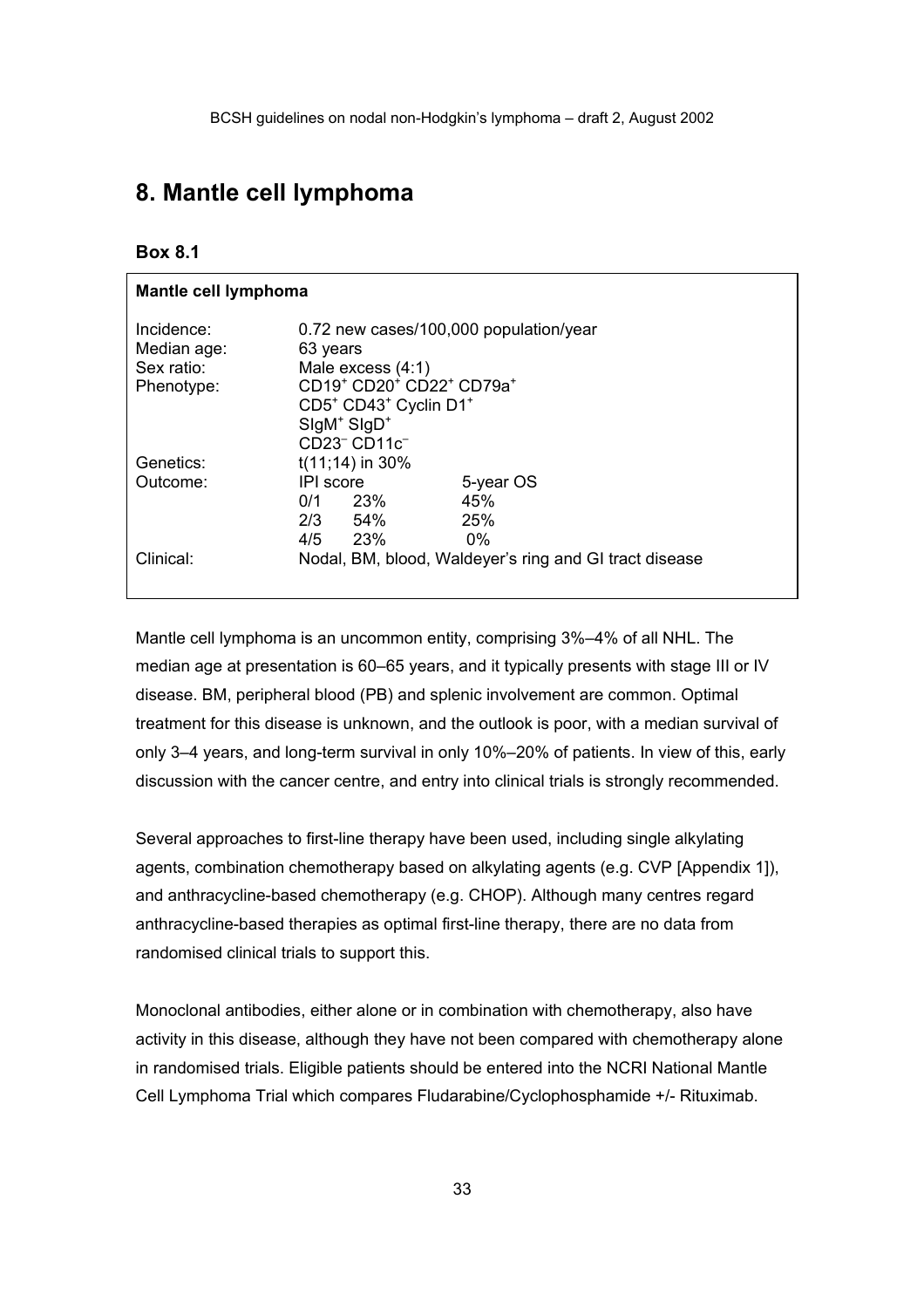The role of HDT and ASCT, either as first-line or salvage therapy is under investigation in clinical trials and should not be regarded as standard.

**Box 8.2** 

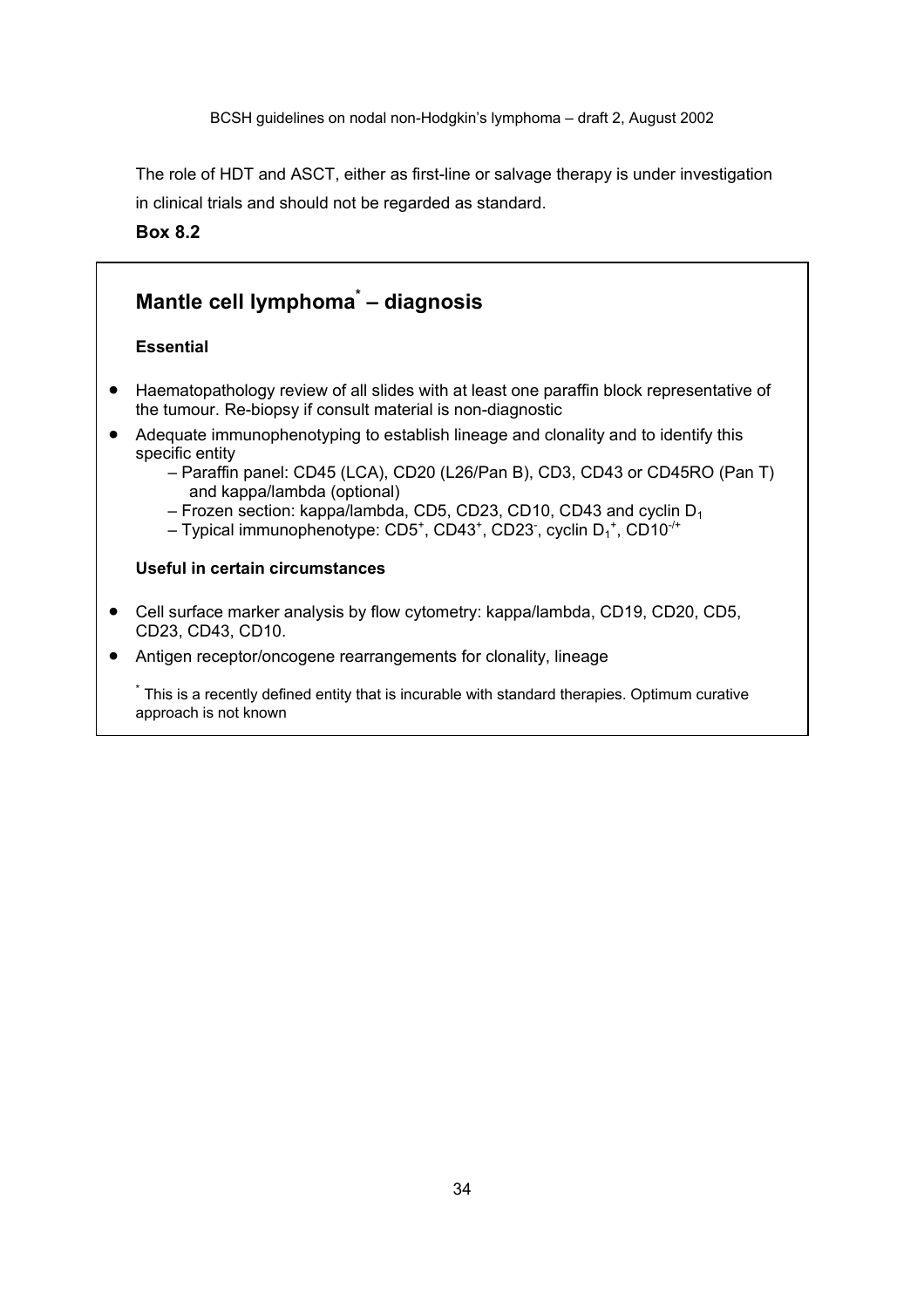## **Figure 8.1 Therapy for mantle cell lymphoma**

## **Mantle cell lymphoma – therapy\***



 $\hat{A}$ ll cases should be discussed with the cancer center †<sup>NCRI National Mantle Lymphoma Trial : HTD with autologous or allogeneic source of stem cells is an active area of investigation<br><sup>‡</sup>Fludarabine, or other non-cross-resistant regimen may be considered. Chlorambucil may be</sup>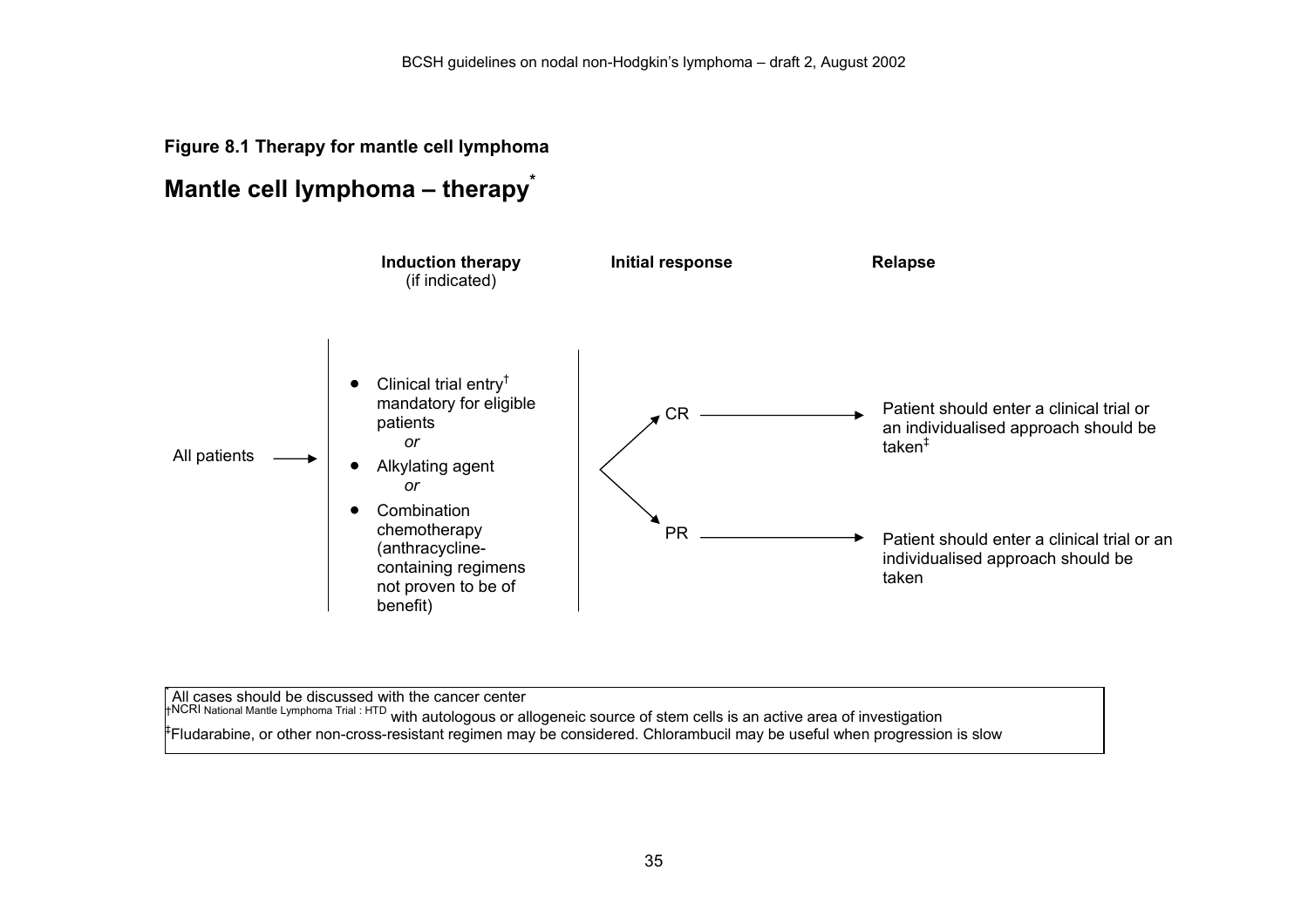## **9. Lymphoma associated with HIV infection**

Lymphoma in the context of HIV infection presents particular problems, especially with respect to infection. However, the prognosis of patients with AIDS has improved substantially in recent years, especially with the advent of protease inhibitors. The aim of therapy for patients with lymphoma associated with HIV should therefore be the same as for all other patients.

Treatment of these patients is highly specialised and should always be discussed with the cancer centre.

*Treatment should be undertaken by an MDT that includes specialists in NHL and AIDS, and wherever possible, these patients should enter clinical trials. Issues such as the continuation of anti-HIV therapy during lymphoma treatment can only be properly managed in a multidisciplinary context.* 

In general, the intensity of treatment for these patients is determined using a risk-stratified approach. Good risk features include a normal CD4<sup>+</sup> count, good performance status, and no prior history of opportunistic infection. Patients with good risk features have a low incidence of treatment-related toxicity and should receive standard treatment. Those with adverse risk factors have an extremely high incidence of treatment-related toxicity, especially infection, and should receive attenuated dose or 'palliative' therapy only.

#### **Box 9.1**

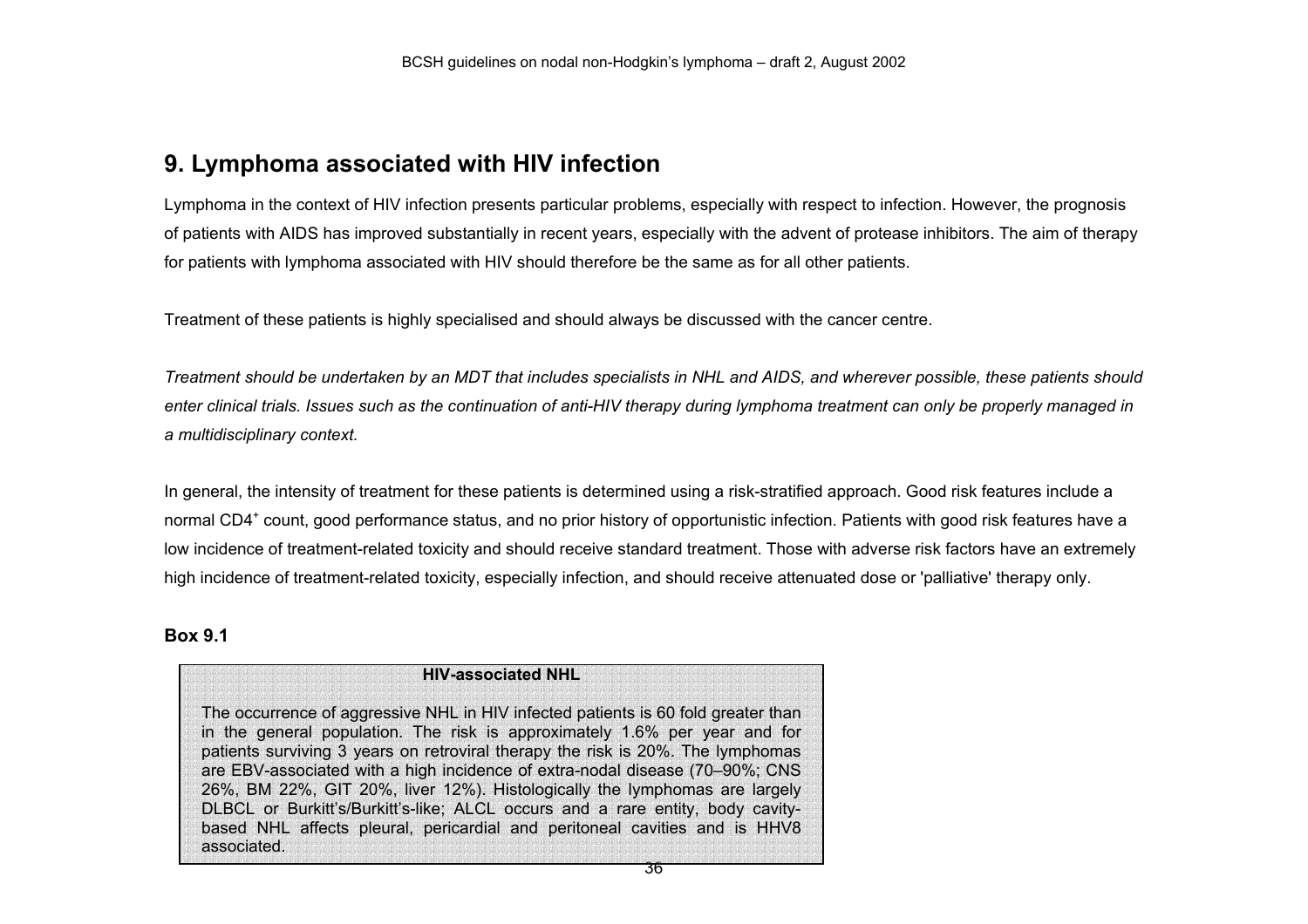# **Further reading**

Pettengell R Linch D Position paper on the therapeutic use of Rituximab in CD20-positive Diffuse large B cell Non-Hodgkin's Lymphoma http://www.BCSHguidlines.com

Coiffier B Lepage E Briere J et al. CHOP chemotherapy plus Rituximab compared with CHOP alone in elderly patients with diffuse large-B-cell lymphoma. New England Journal of Medicine 2002:346(4);235-242.

Fisher RI, Gaynor ER, Dahlberg S, *et al*. Comparison of a standard regimen (CHOP) with three intensive chemotherapy regimens for advanced non-Hodgkin's lymphoma. *New Engl J Med* 1993; 328: 1002–1006

Glick JH, Kim K, Earl J. An ECOG randomised phase III trial of CHOP vs CHOP plus radiotherapy for intermediate grade early stage non-Hodgkin's lymphoma. *Proc Am Soc Clin Oncol* 1995; 14: 391

Magrath I, Adde M, Shad A, *et al*. Adults and children with small non-cleaved cell lymphoma have a similar excellent outcome when treated with the same chemotherapy regimen. *J Clin Oncol* 1996; 14: 925–934

Martelli M, Vignetti M, Zinzani PL, *et al.* High-dose chemotherapy followed by autologous bone marrow transplantation versus dexamethasone, cisplatin and cytarabine in aggressive non-Hodgkin's lymphoma with partial response to front-line chemotherapy: a

prospective randomised Italian multicenter study. *J Clin Oncol* 1996; 14: 534–542

Miller TP, Dahlberg S, Cassady R, *et al*. Chemotherapy alone compared with chemotherapy plus radiotherapy for localised

intermediate- and high-grade non-Hodgkin's lymphoma. *New Engl J Med* 1998; 339: 21–26

Philip T, Guglielmi C, Hagenbeek A, *et al*. Autologous bone marrow transplantation as compared with salvage chemotherapy in

relapses of chemotherapy-sensitive non-Hodgkin's lymphoma. *New Engl J Med* 1995; 333: 1540–1545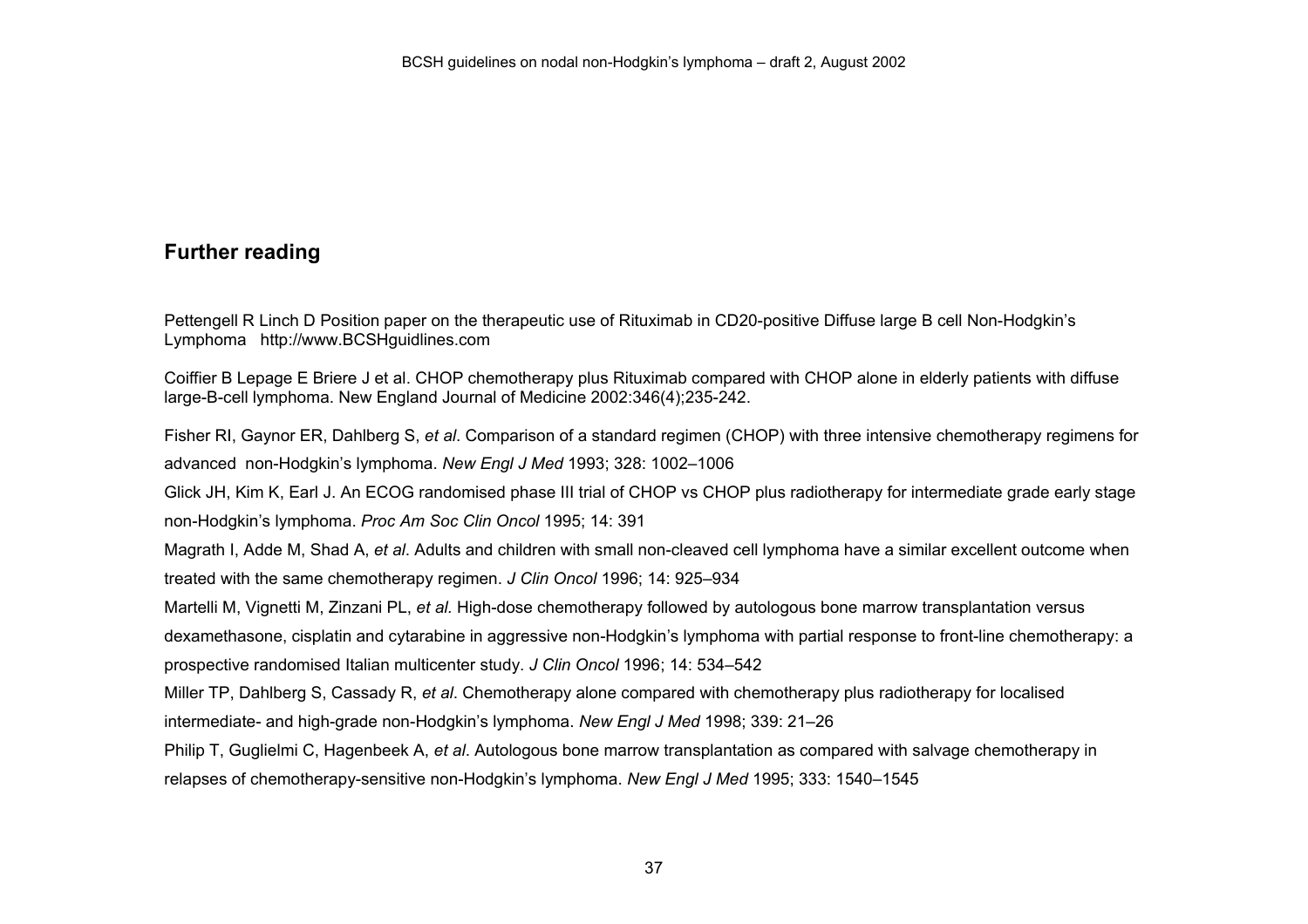Sweetenham JW, Pearce R, Taghipour G, *et al*. Adult Burkitt's and Burkitt-like non-Hodgkin's lymphoma – outcome for patients treated with high-dose therapy and autologous stem cell transplantation in first remission or at relapse: Results from the European Group for Blood and Marrow Transplantation. *J Clin Oncol* 1996; 14: 2465–2472

Sweetenham JW, Santini G, Simnett S, *et al.* Autologous stem cell transplantation (ASCT) in 1<sup>st</sup> remission improves relapse free survival (RFS) in adult patients with lymphoblastic lymphoma (LBL): Results from a randomised trial of the European Group for Blood and Marrow transplantation and the UK Lymphoma Group. *Proc Am Soc Clin Oncol* 1998; 17: 16a

A predictive model for aggressive non-Hodgkin's lymphoma. The International Non-Hodgkin's lymphoma Prognostic Factors Project. *New Engl J Med* 1993; 329: 987–994

Verdonck LF, van Putten WL, Hagenbeek A, *et al*. Comparison of CHOP chemotherapy with autologous bone marrow transplantation for slowly responding patients with aggressive non-Hodgkin's lymphoma. *New Engl J Med* 1995; 332: 1045–105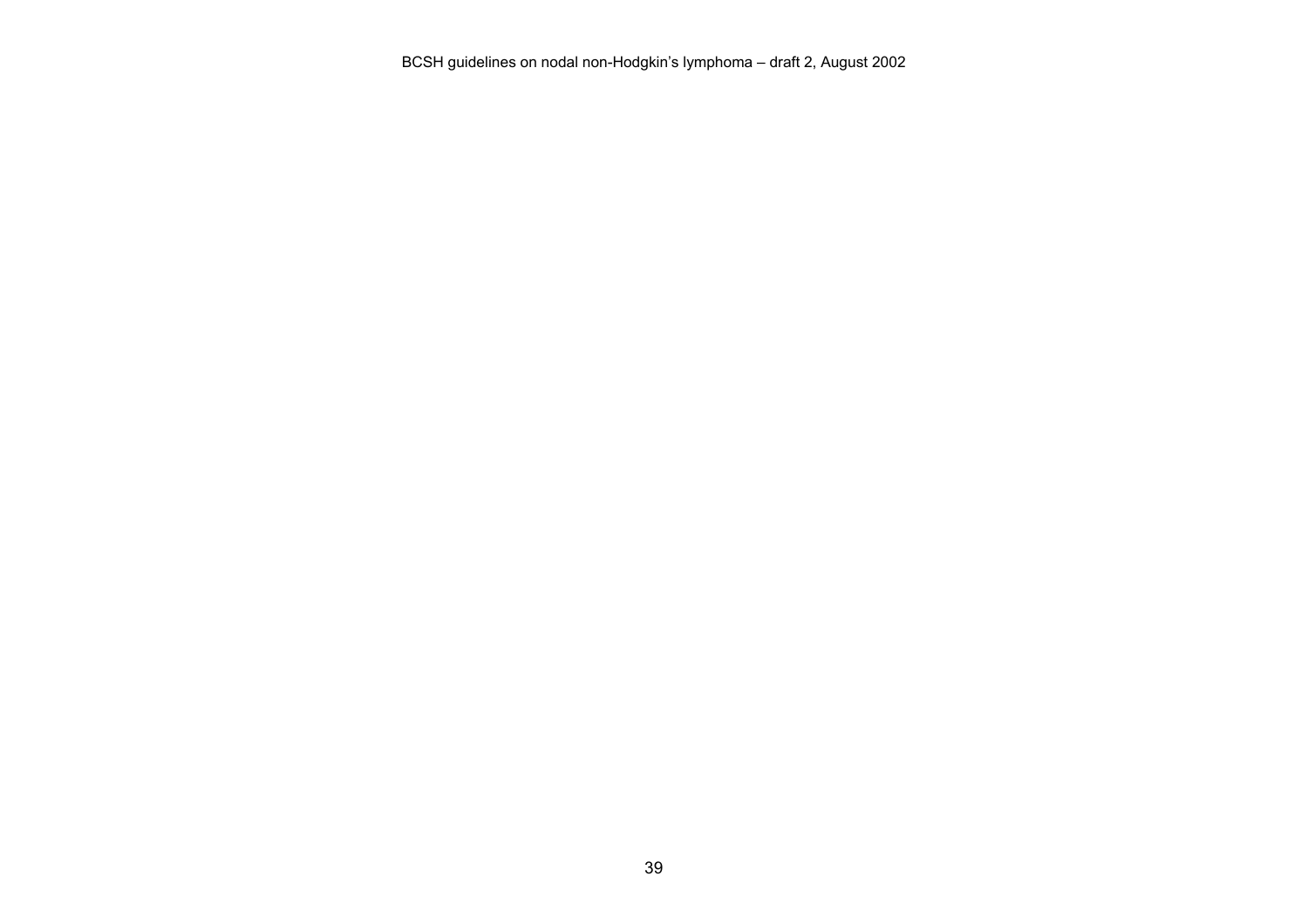**Management of non-aggressive NHL** 

# **10. Follicular lymphoma**

- **11. Small lymphocytic lymphoma/chronic lymphocytic leukaemia**
- **12. Marginal zone/gastric MALT lymphoma**

# **10. Follicular lymphoma**

Follicular lymphoma is the second most common lymphoma after DLBCL, with an incidence of 4 per 100,000. The median age of patients is around 60 years and approximately 50% of all patients will present with BM involvement (stage IV disease). It is readily treatable but is characterised by a recurring and remitting course over several years with each successive response becoming more difficult to achieve and of shorter duration. Resistant disease or transformation into DLBCL is the usual cause of death. Despite the responsiveness of the disease to chemotherapy, radiotherapy or biological therapy, relapse is usually inevitable even if a CR is obtained, is so the goal of treatment keep the patients symptom free. It is desirable for eligible patients to be recruited to clinical trials.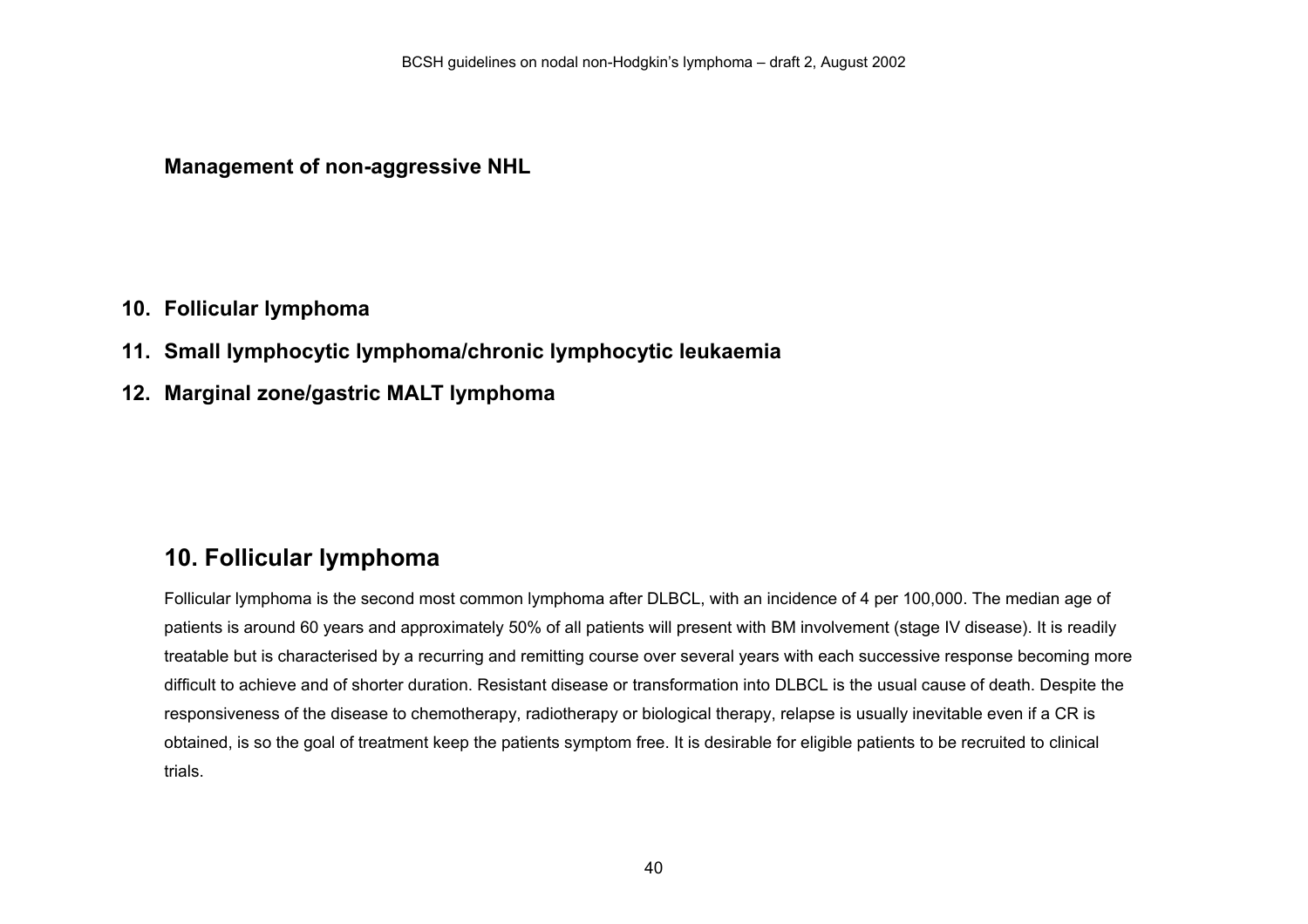## **Table 10.1 Correspondence between International Working Formulary (IWF) and WHO classification systems of NHL**

| IWF subtype | <b>IWF</b> classification                           | WHO classification                               |
|-------------|-----------------------------------------------------|--------------------------------------------------|
| A           | <b>SLL</b><br>-consistent with CLL<br>-plasmacytoid | B cell CLL*/SLL                                  |
|             |                                                     | Follicular lymphoma                              |
| B           | Follicular small cleaved lymphoma                   | Grade 1: 0–5 centroblasts/high power field (HPF) |
| C           | Follicular mixed lymphoma                           | Grade 2: 6-15 centroblasts/HPF                   |
| D           | Follicular large cell lymphoma                      | Grade 3a, 3b: > 15 centroblasts/HPF              |
|             |                                                     | Variants                                         |

The Ann Arbor staging classification is not used but advanced stage (III or IV) and symptomatic disease are adverse prognostic factors.

## *10.1 Investigation*

Patients with follicular lymphoma usually present with enlargement of lymph glands. 'B' symptoms are rare. When symptoms are usually present, they are one or more of the B symptoms: fever, night sweats, or weight loss.

Diagnoses based upon histological and clinical criteria are highly accurate for SLL (84%) and follicular lymphoma (93%). Immunophenotyping improves diagnostic accuracy only slightly, to 87% and 94%, respectively. Most patients (> 80%) with SLL or follicular lymphoma present with advanced stage disease (III or IV).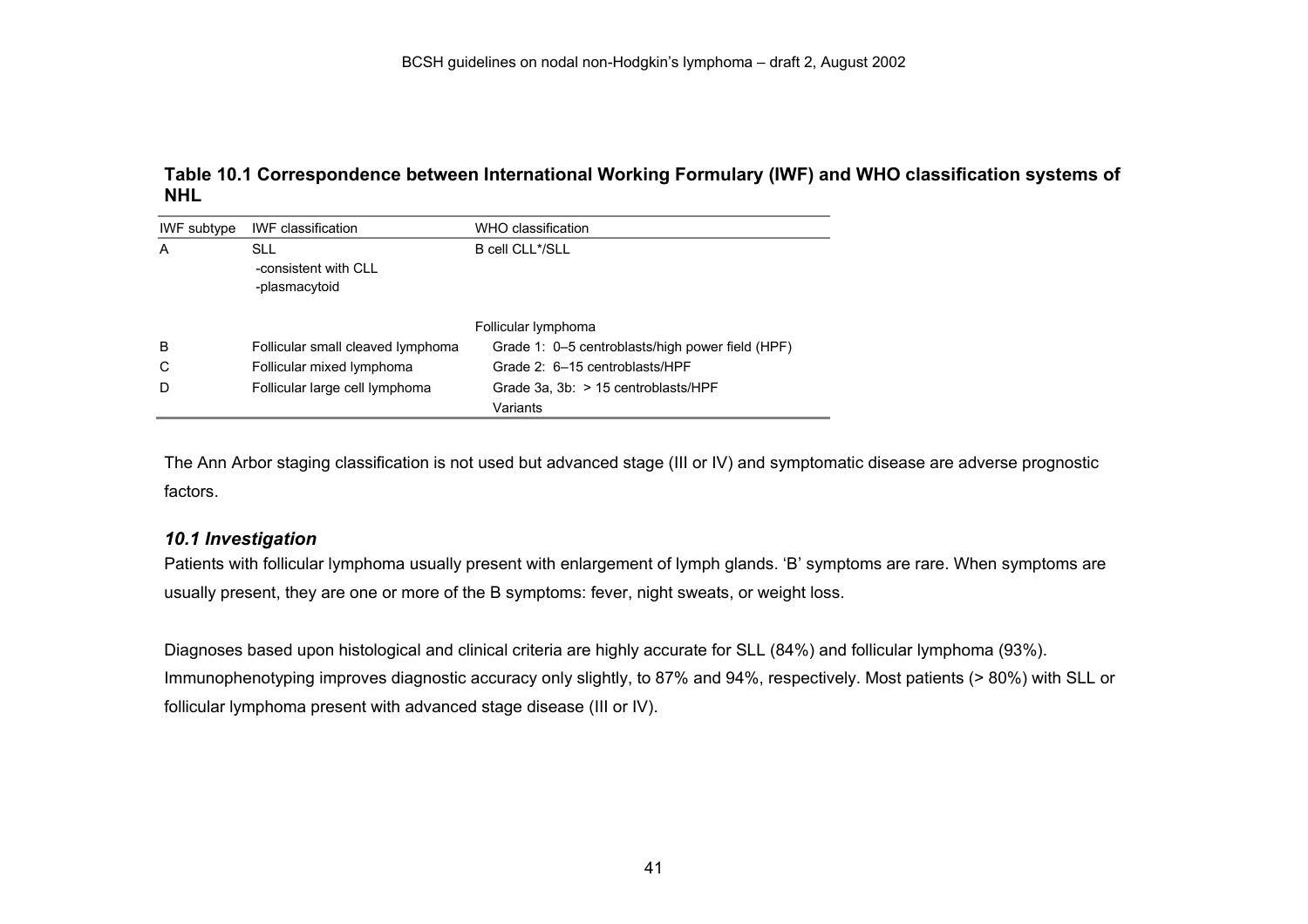It is now recognised that follicular large cell NHL (grade 3) should not be regarded as a non-aggressive NHL, given its aggressive clinical course and documented response to anthracycline-based chemotherapy, and should be included in the category of aggressive NHL (see section 5).

#### *10.2 Treatment*

The clinical course of Follicular Lymphoma differs considerably between individual patients, and several adverse prognostic factors have been identified. The IPI provides an especially comprehensive model. The IPI was originally devised to classify patients with aggressive lymphomas, but has been shown to apply as well to patients with SLL, follicular lymphoma, and low-grade NHL.



**Figure 10.1 Survival of FC according to IPI**

The IPI prognostic model was based upon data from newly diagnosed patients. However, a high IPI score is also a useful indicator of poor prognosis in relapsed patients. Additional negative prognostic factors associated with marked reduction in survival for relapsed patients are a poor objective response to initial therapy, or relapse within 12 months after initial response.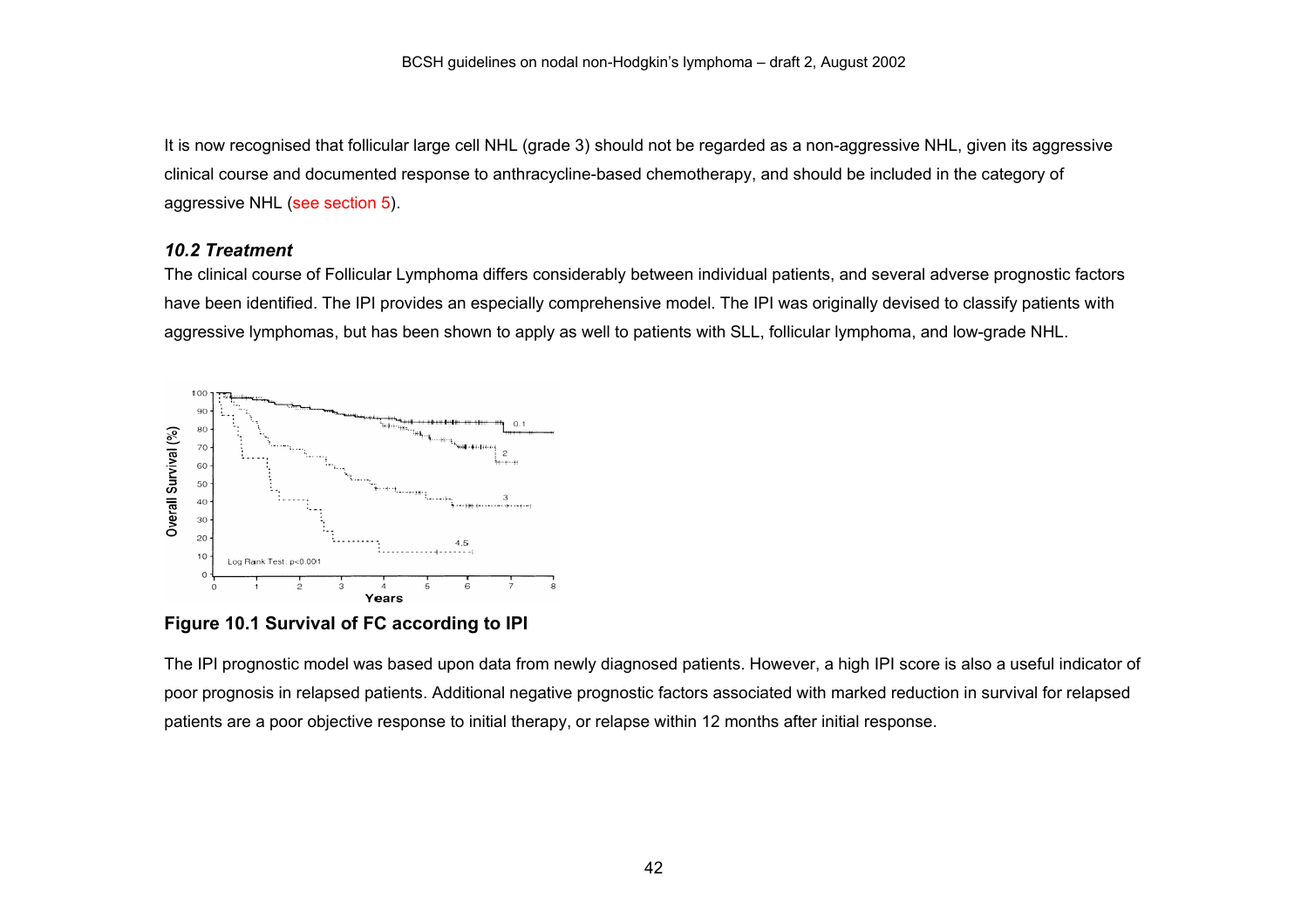## *10.3 Observation*

Since no survival advantage has been shown for immediate treatment compared with expectant management in asymptomatic patients treatment can be delayed until symptoms develop or histological transformation occurs.

# *10.4 Stage I and II disease*

## *10.4.1 Radiotherapy*

For 30% of patients who present with stage I and II disease, involved field irradiation can be curative if the disease is of small volume. At a total dose of 30–40 Gy, 'in-field' relapse is uncommon, and 10-year DFS of 70% can be expected (see section 14). Total nodal irradiation has also been successfully used as initial therapy for patients with stage III disease and as treatment capable of inducing CRs in patients with recurrent or poorly responsive stage III disease. There is no evidence that chemotherapy is better or that its addition to radiotherapy improves survival.

## **Conclusions and recommendations 10a**

- $\bullet$ Local radiotherapy remains standard therapy for localised (stage I) follicular lymphoma of small volume
- The toxicity of such treatment should be taken into account when treating completely excised stage I NHL

Level of evidence IV – grade C.

## *10.5 Standard therapy for stage III/IV disease*

Treatment of advanced (stage III or IV) small lymphocytic lymphoma (SLL), follicular lymphoma is palliative, and therapies are usually administered intermittently over a period of several years. This is conventionally managed with the expectation that the illness will pursue a remitting recurring course, death being due to resistant disease (with or without transformation to DLBCL) or the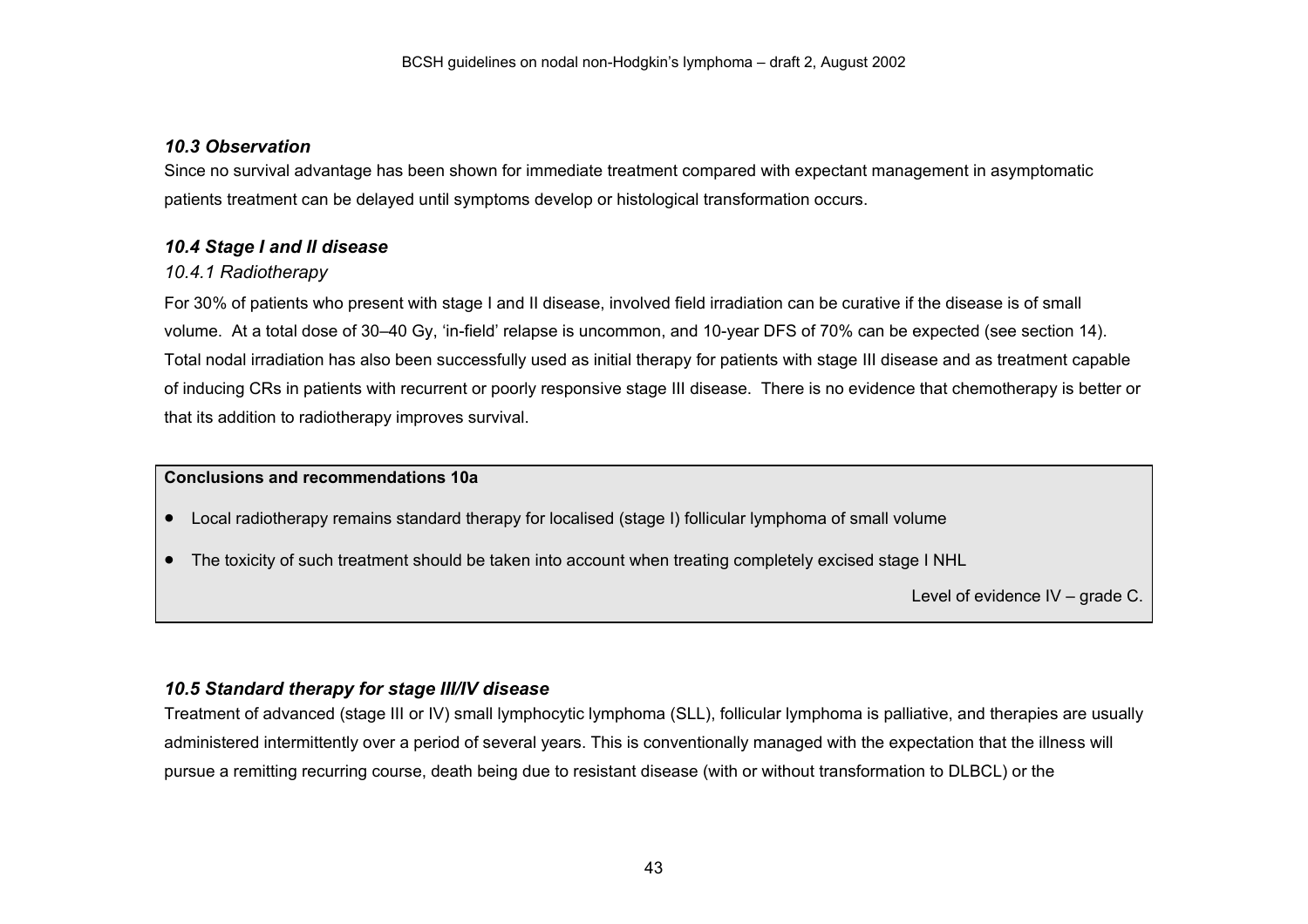complications of therapy. Hence it is customary to manage the asymptomatic patient expectantly, until an indication for therapy presents itself. The widely accepted 'indication' for disease is overt progression 'bulk' or compromise of a vital organ, especially the BM. The interpretation of the indications for therapy are influenced by the philosophy of the physician and the preference of the patient. There is little evidence to show whether the choice of initial therapy influences the natural history of indolent NHL, and only limited data showing that patients with a poor prognosis benefit from an aggressive initial treatment. Therefore, except in clinical studies, patients with advanced SLL, follicular lymphoma, or low-grade NHL usually receive a conservative initial therapy such as chlorambucil (e.g. 10 mg/day for 6 weeks followed by 3 two-week cycles separated by 2-week intervals). Steroids and vinca alkaloids are also active with response rates of 60% when used alone. Although widely used, there is no evidence that the addition of steroids and vinca alkaloids to alkylating agents improve response or survival. The addition of an anthracycline (e.g. CHOP) will be more toxic and will improve response though not OS in chemosensitive patients. Including anthracycline in first-line treatment combinations is recommended for histological grade 3 follicular lymphoma, since it achieves a higher response rate, but does not improve survival.

The conventional strategy overall is to treat to 'remission' (variously defined), and then manage by regular surveillance until progression, upon which re-staging and repeat biopsy should be performed and the appropriate intervention undertaken. Such an approach leads to a median survival of about 10 years with the majority of patients receiving 3 therapies at about 3-year intervals. Histological grade 3 disease should be managed as an aggressive lymphoma.

**Recommendations 10b** Alkylator-based therapies remain standard treatment in follicular lymphomas grades 1 and 2 Anthracyclines increase CR rates but have no impact on DFS or OS Level of (negative) evidence IIa, IIb: strength B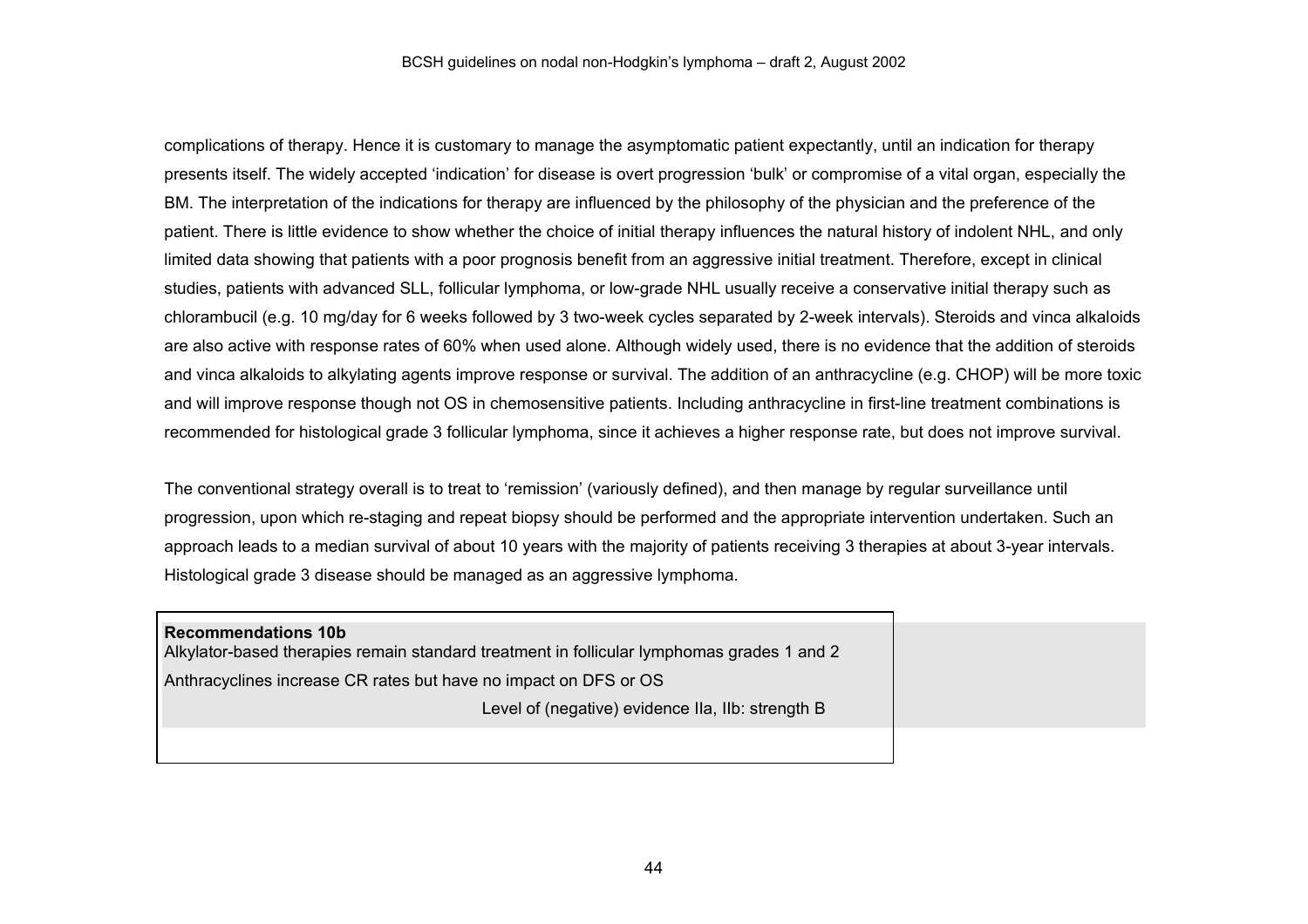#### *10.5.1 Alpha interferon*

Randomised trials comparing chemotherapy plus interferon (IFN) to chemotherapy alone suggest that outcome depends upon multiple factors, including patient prognosis, the inclusion of anthracycline as a component of chemotherapy, and the IFN treatment regimen. In some trials carried out in patients with poor prognosis or bulky disease, initial treatment with CHVP plus IFN or COPA plus IFN increased relapse-free and overall survival relative to chemotherapy alone. By comparison, adding IFN to less aggressive chemotherapy such as CVP does not increase OS but may increase relapse-free survival.The recently published SWOG trial showed no benefit from the addition of low-dose IFN at to intensive induction therapy in terms of either DFS or OS. A meta-analysis of all previous studies but excluding this last study suggested both an OS and DFS benefit in patients who received both intensive induction therapy and high  $\alpha$ IFN (> 36 mU per month).

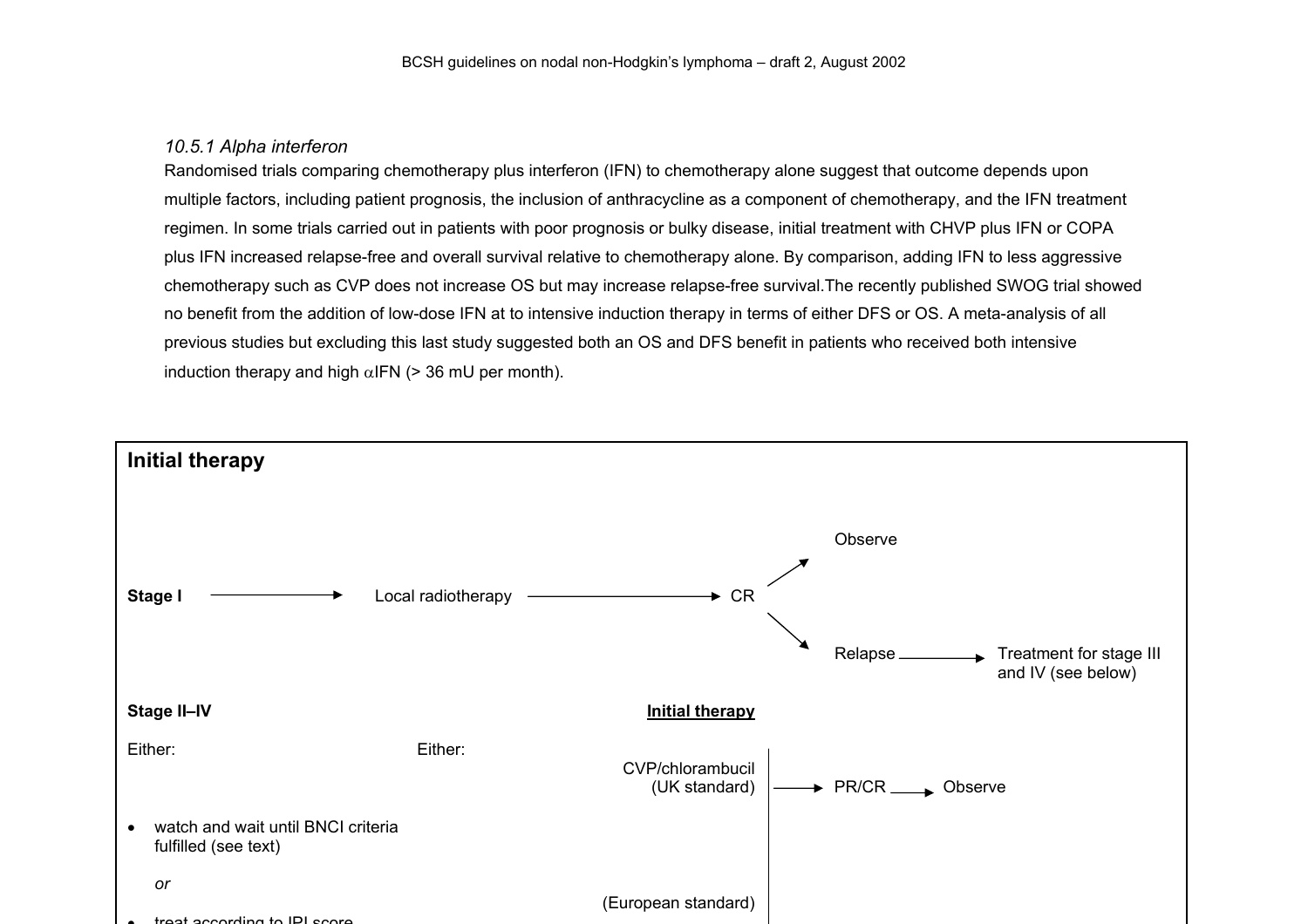

**Figure 10.2 Therapy for follicular lymphoma**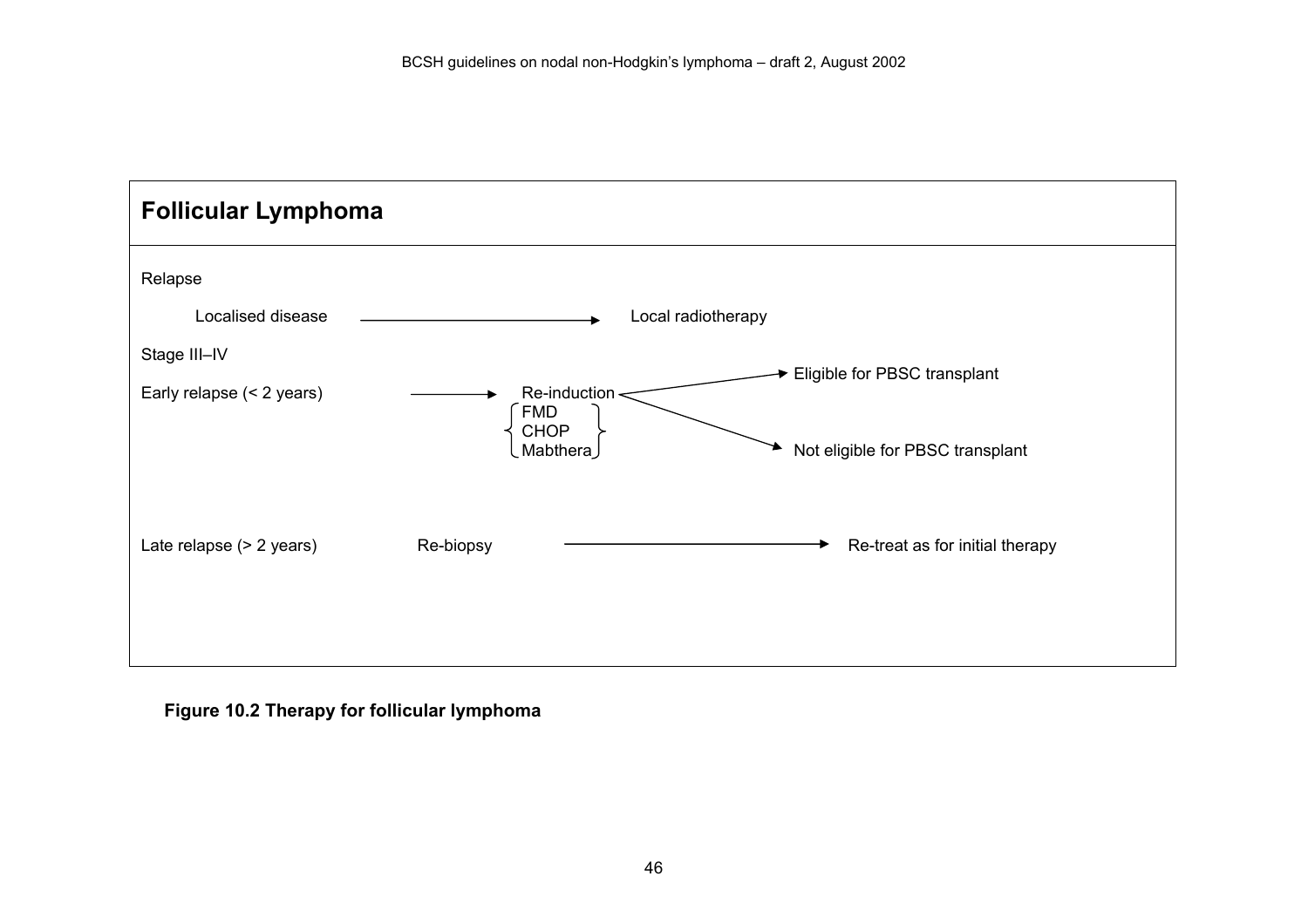#### *10.5.2 Stem cell transplantation (SCT) in first CR*

A number of phase II studies have reported the use of SCT in patients with responsive follicular lymphoma in first CR. In the largest of these trials, patients entering CR or good PR were treated with a regimen based on total body irradiation (TBI) after CHOP induction therapy. A 3-year DFS of > 60% was observed but longer follow-up suggests continuing recurrence and a significant and as yet unexplained incidence of myelodysplasia.

Recently the German low-grade lymphoma study reported the preliminary results of a prospective randomised trial comparing conventional chemotherapy with myeloablative chemotherapy as first-line therapy in patients with follicular NHL. The 2-year DFS of 70% obtained with this approach compares favourably with the 40% DFS obtained with conventional therapy but longer follow-up will be required to confirm this result.

#### **Conclusion and recommendation 10c**

There is insufficient evidence to recommend SCT in first CR.

#### *10.6 Treatment of Relapsed Patients*

Response to prior therapy is the most important factor determining subsequent treatment strategy. In general, a short-lived response to treatment requires an increasingly aggressive therapeutic approach although this does not guarantee success. Toxicity, efficacy, and duration of treatment must all be considered as factors in disease palliation.

Prognostic factors are useful as predictors of treatment outcome and the likely evolution of treatment requirements. Many patients with advanced SLL, follicular lymphoma, or low-grade NHL and good IPI scores will respond to repeated courses of CP or CVP therapy with prolonged remission, while patients with poor IPI scores are more likely to have a rapid relapse, and are candidates for early aggressive intervention.

Generally, patients who relapse 2 years or more after treatment with alkylating agents (CP or CVP) will respond to further treatment with the same agents, and there is no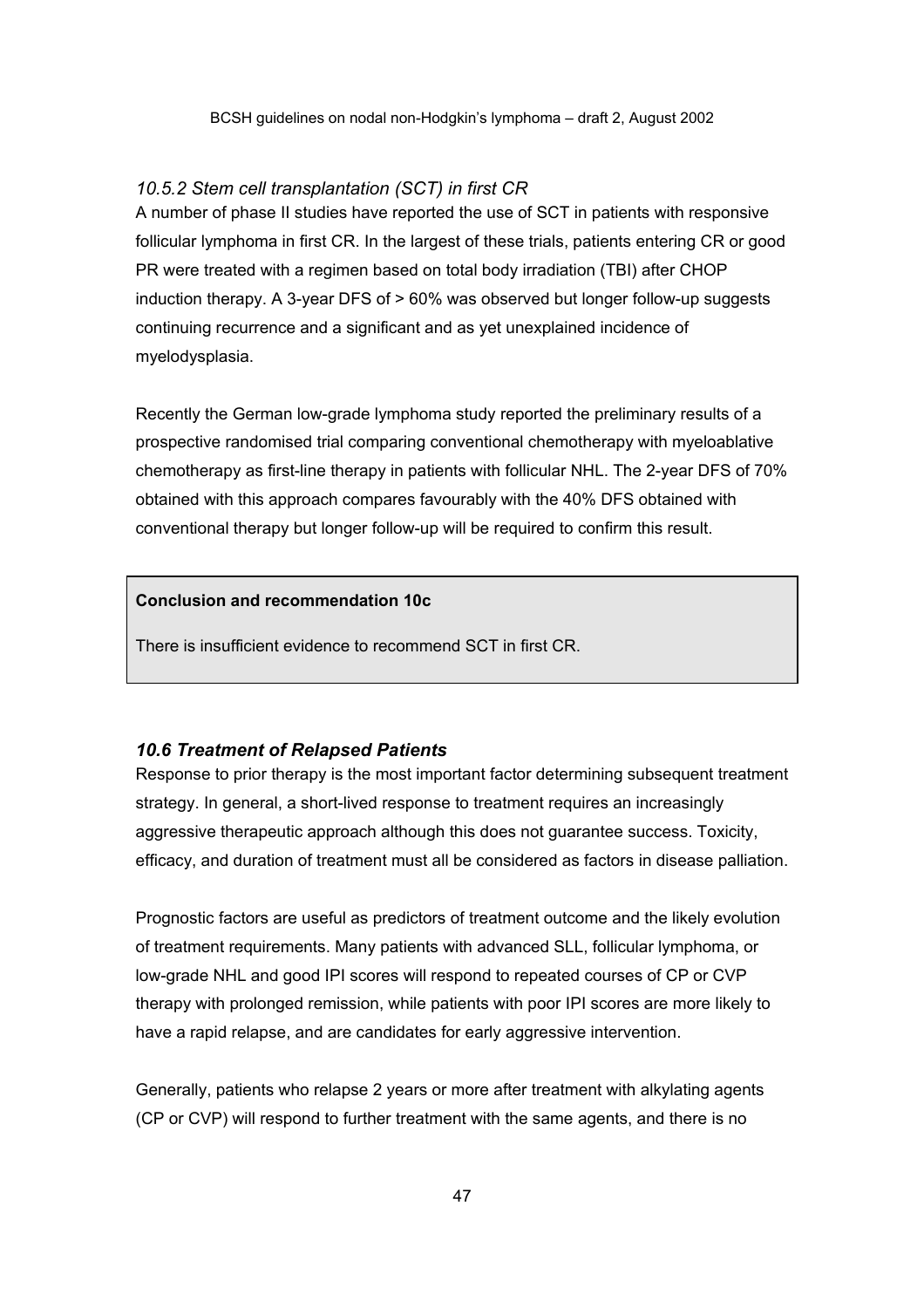proven need to escalate therapy. Patients whose disease is not well controlled by alkylating agents may respond to single-agent or combination chemotherapies, biological agents, or radiotherapy.

#### *10.6.1 Anthracycline-based chemotherapy*

CHOP, or CHOP-like regimens will induce responses in patients with relapsed indolent NHL. Remissions of approximately 12 months duration have been reported. Administration of multiple courses of anthracycline-based chemotherapy is limited by the cumulative cardiotoxicity.

#### *10.6.2 Purine analogues*

Fludarabine phosphate as a single agent, or in combinations such as fludarabine, mitoxantrone, dexamethasone (FMD) may yield beneficial responses in relapsed disease. In several studies, response rates with fludarabine range from 32%–62%. FMD has been reported to induce > 90% response rates, and 47% CRs, in patients with recurrent lymphoma and a good prognosis. Purine analogues are also associated with significant immunosuppression.

#### *10.6.3 Immunotherapy*

Rituximab (BCSH Position Paper), a chimeric human/murine  $\log_1$  monoclonal antibody, is increasingly used in the treatment of patients with relapsed or chemoresistant follicular NHL.

Rituximab has cytolytic activity directed at B cells, in contrast to the more systemic cytotoxicity of chemotherapy. Rituximab effects cell lysis by way of mechanisms that are distinct from those of chemotherapy, a feature that leads to significant activity in chemoresistant patients. The treatment duration of rituximab monotherapy (4 weeks) is considerably shorter than required for most chemotherapy regimens. Rituximab induces remissions in approximately 50% of patients with relapsed or refractory advanced lowgrade or follicular NHL, with median PFS of 9 months. Efficacy is highest in patients without bulky tumours .It is recommended for use in patients who are resistant to or intolerant of chemotherapy.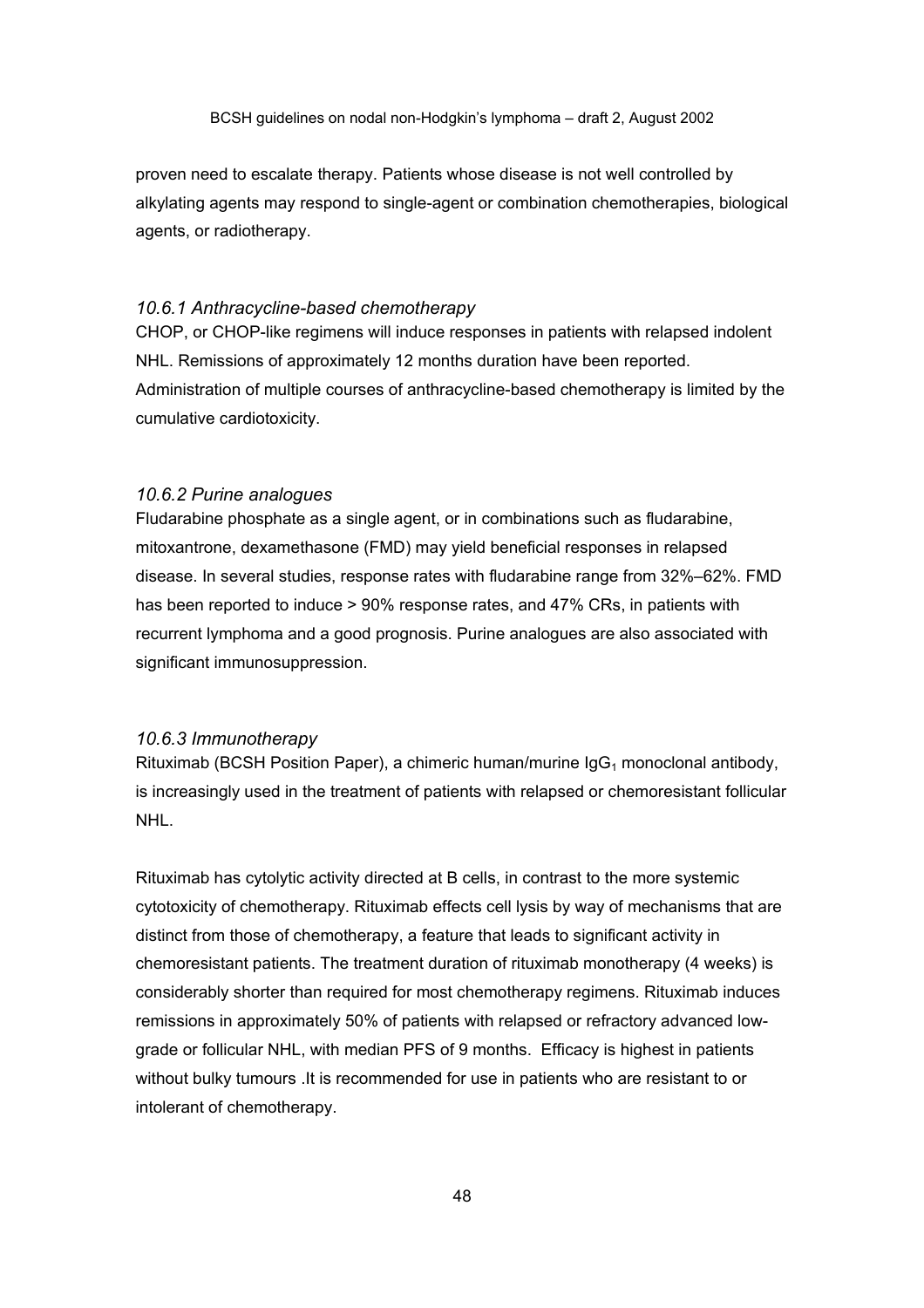#### *10.6.4 Radiotherapy*

Although not widely used in the treatment of disseminated NHL, extended field radiotherapy can induce high response rates in patients with relapsed follicular lymphoma, with DFS rates of 65% at 5 years and 37% at 10 years. Limited field radiation is often used palliatively to relieve local symptoms or mechanical problems, or to treat bulky or persistent lesions (iceberg radiation) as a supplement to chemotherapy.

#### *10.6.5 Ibritumomab tiuxetan*

Ibritumomab tiuxetan (Zevalin), a murine monoclonal antibody directed against CD20 and bound to  $90$ <sub>V</sub>ttrium, a beta emitter, has been utilised as a single agent in refractory and relapsed low-grade NHL. Recently, results of a randomised prospective clinical trial have been reported where ibritumomab tiuxetan has shown improved response rates when compared to rituximab in patients with relapsed low-grade NHL (78% *vs* 46%). There is as yet no evidence of any impact on PFS.

### *10.6.6 Other therapies*

Ongoing trials in early stages investigating innovative therapies include studies of antiidiotypic monoclonal antibodies, vaccines and non-myeloablative allogeneic stem-cell transplantation.

#### **Conclusions and recommendations 10d**

- There are no definitive therapies for relapsed Follicular NHL
- Re-biopsy to confirm low-grade histology is recommended
- Entry into clinical trials should be encouraged to define the role of antibody therapy, , and newer combination chemotherapies in this context
- Empirical therapy at relapse should take into account duration of previous response, and agents used previously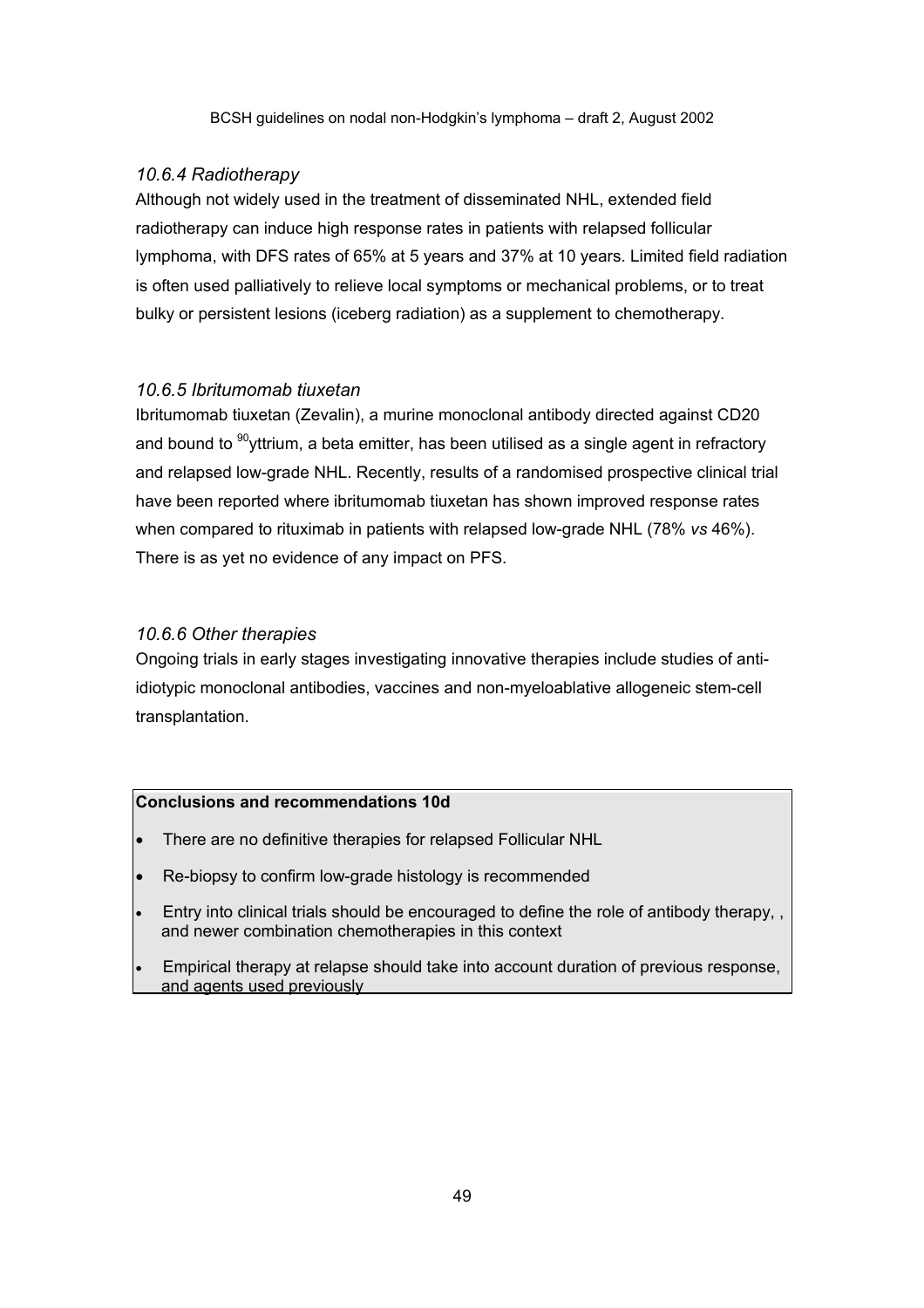# **11. Small lymphocytic lymphoma/chronic lymphocytic leukaemia**

Small lymphocytic lymphoma (SLL) comprises 5–10% of lymphoma and is regarded as the same disease as chronic lymphatic leukaemia. The investigation and management of these entities is the same. The morphological features show a diffuse growth of small lymphocytes with prolymphocytes and paraimmunoblasts.

## *11.1 Diagnosis*

Adequate immunophenotyping is essential. A trephine biopsy will usually show BM involvement and the diffuse or nodular pattern has prognostic significance.

| Box |  | А |  |
|-----|--|---|--|
|-----|--|---|--|

| <b>Small lymphocytic lymphoma</b> |                                                        |  |
|-----------------------------------|--------------------------------------------------------|--|
|                                   |                                                        |  |
| Incidence:                        | 0.72 new cases/100,000 population/year                 |  |
| Median Age:                       | 65 years                                               |  |
| Sex Ratio:                        | 1:1                                                    |  |
| Phenotype:                        | CD19 <sup>+</sup> CD20 <sup>+</sup> CD79a <sup>+</sup> |  |
|                                   | CD5 <sup>+</sup> CD23 <sup>+</sup> CD43 <sup>+</sup>   |  |
|                                   | $SigM^{+}$ (weak) $SigD^{\pm}$                         |  |
|                                   | CD11 $c^{\pm}$ CD22 <sup><math>\pm</math></sup>        |  |
|                                   | CD <sub>10</sub>                                       |  |
| Genetics:                         | $+12$ in 30%                                           |  |
|                                   | 13q abnormalities in 25%                               |  |
| Outcome:                          | 5 year OS approximately 50%                            |  |
| Clinical:                         | Equivalent to advanced stage CLL                       |  |
|                                   | Blood, BM and nodal disease                            |  |
|                                   | Small risk (3%) of transformation to DLBCL             |  |
|                                   |                                                        |  |

### *11.2 Work-up*

The diagnostic tests are similar to those for other lymphomas, but should include a DAGT (Coombs test) since a small number of patients (< 5%) may develop autoimmune haemolytic anaemia.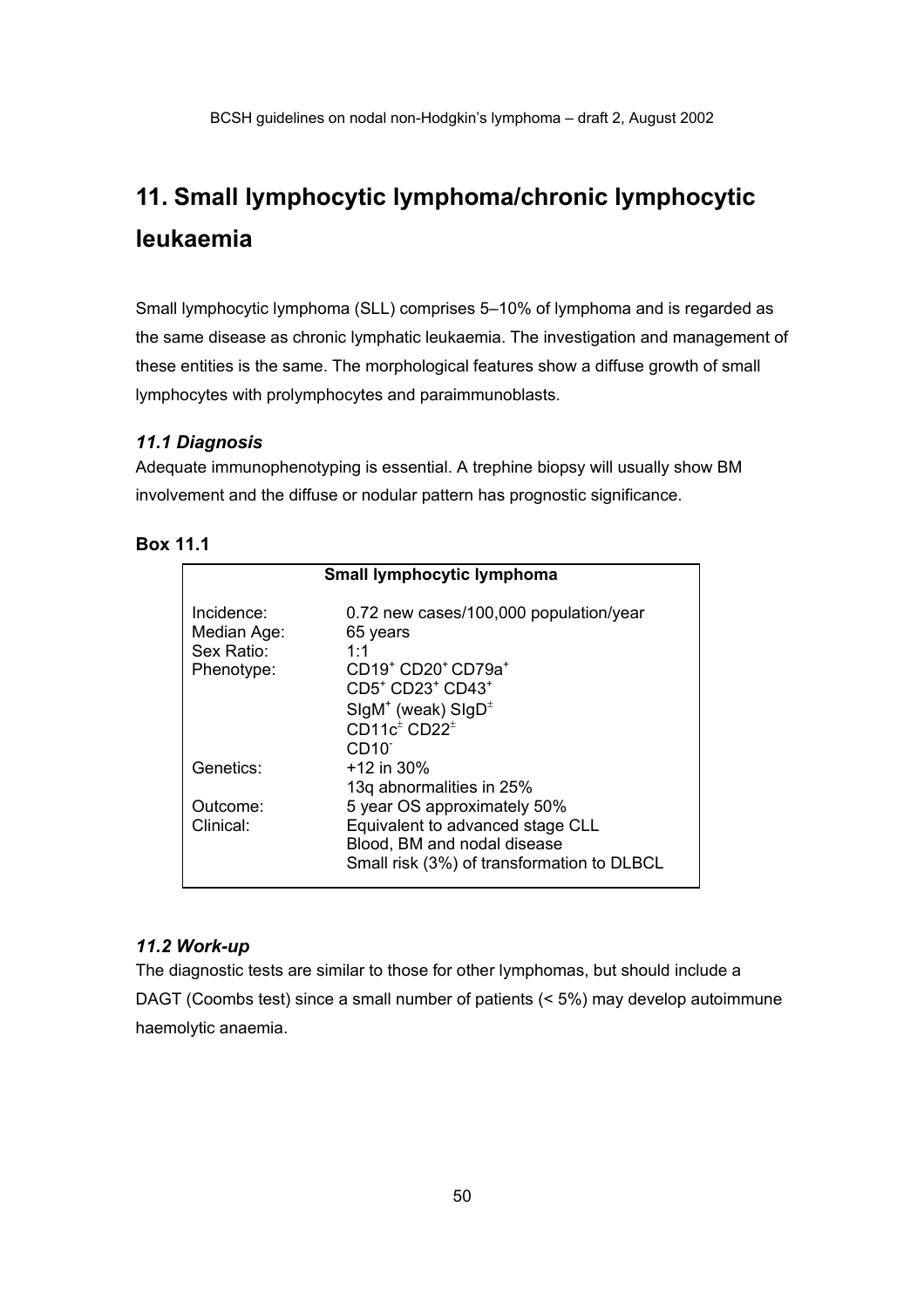#### *11.3 Clinical features and treatment*

This disease, in common with follicular lymphoma, has a high response rate, but unless truly localised is incurable. Stage I and II disease is uncommon and may have long DFS if amenable to radiotherapy. Alternatively a policy of observation may be undertaken until treatment is indicated. Stage III and IV disease may not need intervention. If treatment is indicated, first-line therapy is usually chlorambucil  $\pm$  prednisolone. CVP is an alternative. Fludarabine or 2-chlorodeoxyadenosine (2 CDA) have achieved similar responses as second-line treatment, with CHOP combination therapy usually reserved for third-line treatment. HDT with stem cell rescue or Allogeneic non-intensive transplant remain experimental approaches.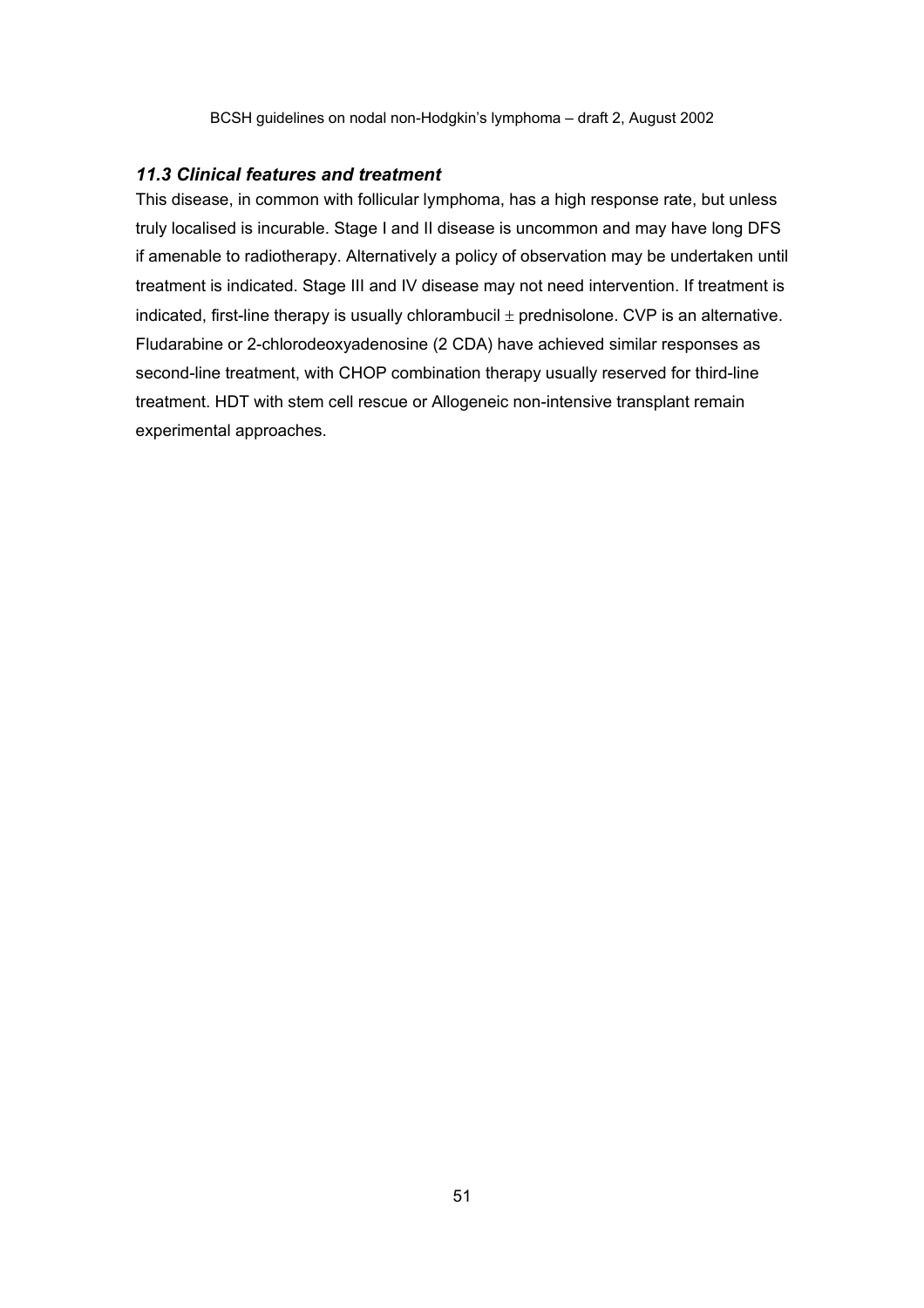**Figure 11.1 Therapy for small lymphocytic/chronic lymphocytic lymphoma** 

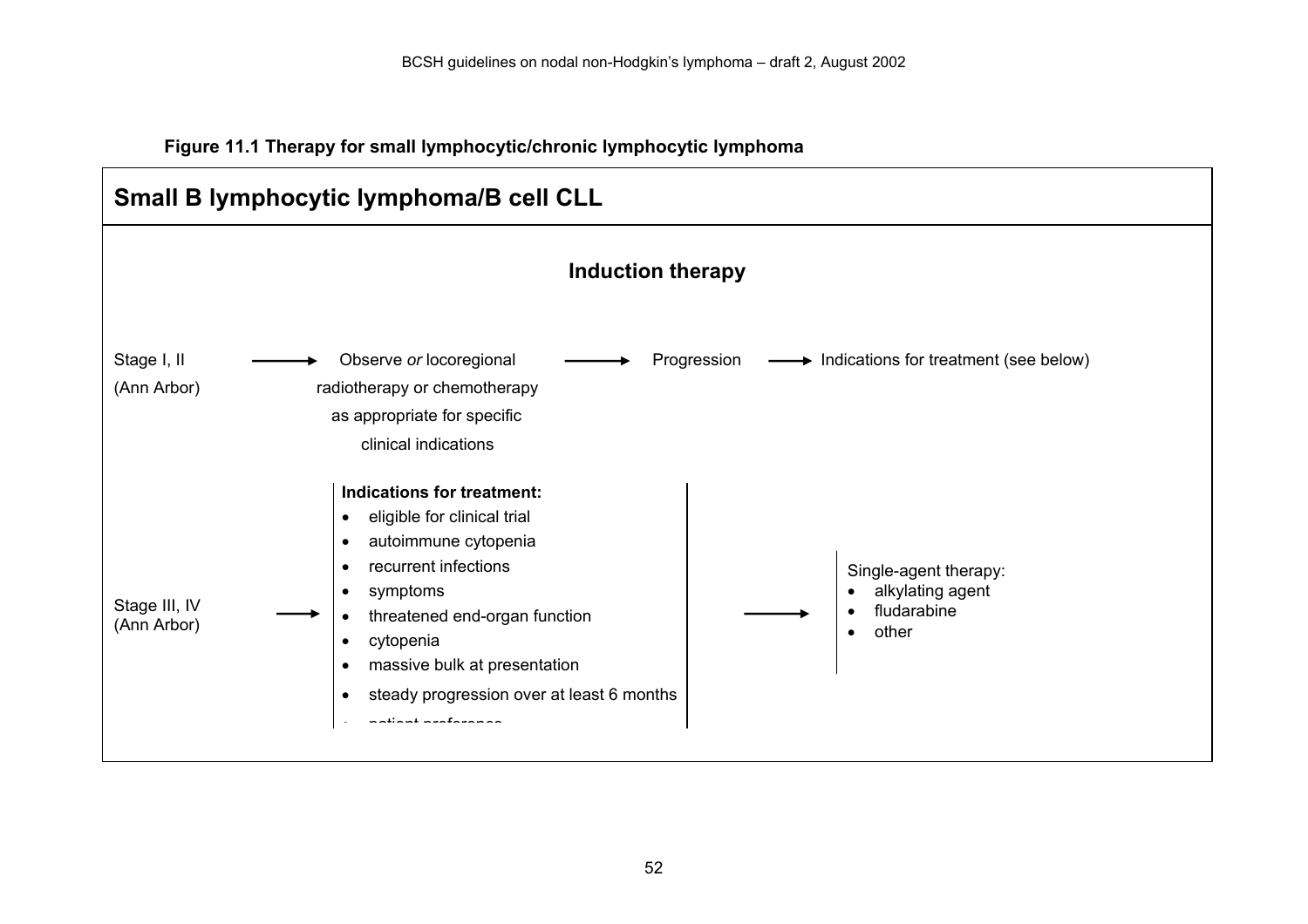

<sup>\*</sup> If progressive disease and systemic symptoms or rapid lymph node enlargement, then rebiopsy; otherwise, rebiopsy if <sup>≥</sup> 2 years since last biopsy. †Patients who relapse at > 2 years can be given same treatment again without prejudicing survival; those who relapse at < 2 years can proceed to therapy based on fludarabine (or other purine analogues) or anthracyclines.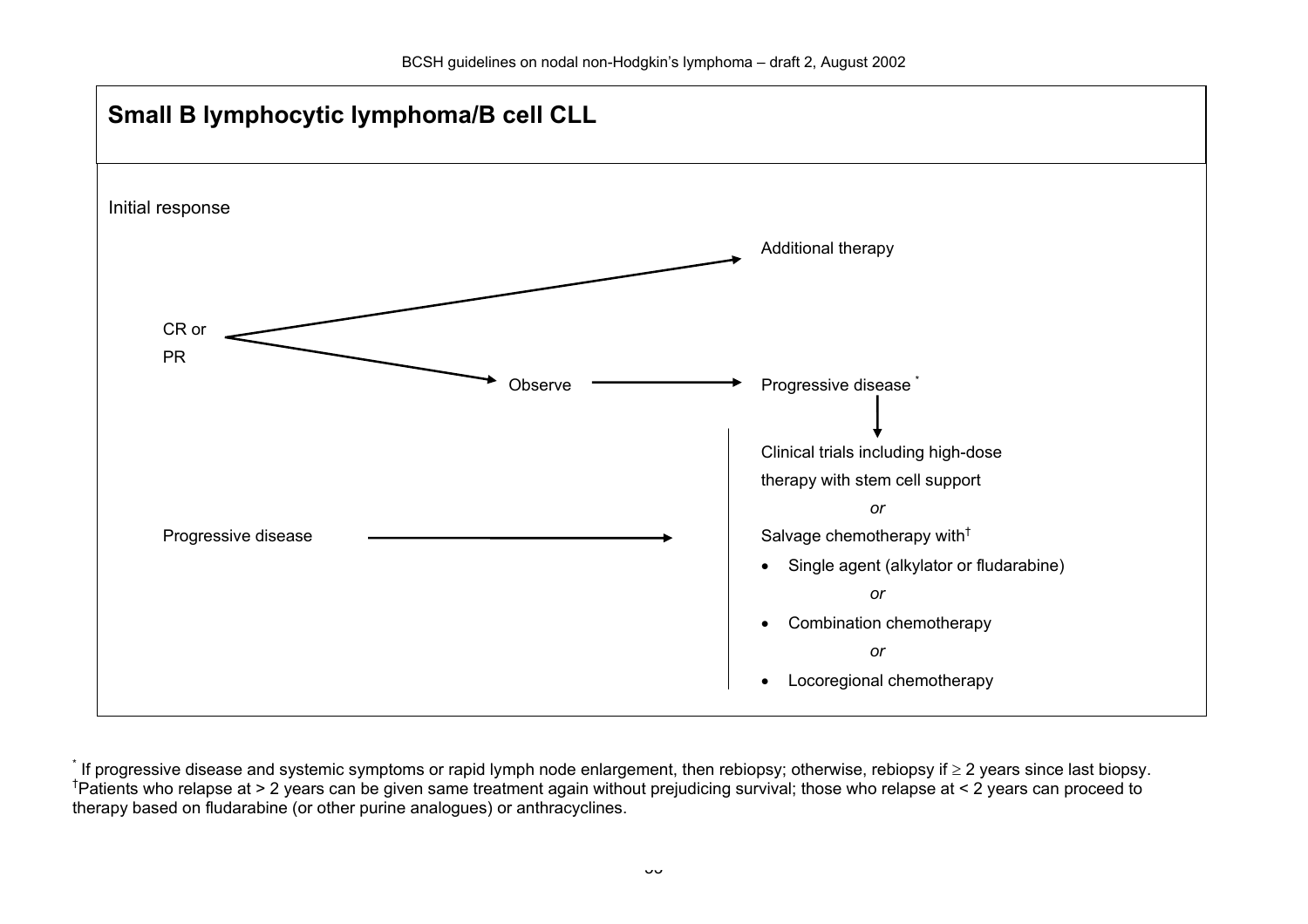# **12. Marginal zone/gastric MALT lymphoma**

Three forms of marginal zone lymphoma have been described:

- Extra-nodal low-grade B cell lymphoma of mucosa associated lymphoid tissue (MALT) – approximately 5% of all lymphomas
- Nodal/marginal zone (monocytoid) 2% of all lymphomas
- Splenic marginal zone B cell lymphoma < 1% of all lymphomas

## *12.1 Extra-nodal marginal zone lymphoma (low-grade B cell lymphoma of MALT type).*

These are tumours of adults with slight male predominance. Many patients have a history of autoimmune disease or chronic inflammation e.g. Sjögren's syndrome, Hashimoto's thyroiditis or *Helicobacter* gastritis.

Recent studies suggest that proliferation in some early MALT-type lymphomas may be antigen-driven and that therapy directed at the antigen (e.g. *Helicobacter pylori [H. pylori]* in gastric lymphoma) may result in regression of early lesion.

### *12.2 Nodal marginal zone lymphoma (+ monocytoid cells)*

The majority of nodal monocytoid B cell lymphoma occur in patients with Sjörgren's syndrome or other extra-nodal MALT-type lymphoma. These lymphomas often present with advanced-stage disease and they have a worse survival. These patients should be managed as follicular lymphoma grade 1 and 2.

### *12.3 Splenic marginal zone lymphoma*

This is morphologically distinct from other marginal zone lymphoma, in that the white pulp involvement may show both a marginal and a mantle zone pattern. There is considerable overlap between this entity and splenic lymphoma with villous lymphocyte and the splenic histology is probably identical in both conditions.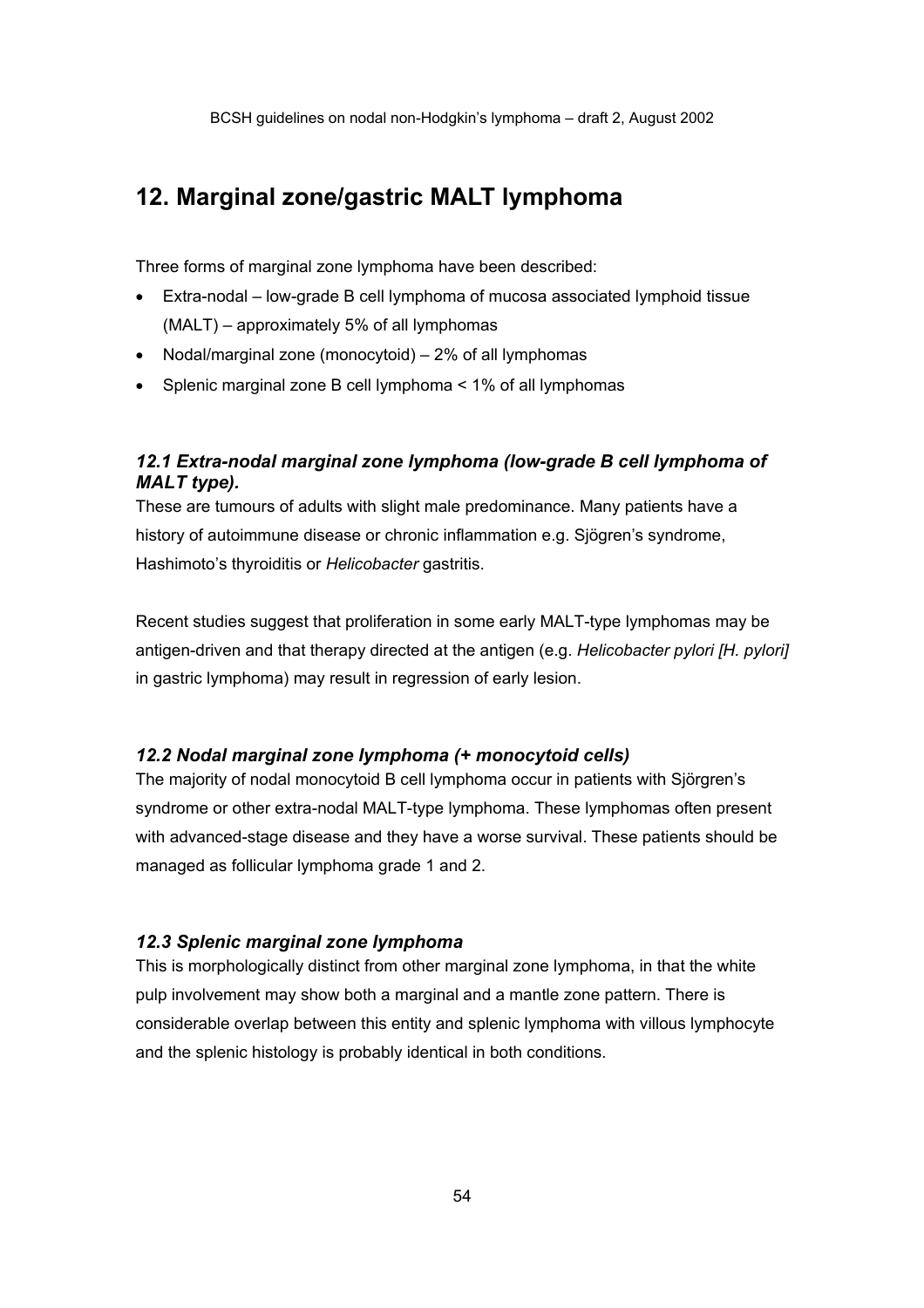Patients typically have BM and PB involvement usually without peripheral lymphadenopathy and may have a small M-component. The course is reported to be indolent and splenectomy may be followed by prolonged survival. Patients who relapse or who have extensive BM or lymph node involvement can be difficult to treat. Chemotherapy with a regimen based on an alkylating agent does not show marked effect.

## **Box 12.1 and 12.2**

| Marginal zone lymphoma - nodal                                             |                                                                                                                                                                                                             | Marginal zone lymphoma - MALT                                       |                                                                                                                                                                                                                             |
|----------------------------------------------------------------------------|-------------------------------------------------------------------------------------------------------------------------------------------------------------------------------------------------------------|---------------------------------------------------------------------|-----------------------------------------------------------------------------------------------------------------------------------------------------------------------------------------------------------------------------|
| Incidence:<br><b>Median Age:</b><br><b>Sex Ratio:</b><br><b>Phenotype:</b> | 0.12 new cases/100,000 population/yr<br>60 years<br>1:1<br>CD19 <sup>+</sup> CD20 <sup>+</sup> CD22 <sup>+</sup> CD79a <sup>+</sup> Slg <sup>+</sup><br>$CD11c^{\pm}$<br>CD43 <sup>±</sup><br>CD5 CD10 CD23 | Incidence:<br><b>Median Age:</b><br><b>Sex Ratio:</b><br>Phenotype: | 0.6 new cases/100,000 population/yr<br>60 years<br>slight female excess<br>CD19 <sup>+</sup> CD20 <sup>+</sup> CD22 <sup>+</sup> CD79a <sup>+</sup> Slg <sup>+</sup><br>$CD11c^{\pm}$<br>CD43 <sup>±</sup><br>CD5 CD10 CD23 |
| Genetics:                                                                  | +3<br>t(11,18)                                                                                                                                                                                              | Genetics:                                                           | +3<br>t(11,18)                                                                                                                                                                                                              |
| Outcome:<br><b>Clinical:</b>                                               | 5-year OS 65%<br>BM, nodes, spleen<br>May have circulating disease (splenic<br>lymphoma with villous lymphocytes)<br>Associated with Sjörgren's disease                                                     | Outcome:<br>Clinical:                                               | 5-year $OS > 80\%$<br>Usually localised extra-nodal disease<br>associated with autoimmune disease<br>and H. pylori infection.<br>Approximately 30% disseminated.<br>Can transform to DLBCL                                  |

### *12.4 Management*

Localised disease may be cured with local treatment (surgery or radiotherapy). Dissemination occurs in approximately 30% of cases and these patients require chemotherapy similar to that given for other low-grade lymphomas.

Early gastric MALT lymphomas show low regression over 6–18 months following the removal of underlying stimulus i.e. *H. pylori* infections. All patients should have a course of *H. pylori* eradication therapy as part of treatment (see Box 12.3). The need for chemotherapy in patients achieving CR after anti-*H. pylori* therapy has been the subject of a randomised trial (LYO3) set up by the UK Lymphoma Group (UKLG).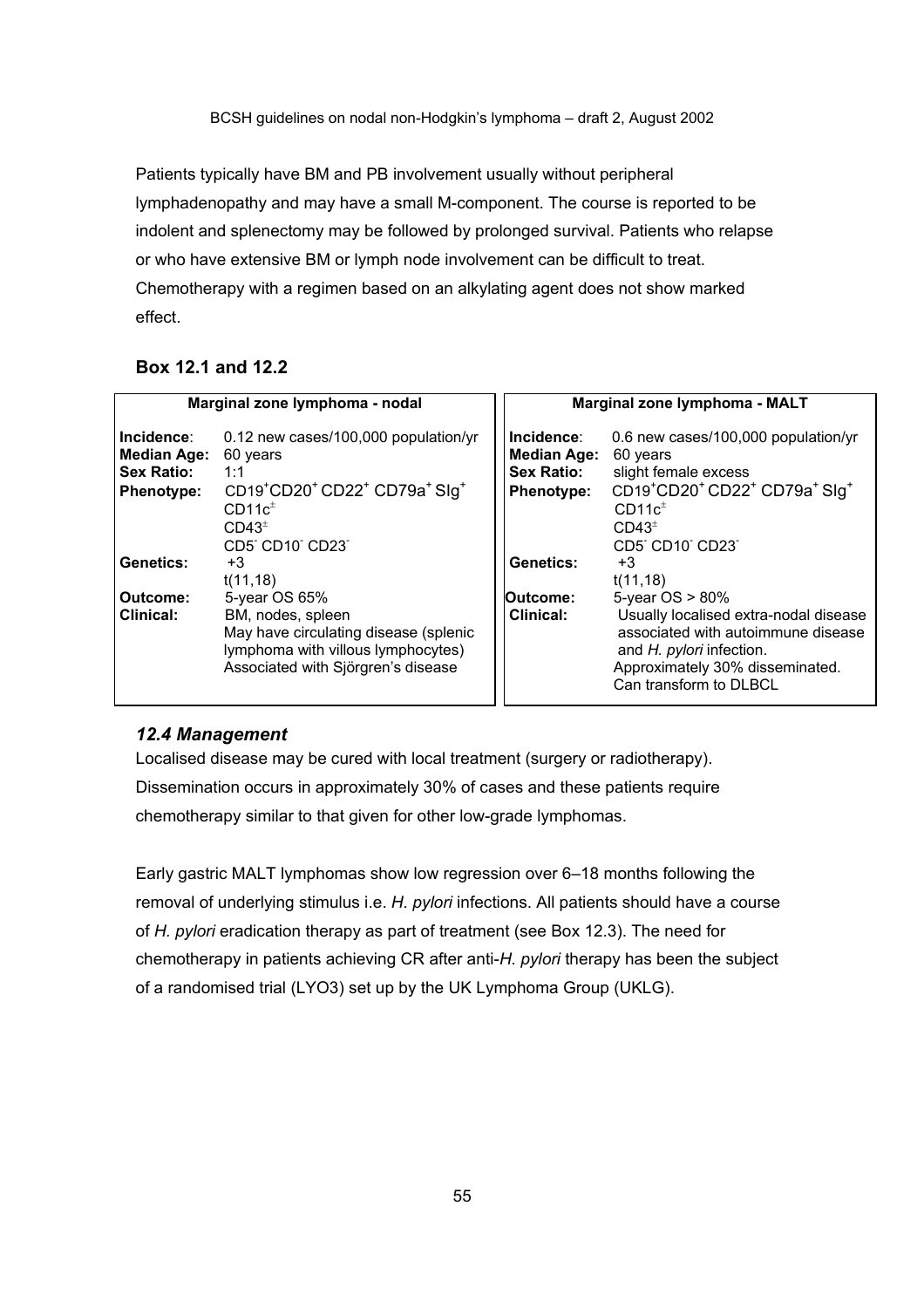### **Box 12.3**

| Box 12.3 |                                            |                                                                                                                        |  |
|----------|--------------------------------------------|------------------------------------------------------------------------------------------------------------------------|--|
|          | H. pylori eradication: triple therapy      |                                                                                                                        |  |
|          | Omeprazole<br>Metronidazole<br>Amoxycillin | $\left\{\begin{array}{c} 20 \text{ mg bd}^* \\ 400 \text{ mg bd}^+ \\ 1 \text{ g bd}^+ \end{array}\right\}$ for 7 days |  |
|          |                                            | * Use clarithromycin 500 mg bd if sensitive to omeprazole $\dagger$ Continue for 4 weeks for large ulcers              |  |

Outside the trial most clinicians elect to give chlorambucil (e.g. 6 mg/m<sup>2</sup>/day for 14 days repeated every 28 days for 6 courses) early after anti-*H. pylori* therapy or less commonly radiotherapy (30–36 Gy). Long-term follow-up is mandatory, particularly in patients treated with antibiotic alone since it is not known whether this will definitely cure the lymphoma. Endoscopy is necessary and multiple biopsies should be taken from all areas of the stomach (at least two from each of antrum, body and fundus). Endoscopic ultrasound is considered the optimal method of follow-up surveillance. No evidence exists on the appropriate interval between endoscopy and the length of follow-up, but a reasonable approach might be to repeat endoscopy after 3 months then 6-monthly for 2 years, then annually for 5 years.

Transformation to large cell lymphoma may occur. These patients could receive combination chemotherapy with CHOP or a second-generation regimen. The role of surgery is controversial and it is recommended that it is reserved as salvage therapy in those who do not achieve a CR with chemotherapy alone.

*H. pylori* eradication should also be given, since this eliminates any residual low-grade component that could result in recurrence if antigen stimulation continued. Non-gastric MALT lymphomas should be treated on the same principles as gastric MALT except for the antibiotics and *H. pylori* treatment.

*Stage III/IV* – treatments are as for follicular lymphoma with single agent or combination chemotherapy.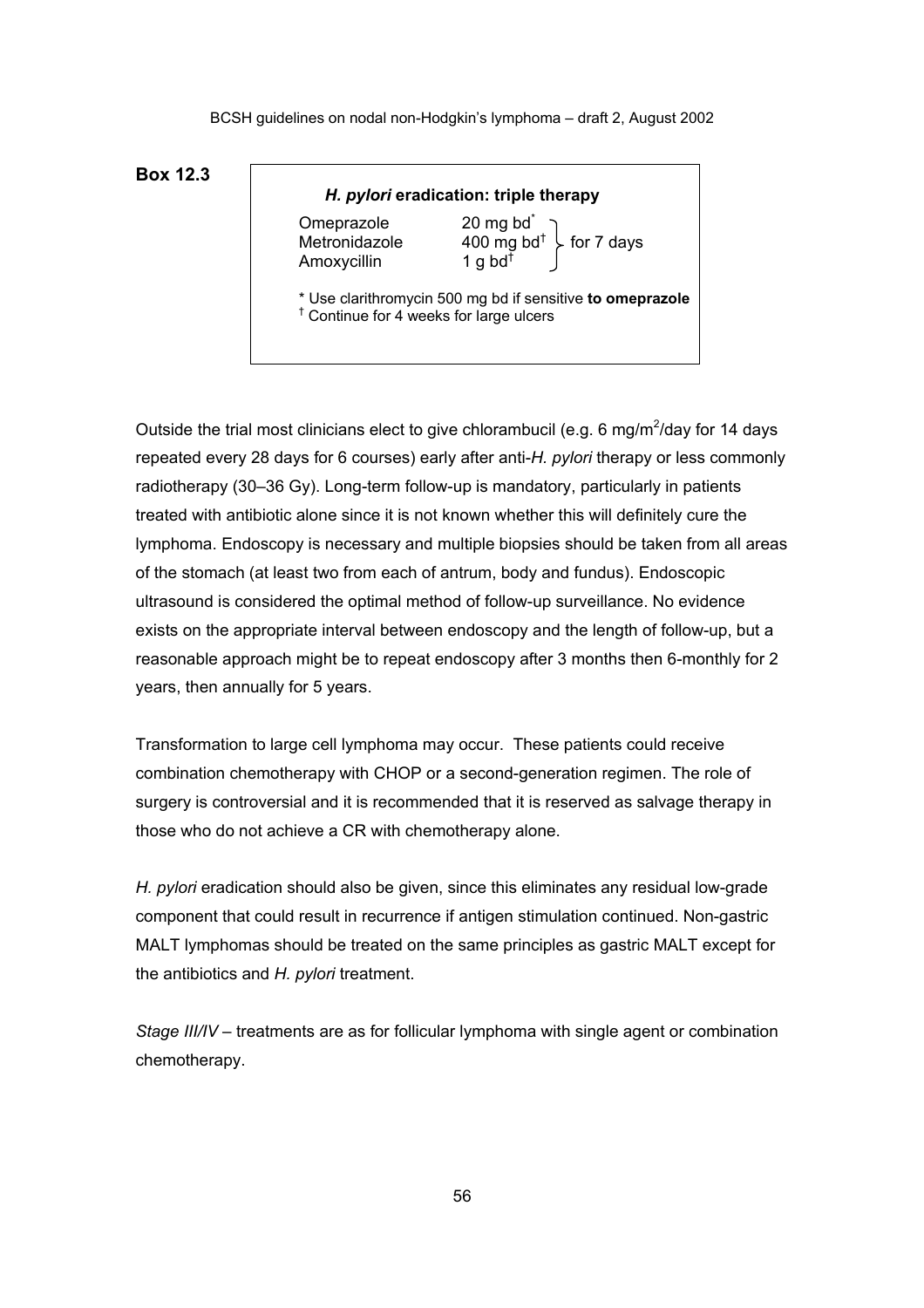**Box 12.4**

| Work-up              |                                                                                                                                     |
|----------------------|-------------------------------------------------------------------------------------------------------------------------------------|
|                      | Complete blood count, LDH, BUN<br>Creatinine, LFT, calcium<br>Chest X-ray<br>Abdominopelvic CT<br>Bone marrow biopsy $\pm$ aspirate |
| <b>GI WORK-UP</b>    | Endoscopy<br>H. pylori Stain                                                                                                        |
| <b>MAY BE USEFUL</b> |                                                                                                                                     |
|                      | Endoscopic ultrasound<br>H. <i>pylori</i> culture or breath test                                                                    |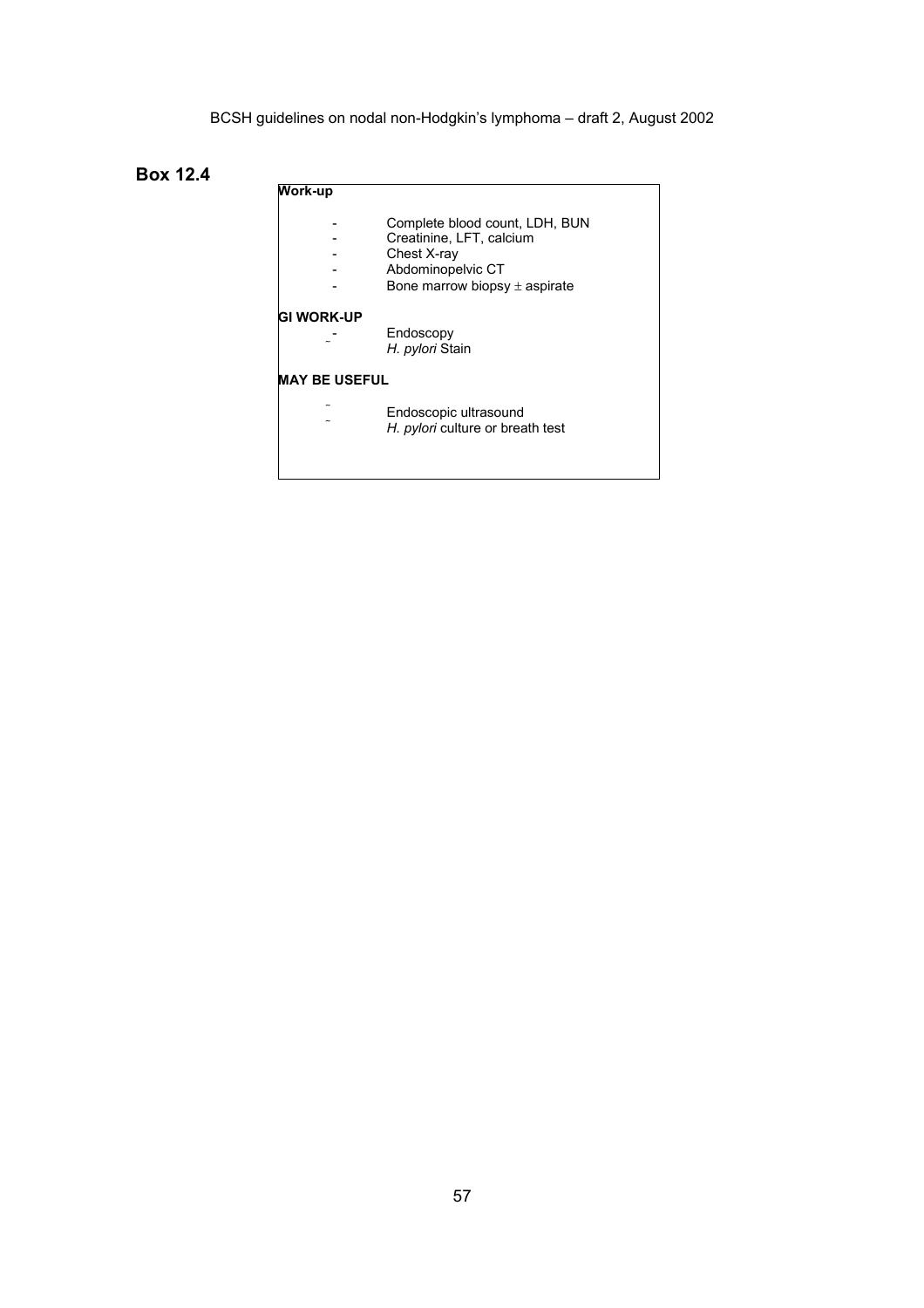

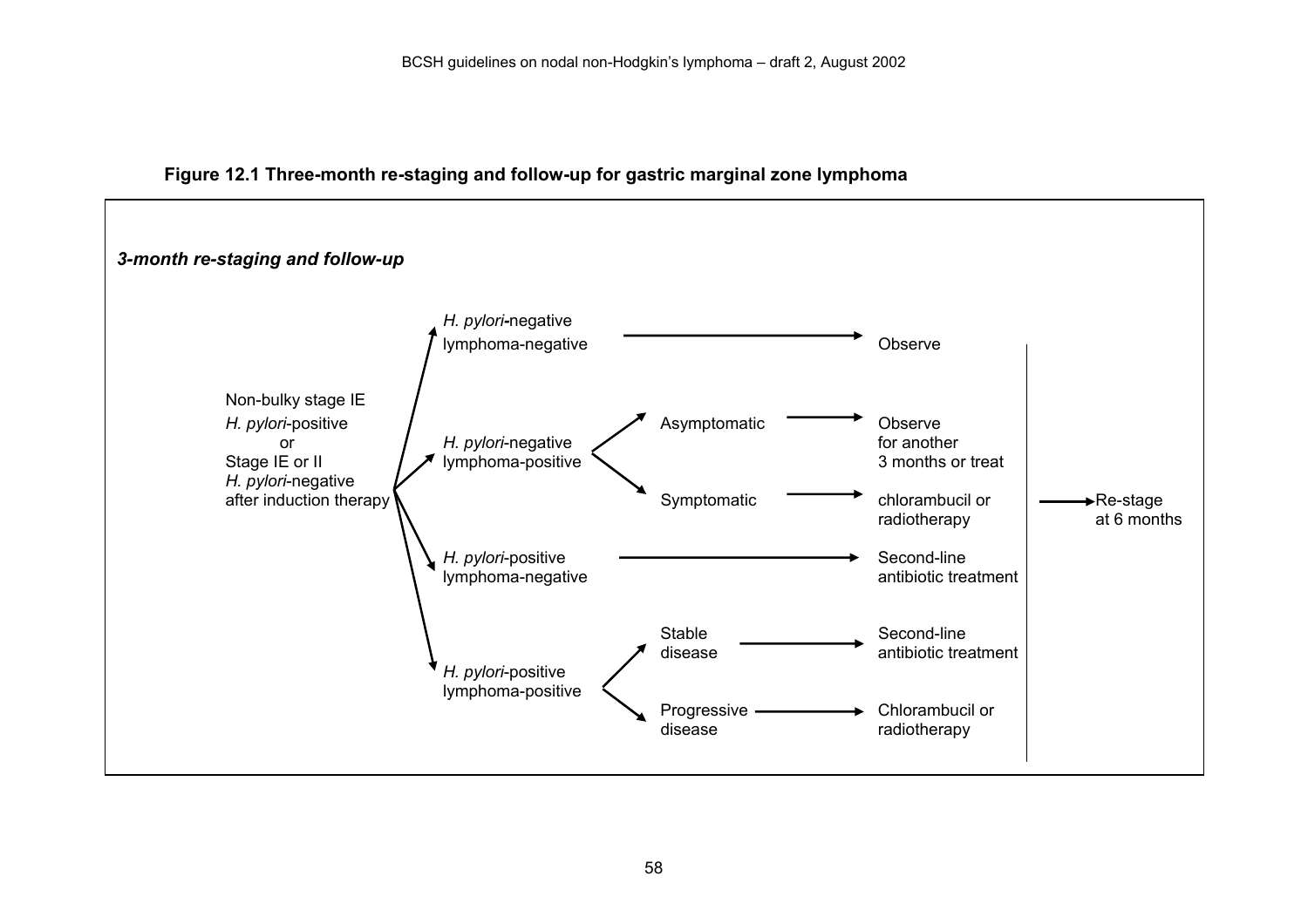**Figure 12.2 Six-month restaging and follow-up for gastric marginal zone lymphoma**

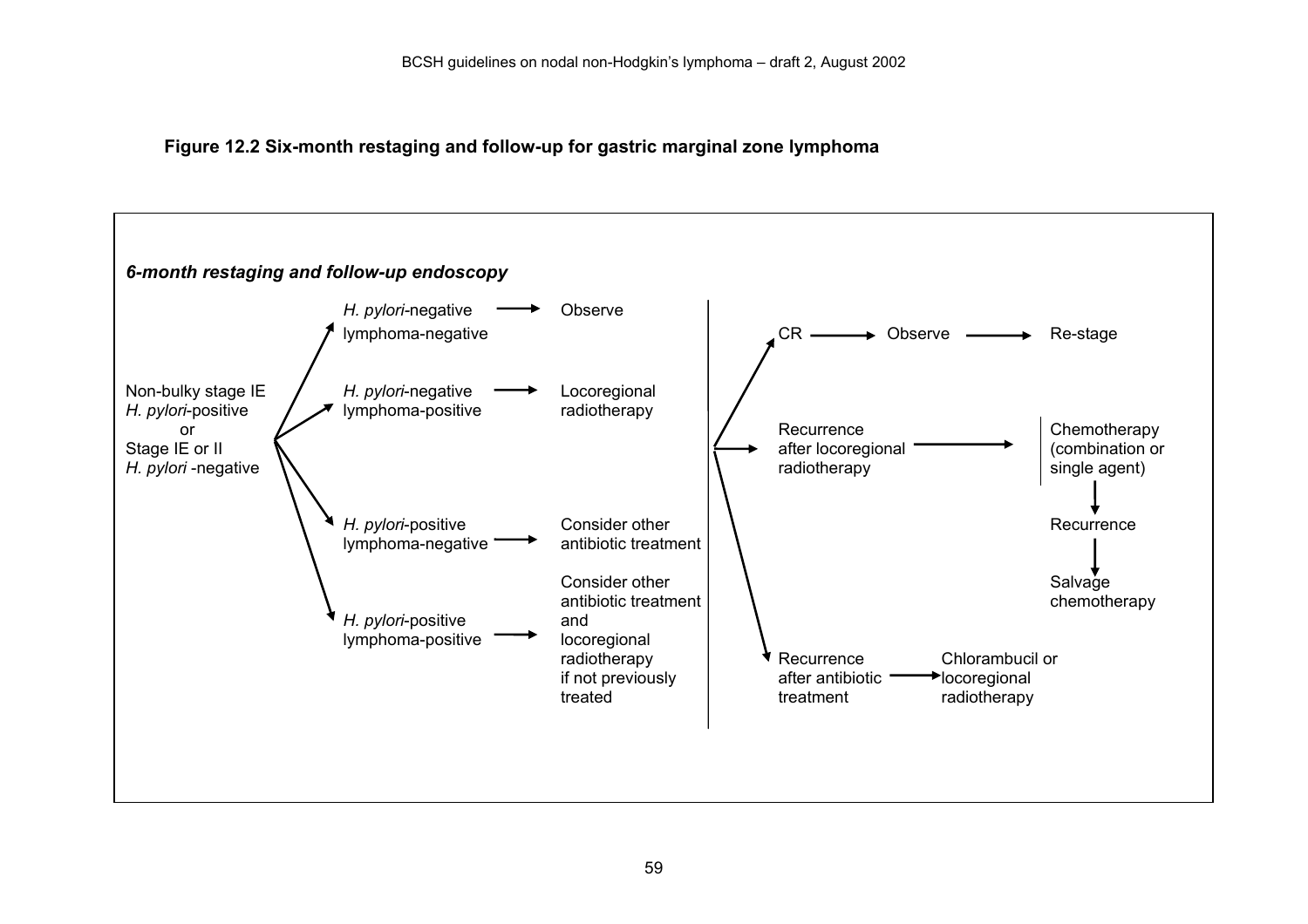## **Box 12.5**

### **Treatment of non-gastric MALT**

Treat like gastric MALT, except:

- − No antibiotics or *H. pylori* treatment
- − Stage I/II → locoregional radiotherapy
- − Stage III/IV → indications for treatment same as for follicular lymphoma. Chemotherapy (combination or singe agent)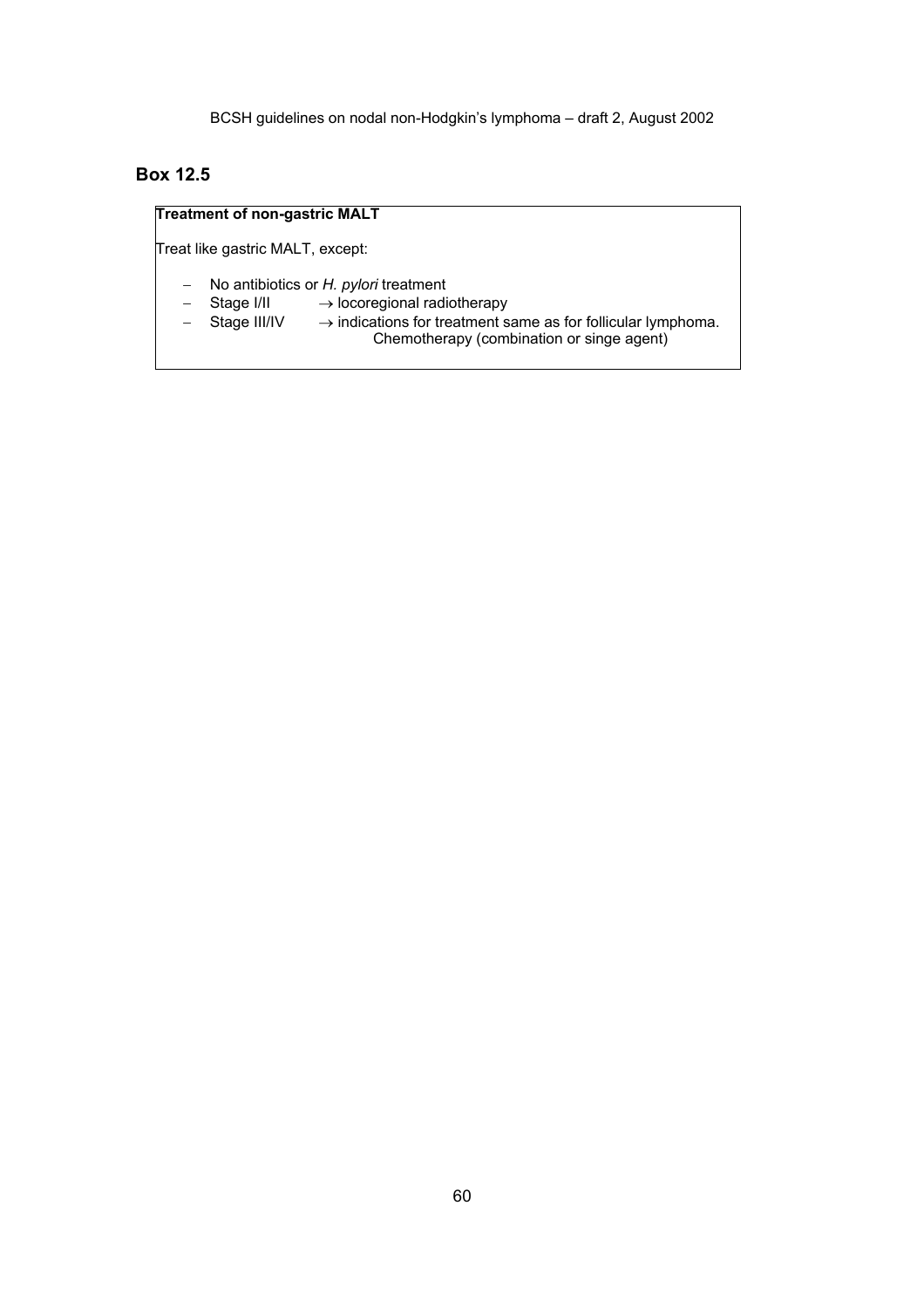**Figure 12.3 Therapy for gastric MALT lymphoma**

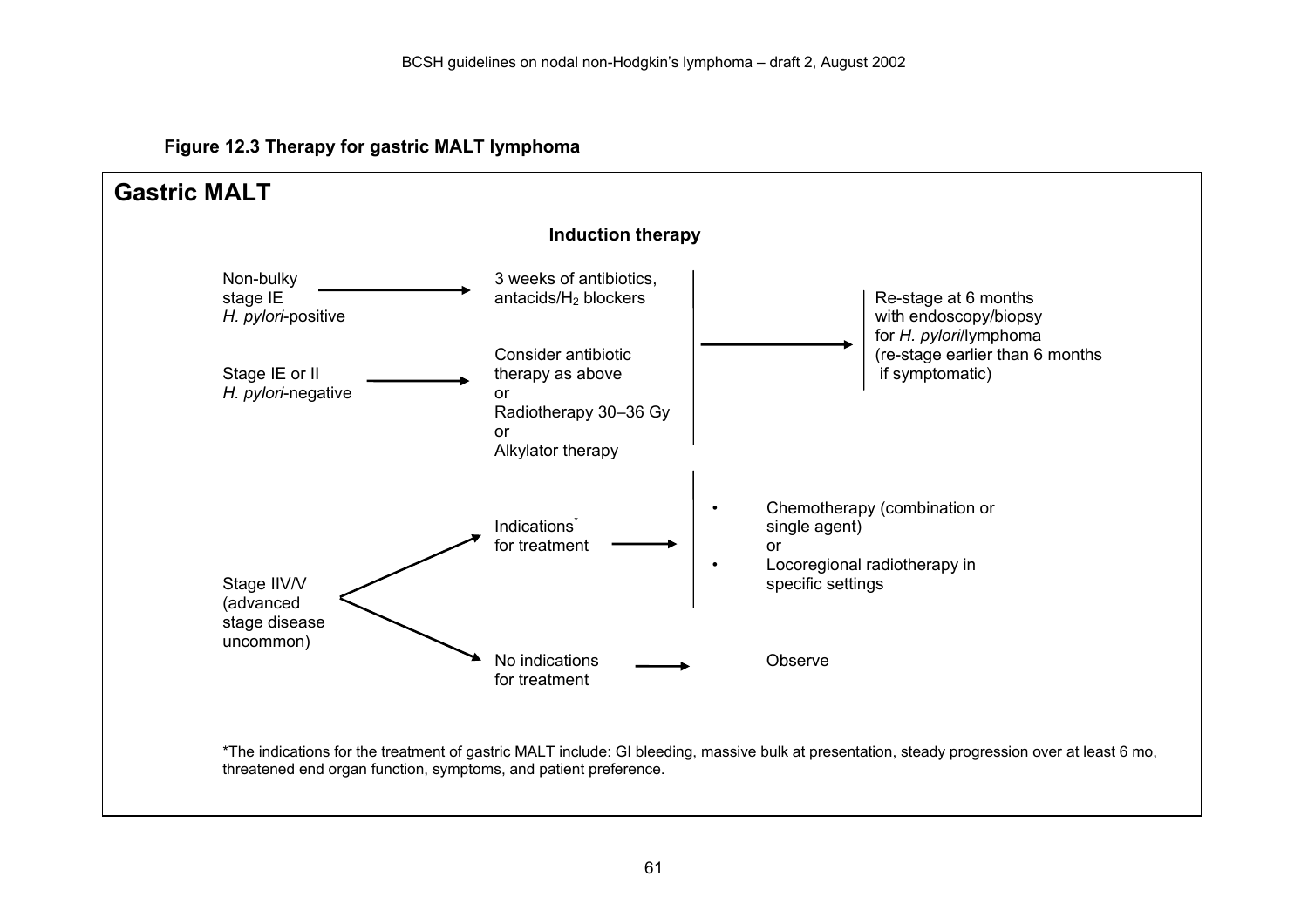# **Further reading**

Apostolidis J, Gupta RK, Grenzelias D, *et al*. High-dose therapy with autologous bone marrow support as consolidation of remission in follicular lymphoma: Long-term clinical and molecular follow-up. *J Clin Oncol* 2000; 18: 527–536

Armitage JO, Weisenburger DD. New approaches to classifying non-Hodgkin's lymphomas: Clinical features of the major histologic subtypes. *J Clin Oncol* 1998; 16: 2780–2795 Arranz R, Garcia-Alfonso P, Sobrino P, *et al*. Role of interferon alfa-2b in the induction and maintenance treatment of low-grade non-Hodgkin's lymphoma: Results from a prospective, multicenter trial with double randomisation. *J Clin Oncol* 1998; 16: 1538–1546 Bastion Y, Brice P, Haioun C, *et al.* Intensive therapy with peripheral blood progenitor cell transplantation in 60 patients with poor-prognosis follicular lymphoma. *Blood* 1995; 86: 3257–3262 Cavalli F, Bernier J. Non-Hodgkin's Lymphoma in Adults. In: *Oxford Textbook of Oncology Volume 2*, (ed M Peckham, H Pinedo, U Veronesi. Oxford University Press, Oxford 1995: p 1788 Cheson BD. Infectious and immunosuppressive complications of purine analog therapy. *J Clin Oncol* 1995; 13: 2431–2448

Cheson BD. New prospects in the treatment of indolent lymphomas with purine analogs. *Cancer J Sci Am* 1998; 4 Suppl 2: S27–S36

Czuczman MS, Grillo-Lopez AJ, White CA, *et al*. Treatment of patients with low-grade B cell lymphoma with the combination of chimeric anti-CD20 monoclonal antibody and CHOP chemotherapy. *J Clin Oncol* 1999; 17: 268–276

Davis TA, Maloney DG, Czerwinski DK, *et al*. Anti-idiotype antibodies can induce long-term complete remissions in non-Hodgkin's lymphoma without eradicating the malignant clone. *Blood* 1998; 92: 1184–1190

Decaudin D, Lepage E, Brousse N, *et al.* Low-grade stage III-IV follicular lymphoma: multivariate analysis of prognostic factors in 484 patients--a study of the groupe d'Etude des lymphomes de l'Adulte. *J Clin Oncol* 1999; 17: 2499–2505

Ersboll J, Schultz HB, Pedersen-Bjergaard J, *et al*. Follicular low-grade non-Hodgkin's lymphoma: long-term outcome with or without tumor progression. *Eur J Haematol* 1989; 42: 155–163 Falkson C. Fludarabine: A phase II trial in patients with previously treated low-grade lymphoma. *Am J of Clin Oncol* 1996; 19: 268–270

Fisher RI, Dana BW, LeBlanc M, *et al*. Interferon alpha consolidation after intensive chemotherapy does not prolong the progression free survival of patients with low-grade non-Hodgkin's lymphoma: results of the Southwest Oncology Group randomized phase III study 8809. *J Clin Oncol* 2000; 18: 2010–2016

Freedman AS, Gribben JG, Neuberg D, *et al*. High-dose therapy and autologous bone marrow transplantation in patients with follicular lymphoma during first remission. *Blood* 1996; 88: 2780– 2786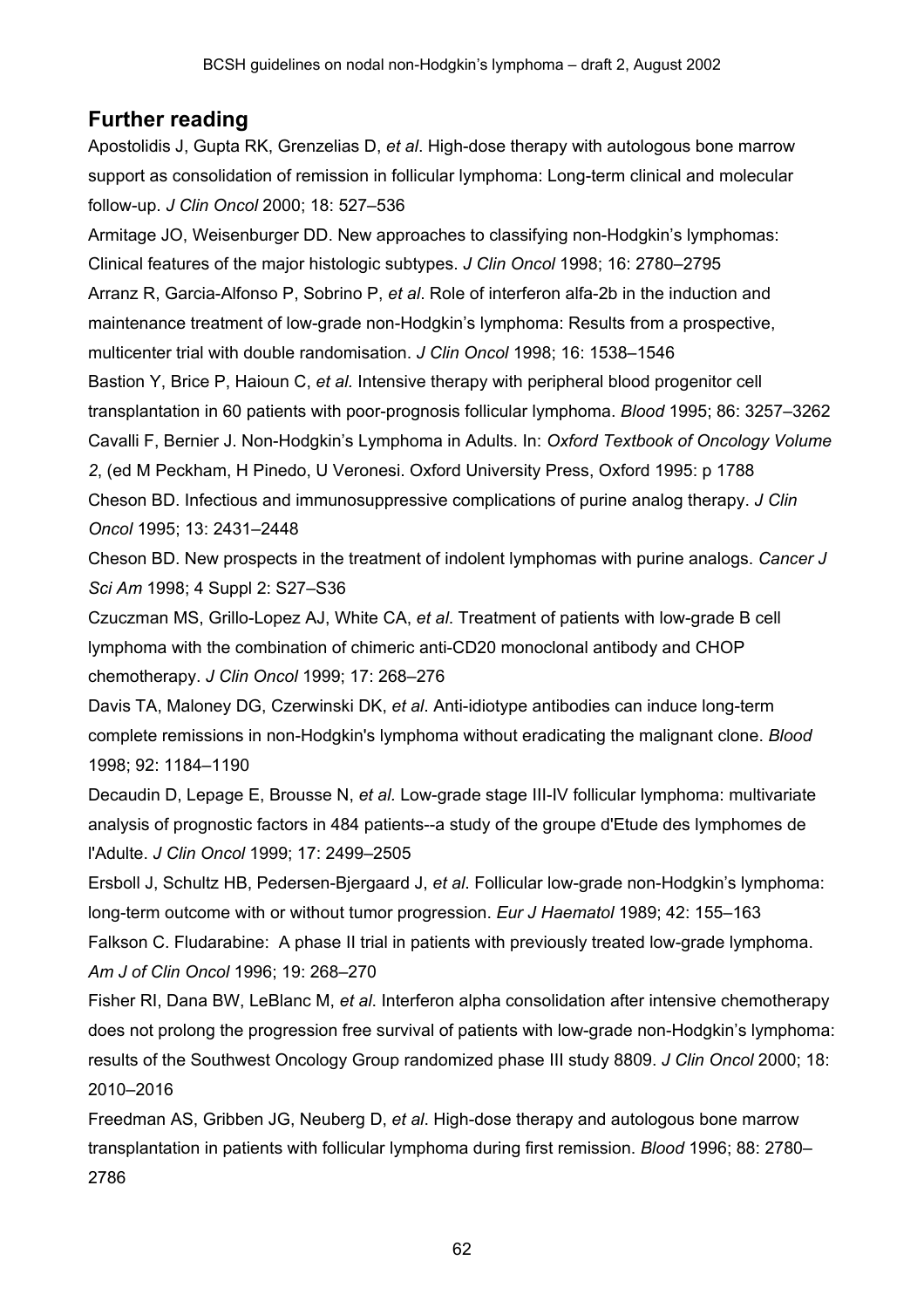Freedman AS, Neuberg D, Mauch P, *et al*. Long-term follow-up of autologous bone marrow transplantation in patients with relapsed follicular lymphoma. *Blood* 1999; 94: 3325–3333 Gallagher CJ, Gregory WM, Jones AE, *et al*. Follicular lymphoma: prognostic factors for response and survival. *J Clin Oncol* 1986; 4: 1470–1480

Glatstein E, Fuks Z, Goffinet DR and Kaplan HS. Non-Hodgkin's lymphomas of stage III extent. Is total lymphoid irradiation appropriate treatment? *Cancer* 1976; 37: 2806–2812

Ha CS, Tucker SL, Blanco AI, Cabanillas F and Cox JD. Salvage central lymphatic irradiation in follicular lymphomas following failure of chemotherapy: a feasibility study. *Int J Radiation Oncol Biol Phys* 1999; 45: 1207–1212

Hart DN and Hill GR. Dendritic cell immunotherapy for cancer: application to low-grade lymphoma and multiple myeloma. *Immunol Cell Biol* 1999; 77: 451–459

Hermans J, Krol A, van Groningen K, *et al.* International prognostic index for aggressive non-Hodgkin's lymphoma is valid for all malignancy grades. *Blood* 1995; 86: 1460–1463

Hiddemann W, Unterhalt M, Pott C, *et al.* Fludarabine single-agent therapy for relapsed low-grade non-Hodgkin's lymphomas – a phase II study of the German Low-Grade non-Hodgkin's Lymphoma Study Group. *Semin Oncol* 1993; 20 (Suppl. 7): 28–31

Horning SJ and Rosenberg SA. The natural history of initially untreated low-grade non-Hodgkin's lymphomas. *New Engl J Med* 1984; 311: 1471–1475

Isaacson PG and Spencer J. Malignant lymphoma of mucosa associated lymphoid tissue. *Histopathology* 1990; 11:445–462

Jacobs JP, Murray KJ, Schultz CJ, *et al*. Central lymphatic irradiation for stage III nodular malignant lymphoma: long-term results. *J Clin Oncol* 1993; 11: 233–238

Johnson PWM, Rohatiner AZS, Whelan JS, *et al*. Patterns of survival in patients with recurrent follicular lymphoma: A 20-year study from a single center. *J Clin Oncol* 1995; 13: 140–147 Juliusson G, Liliemark J. High complete remission rate from 2-chloro-2'-deoxyadenosine in previously treated patients with B-cell chronic lymphocytic leukemia: response predicted by rapid decrease of blood lymphocyte count. *J Clin Oncol* 1993; 11: 679–89

Keating M. Fludarabine phosphate in the treatment of chronic lymphocytic leukaemia. *Semin Oncol* 1990; 17: 49–62

Keating MJ, McLaughlin P, Cabinillas F. Low-grade non-Hodgkin's lymphoma – development of a new effective combination regimen (fludarabine, mitoxantrone and dexamethasone; FND). *Eur J Cancer Care* 1997; 6 (4 Suppl): 21–26

Kimby E, Bjorkholm M, Gahrton G, *et al*. Chlorambucil/prednisone vs. CHOP in symptomatic lowgrade non-Hodgkin's lymphomas: a randomised trial from the Lymphoma Group of Central Sweden. *Ann Oncol* 1994; 5 (Suppl 2): 67–71

Lister TA, Cullen MN, Beard MEJ, *et al.* Comparison of combined and single-agent chemotherapy in non-Hodgkin's lymphoma of favourable histological type. *Br Med J* 1978; 1: 533–537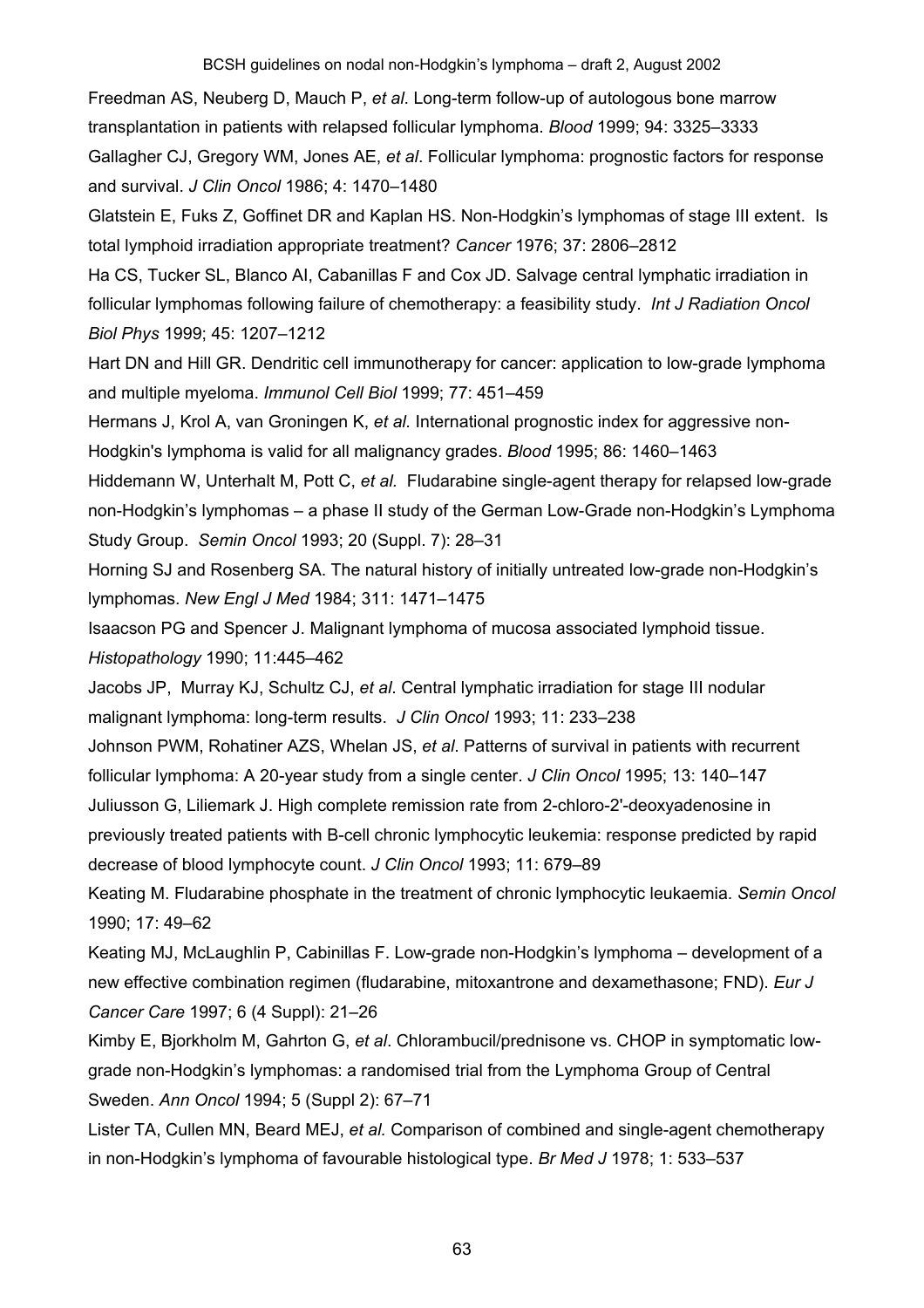Mahe MA, Bourdin S, Le Mevel A, *et al*. Long-term results of total abdominopelvic irradiation in non-Hodgkin's lymphomas after failure of chemotherapy. *Int J Radiat Oncol Biol Phys* 1998; 41: 117–121

McLaughlin P, Grillo-Lopez AJ, Link B, *et al*. Rituximab chimeric anti CD-20 monoclonal antibody therapy for relapsed indolent lymphoma: half of patients respond to a four-dose treatment program. *J Clin Oncol* 1998; 16: 2825–2833

McLaughlin P, Hagemeister FB, Romaguera JE, *et al*. Fludarabine, mitoxantrone, and dexamethosone: An effective new regimen for indolent lymphoma. *J Clin Oncol* 1996; 14: 1262– 1268

Moormeier JA, Williams SF, Golomb HM. The staging of non-Hodgkin's lymphomas. *Semin in Oncol* 1990; 17: 43–50

Mounter PJ and Lennard AL. Management of non-Hodgkin's lymphomas. *Postgrad Med J* 1999; 75: 2–6

NHL Classification Project: A clinical evaluation of the International Lymphoma Study Group Classification of non-Hodgkin's lymphoma. *Blood* 1997; 89: 3909–3918

Non-Hodgkin's lymphoma classification project – A clinical evaluation of the International Lymphoma Study Group classification of non-Hodgkin's lymphoma. *Blood* 1997; 89: 3909–3918 Pigaditou A, Rohatiner A, Whelan J, *et al.* Fludarabine in low-grade lymphoma. *Semin Oncol* 1993; 20 (Suppl. 7): 24–27

Rosenberg SA. The low-grade non-Hodgkin's lymphomas: challenges and opportunities. *J Clin Oncol* 1985; 3: 299–310

Schouten HC, Colombat P, Verdonck LF, *et al*. Autologous bone marrow transplantation for lowgrade non-Hodgkin's lymphoma: The European Bone Marrow Transplant Group experience. EBMT Working Party for lymphoma. *Ann Oncol* 1994; 5 (Suppl 2): 147–149

Shepherd FA, Evans WK, Kutas G, *et al.* Chemotherapy following surgery for stages IE and IIE non-Hodgkin's lymphoma of the gastrointestinal tract*. J Clin Oncol* 1988; 6: 253–260

Shimm DS, Dosoretz DE, Anderson T, *et al.* Primary gastric lymphoma: an analysis with emphasis on prognostic factors and radiation therapy. *Cancer* 1983; 52: 2044–2048

Shipp MA, Harrington DP, Anderson JR, *et al.* A predictive model for aggressive non-Hodgkin's lymphoma. *N Engl J Med* 1993; 329: 987–994

Smalley R, Weller E, Hawkins M, *et al*. Alfa-interferon in non-Hodgkin's lymphoma – An update of the ECOG I-COPA trial (E6484). *Blood* 1998; 92: 486a (abstract 2004)

Whelan JS, Davis CL, Rule S, *et al.* Fludarabine phosphate for the treatment of low grade lymphoid malignancy. *Br J Cancer* 1991; 64: 120–123

Wotherspoon AC, Doglioni C, Diss TC, *et al.* Regression of primary low-grade B cell gastric lymphoma of mucosa-associated lymphoid tissue type after eradication of *Helicobacter pylori*. *Lancet* 1993; 342: 575–577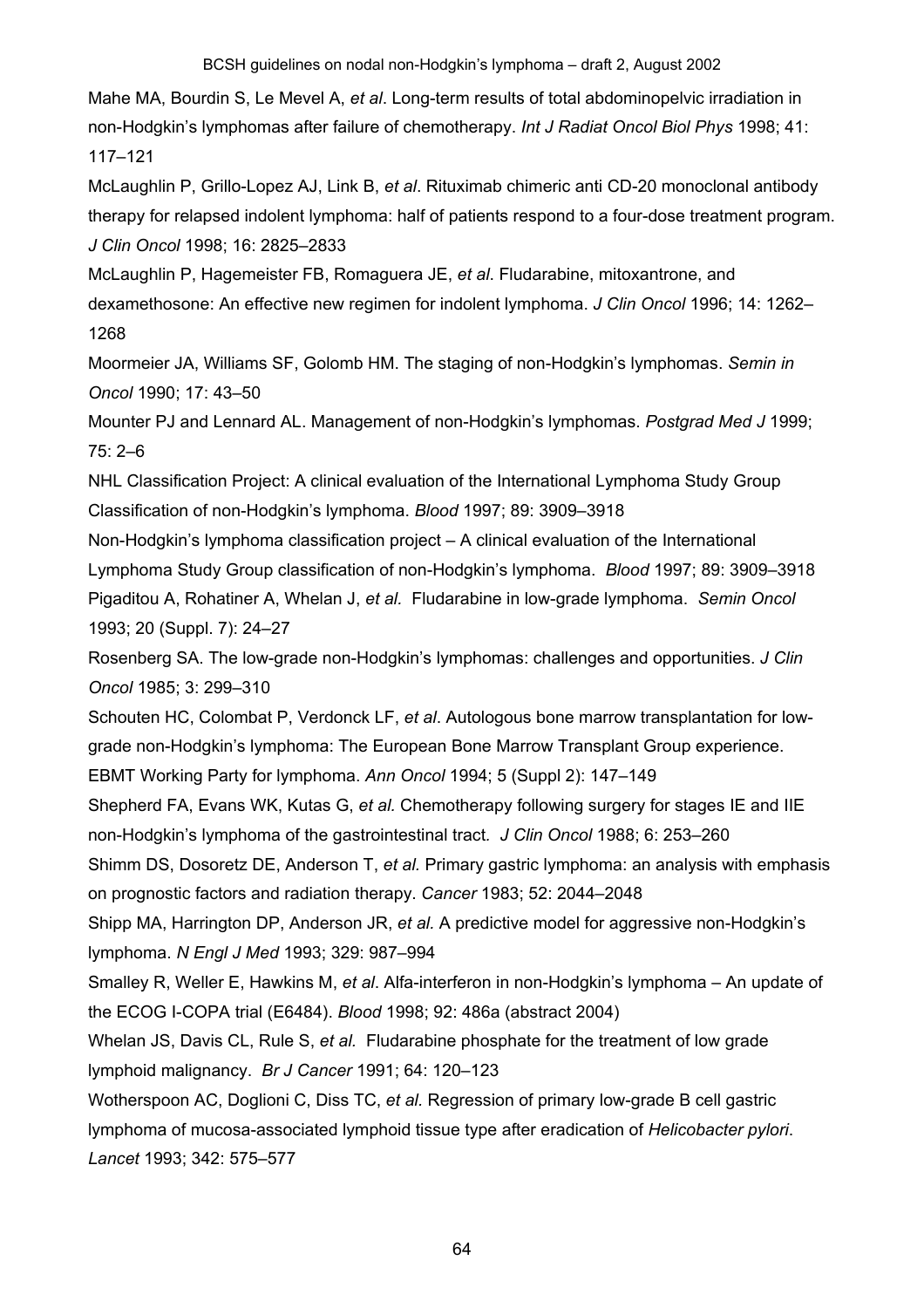Wotherspoon AC, Doglioni C, Isaacson PG. Low-grade gastric B cell lymphoma of mucosaassociated lymphoid tissue (MALT): a multifocal disease. *Histopathology* 1992; 20: 29–34 Wotherspoon AC, Oritz-Hildago C, Falzon MF, Isaacson PG. Helicobacter Pylori-associated gastritis and primary B cell gastric lymphoma. *Lancet* 1991; 338: 1175–1176 Young RC, Longo DL, Glatstein E, *et al.* The treatment of indolent lymphomas: watchful waiting vs aggressive combined modality treatment. *Semin Hematol* 1988; 25: 11–16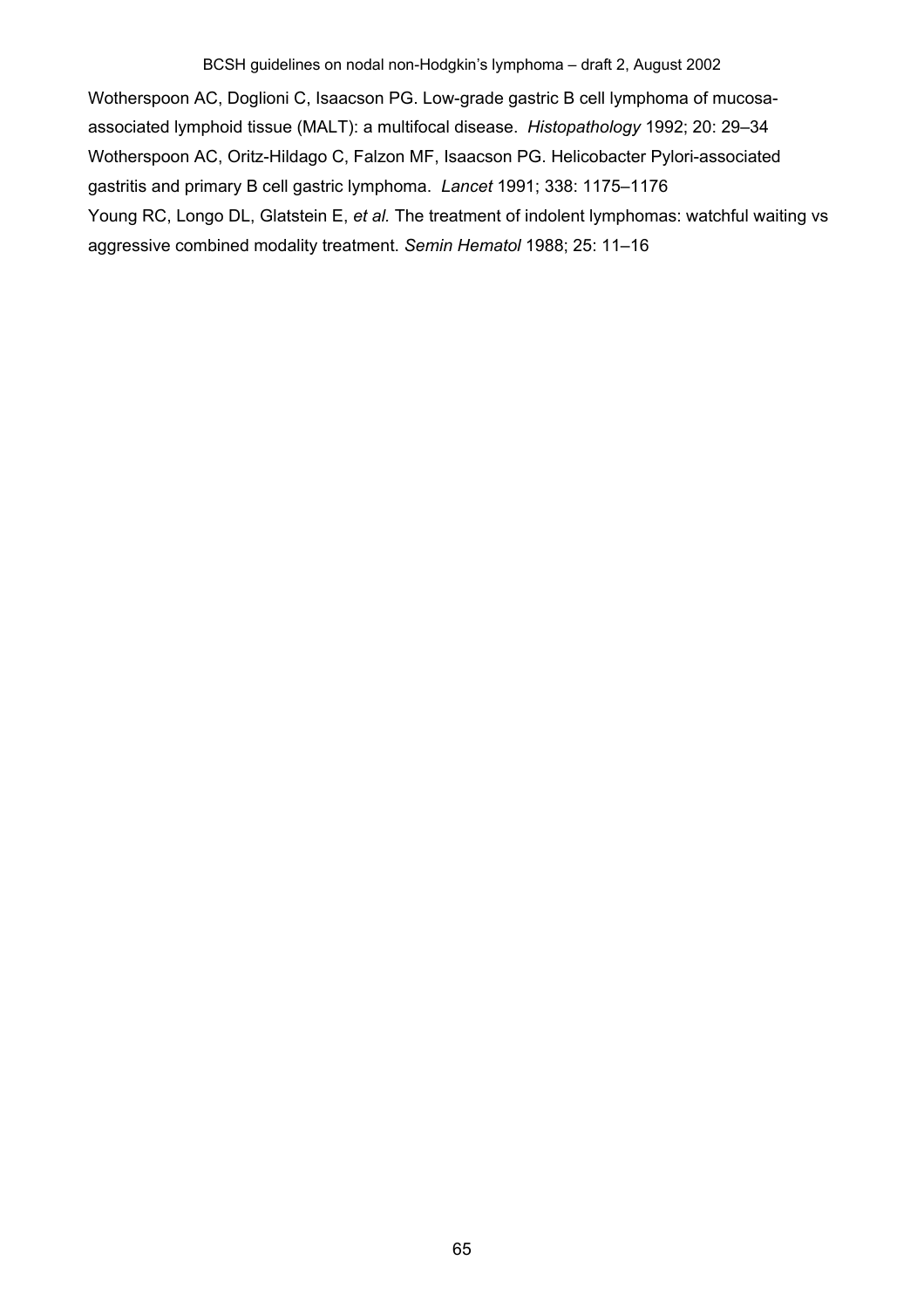# **General considerations**

# **13. Lymphoma and lymphoproliferative disease following transplantation**

- **14. Radiotherapy**
- **15. CNS prophylaxis**
- **16. Haematopoietic growth factors**
- **17. Tumour lysis syndrome**
- **18. Follow-up, late effects and protection of reproductive function**
- **19. Imaging assessments**
- **20. Irradiation of blood products**
- **21. Practice standards**
- **22. Disease registration template**
- **23. Patient support**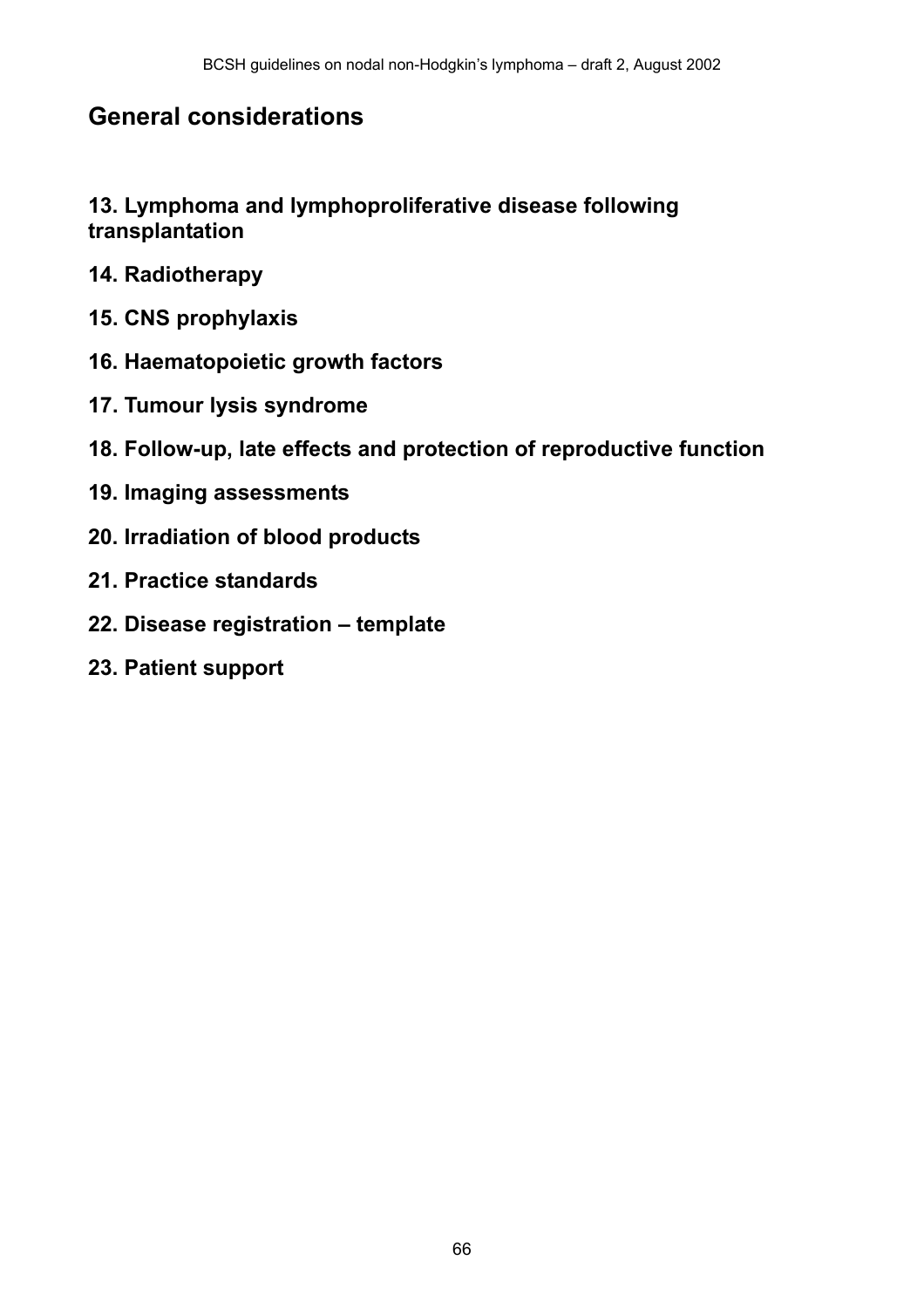# **13. Lymphoma and lymphoproliferative disease following transplantation**

# *13.1 Introduction*

Lymphoproliferative diseases occur more commonly following allogeneic haematopoietic stem cell transplantation (HSCT) and in recipients of solid organ allografts than in the general population. The incidence ranges from < 1% to > 10% in different series but is generally higher in patients transplanted in childhood, particularly those receiving allogeneic BMT.

The management of post-transplant lymphoproliferative disease (PTLD) represents a particular challenge because of the heterogeneity in pathogenesis, transplant setting and presentation. Furthermore, the evidence supporting management strategies is based almost entirely on case reports and retrospective series. For these reasons, optimal management depends upon close liaison between transplant and oncology/haematology teams and referral to centres experienced in the care of these difficult cases.

The transforming properties of the common human  $\gamma$ -herpes virus, Epstein-Barr virus (EBV), and the level of iatrogenic immune suppression play important roles in the pathogenesis of PTLD. The histological spectrum of resulting disease is wide, ranging from polymorphic polyclonal lymphoid hyperplasia to defined malignant entities such as myeloma and Burkitt's lymphoma. Thus some cases of PTLD are managed successfully as an infectious disease, by reducing immune suppressive dosage and giving anti-viral medication. However, many cases require the use of conventional modalities for treating malignancy, namely surgery, cytotoxic chemotherapy and radiotherapy. The use of additional supportive measures should be considered for immunosuppressed patients undergoing chemotherapy to reduce the risks from myelosuppression and sepsis.

# *13.2 Pathology and pathogenesis*

PTLD is clinically diverse. Clinico-pathological grouping has been attempted in some series.

- Patients present with an IM-like syndrome, including fever, cervical adenitis and splenomegaly. This is typically associated with polymorphic hyperplasia and is more common in paediatric series.
- Patients present with disseminated lymphoma when heavily immunosuppressed within the 6 months following transplantation. They experience rapid progression to multiple organ failure and death. This is associated with either polymorphic or monomorphic lymphoid infiltrates.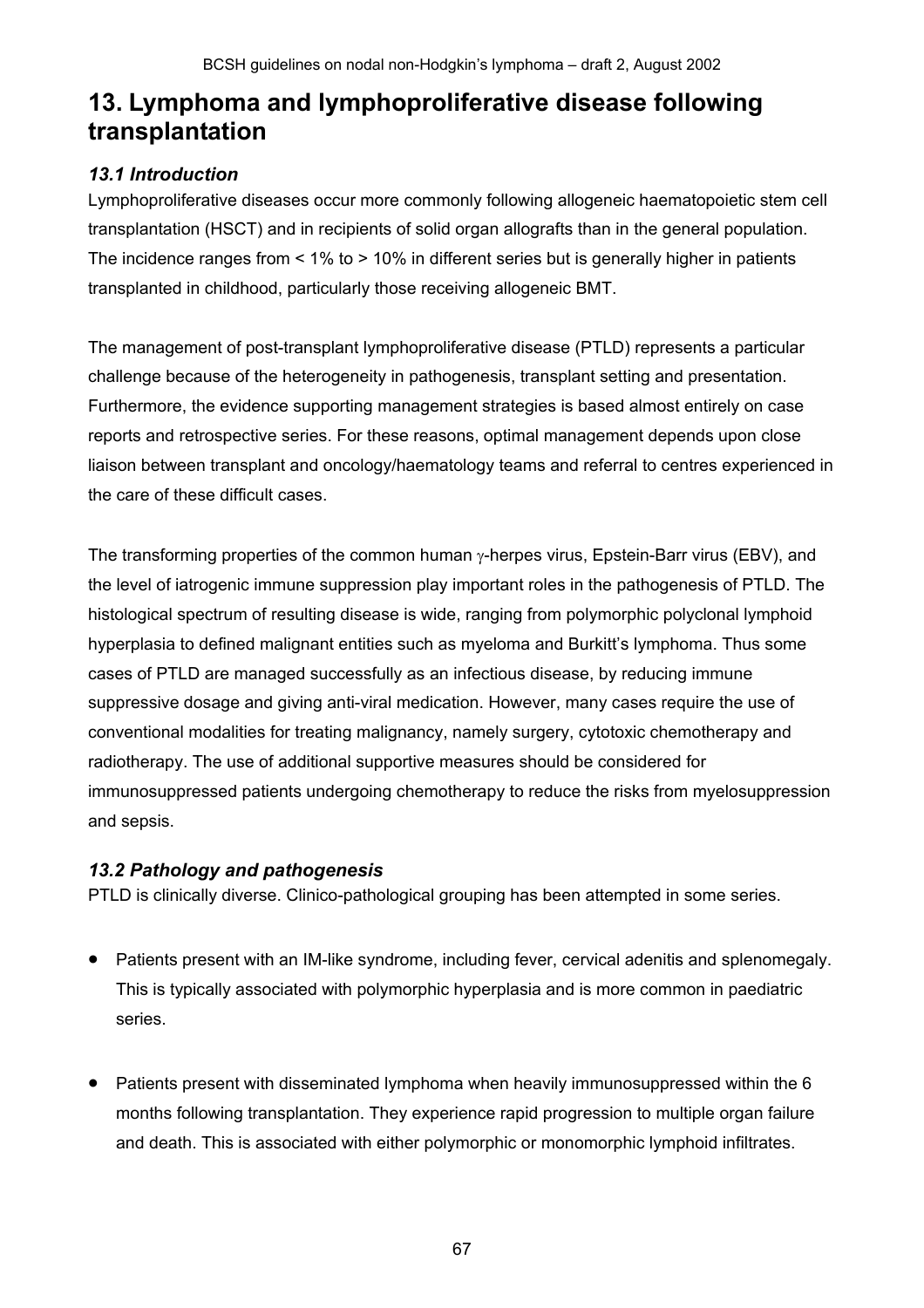• Patients present 6 months to many years post-transplant with less aggressive nodal or extranodal disease, which may be focal or multi-focal. The transplanted organ is a common site of disease. Many such are monomorphic and may resemble defined malignancies.

# *13.3 Management*

Management of PTLD is a specialist function and should be only undertaken in close collaboration between the transplant physician or surgeon and oncologists with experience of treating this disorder. This will require knowledge of manipulation of immunosuppression, antiviral therapy, surgical resection, radiotherapy or cytotoxic therapy as appropriate.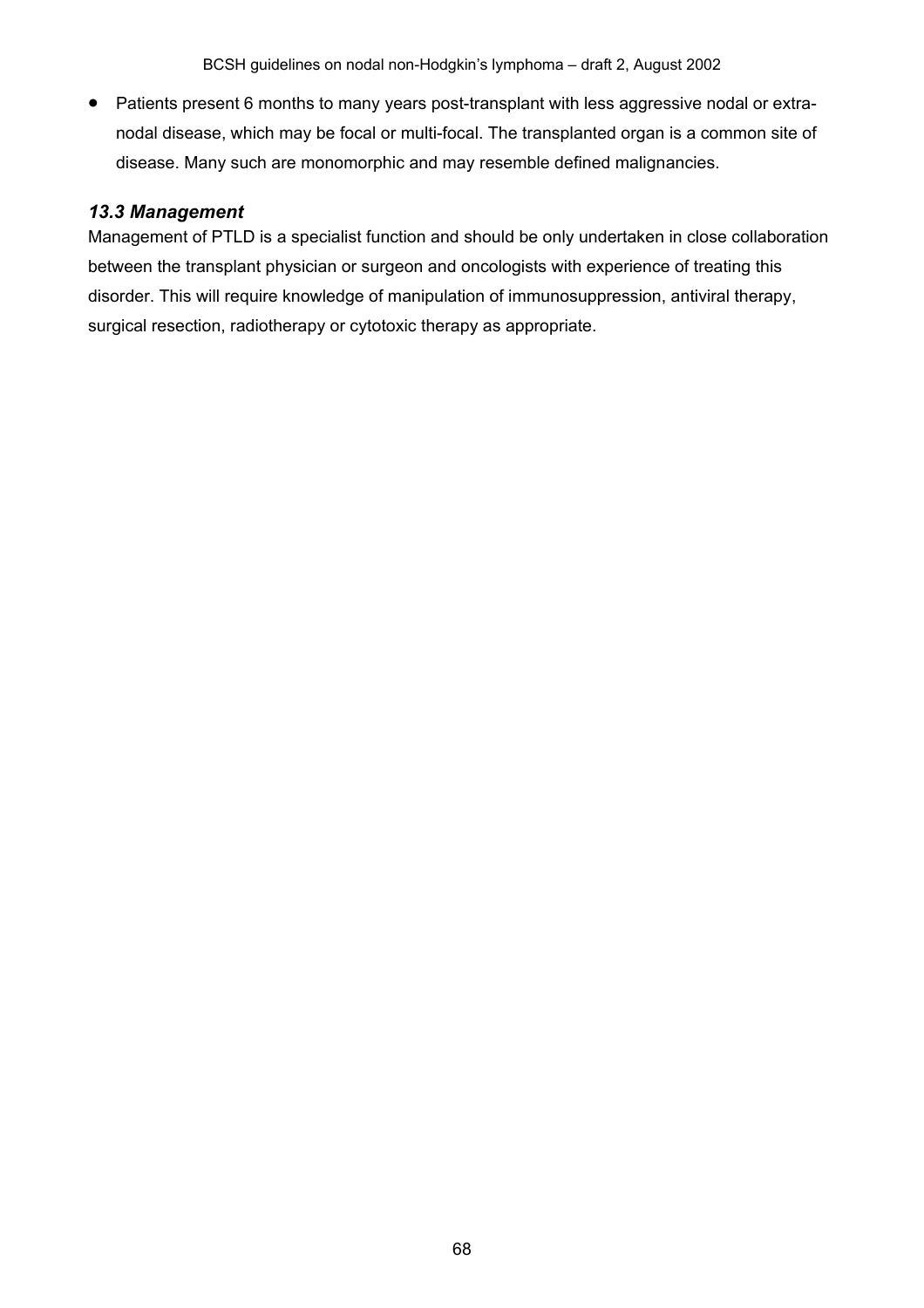# **14. Radiotherapy**

Radiotherapy is the single most effective treatment modality in the management of NHL with single-agent response rates far in excess of those for any chemotherapy agent. It is a locoregional treatment its limitations relating to the extent of disease that can be treated within the limits of normal tissue tolerance. Lymphoma is highly radiosensitive, the dose response reaching a plateau around 30–40 Gy, less than half the dose required for a squamous carcinoma.

In non-aggressive NHL, radiotherapy alone may be curative for limited stage IA or stage IIA disease. High CR rates are reported up to 98% with 10-year relapse-free figures of between 47 and 63%. In stage I and IIA aggresive NHL radiotherapy alone will give lower CR rates around 85% and the treatment of choice for these patients is currently to combine involved field radiotherapy with 3 cycles of CHOP, with a reported 5-year PFS of 77%.

For more advanced disease, primary chemotherapy will be the treatment of choice but radiotherapy to initial sites of bulk disease or residual masses after chemotherapy will prolong PFS although OS may not be influenced.

Other important indications are the role of TBI in conditioning for marrow ablative chemotherapy and prophylactic cranial irradiation of lymphoblastic lymphoma.

For recurrent and chemotherapy-resistant disease palliative radiotherapy is of considerable benefit at symptomatic sites. Sequential hemibody radiotherapy has been shown to produce significant remissions for widespread disease.

# **Further reading**

Miller TP, Dahlberg S, Cassady JR, *et al*. Chemotherapy alone compared with chemotherapy plus radiotherapy for localised intermediate and high-grade non-Hodgkin's lymphoma. *N Eng J Med* 1998; 339: 21–23

Mirza RM, Brincker H and Specht L. The integration of radiotherapy into the primary treatment of non-Hodgkin's lymphoma. *Clin Rev Oncol/Haematol* 1992; 12: 217–229

Sutcliffe SB, Gospodorowicz, Bush RS, *et al*. Role of radiation therapy in localised non-Hodgkin's lymphoma. *Rad Oncol* 1985; 4: 211–235

Vaughan Hudson B, Vaughan Hudson G, MacLennan KA. Clinical Stage I non-Hodgkin's lymphoma: long-term follow-up of patients treated by the British National Lymphoma Investigation with radiotherapy alone as initial therapy. *Br J Cancer* 1994; 69: 1088–1091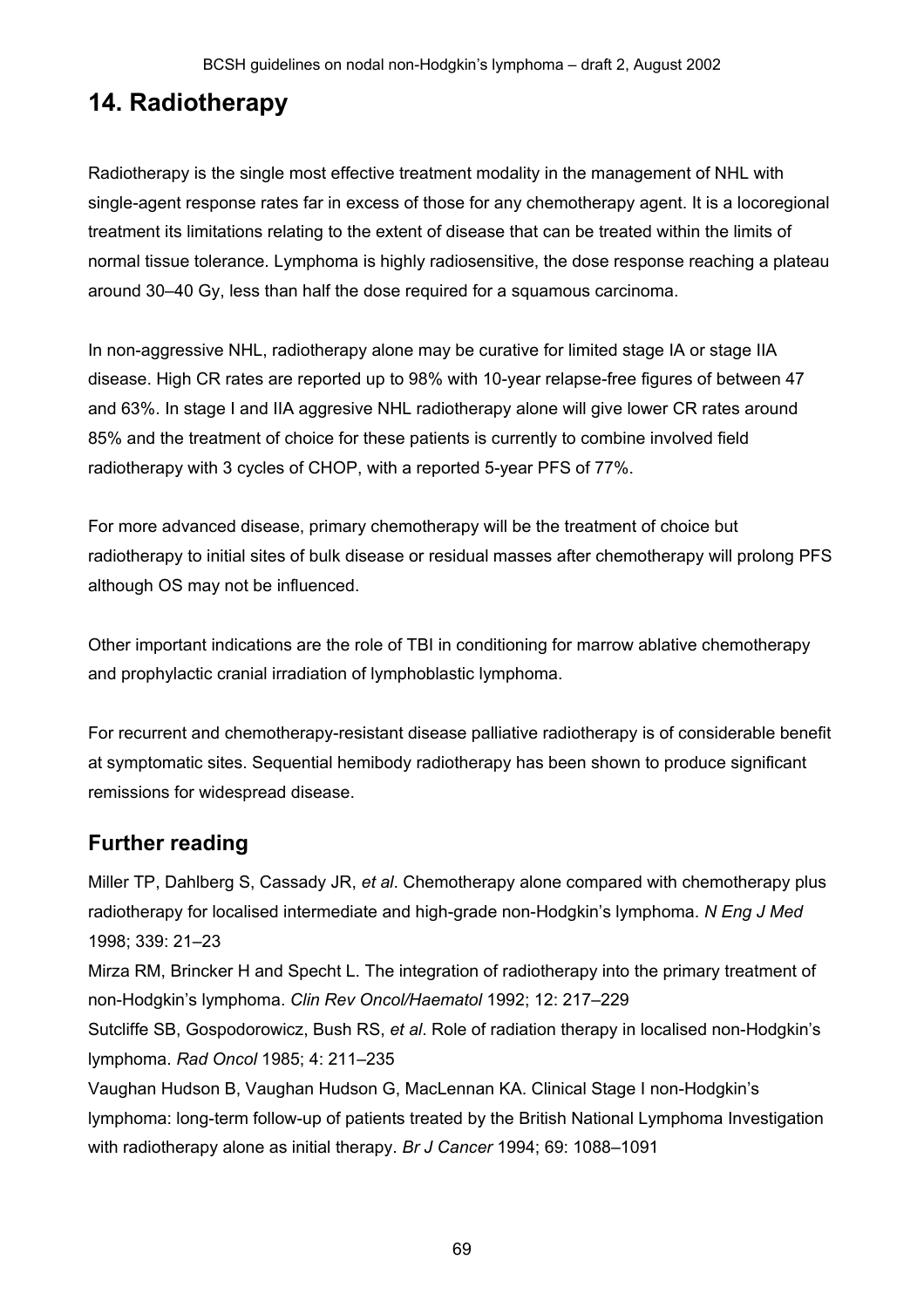Wylie JP, Cowan RA and Deakin DP. The role of radiotherapy in the treatment of localised intermediate and high-grade non-Hodgkin's lymphoma in elderly patients. *Radiother Oncol* 1998; 49: 9–14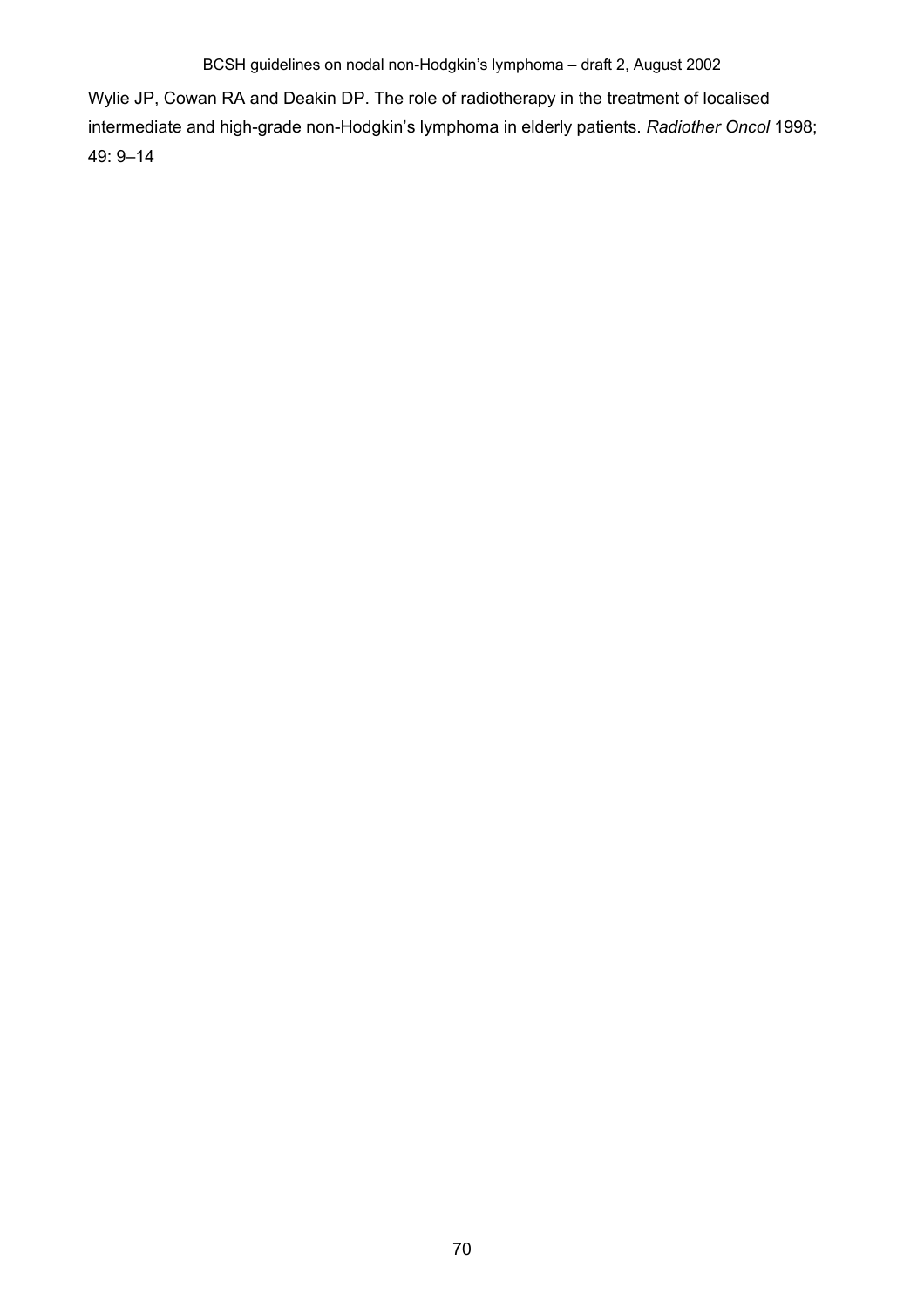# **15. CNS prophylaxis**

Evidence from observational studies suggest that patients with high-risk IPI scores, sinus or testicular involvement are at higher risk of CNS relapse, which is associated with poor survival. The overall relapse risk based on high IPI (↑ LDH, BM involvement) is around 5%. Where there is involvement of sinus or testis the CNS relapse risk is 20–50%.

## **Recommendation 15a**

CNS prophylaxis should be given to all patients with high IPI or testicular/sinus or BM involvement who are to receive curative treatment approaches

There is no general agreement about a preferred CNS prophylaxis schedule. The following have been suggested:-

- Intrathecal methotrexate (12.5mg)/methotrexate plus cytarabine (50-100mg) with each cycle of CHOP treatment
- CHOP-methotrexate: methotrexate 250 mg/m<sup>2</sup> IV on day 14 of all cycles or methotrexate 1000 mg/m<sup>2</sup> on day 14 of first 3 cycles
- Protocol including ifosphamide or high-dose cytarabine systemically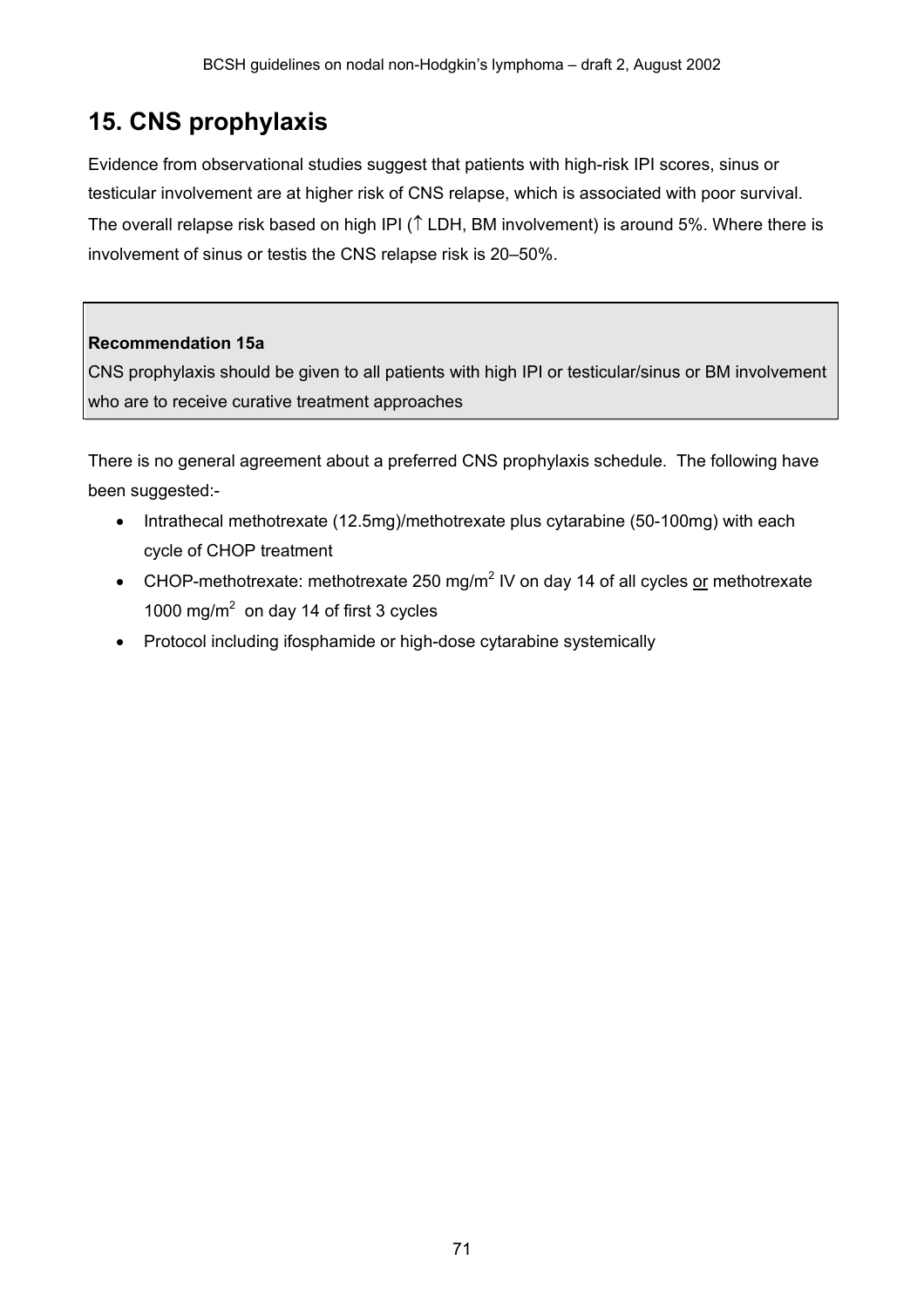# **16. Haemopoietic growth factors**

The use of growth factors in NHL should in general comply with American Society of Clinical Oncology (ASCO) guidelines and the BCSH Guideline on the use of Colony Stimulating Factors in haematological malignancies.

# *16.1 Primary prophylaxis*

The primary prophylactic use of haemopoietic growth factors (G-CSF and GM-CSF) is likely to reduce the incidence of chemotherapy-induced sepsis. The sepsis rate with most standard first-line lymphoma chemotherapy regimens is, however, too low for this strategy to be cost-effective, and routine use is not recommended unless other high-risk features are present.

Some of the very intensive first-line regimens such as CODOX-M/IVAC, which is used in Burkitt's lymphoma, probably fulfil the ASCO criteria for prophylactic use, and indeed routine G-CSF administration is incorporated into this protocol. The standard dose of G-CSF is 5 µg/kg/day and for GM-CSF is 250 µg/m<sup>2</sup>/day sc It is reasonable procedure to 'round-off' to whole vials.

# *16.2 Secondary prophylaxis*

This refers to the more selective use of haemopoietic growth factors in patients who have developed sepsis on a previous cycle of chemotherapy. There is a lack of adequate clinical trial data in this situation, and global recommendations cannot be made. In some cases haemopoietic growth factors use is probably justified, but this must be left to the judgement of the clinician viewing all the available information pertaining to an individual case.

# *16.3 Augmentation of dose delivery*

Retrospective analyses of patients receiving standard chemotherapy for histologically aggressive NHL have shown that patients receiving the full dose of chemotherapy on time have a better outcome than those who do not. However, there are many reasons for delaying or reducing chemotherapy other than protracted neutropenia, and it cannot be assumed that routine use of growth factors would result in improved OS due to better disease control. There is also a lack of convincing trial data to support the use of haemopoietic growth factors in this way, and routine use is not therefore recommended.

There may be individuals suffering excessive treatment delays or dose reductions who would benefit from growth factor administration, but it must be borne in mind that cytotoxic drug absorption and metabolism is very variable and some patients develop neutropenia because they have had more drug exposure. Chemotherapy reductions in such patients would be fully appropriate, and administration of growth factors to them without dose reduction would increase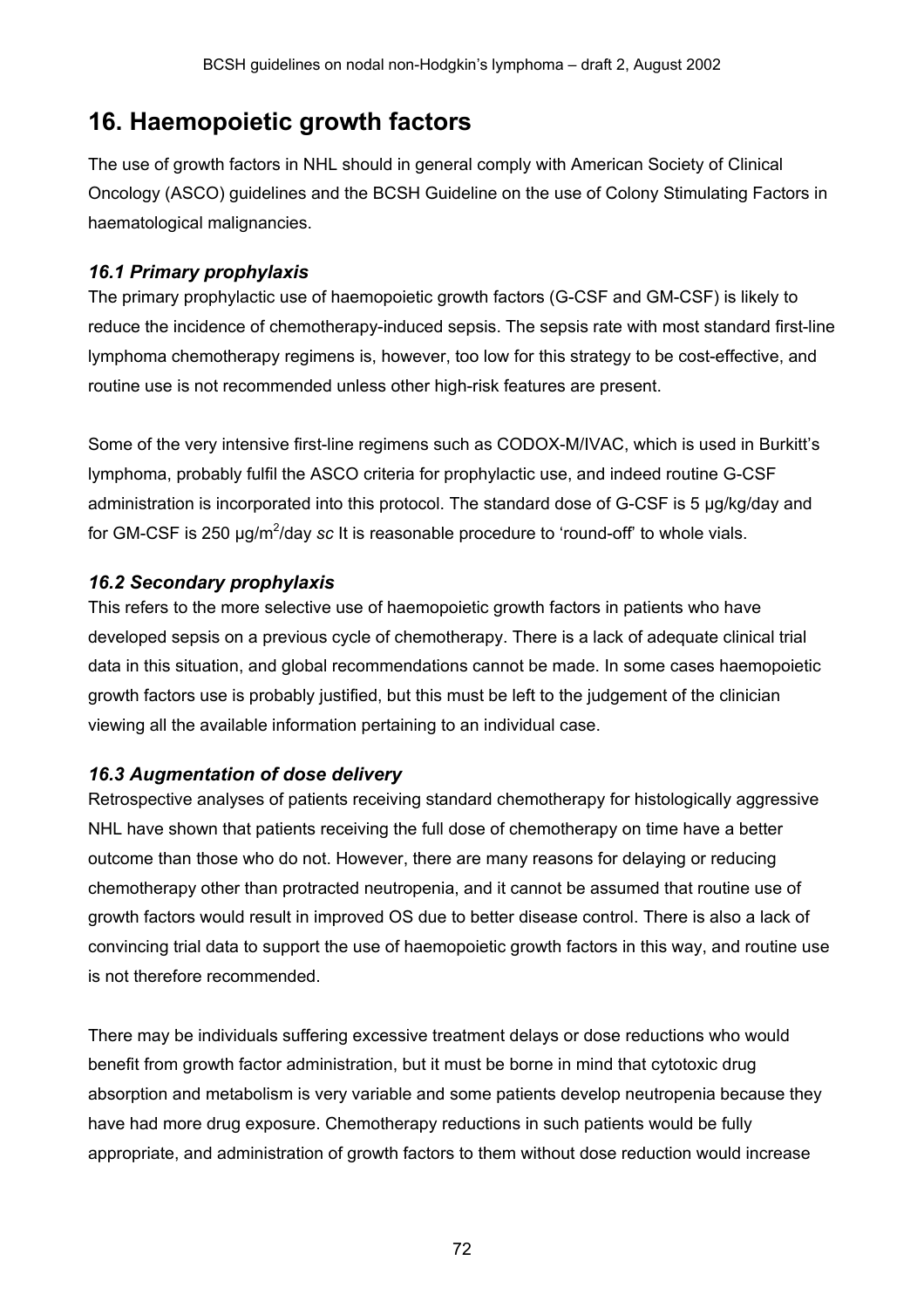non-haematological toxicity. Any decision to use growth factors to minimise dose reductions must therefore take into account the full range of toxicities experienced in a given patient.

There is at present no evidence that the use of growth factors to increase the relative dose intensity above the standard prescribed dose improves survival, and use of haemopoietic growth factors for this purpose should be limited to clinical trials.

### *16.4 Adjuncts to progenitor cell mobilisation*

Haemopoietic growth factors are indicated for progenitor cell mobilisation. A dose-response has been established for normal individuals receiving G-CSF alone, and the most appropriate dose is probably 10 µg/kg/day. When G-CSF is given after chemotherapy, lower doses of G-CSF may be optimal.

The incidence of febrile neutropenia after HSCT is > 40% and thus falls within the ASCO guidelines for primary prophylaxis. The benefit after autologous PBSC transplantation appears less than after BM transplantation, and a UK randomised trial suggested only marginal cost benefits. Decisions to use growth factors post-transplantation should therefore be based on local resourceutilisation issues.

### **Box 16.1**

### **Use of haemopoietic growth factors**

- Use should comply with ASCO and BCSH guidelines
- Prophylaxis not recommended as routine practice unless high-risk features present
- Prophylaxis is justifiable in patients with previous serious chemotherapy-associated sepsis
- No trial data to support the routine use of growth factors to facilitate full-dose therapy on time or to enable increased dose intensity
- Use of growth factors to accelerate neutrophil recovery after HDT complies with the ASCO guidelines; however, the benefit is less for PBSC than for BM stem cell support

# **References**

American Society of Clinical Oncology. Recommendations for the use of hematopoietic colonystimulating factors: evidence-based, clinical practice guidelines. *J Clin Oncol* 1994; 12: 2471–2508 Crawford J, Ozer H, Stoller R, *et al*. Reduction by granulocyte colony-stimulating factor of fever and neutropenia induced by chemotherapy in patients with small cell lung cancer. *N Engl J Med* 1991; 325:164–170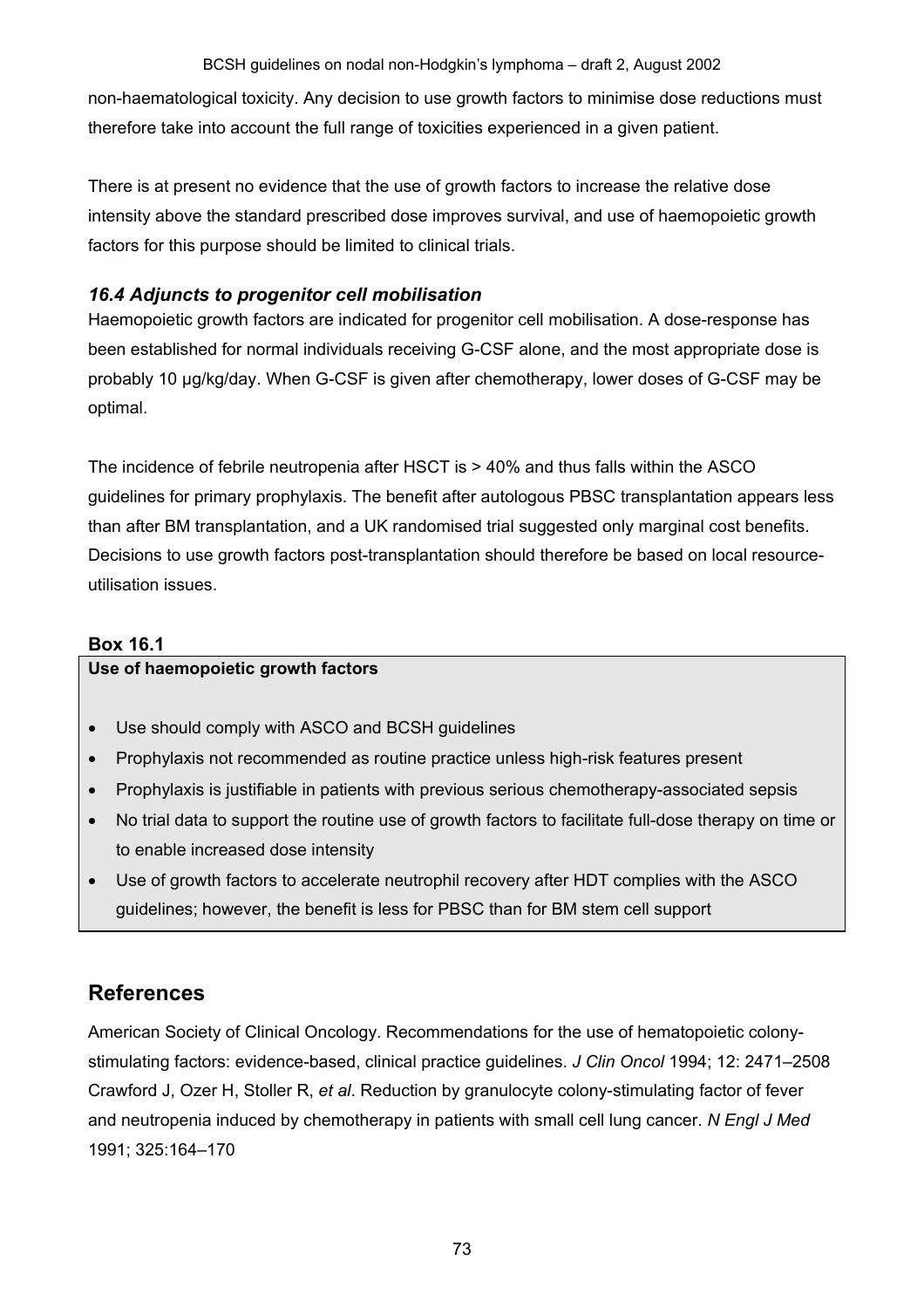DeVita VT, Jaffe ES, Mauch P, Longo DL. *Lymphatic lymphomas*. In: DeVita VT, Hellman S, Rosenberg SA (eds) *Cancer: Principles and Practice of Oncology.* Philadelphia: JB Lippincott, 1989, 1741–1789

Gerhartz HH, Engelhard M, Meusers P, *et al*. Randomised, double-blind placebo-controlled, phase III study of recombinant human granulocyte-macrophage colony-stimulating factor as adjunct to induction treatment of high-grade malignant non-Hodgkin's lymphomas. *Blood* 1993; 82: 2329– 2339

Hoglund M, Smedmyr B, Simonsson B, *et al*. Dose dependant mobilisation of haematopoietic progenitor cells in healthy volunteers receiving glycosylated rHuG-CSF. *Bone Marrow Transplant* 1996; 18: 19–27

Ings SJ, Schley S, Hancock B, *et al*. Results of a BNLI randomised trial of G-CSF dose after cyclophosphamide 1.5 g/m<sup>2</sup> for progenitor cell mobilisation. *Blood* 1999; 94: 2956

Linch DC, Milligan DW, Winfield DA, *et al*. G-CSFactor peripheral blood stem cell transplantation significantly accelerated neutrophil recovery in lymphoma patients and shortened time in hospital. *Br J Haematol* 1997; 99: 933–938

Lyman GH, Kuderer N, Greene J, Balducci L. The economics of febrile neutropenia: implications for the use of colony-stimulating factors. *Eur J Cancer* 1998; 34: 1857–1864

Magrath IT, Adde M, Shad A, *et al*. Adults and children with small non-cleaved cell lymphoma have a similar excellent outcome when treated with the same chemotherapy regimen. *Journal of Clinical Oncology* 1996; 14: 1507–1515

Ozer H, Armitage JO, Bennett CL, *et al.* 2000 Update of recommendations for use of hematopoietic colony-stimulating factors: Evidence based, clinical practice guidelines. *J Clin Oncol*  2000; 18: 3558–3585

Bohliu J, Reisner M, Schwartzer G, Engert A. Granulopoiesis-stimulating factors in the prevention of adverse effects in the therapeutic treatment of malignant lymphoma ( Cochrane Review) in : The Cochrane Library 1:2003.

Pagliucca A, Carrington PA, Pettengell R, Rule S, Keidan J. Guidelines on the use of Colony Stimulating Factors in haematological malignancies. www.bcshguidelines.com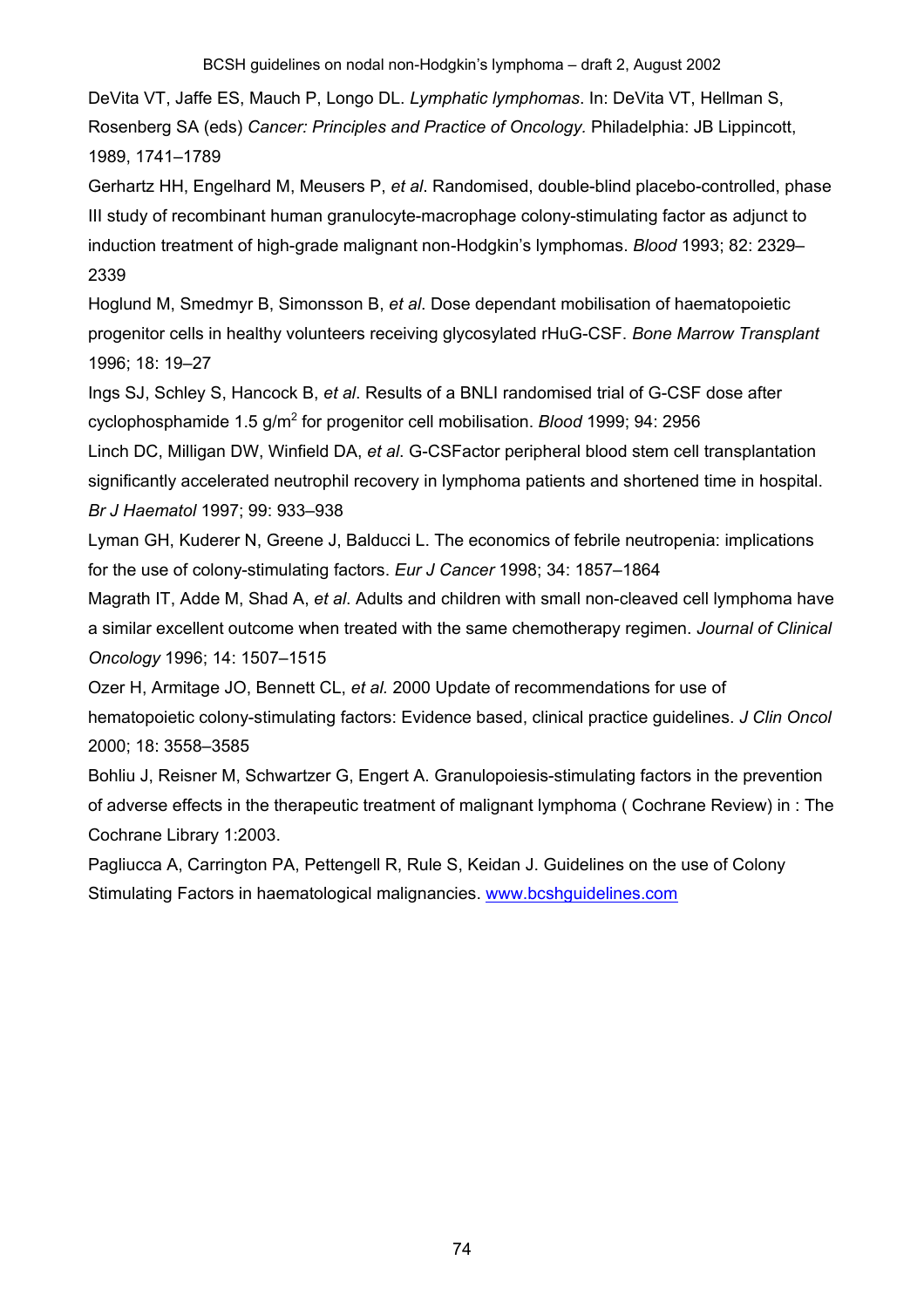# **17. Tumour lysis syndrome**

Tumour lysis syndrome (TLS) is a consequence of hyperuricaemia, hyperkalaemia and hyperphosphataemia with hypocalcaemia, which occurs shortly after the initiation of chemotherapy. It is not likely to happen where there is a low tumour burden. Correction of biochemical abnormalities before initiating therapy reduces, but does not eliminate the risk. TLS can cause death within hours of initiating chemotherapy. Recommended measures are:

### *17.1 Prophylaxis*

### *17.1.1 With no metabolic abnormality*

- Allopurinol 500 mg/m<sup>2</sup>/day. Reduce to 200 mg/m<sup>2</sup>/day after 3 days of chemotherapy
- Hydration 3 L/m<sup>2</sup>/day, 1 L N saline, 2 L 5% dextrose
- Chemotherapy initiated with 24–48 hours of admission
- Monitor urine output, blood pressure and CVP at least 4-hourly
- Consider prophylactic bicarbonate, which can be discontinued if the serum urate does not rise
- Monitor electrolytes, urea, creatinine, uric acid,  $Ca^{++}$  and  $PO_4$  every 12–24 hours initially

### *17.1.2 With a metabolic abnormality*

- Allopurinol as above. Reduce dose in renal failure
- Hydration as above, add a non-thiazide diuretic as required
- Urinary alkalinisation using isotonic sodium bicarbonate (1.4% w/v) adjust rate to maintain urinary pH > 7. Discontinue when serum uric acid normal
- Treat hypocalcaemia if symptomatic or ECG abnormality. Use intravenous  $Ca^{++}$  and activated vitamin D
- Treat hyperkalaemia appropriately
- Inform nephrologist at an early stage

### *17.2 Criteria for dialysis*

- Persistent hyperkalaemia despite conventional treatment.
- Rapidly rising serum phosphate or persistent hyperphosphataemia.
- Symptomatic hypocalcaemia despite treatment.
- Fluid overload.
- Hyperuricaemia .

### 17.3 Rasburicase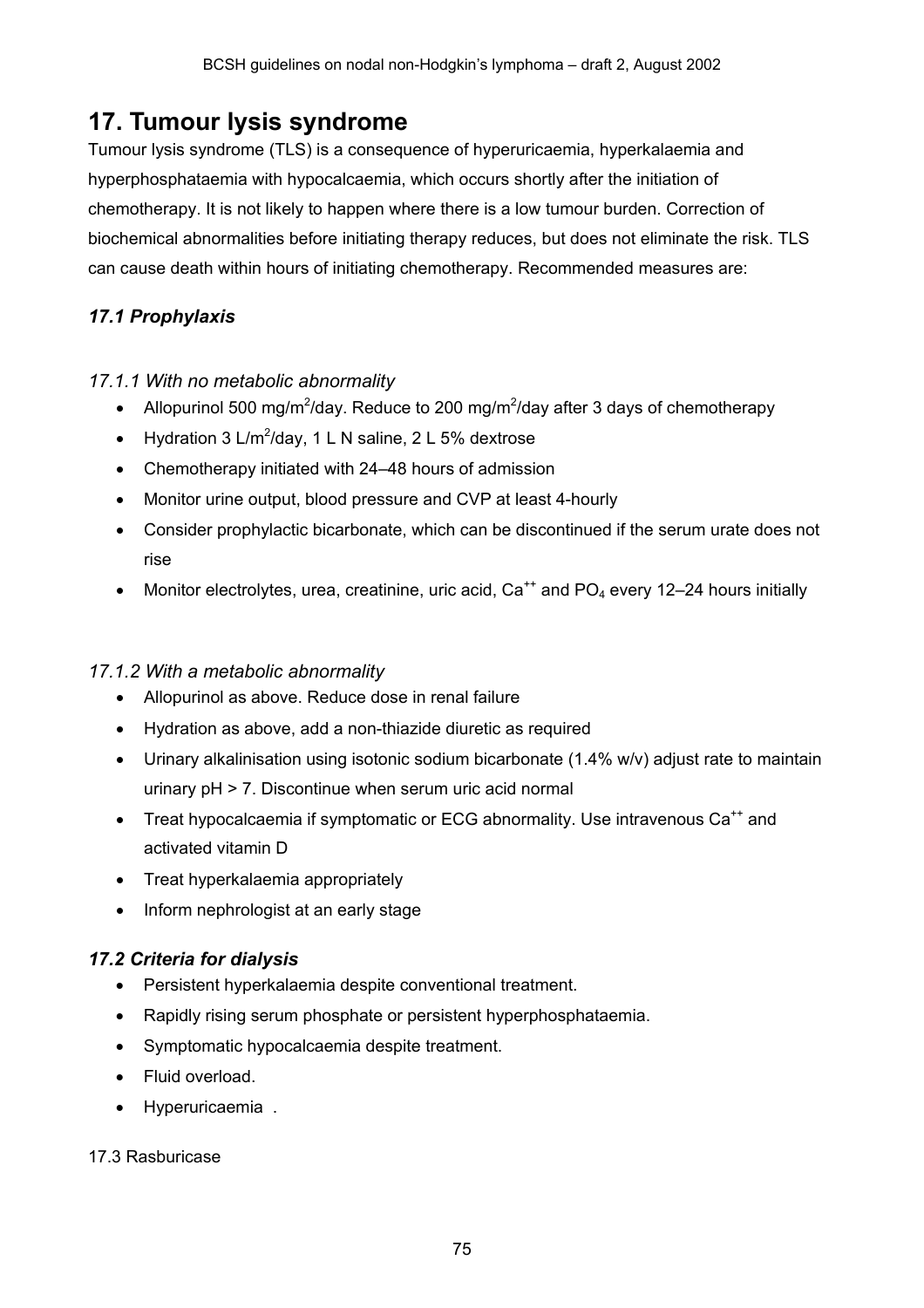This recombinant form of urate oxidase which causes the oxidation of uric acid to allantoin, which is readily excreted in the urine has been shown in early clinical trials to reduce uric acid levels within 4 hours without significant side effects. Paediatric studies have indicated that it is effective prophylaxis against, or treatment of hyperuricaemia in patients with leukaemia or lymphoma.It is contra-indicated in patients who have a hypersensitivity to uricases or have G6PD deficiency or other disorders associated with haemolytic anaemia.

# **Further reading**

Lorigan PC, Woodings PL, Morgenstern GR, Scarffe JH. Tumour lysis syndrome, case report and review of the literature. *Annals Oncol* 1996; 7: 631–636

Pui C et al Recombinant urate oxidase for the prophylaxis of treatment of hyperuricaemia in patients with leukaemia or lmphoma. Journal of Clinical Oncology 2001:19;679-704

Masera G et al Urate oxidase prophylaxis of uric acid induced renal damage in childhood leukemia. J of Paediatrics 1982:100;152-155.

Goldman S et al. A randomised comparison between raspuricase and allopurinal in children with lymphoma o leukaemia at high risk for tumor lysis. Blood 2001:97;2998-3003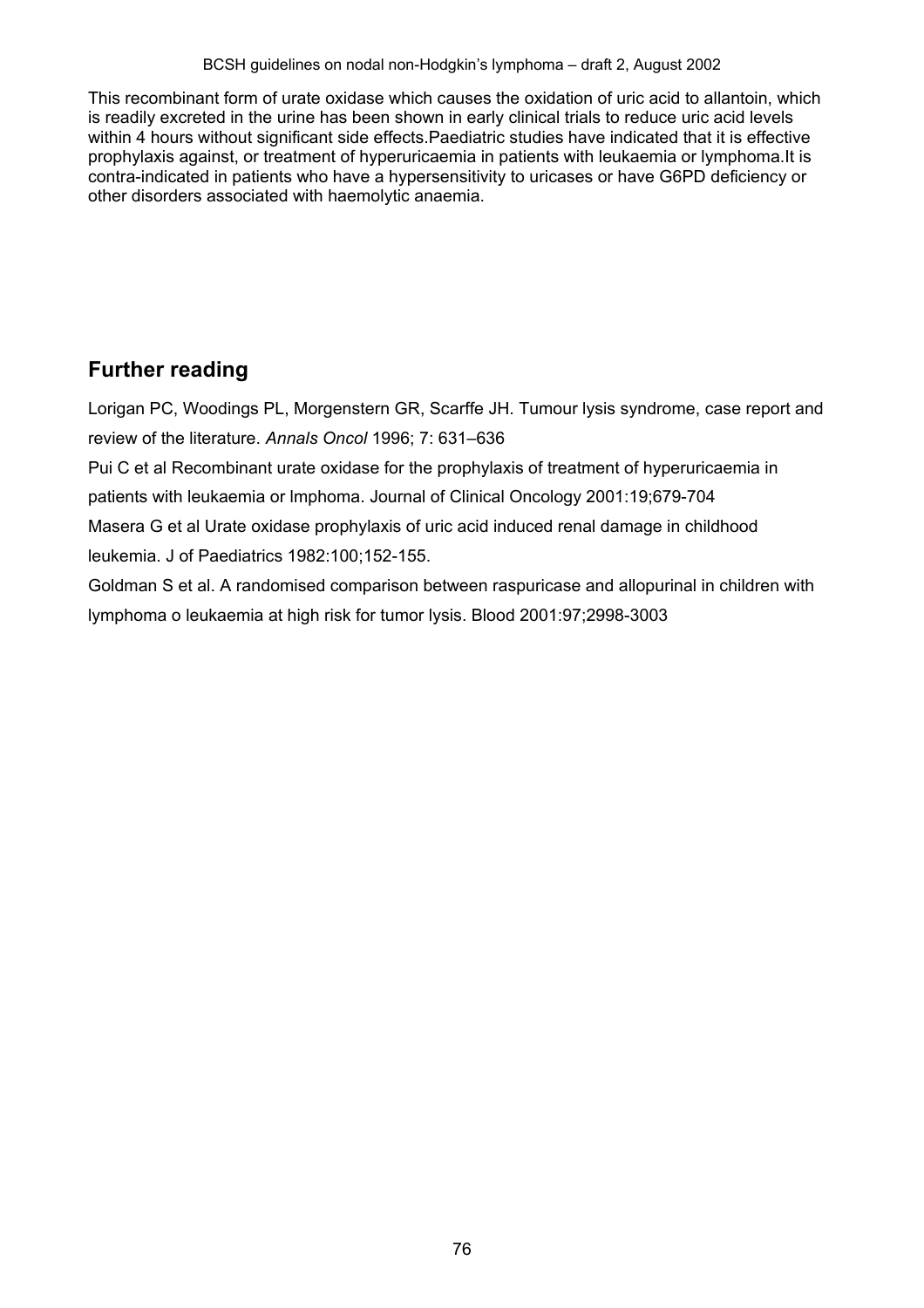# **18. Follow-up, late effects and protection of reproductive function**

### *18.1 Follow-up after completion of treatment*

At the end of planned treatment and following a full re-staging evaluation to confirm remission status, it is routine for patients to be reviewed in the out-patient clinic on a regular basis. This practice has a number of intended functions including early detection of relapse, patient reassurance, monitoring the long-term effects of treatment on cardiopulmonary, endocrine and reproductive function, and the diagnosis of second malignancy. Very little research has been performed in this area, however, and the frequency of follow-up visits, the duration for which they should be continued, and the type of investigations (if any) to be employed, are not clearly defined. Furthermore, follow-up strategy for patients with HD and aggressive NHL (where cure at relapse is still a realistic proposition) should probably be different from that for patients with indolent NHL, where a chronic relapsing/remitting course is almost inevitable.

Furthermore, the real value of these practices in terms of the number of cases of relapse detected at the routine follow-up visit is likely to be substantially less than many physicians and their patients believe. In a paper published by Weeks and colleagues, 32 of 36 (89%) of relapses occurring in a cohort of patients in CR following treatment for large cell lymphoma, were detected as a result of the investigation of new symptoms rather than by routine screening of asymptomatic patients. Furthermore, all 32 patients with symptoms arranged an earlier clinic visit, suggesting a high degree of motivation in this US population. Very similar results were obtained in a more recent study from the UK in a cohort of 210 patients who achieved a complete or partial remission following primary treatment for HD. Here, 30 of 37 (81%) relapses were detected as a result of the investigation of new symptoms, but only 50% of these individuals had arranged an earlier appointment – presumably because of either a lack of awareness of the importance of symptoms or a reluctance to take the initiative. This suggests the need for better patient education and an information sheet.

Although it would appear therefore that routine follow-up of asymptomatic patients is associated with a very low relapse detection rate, patients themselves value follow-up after completion of treatment of lymphoma and are highly satisfied with current arrangements. In a recent study two thirds of respondents identified reassurance and peace of mind, and one third detection of relapse, as the main functions of follow-up. Seventy-six percent expressed a preference for no change to the current follow-up system, but a significant number of patients (44 of 95, 46%), were prepared to accept fewer routine visits if, when problems arise, rapid clinic access could be guaranteed.

77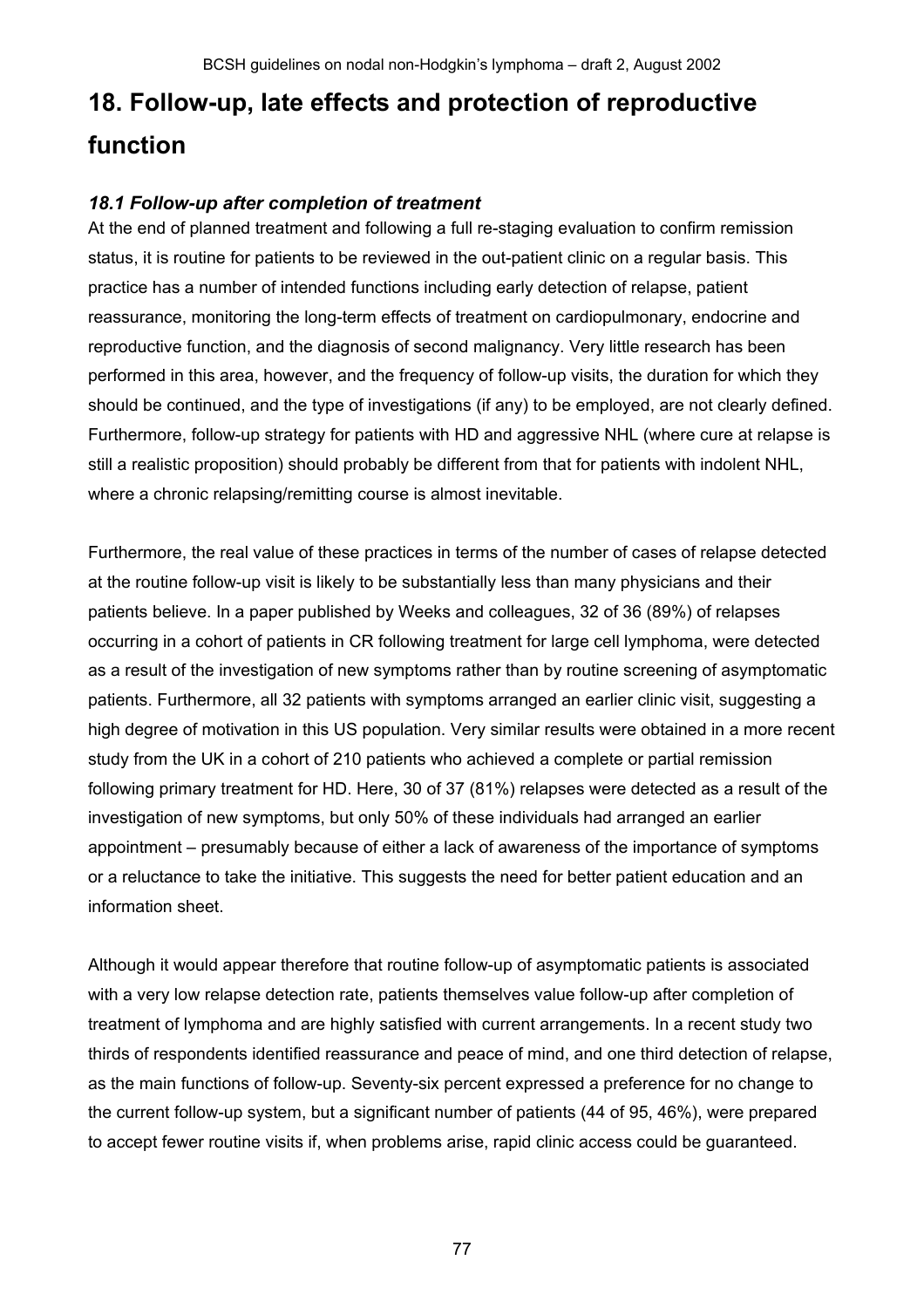It is, of course, possible that an intensive follow-up protocol employing regular CT and Gallium-67 imaging, for example, might lead to an early detection of relapse and possibly and improved survival. Equally, however, an approach characterised by less-frequent routine visits but early and vigorous investigation of new symptoms reported by the patients may do just as well. An appropriate clinical trial to resolve this issue has not yet been performed; until it is, a pragmatic approach has to be adopted.

Outside clinical trials, it is recommended that patients with HD and aggressive NHL are seen 3 monthly in year 1, 4-monthly in year 2, 6-monthly in year 3, and annually thereafter. At each visit patients are asked about new symptoms and examined for evidence of recurrent disease, and blood is drawn for FBC, ESR and serum biochemical profile (to include LDH). In the case of patients with previous mediastinal, lung or pleural involvement and a complete remission at the end of treatment, a plain chest X-ray should be performed at *alternate visits* in years 1 and 2 then annually until after the fifth anniversary of completion of treatment. For patients with a residual lymph node mass, a chest X-ray should be performed at *every visit* in years 1, 2 and 3 and then annually until year 5.

### **Box 18.1**

### **Follow-up for patients with aggressive NHL**

At completion of treatment and restaging evaluation, consider giving each patient an information sheet stressing the importance of new symptoms.

### *Clinic visits*

- 3-monthly in year 1
- 4-monthly in year 2
- 6-monthly in year 3
- annually until year 10, and then alternate years

### *At each visit*

- Ask about new symptoms
- Examine for lymphadenopathy, hepatomegaly, splenomegaly, abdominal masses
- Reinforce advice about stopping smoking and avoiding sunburn
- Encourage patient to make earlier appointment if new problems arise

### *Routine investigations*

• Blood count and chemistry (to include LDH) and erythrocyte sedimentation rate (ESR) at each visit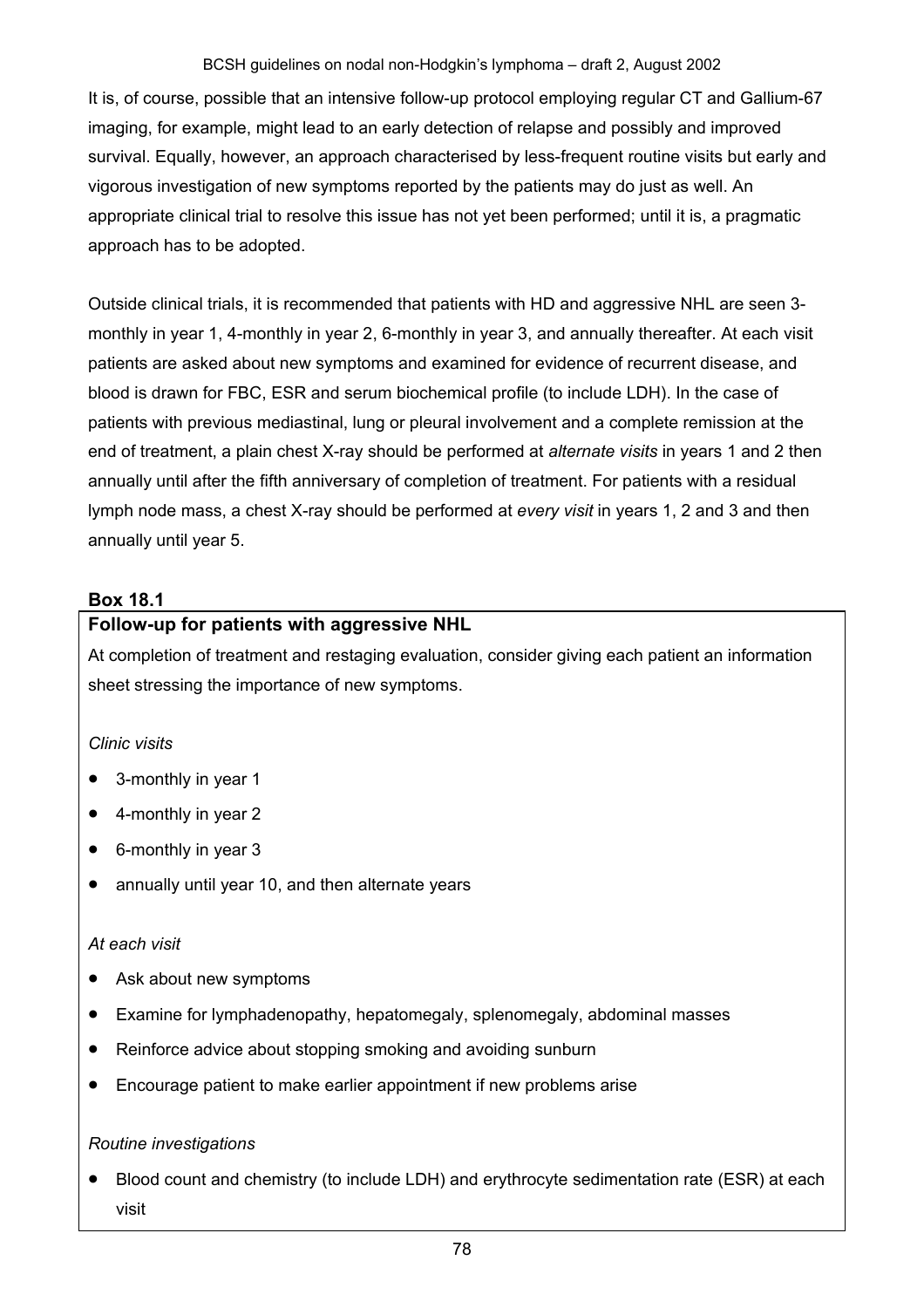- Thyroid function tests annually from year 3 after previous radiotherapy to mediastinum/neck
- Chest X-ray at *alternate visits* in years 1 and 2, then annually to year 5 (if mediastinal, lung or pleural disease at presentation and complete remission at end of treatment)
- Chest X-ray at every visit in years 1, 2 and 3, then annually to year 5 (if residual mass present at end of treatment)

All other investigations arranged in response to new symptoms/signs of disease, abnormal routine investigations or in the context of trial protocols.

For patients with non-aggressive NHL, the suggested frequency of follow-up visits is the same as for aggressive NHL. Routine chest X-ray and measurement of ESR are unnecessary, however, thyroid function tests should be performed annually from year 3 in those who have received a field of radiotherapy that included the thyroid gland (see below).

### **Box 18.2**

### **Follow-up for patients with indolent NHL**

*Clinic visits*

- 3-monthly in year 1
- 4-monthly in year 2
- 6-monthly in year 3
- annually until year 10, and then alternate years

### *At each visit*

- Ask about new symptoms
- Examine for lymphadenopathy, hepatomegaly, splenomegaly, abdominal masses
- Reinforce advice about stopping smoking and avoiding sunburn
- Encourage patient to make earlier appointment if new problems arise

### *Routine investigations*

- Blood count and chemistry (to include protein electrophoresis if paraprotein at presentation and LDH)
- Thyroid function tests annually from year 3 after previous radiotherapy to mediastinum/neck

All other investigations arranged in response to new symptoms/signs of disease, abnormal routine investigations or in the context of trial protocols.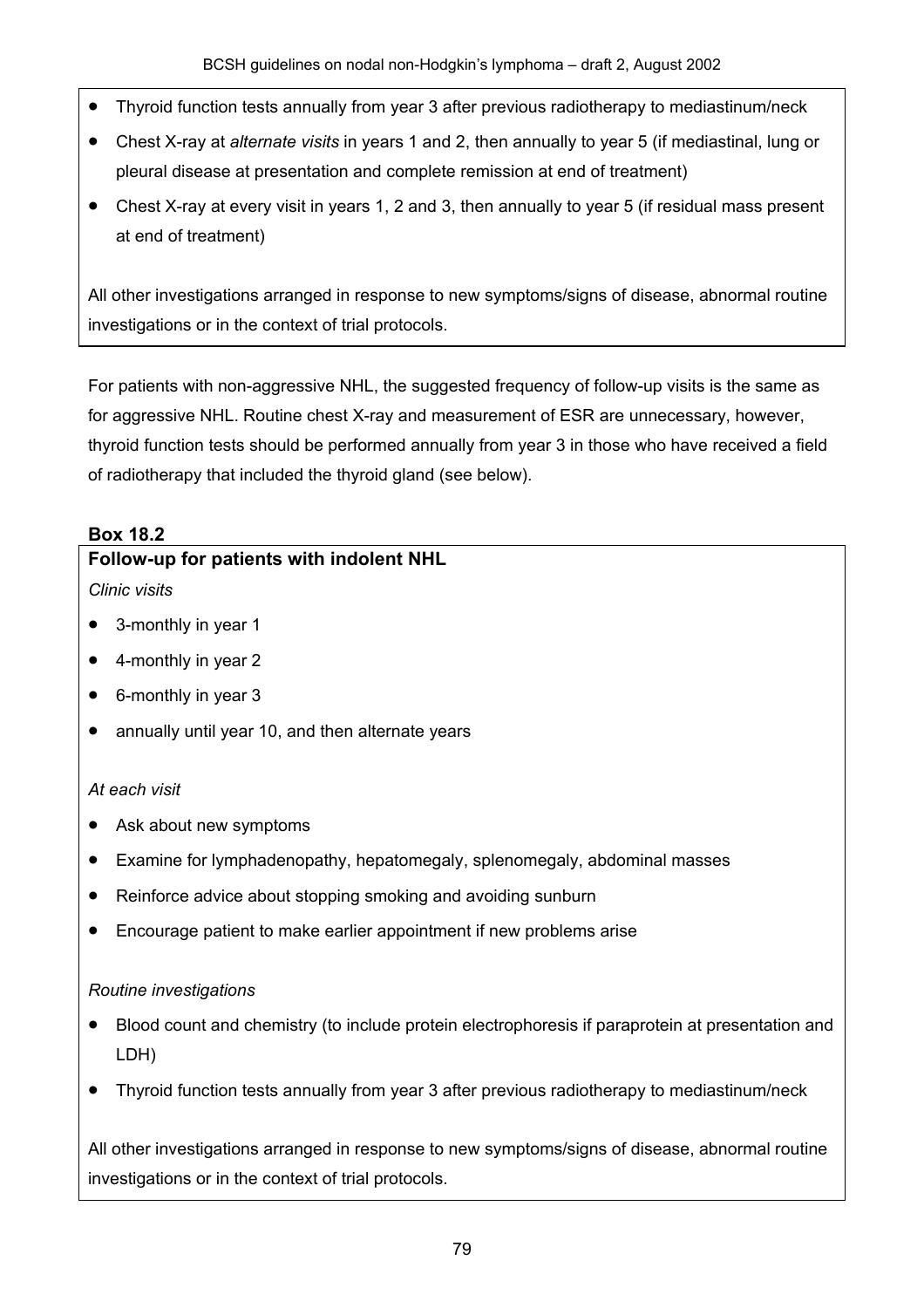With specific regard to patients with NHL in clinical trials, International Workshop recommendations were for 3-monthly review for 2 years, then 6-monthly review for 3 years and then annual review for at least 5 years. Minimum evaluation at each visit should include a history, physical examination (to exclude lymphadenopathy, abdominal masses or organomegaly), an FBC and serum LDH. The authors added that additional blood tests and imaging studies may be required for certain clinical indications but, at present, specific recommendations could not be made.

Although follow-up has traditionally been performed by a physician, appropriately trained specialist nurses are likely to fulfil this role extremely well. This innovation plus a more problem-oriented approach might usefully result in the follow-up visit changing from the frequent, rapid processing of generally fit patients to a less frequent, more extensive consultation designed to optimise detection of recurrent disease and monitor the late effects of treatment. Clearly patients need to be educated as to the limitations of routine investigation and the importance of new symptoms as a possible indicator of recurrent disease. In this regard, patients must also feel confident that they can gain rapid access to a clinic appointment if the need arises, when, even if not due to relapse, their symptoms and concerns will be dealt with sympathetically. The possible use of an information sheet given to patients at the completion of treatment has already been mentioned.

### *18.2 Management of late treatment effects*

Late effects of treatment fall into 3 main groups. These are endocrine dysfunction and infertility (common), second malignancy (less common) and cardiopulmonary dysfunction (rare).

### *18.2.1 Endocrine dysfunction and infertility*

The most commonly seen endocrine complications of treatment for lymphoma are hypothyroidism and hypo-oestrogenic states caused by ovarian ablation. There is an increasing incidence with time of hypothyroidism following incidental exposure of the thyroid gland to radiation, and routine testing of thyroid function is a mandatory part of follow-up in these patients (see above).

Premature menopause due to ovarian ablation caused by either chemotherapy or radiation treatment causes symptoms of oestrogen lack (thinning of the hair, vaginal dryness, depression and reduced libido), reduction in bone mineral density with an increased risk of fracture and a higher incidence of coronary artery disease. For many reasons, therefore, hormone replacement therapy is advisable for these patients, and wherever possible the advice of an endocrinologist should be sought. Although the testis is extremely vulnerable to the effects of chemotherapy in terms of the germinal epithelium's capacity to produce spermatozoa, the interstitial Leydig cell is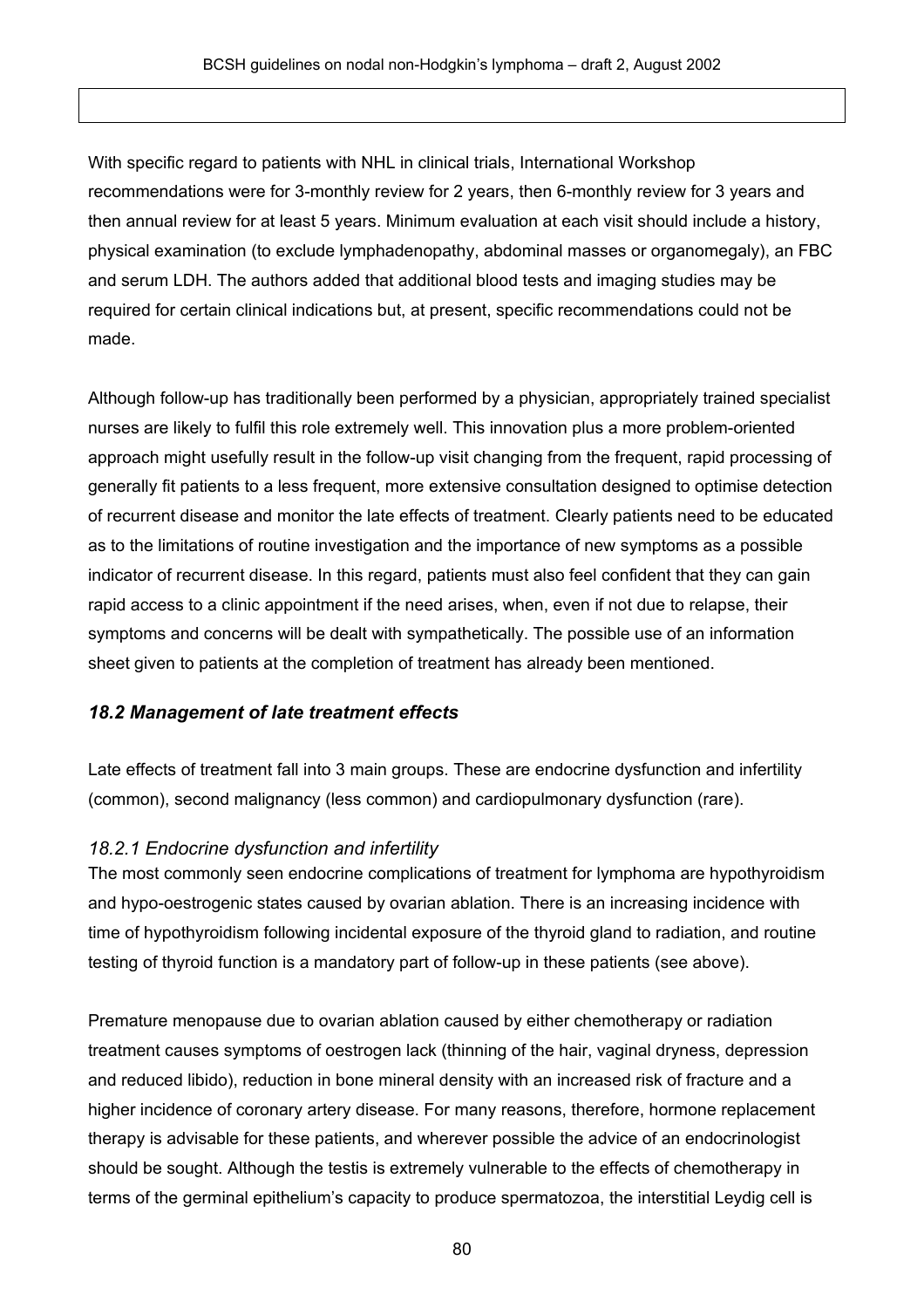significantly more resilient to cytotoxic damage, and overt testosterone deficiency states requiring hormone replacement therapy are only very rarely seen.

The effects on fertility are perhaps the complications of treatment that cause patients the most emotional distress. The testis is far more vulnerable to damage than the ovary, which in young women (< 35 years) can recover after chemotherapy, which would undoubtedly cause permanent sterility in men. It should be remembered, however, that even in patients where ovarian function recovers after treatment, damage has been sustained and a premature menopause is likely. Women should be appropriately advised about this so that attempts at pregnancy, if desired, should not be unduly delayed.

### *18.2.2 Protection of reproductive function*

Attempts at protecting reproductive function from the effects of chemo/radiotherapy using hormonal manipulation have proved largely unsuccessful, and the most effective way of avoiding these late effects is by employing a less-toxic therapy wherever possible. In situations where a more toxic regimen or high-dose chemotherapy is recommended on grounds of efficacy, other strategies designed to preserve fertility have to be considered. For men, semen cryopreservation has been available for some time; this can be used at a later date for either artificial insemination of a female partner or *in vitro* fertilisation with subsequent implantation of embryos. The development of advanced fertility treatment, in particular intracytoplasmic sperm injection (ICSI), means that semen containing extremely low numbers of spermatozoa (as sometimes seen in very ill patients with lymphoma) is now worth preserving.

In any circumstances, cryopreserved semen is a finite resource and is not an option for prepubertal boys. In an effort to overcome this and develop a strategy that can reverse treatmentrelated infertility, research is in progress to see if testicular cells harvested and cryopreserved before the start of chemotherapy, can be reintroduced to the testis after treatment and resume normal spermatogenesis. This has been achieved in a mouse model, and the results of experimental protocols in men are awaited with interest.

Although the ovary is more resistant to the effects of treatment than the testes, older women (> 30 years and particularly > 35 years) are more likely to develop permanent amenorrhoea/infertility, and high-dose chemotherapy is likely to cause ovarian ablation at any age. In these circumstances other techniques have to be considered. Unfortunately, *in vitro* fertilisation of thawed, mature eggs harvested and cryopreserved before the start of chemotherapy has resulted in very few pregnancies worldwide, and the technique cannot be recommended. One way of overcoming this is for eggs to be fertilised at the time of harvesting, with subsequent cryopreservation of embryos

81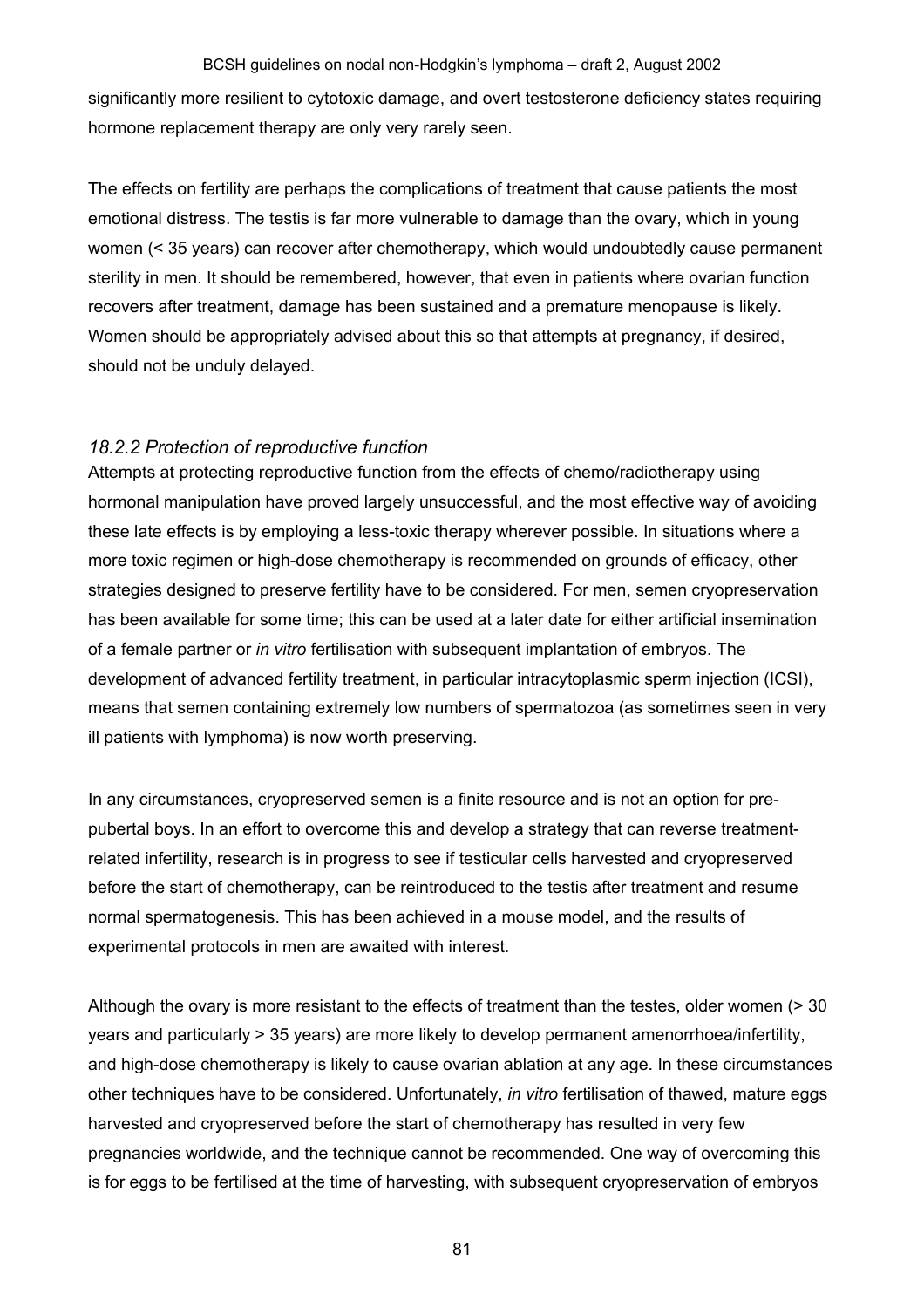(a technique that works well) but this is not possible for women without a partner unless donor sperm are an acceptable option. Furthermore, the harvesting of mature eggs requires several weeks of hormonal stimulation of the ovary, time which is frequently not available for a patient with active disease.

### **Box 18.3**

### **Follow-up for patients with concerns about fertility/sex hormone status**  *Men*

- Semen analysis is the best way of assessing germinal epithelial function. Remember that recovery of spermatogenesis may take some time and one negative result may not indicate permanent azoospermia
- There is no need to measure the serum follicle-stimulating hormone (FSH), luteinizing hormone (LH), testosterone or sex hormone binding globulin on a routine basis. Patients with a depressed libido or fatigue should, however, be tested for subnormal levels of serum testosterone. This is rare but, if present, referral to an endocrinologist is indicated. A more common finding is a raised FSH (in keeping with germinal epithelial damage) and a low normal level of testosterone. There is no evidence that testosterone replacement therapy is of benefit for these individuals

### *Women*

- If menstruation is regular and normal (bleeding not unduly heavy or light, no intermenstrual bleeding), sex hormone analysis is unnecessary. If menstruation is irregular or absent, the serum oestrogen, progesterone, FSH, LH and sex hormone binding globulin should be measured and the patient's management discussed with an endocrinologist
- Even if normal menstruation resumes following treatment, a woman's reproductive lifespan is likely to have been curtailed, and pregnancy, if desired, should not be unduly delayed.
- If women have stored mature eggs, ovarian cortical tissue or embryos before the start of sterilising treatment, the use of these should be discussed with the local fertility centre.

An experimental technique of great interest is the harvesting and cryopreservation of ovarian cortex (which contains primordial follicles, the precursor of mature eggs) before the start of sterilising chemotherapy/radiotherapy. In ewes, the reimplantation of autologous ovarian cortical tissue into surgically castrated animals has resulted in a resumption of oestrus cycles, conception after normal matings, and the birth of live offspring. This technique is currently the subject of clinical trials in women, although there is the added concern about possible reintroduction of disease when the cryopreserved graft is reimplanted. Nevertheless, the possibility of reversing treatment-related infertility now exists, and intense research activity in this area is currently underway.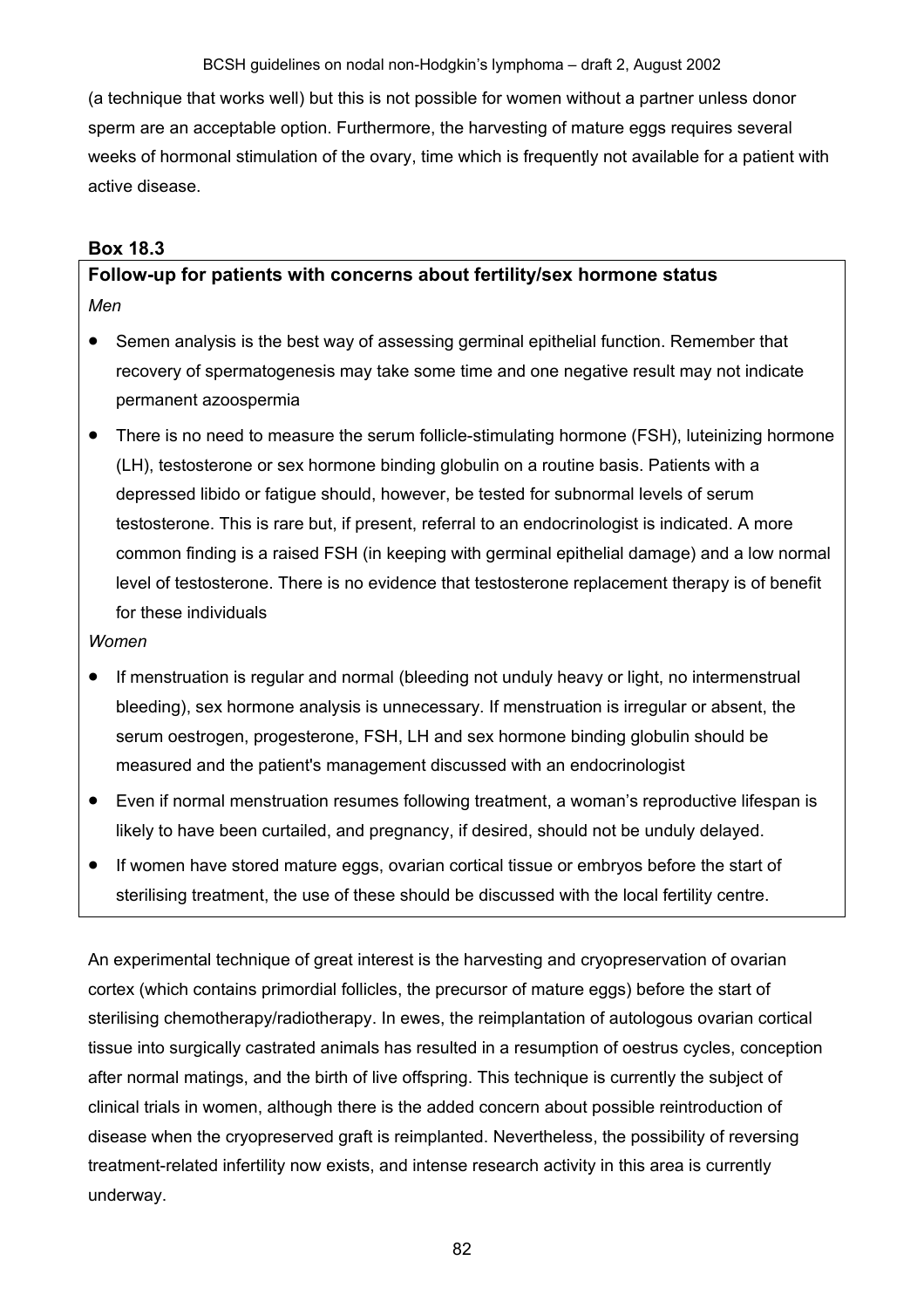National guidelines for the management of gonadal toxicity after treatment of adult cancer have been published, and these are recommended reading.

### *18.2.3 Second malignancy*

The diagnosis of a second tumour following apparent cure of the first is devastating news for the patient and, unfortunately, one that is often associated with a poor prognosis. Chemotherapy for lymphoma is associated with an increased risk of myelodysplasia and acute myeloid leukaemia (AML) some 4–6 years later, when karyotyping of bone marrow frequently reveals abnormalities of chromosomes 5, 7 or 12. The incidence of second solid tumours is also increased by previous exposure to chemotherapy, but radiation treatment is thought to be the biggest risk factor for this type of tumour. Other known risk factors for developing malignancy (particularly smoking and sunburn) have an additive effect, and patients should be advised to modify their lifestyle accordingly. They should also be encouraged to report new symptoms without delay to maximise the early diagnosis of second tumours, a recommendation that is entirely consistent with that likely to be associated with the optimal detection of recurrent lymphoma (see above).

It has recently been shown that young women  $(\leq 30$  years old) whose breasts have been incidentally irradiated have a greatly increased relative risk of developing breast cancer 10-15 years later. This experience is primarily in patients with HD receiving mantle field irradiation, but there may also be a risk associated with radiotherapy to the lower neck, supraclavicular fossa and axillae as well which result in scattered radiation to the breast. Strategies to reduce this effect depend on a reduction in radiotherapy field sizes and utilising combined modality treatment wherever possible to minimise the late effects of both treatments. The possible role of breast screening in this population is unknown, but is recommended, and the potential benefits of therapeutic interventions (e.g. using anti-oestrogens in prevention) are currently being investigated.

### *18.2.4 Cardiopulmonary dysfunction*

Cardiac function can be affected by the anthracycline class of drugs (typically doxorubicin), which can cause a cardiomyopathy with heart failure. Although the risk is greatest at large cumulative doses (a total dose of no more than 450 mg/m<sup>2</sup> of doxorubicin is usually recommended), there is no threshold dose, below which cardiomyopathy does not occur, and patients rarely develop this serious complication after only limited exposure. In patients < 70 years of age with no history of cardiorespiratory disease, one approach is to administer anthracyclines up to the previously stated maximum without formal assessment of cardiac function. In patients > 70 years of age or those of any age with symptoms or a history of cardiac disease, measurement of left ventricular function (by MUGA scan or echocardiology) is mandatory, and doxorubicin could be substituted by arguably less cardiotoxic analogue (e.g. epirubicin or mitoxantrone) if there is evidence of impaired cardiac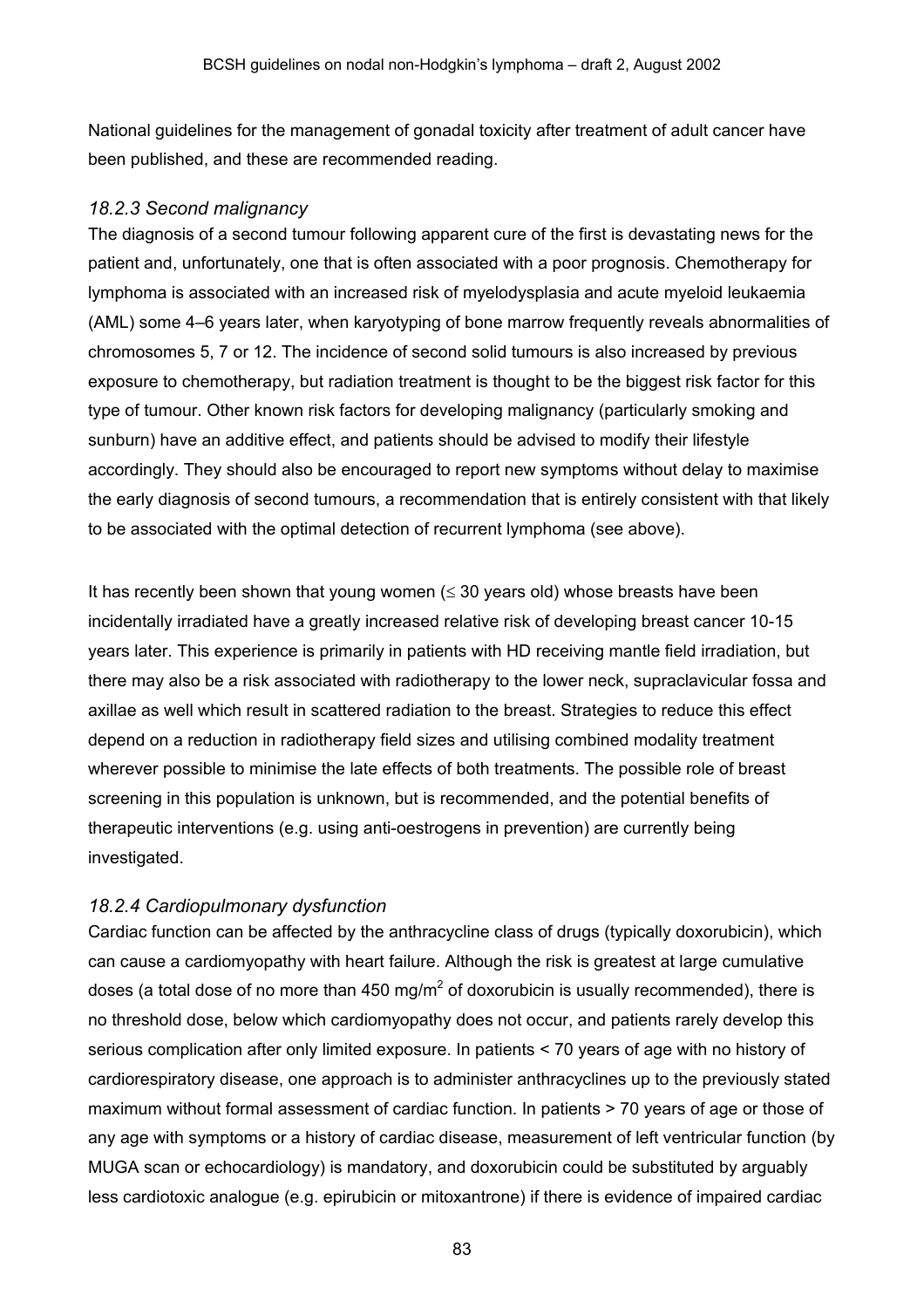function. Assessment of cardiac function is also important in patients being considered for highdose chemotherapy; many of these will already have received an anthracycline drug and/or radiotherapy, and the stress of major sepsis sometimes associated with severe myelosuppression can precipitate acute and severe cardiac failure in some patients.

Radiotherapy damages small blood vessels and when the heart is included in a radiotherapy field there is an increased risk of coronary artery disease and its complications (angina, myocardial infarction, sudden death). Drugs that act as free-radical scavengers are thought to reduce cardiac damage caused by radiotherapy, but these agents are not generally used and the move is towards a reduction in radiotherapy field sizes.

Both drugs (bleomycin, busulfan, cyclophosphamide and BCNU) and radiotherapy can cause lung fibrosis with a cough, exertional dyspnoea and a restricted pattern of lung function abnormalities. The effect of bleomycin is exacerbated by larger doses, advanced age, pre-existing lung disease, previous radiotherapy and smoking, but the overall impact of lung dysfunction on quality of life and survival is less than the late effects of treatment on the heart. In severe cases of cardiopulmonary dysfunction where a patient is considered cured of lymphoma, heart, lung or heart/lung transplantation should, of course, be considered.

### **Further reading**

Blackhall FA Atkinson AD Maaya MB et al. Semen cryopreservation,utilisation and reproductive outcome in men treated for Hodgkin's disease. Brit J Cancer 2002; 87 : 381-384. Brinster RL, Zimmerman JW. Spermatogenesis following male germ cell transplantation. *Proc Natl Acad Sci USA* 1994; 91: 11298–11302 Cheson BD, Horning SJ, Coiffier B, *et al*. Report of an international workshop to standardise response criteria for non-Hodgkin's lymphoma. *J Clin Oncol* 1999; 17: 1244–1253 Gosden RG, Baird DT, Wade JC, Webb R. Restoration of fertility to oophorectomized sheep by ovarian autografts stored at –196 degrees C. *Hum-Reprod* 1994; 9(4): 597–603 Johnson DH, Linde R, Hainsworth JD, *et al.* Effect of luteinizing hormone releasing hormone given during combination chemotherapy on post-therapy fertility in male patients with lymphoma: Preliminary observations. *Blood* 1985; 65: 832–836 Kreuser ED, Hetzel WD, Hautmann R, Pfeiffer EF. Reproductive toxicity with and without LHRH administration during adjuvant chemotherapy in patients with germ cell tumours. *Horm Metab Res* 1990; 22: 494–498 Ogawa T, Dobrinski I, Avarbock MR, Brinster RL. Reconstitution of spermatogenesis from frozen spermatogonial stem cells. *Nature Med* 2000; 6: 29–34

Radford JA, Eardley A, Woodman C, Crowther D. Follow-up policy after treatment for Hodgkin's disease: Too many clinic visits and routine tests? A review of hospital records. *Br Med J* 1997; 314: 343–346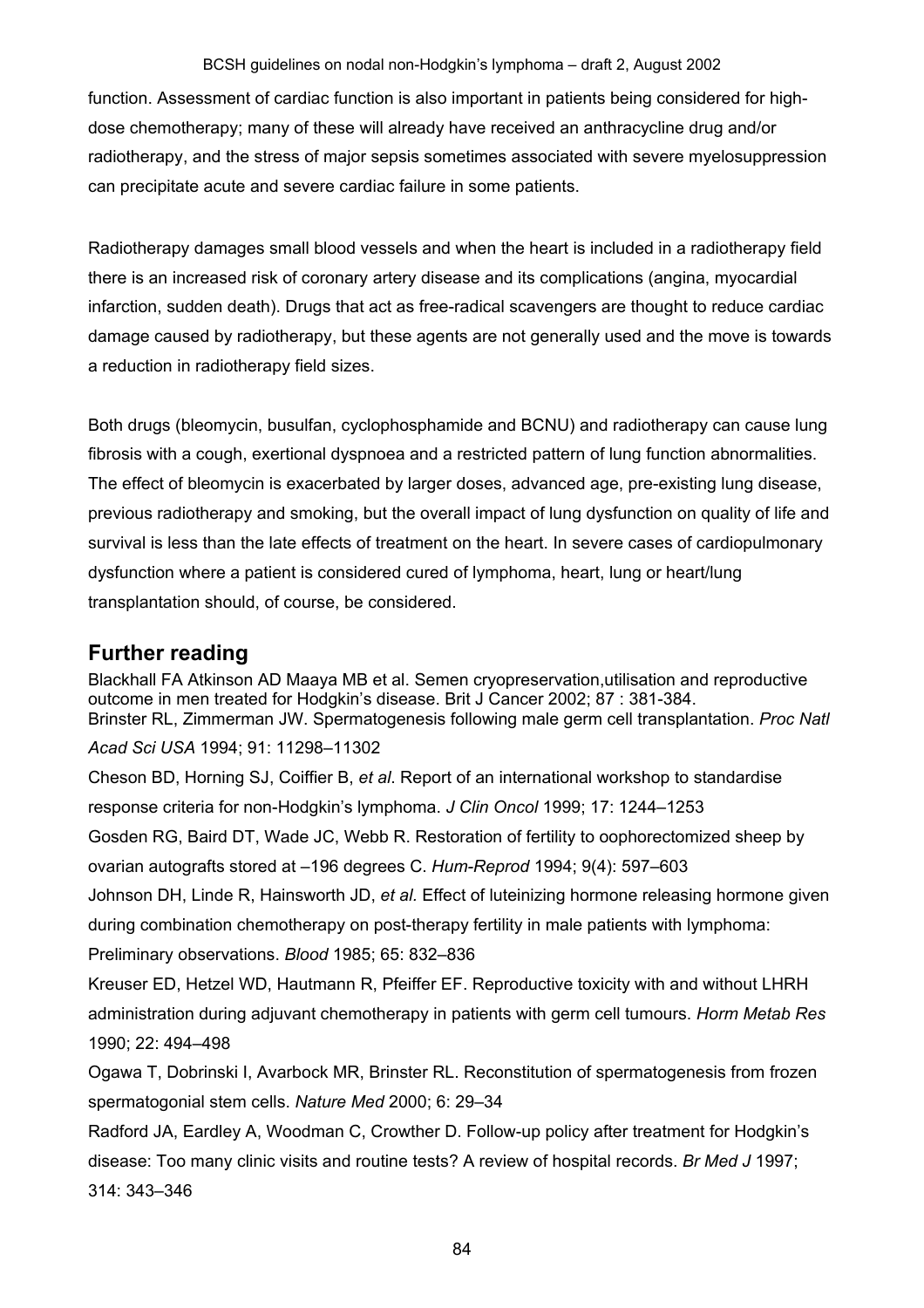Radford JA, Leiberman BA, Shalet SM. Fertility after treatment for cancer [Editorial]. *Br Med J* 1999; 319: 935–936.

Radford JA Lieberman BA Briston DR et al Orthoptic reimplantation of cryopreserved ovarian cortical strips after high dose chemotherapy for Hodgkin's lymphoma. Lancet 2001; 358:1172-1175 Royal College of Physicians. The management of gonadal toxicity resulting from the treatment of adult cancer. Report of a working party of the Joint Council for Clinical Oncology. Royal College of Physicians of London, 1998

Swerdlow AJ Barber JA Vaughan Hudson G et al. Risk of second malignancy after Hodgkin's disease in a collaborative British cohort: the relation to age at treatment.J.Clin. Oncology 2000;18:498-509.

Watson AJ, Green C, Raford JA. Follow-up after treatment for Hodgkin's disease and non-Hodgkin's lymphoma: the patients view. Abstract 4.2, British Cancer Research Meeting, Edinburgh, 11–14 July 1999

Waxman JH, Ahmed R, Smith D, *et al*. Failure to preserve fertility in patients with Hodgkin's disease. *Cancer Chemother Pharmacol* 1987; 19: 159–162

Weeks JC, Yeap BY, Canellos GP, Shipp MA. Value of follow-up procedures with patients with large cell lymphoma who achieve a complete remission. *J Clin Oncol* 1991; 9: 1196–1203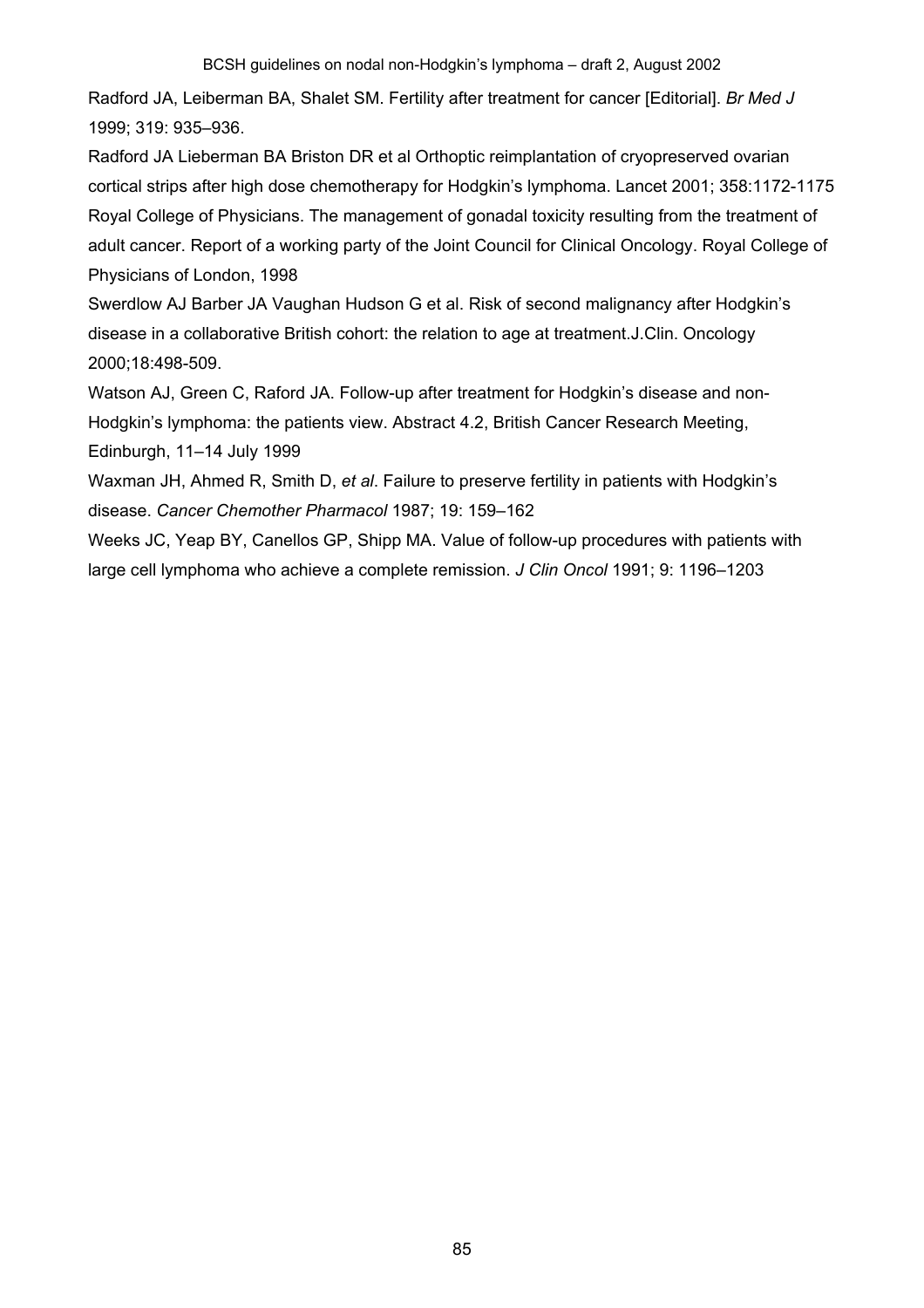# **19. Imaging assessments**

### *19.1 Routine management*

Initial work-up requires conventional X-ray and CT as part of the staging process. There is no need for this to be repeated unless there is a clinical suspicion of disease progression or failure of response. CT ( or MRI) of chest, abdomen and pelvis should be carried out around 6 weeks from the end of treatment; this provides evidence of response and provides baseline data for comparative review if the patient develops new or recurrent symptoms.

Where a CR is confirmed, there is little or no evidence to support the cost-effectiveness of 'routine' review imaging if the patient is asymptomatic. If a residual mass is seen, one further limited CT (or MRI) examination is advised 3 months later to ensure that the mass is unchanged or smaller. In selected cases, particularly those at high risk of relapse, more complex imaging of residual masses (e.g. positron emission tomography [PET]) may assist in management decisions. At present, PET imaging is available in only a limited number of centres, and its precise role is still unclear.

### *19.2 Selected patient imaging*

### *19.2.1 Head and neck imaging*

Depending on the site of the presenting disease it is often important to evaluate the neck (US, CT or MRI) and head (ideally MRI, alternatively CT).

### *19.2.2 Bone imaging*

Skeletal scintigraphy is the mainstay of assessing possible bone involvement, coupled with correlative plain X-ray or MRI of foci showing abnormal tracer uptake.

### *19.2.3 Functional studies of residual masses*

Gallium-67 studies can provide useful information but they can usually only be easily reported in the light of a pre-treatment gallium study. Hence the current interest in PET and functional CT/MRI. It is likely that the indications for PET will widen over the next few years; a residual mass in a symptomatic patient is a recognised indication at this time.

### *19.2.4 Lymphangiography*

This should no longer be performed for lymphoma. Few UK radiologists have the necessary skills to perform this investigation or interpret the resulting images.

Imaging should generally comply with the schematic protocols listed in:

Husband JES, Johnson RJ, Reznek RH. *A guide to the practical use of MRI in oncology.* Royal College of Radiologists, London, 1999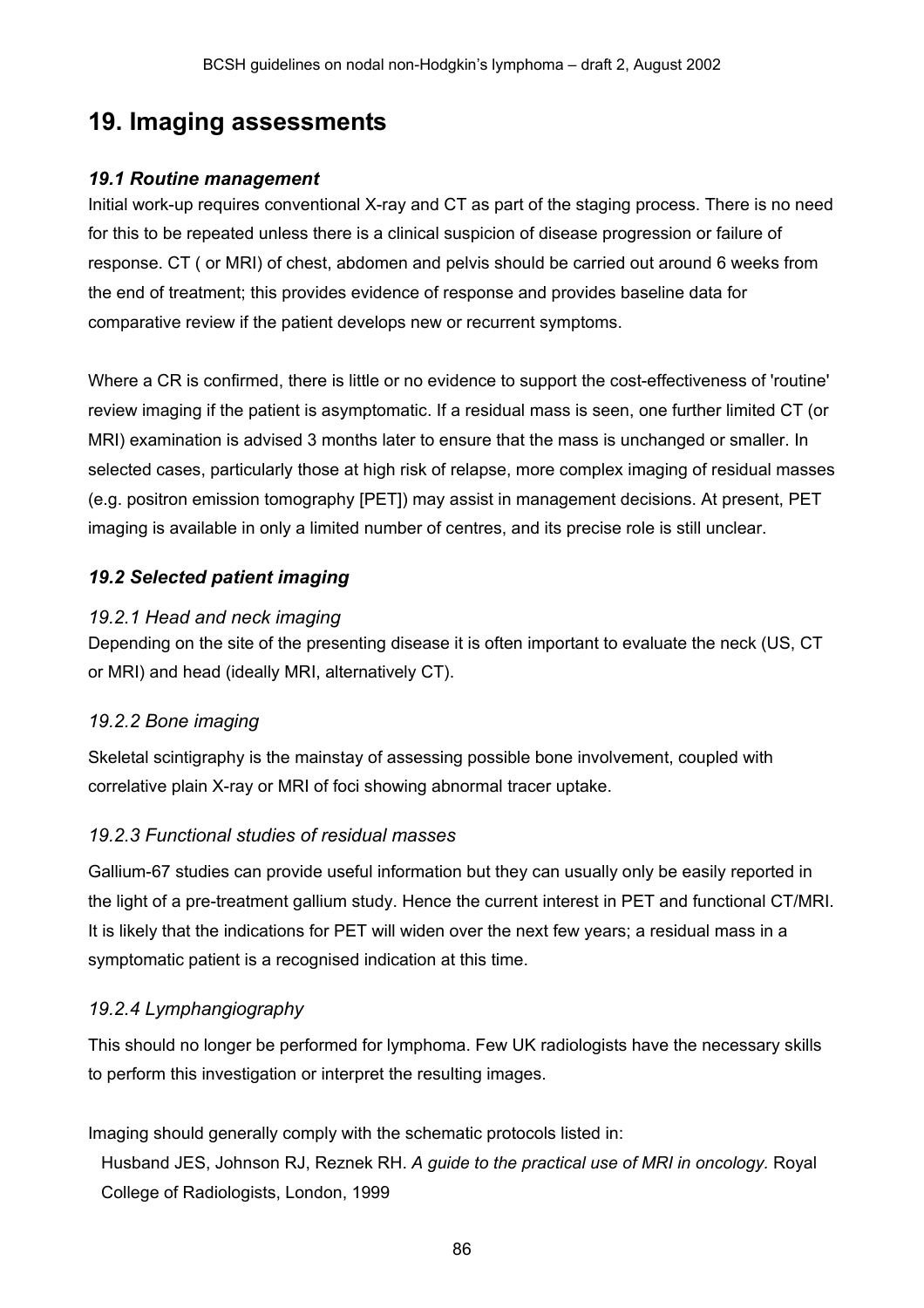*The use of computed tomography in the initial investigation of common malignancies*. Royal College of Radiologists, London, 1994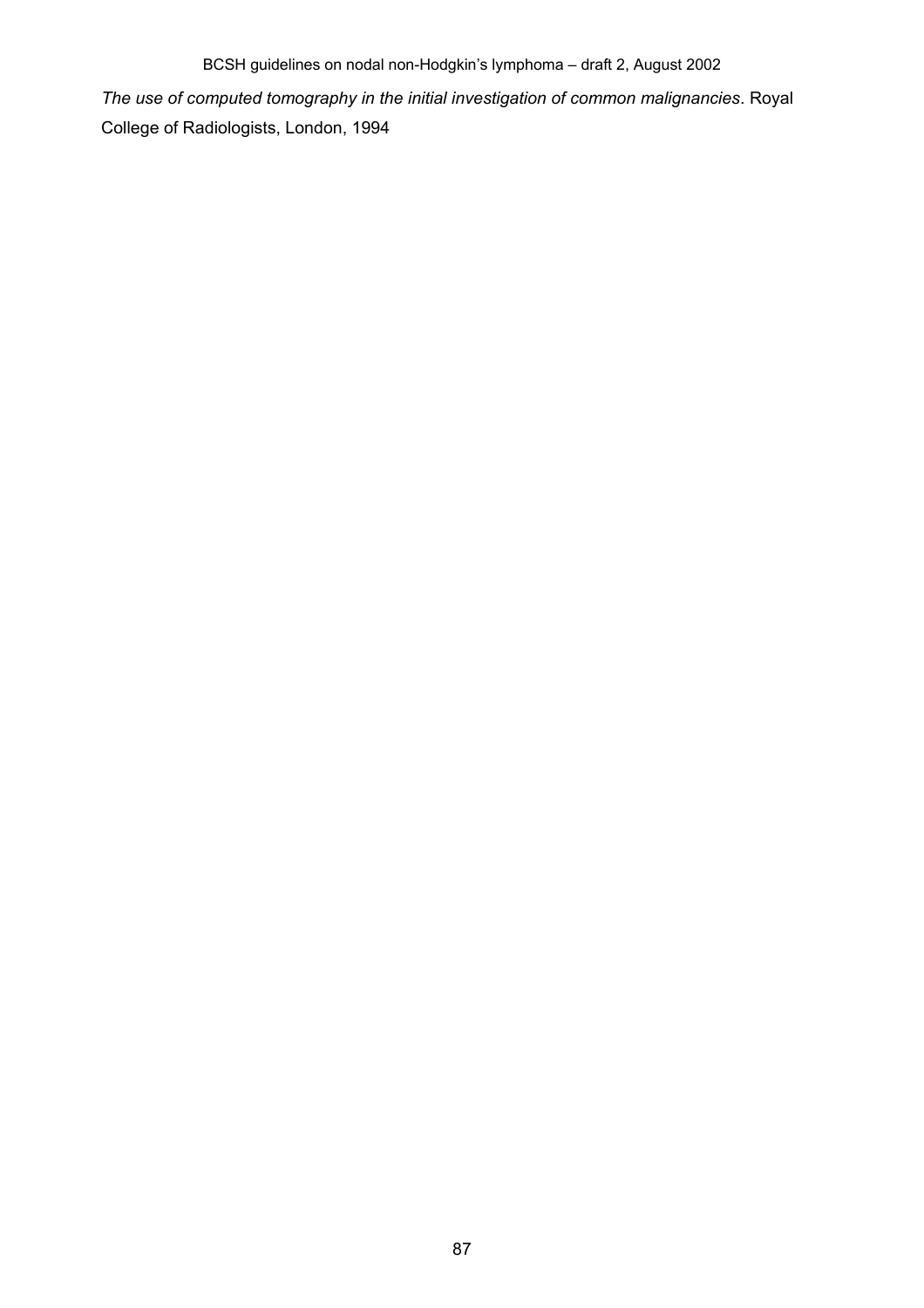# **20. Irradiation of blood products**

The occurrence of transfusion-associated graft-versus-host disease has been reported in lymphoma patients. This is a rare occurrence, which took place before the introduction of universal leucodepletion. Consideration should be given to irradiation of blood products for patients treated with fludarabine who have low CD4 counts (e.g. < 200/ul), or who will receive a stem cell transplant. (BCSH Guidelines on the gamma irradiation of blood components for the prevention of transfusion-associated graft-versus-host disease, Transfusion Medicine 1996: 6; 261-271).

# **21. Practice standards**

### *2.1 Clinical dataset*

In order to facilitate outcome assessment of treatment, it is considered that clinical teams should record a minimum amount of diagnostic and clinical information at the start of treatment. It is suggested that this include

- patient demographics
- histological diagnosis using the WHO-REAL classification (Appendix 3, Table A3.1)
- the histopathology laboratory reference number to enable future review
- date of diagnosis
- clinical stage I to IV according to the Ann Arbor scoring system (see Section 3)
- the presence or absence of B symptoms
- the dimension of largest tumour  $(<$  or  $>$  10 cm)
- site of extra-nodal involvement
- performance status 0–4
- LDH normal or above normal range
- serum albumin normal or reduced IPI: L, LI, HI, H (see Section 3).

Each team should have the capacity to collect treatment details and follow-up all patients to monitor disease response.

### *21.2 Organisational standards*

All lymphomas should be managed by a MDT lead by a named haemato-oncologist with demonstrable experience. All consultant team members should be known and include a haematooncologist, clinical oncologist, histopathologist, radiologist, nurses qualified in haemato-oncology,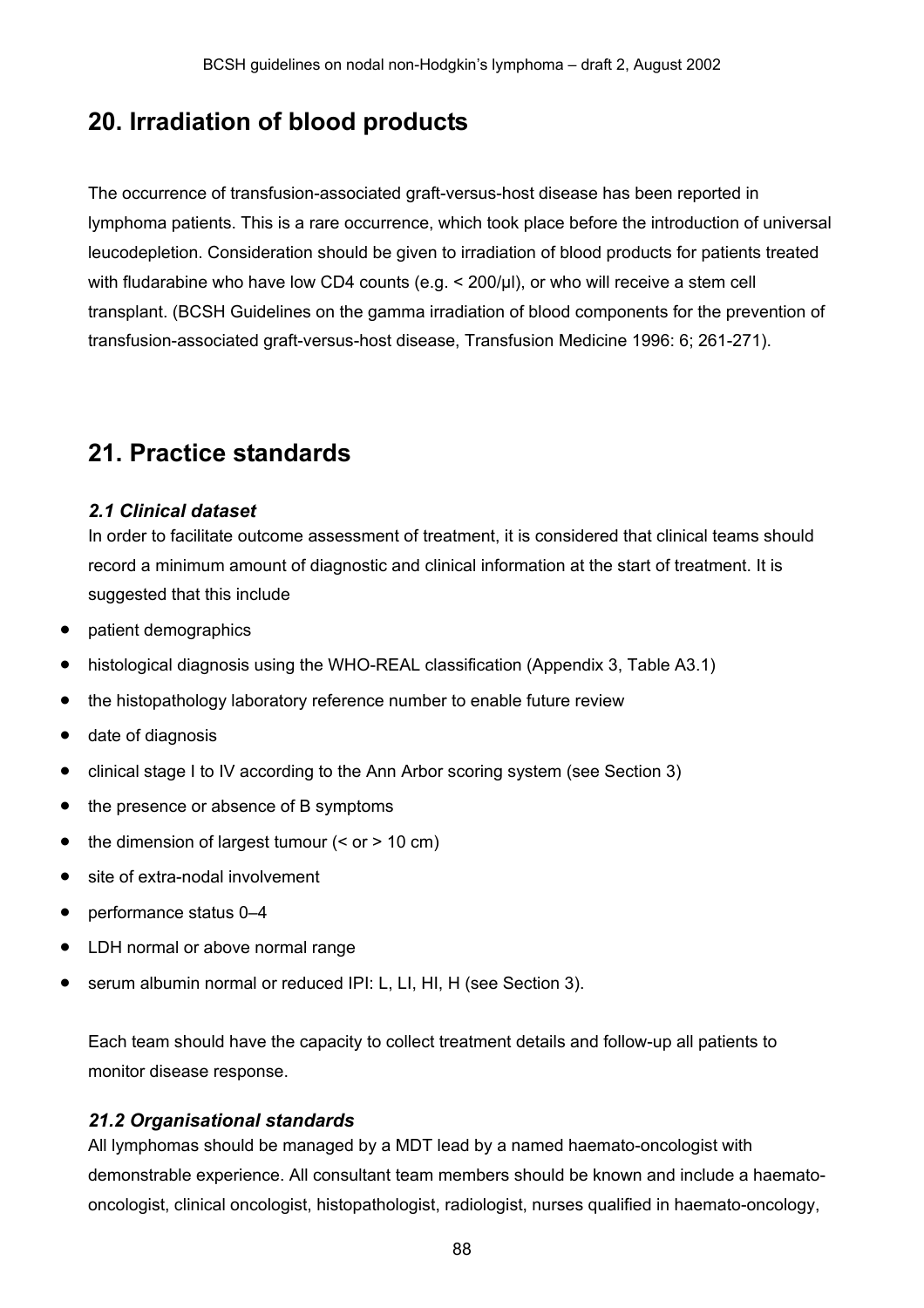and pharmacist. In addition a named surgeon should be responsible for invasive biopsy (an ENT or facio-maxillary surgeon for neck nodes and a general surgeon for other).

### **21a Practice Standards**

General practitioners and hospital specialists should be aware of the MDT, and lines of access should be clear

Any patient with suspected lymphoma should be seen by a member of the MDT within 10 working days from referral

A biopsy should be completed and a preliminary report available to the MDT within 2 weeks of the patient's first contact with the MDT

Diagnostic procedures should be in accordance with Section 2 of this guideline

A management plan should be in place within 4 weeks of the patient's first attendance, and treatment should commence within 2 weeks of the plan date

The management plan must be recorded in the clinical notes, and must be available to the patient and the general practitioner

The MDT should record a minimum clinical dataset pre-treatment (see above and Appendix 3) and have the capacity to record treatment intentions and disease response. It should be noted that national minimum datasets for England and Wales will be available in 2004 and will augment the clinical data which is outlined in Appendix 3

Educational information should be available for patients

Patients should have access to counselling, psychological support and support groups

Patients should have the opportunity to enter ethically approved trials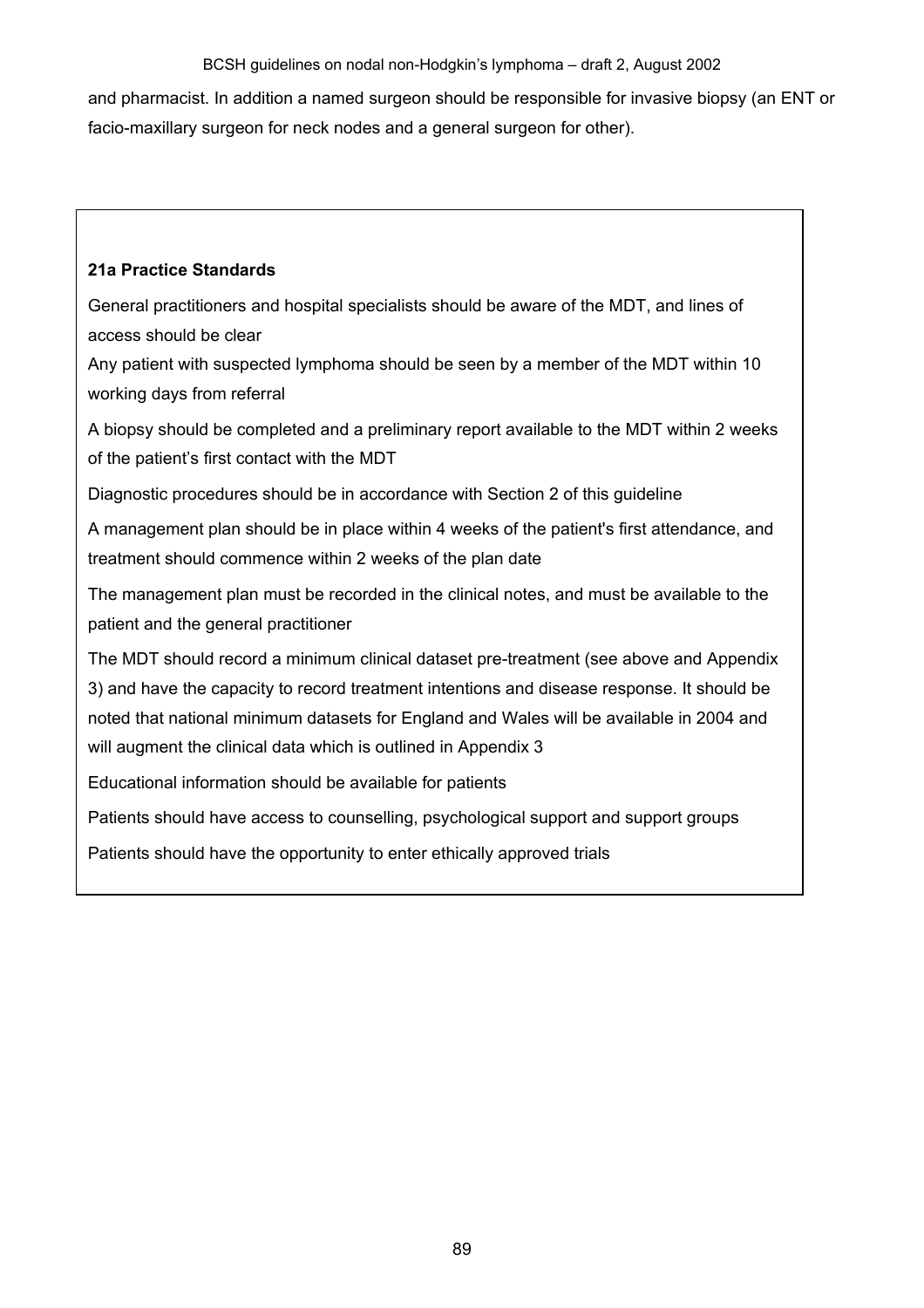# **22. Disease registration**

| Date of diagnosis:<br>Unit number:<br>Surname:<br>First name:<br>Address: |                                          |                                       |                                                 | Hospital:<br>Consultant:<br><b>GP</b> details<br>Name:<br>Address: |                            |                  |  |
|---------------------------------------------------------------------------|------------------------------------------|---------------------------------------|-------------------------------------------------|--------------------------------------------------------------------|----------------------------|------------------|--|
| Sex:                                                                      |                                          | DoB:                                  |                                                 |                                                                    |                            |                  |  |
|                                                                           | <b>Histology:</b>                        |                                       |                                                 |                                                                    |                            |                  |  |
|                                                                           |                                          |                                       |                                                 |                                                                    |                            |                  |  |
|                                                                           |                                          |                                       |                                                 |                                                                    |                            |                  |  |
|                                                                           |                                          |                                       |                                                 |                                                                    |                            |                  |  |
|                                                                           |                                          |                                       |                                                 |                                                                    |                            |                  |  |
|                                                                           |                                          |                                       |                                                 |                                                                    |                            |                  |  |
|                                                                           | <b>Clinical Stage:</b>                   |                                       |                                                 |                                                                    |                            |                  |  |
|                                                                           |                                          | Ш                                     |                                                 | $\mathbf{III}$                                                     | IV                         |                  |  |
|                                                                           | B symptoms:                              |                                       | Loss of $\geq$ 10% of weight over last 6 months |                                                                    |                            |                  |  |
|                                                                           |                                          | Night sweats                          |                                                 | Fever                                                              |                            |                  |  |
|                                                                           |                                          | Dimensions of largest tumour: < 10 cm |                                                 | $\geq 10$ cm                                                       |                            |                  |  |
|                                                                           |                                          | Site of extra nodal involvement:      |                                                 |                                                                    |                            |                  |  |
|                                                                           |                                          |                                       |                                                 |                                                                    |                            |                  |  |
|                                                                           | Bone marrow                              | Liver                                 | Skin                                            | Other                                                              |                            |                  |  |
| <b>GIT</b>                                                                |                                          | Spleen                                | <b>CNS</b>                                      |                                                                    |                            |                  |  |
|                                                                           | - Performance status:                    |                                       | $0 = no$ symptoms                               |                                                                    |                            | $1 =$ ambulatory |  |
| $2 =$ bedridden < 50% time                                                |                                          | $3 =$ bedridden $\geq 50\%$ time      |                                                 |                                                                    | $4 =$ completely bedridden |                  |  |
| Serum LDH:                                                                |                                          | within normal                         |                                                 | raised                                                             |                            | <b>ND</b>        |  |
| Serum albumin:                                                            |                                          | normal                                |                                                 | reduced                                                            |                            | <b>ND</b>        |  |
| Serum B2 microglobulin:                                                   |                                          | within normal                         |                                                 | raised                                                             |                            | <b>ND</b>        |  |
|                                                                           | International Prognostic<br>Index (IPI): |                                       | L                                               | $\lfloor \cdot \rfloor$                                            | HI                         | H                |  |

2 = bedridden < 50% time 3 = bedridden ≥ 50% time 4 = completely bedridden **NB Minimum datasets will soon be published which will augment or supercede this dataset**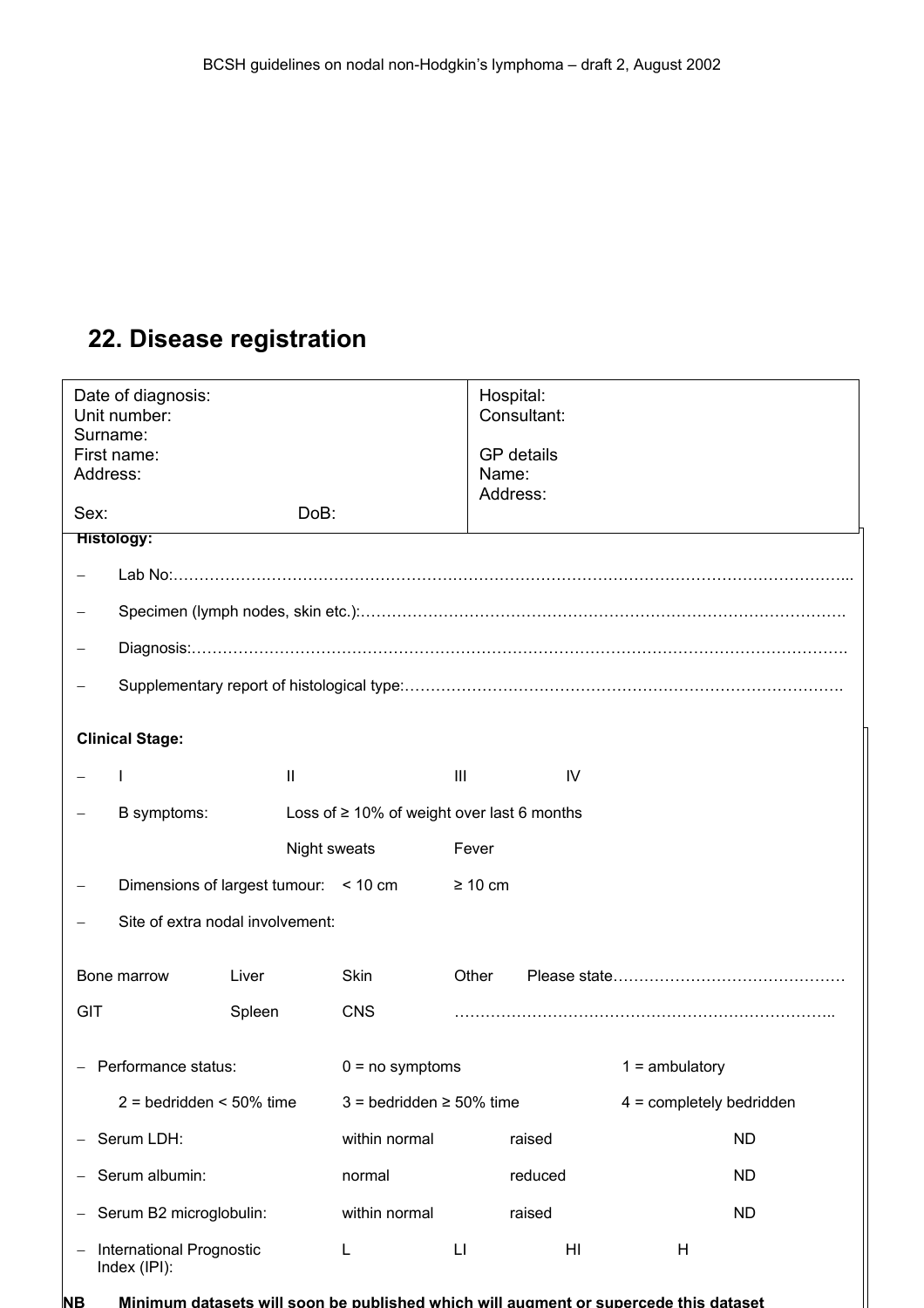# **Patient Information**

A substantial amount of information for patients can be made available for patients. Included in these are several from the Lymphoma Association.

### *The Lymphoma Association*

PO Box 386 Aylesbury Bucks HP20 2GA Tel: 01296 619400 Helpline: 0808 808555

### *General Booklets:*

### *Lymphomas*

A booklet for patients who have Hodgkin's disease or non-Hodgkin's Lymphoma. Designed to help patients with the illness and treatment.

### *Young Person's Guide*

This booklet deals with issues of particular concern to young people with lymphoma.

### *Materials available from libraries:*

*Videos and cassettes:* 

*Non-Hodgkin's Lymphomas and their treatments.*

### *Fact files, including:*

- Cancer-related fatigue
- Chemotherapy
- Complementary therapy
- Coping with stress
- Fertility issues
- Herbal medicine
- High-dose therapy and stem cell transplant
- Hormones
- Low-grade lymphoma
- Lymphoma classification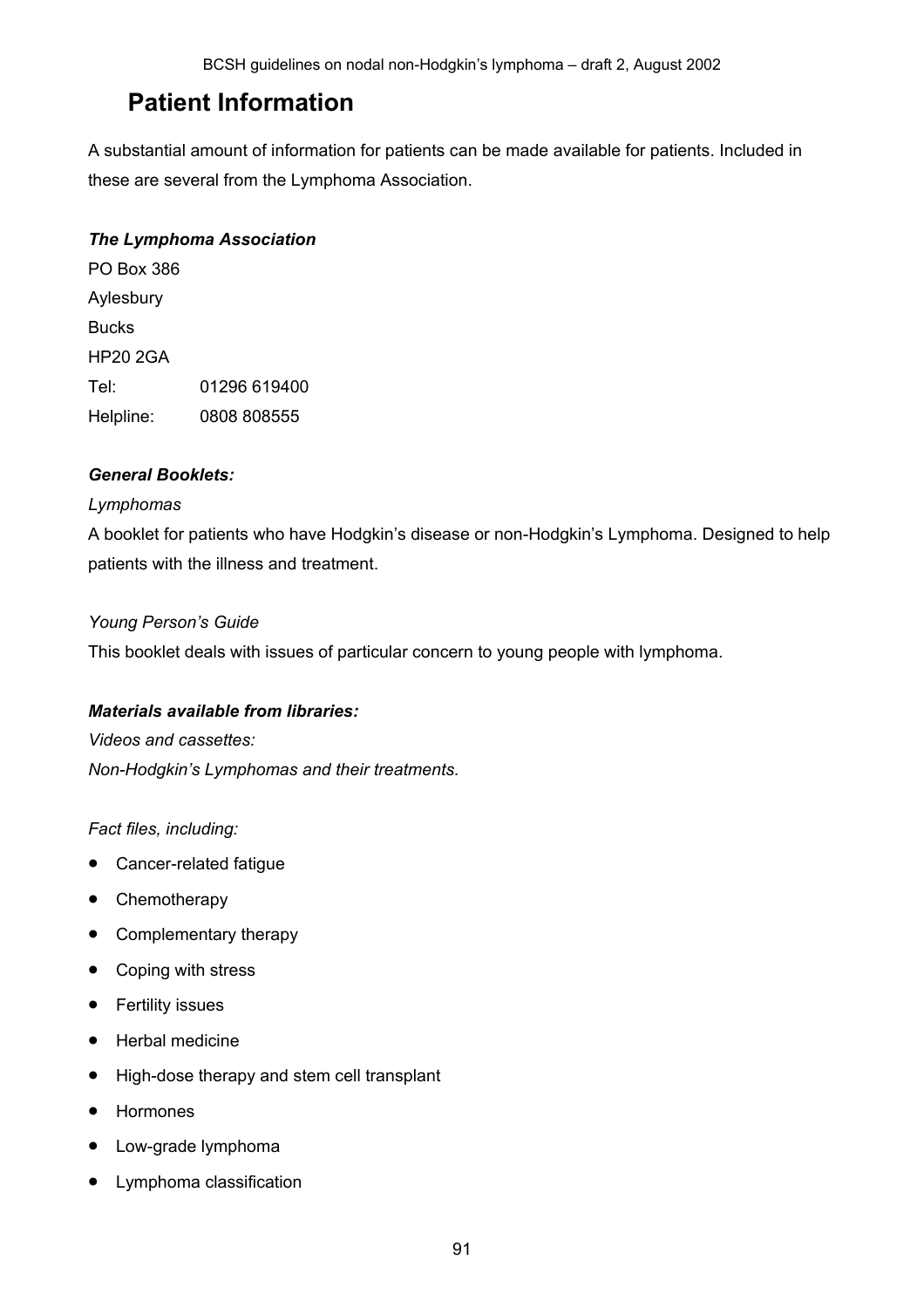- Minigrafting
- Monoclonal antibodies as treatment for non-Hodgkin's lymphoma
- Neutropenia
- Nutrition and lymphoma
- Oral problems associated with chemotherapy and radiotherapy
- PET scans
- Radiotherapy

### *Websites*

| UK Websites             |                                      |
|-------------------------|--------------------------------------|
| Lymphoma Association    | http://www.lymphoma.org.uk           |
| CancerBACUP             | http://www.cancerhelp.org.uk         |
| Cancer Research UK      | http://www.cancerresearchuk.org      |
| Leukaemia Research Fund | http://www.leukaemia-research.org.uk |

### *Overseas Websites*

| Lymphoma Research Foundation | http://www.lymphoma.org     |
|------------------------------|-----------------------------|
| Lymphoma Foundation Canada   | http://www.lymphoma.ca      |
| <b>NHLBCELL</b>              | http://www.NHLBCELL.org     |
| Lymphoma Information Network | http://www.lymphomainfo.net |
| Oncolink                     | http://www.oncolink.com     |

BNLI CRC and UCL Cancer Trials Centre 222 Euston Road London **BCSH Guidelines:**  NW1 2DA Tel: 020 7679 8060 http://wwwBCSHguidelines.com<br>Fax: 020 7679 8061 020 7679 8061

Contact person: Paul Smith Tel: 020 7679 8062

### *BNLI Details NCRI Trials; http://www.ncrn.org.uk*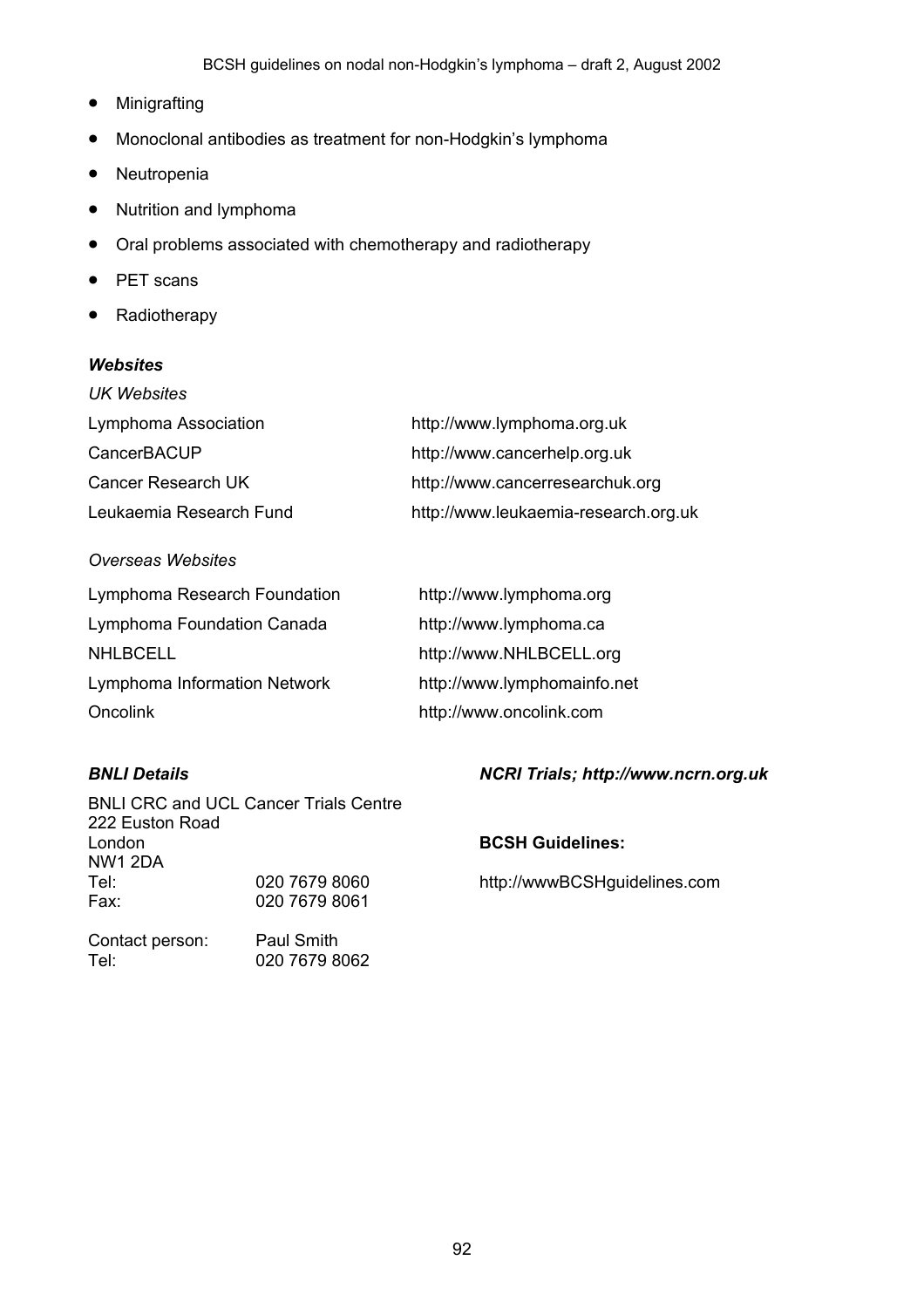# **Appendices**

- **1. Treatment regimens**
- **2. Available trials**
- **3. Royal College of Pathologists minimum data set for lymphoma histopathology reports**
- **4. Abbreviations**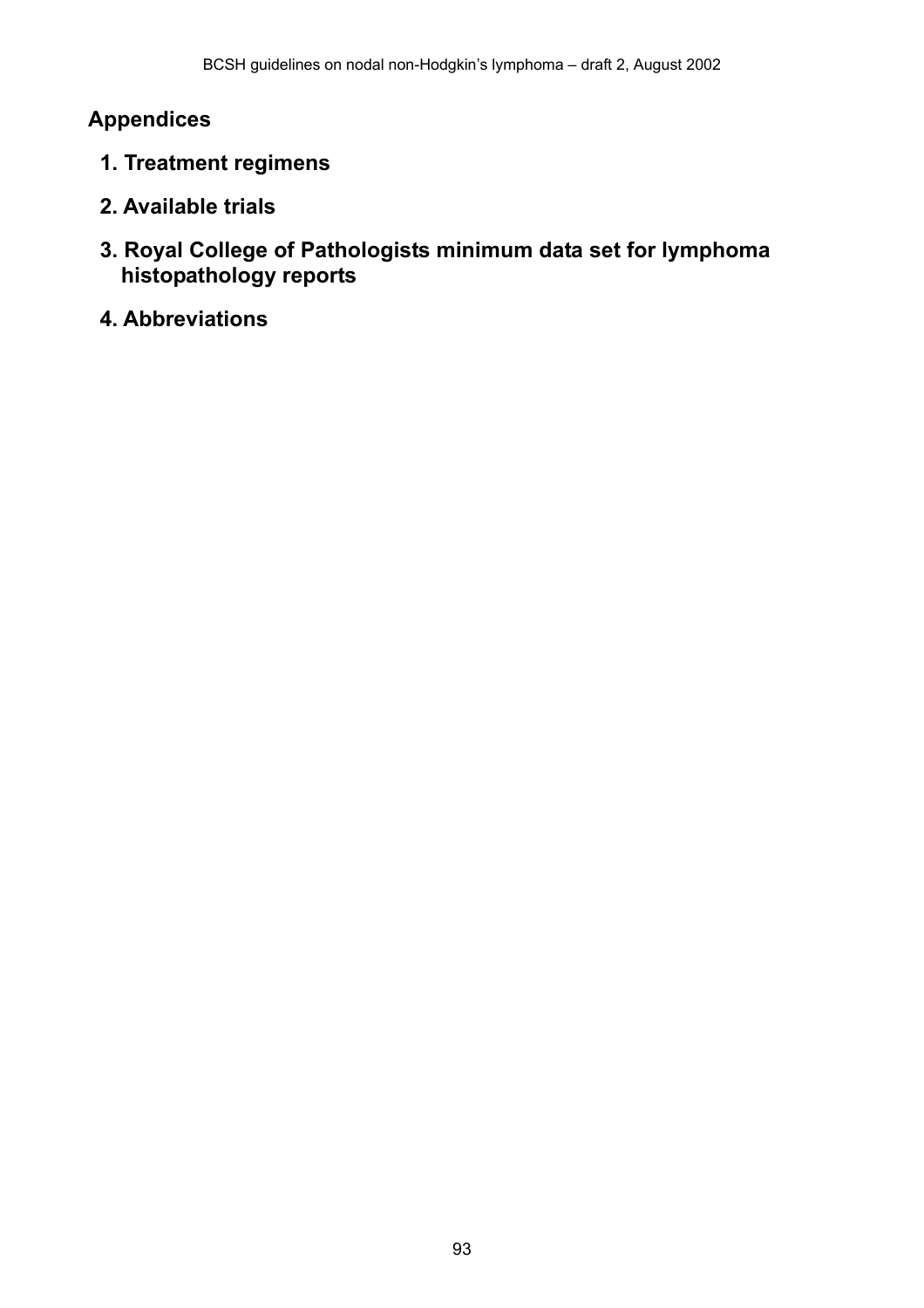# **Appendix 1: Treatment regimens**

| <b>CHOP</b>             |                                                                                                              |  |
|-------------------------|--------------------------------------------------------------------------------------------------------------|--|
| Cyclophosphamide        | 750 mg/m <sup>2</sup> IV day 1                                                                               |  |
| Doxorubicin             | 50 mg/m <sup>2</sup> IV day 1                                                                                |  |
| Vincristine             | 1.4 mg/m <sup>2</sup> IV day 1 (max 2 mg)                                                                    |  |
| Prednisolone            | 40 mg/m <sup>2</sup> oral days $1-5$                                                                         |  |
| likely to be a problem. | Repeat 3 weekly for 6–8 cycles. Mitoxantrone (10–12 mg/m <sup>2</sup> ) may be substituted if cardiotoxicity |  |

| <b>CVP</b>                     |                                          |
|--------------------------------|------------------------------------------|
| Cyclophosphamide               | 600 mg/m <sup>2</sup> IV day 1           |
| Vincristine                    | 1.4 mg/m <sup>2</sup> IV day 1 (max 2mg) |
| Prednisolone                   | 40 mg/m <sup>2</sup> oral day 1-5        |
| Repeat 3 weekly for 6–8 cycles |                                          |
|                                |                                          |

### *ESHAP*

| Etoposide                                                                                        | 40 mg/m <sup>2</sup> /day | IV over 60 minutes days 1-4     |  |  |  |
|--------------------------------------------------------------------------------------------------|---------------------------|---------------------------------|--|--|--|
| Methylprednisolone                                                                               | 500 mg/day                | IV days $1-5$                   |  |  |  |
| Cytarabine                                                                                       | 2 $g/m^2$ /day            | IV over 3 hours day 1           |  |  |  |
| Cis-platin                                                                                       | $25mg/m^2$ /day           | IV continuous infusion days 1-4 |  |  |  |
| Apart from the administration of the chemotherapy, most patients can remain as out-patients even |                           |                                 |  |  |  |
| though this regimen is quite myelosuppressive.                                                   |                           |                                 |  |  |  |

| <b>BEAM</b> |                       |                              |
|-------------|-----------------------|------------------------------|
| <b>BCNU</b> | 300 mg/m <sup>2</sup> | $day -6$                     |
| Etoposide   | 200 mg/m <sup>2</sup> | day $-5$ to $-2$             |
| Cytarabine  | 200 mg/m <sup>2</sup> | Twice daily day $-5$ to $-2$ |
| Melphalan   | 140 mg/m <sup>2</sup> | $day -1$                     |

| <b>CODOX-M</b>           |                        |                                                                    |  |  |
|--------------------------|------------------------|--------------------------------------------------------------------|--|--|
| Vincristine              | 1.5 mg/m <sup>2</sup>  | day 1 and day 5                                                    |  |  |
| Cyclophosphamide         | 800 mg/m <sup>2</sup>  | day 1                                                              |  |  |
| Doxorubicin              | 40 mg/m <sup>2</sup>   | day 1                                                              |  |  |
| AraC                     | 70 mg                  | intrathecal day 2                                                  |  |  |
| Cyclophosphamide         | 200 mg/m <sup>2</sup>  | day 2 and 5                                                        |  |  |
| Methotrexate             | 1200 mg/m <sup>2</sup> | over 1 hour followed by 5520 mg/m <sup>2</sup> over 23 hours day 1 |  |  |
| Methotrexate             | $12.5 \text{ mg}$      | intrathecal day 15                                                 |  |  |
| Commence G-CSF on day 13 |                        |                                                                    |  |  |

| <b>IVAC</b>  |                        |                   |
|--------------|------------------------|-------------------|
| Ifosfamide   | 1500 mg/m <sup>2</sup> | day $1-5$         |
| AraC         | 2 g/m <sup>2</sup>     | bd day $1-2$      |
| Etoposide    | 60 mg/m <sup>2</sup>   | day 1–5           |
| Methotrexate | $12.5 \text{ mg}$      | intrathecal day 5 |

# **PMitCeBo**

| Mitoxantrone     | 7 <sub>mg</sub> /m2       | day 1 IV |          |
|------------------|---------------------------|----------|----------|
| Cyclophosphamide | 300mg/m2                  | day 1 IV |          |
| Etoposide        | $150$ mg/m $2$            | day1 IV  |          |
| Vincristine      | 1.4mg/m2 (maximum $2$ mg) |          | day 8 IV |
| Bleomycin        | 10mg/m2 (bolus)           | day 8    |          |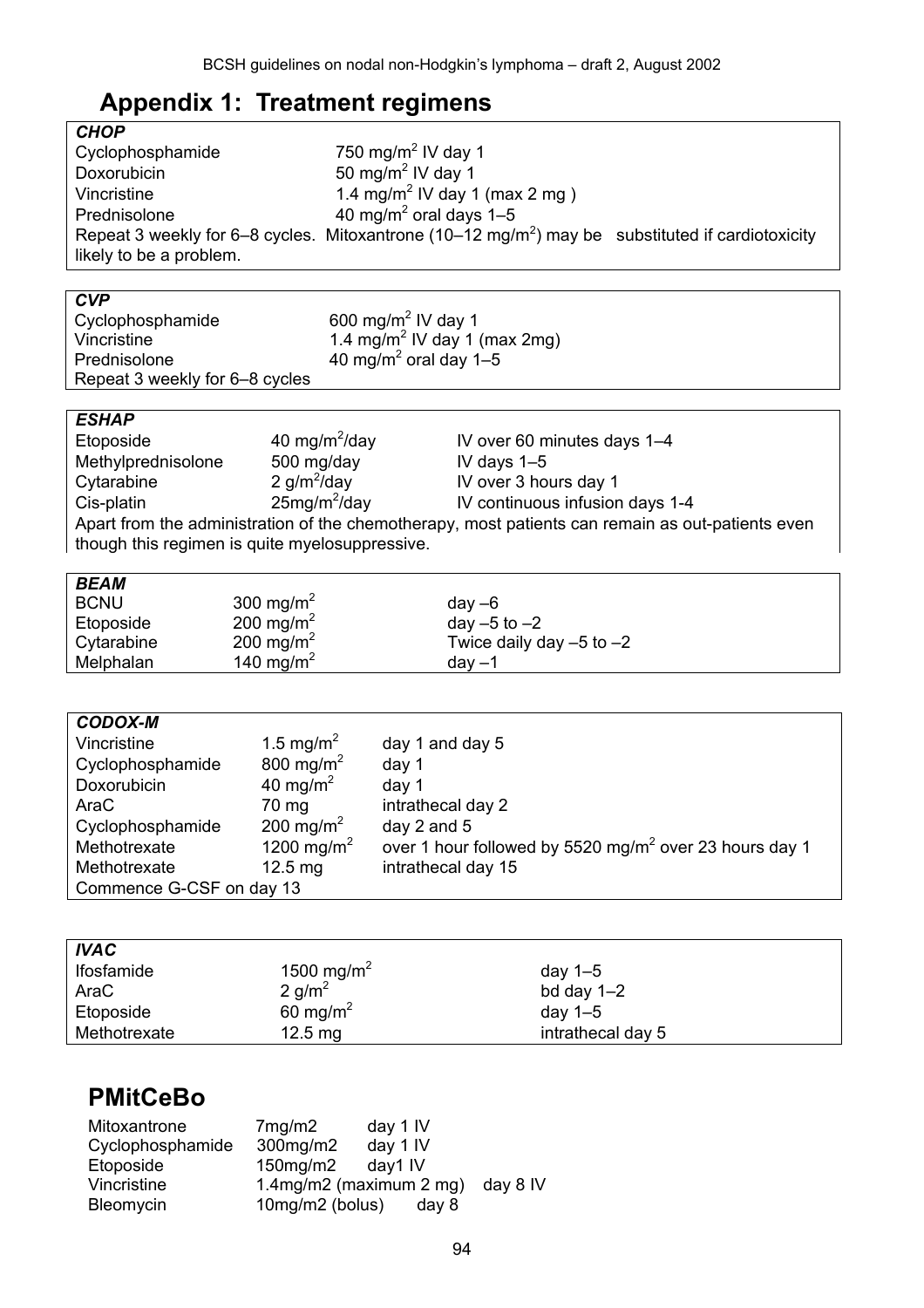Prednisilone 50mg/day on alt days weeks 5 till treatment end

# **Appendix 2: Available NCRI Trials**

### **Aggressive Lymphomas:**

### **- MISTRAL TRIAL:**

A randomised phase III trial of standard chemotherapy (CHOP regimen) versus sequential high dose chemotherapy with autologous stem cell transplantation in patients with newly diagnosed Non-Hodgkin's Lymphomas and poor prognostic factors.

# **Eligibility Criteria**

### Inclusion criteria

Definite diagnosis of an aggressive Non-Hodgkin's Lymphoma according to one of the following categories of the REAL classification.

- diffuse large B-cell lymphoma
- primary mediastinal large B-cell lymphoma
- aplastic large cell lymphoma (B-cell, T-cell or null-cell type)
- patients must be  $<60$  and  $>18$  years of age
- at least 2 of the following risk factors (according to the age-adjusted International

Prognostic Index)

- stage III or IV disease (Ann Arbor Staging System; see appendix 3)
- elevated LDH (>upper limit of normal)
- ECOG performance status 2, 3 or 4
- adequate organ function, as defined by the following criteria:
- Creatinine clearance >60ml/min (unless due to tumour involvement). Creatinine clearance at diagnosis may be calculated from serum Creatinine without collection of 24-hour urine
- $serum\, bilirubin<40µmol/l$  (unless due to tumour involvement)
- AST or ALT <2 x upper limit of normal range (unless due to tumour involvement)
- no relevant lung disorder
- no relevant heart failure (normal left ventricular ejection fraction, as assessed by echocardiogram)
- no history of active angina pectoris or myocardial infarction within the preceding 6 months
- no major ventricular arrhythmia

### **Lead Investigator(s)**

**Name** Professor David Linch

### **Further details, please contact:**

- **Name:** Mr Paul Smith
- **Address:** British National Lymphoma Investigation Stephenson House 158-160 North Gower Street London NW1 2ND Tel: 02076798062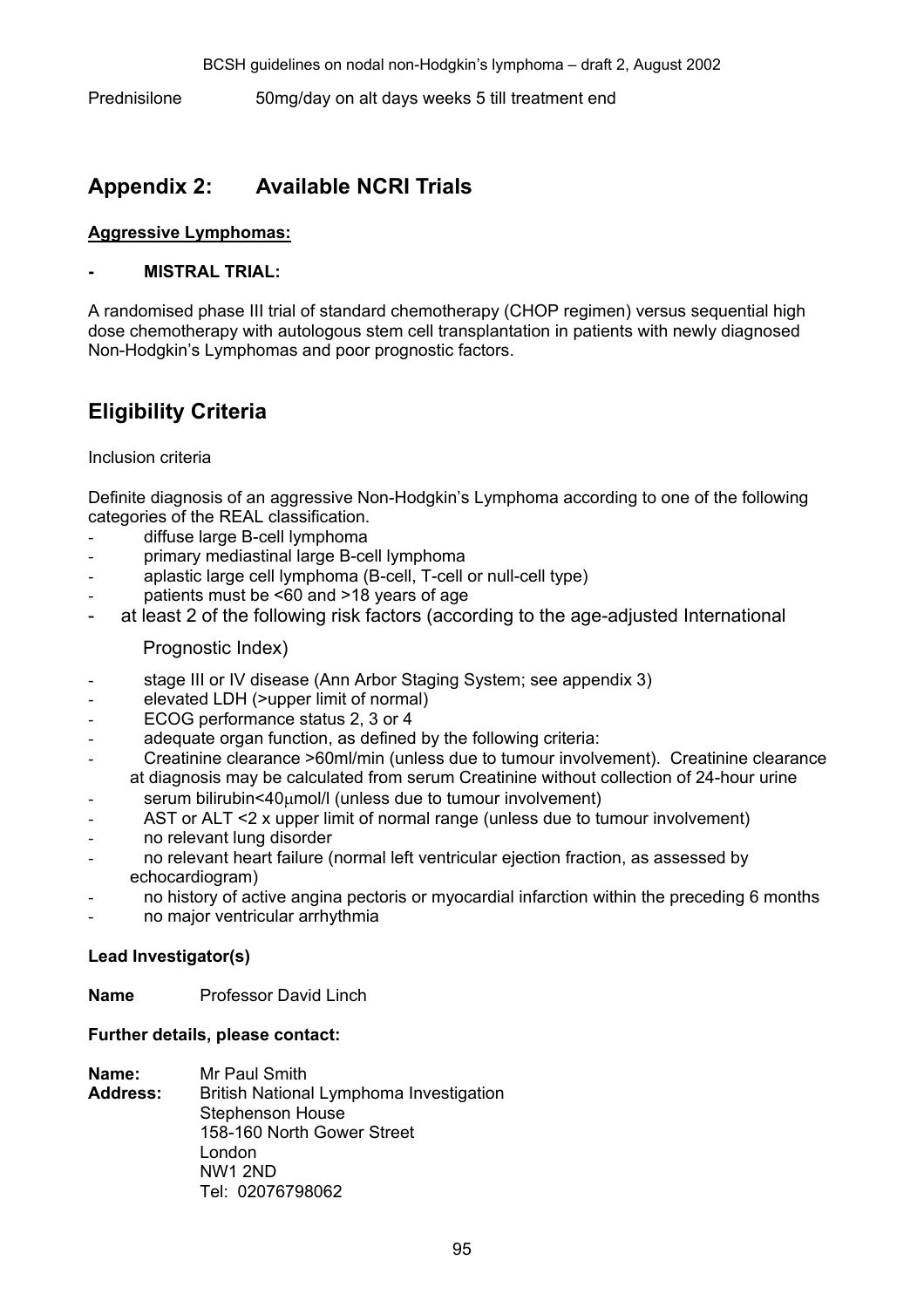### **- MINT Trial:**

NHL Good Risk Phase III trial comparing CHOP to PMitCEBO in good risk stage II-IV patients with histologically aggressive non-Hodgkin's lymphoma.

# **Eligibility Criteria**

Inclusion Criteria

(i) Previously untreated aggressive non-Hodgkin's lymphoma of the following types

Working Formulation:

Follicular large cell lymphoma Diffuse mixed cell lymphoma Diffuse large cell lymphoma Diffuse immunoblastic lymphoma

Or REAL classification

Diffuse large B Peripheral T cell lymphoma

Pathological material must be available for central review

- (ii) Bulky stage IA and stages IV-IV (Ann Arbor staging system)
- (iii) Age 18-59 years
- (iv) Measurable or evaluable disease
- (v) Good prognosis is defined as the presence of no more than one of the following

adverse features:

- I. stage III/IV
- ii. LDS>upper limit of normal
- iii. Performance status 2-4 (ECOG-WHO)
- iv. Adequate bone marrow function, indicated by

Haemoglobin >10g/dl Neutrophils  $>2 \times 10^9$ /l Platelets  $>100 \times 10^9$ /l

#### **Further details, please contact:**

**Name:** Mr Paul Smith **Address:** British National Lymphoma Investigation Stephenson House 158-160 North Gower Street NW1 2ND London Tel: 02076798062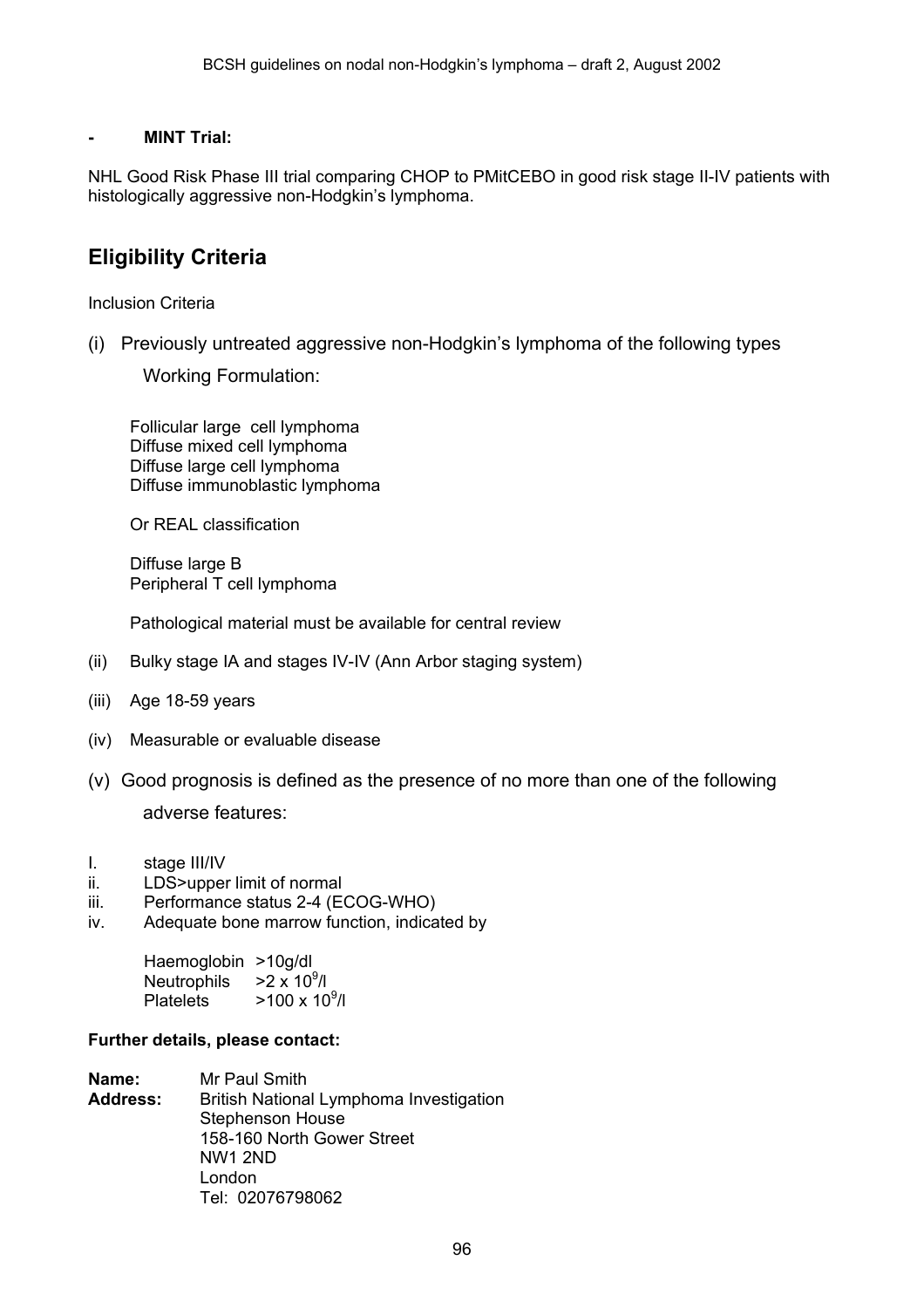### *BNLI Sixty Plus Trial*

BNLI 60+ A phase III trial comparing CHOP to PMltCEBO with or without G-CSF in patients aged 60 plus with aggressive non-Hodgkin's lymphoma.

# **Eligibility Criteria**

Inclusion:

- 1. Age  $\approx$  560 years
- 2. Newly presenting aggressive non-Hodgkin's lymphoma as defined by the working formulation categories F-H. All histology to be reviewed by central BNLI panel
- 3. Bulky stage IA and stages IB-IV

### **Further details, please contact:**

**Name:** Mr Paul Smith **Address:** British National Lymphoma Investigation Stephenson House 158-160 North Gower Street NW1 2ND London Tel: 02076798062

### *LY10*

A clinicopathological study in Burkitt's and Burkitt-like non-Hodgkin's Lymphoma

# **Eligibility Criteria**

Pathology study eligibility:

Diffuse B-cell lymphoma in nodal or extranodal site, CD20+ CD79+ with 100% expression of Ki67 (MIB1) in all of the tumour cells

or

Bone marrow replacement/leukaemia consisting of mature B-cell lymphoma showing sIg+, CD19+, CD34-, Tdt-

Clinical Phase II Study Eligibility

- I. Pathology as above
- II. Age at least 16 years
- III. Patient's mental and physical status must be sufficient to withstand the treatment described
- IV. Maximum of 1 cycle of pre-induction chemotherapy
- V. All patients should be HIV negative
- VI. No previous chemotherapy or radiotherapy treatment (other than pre-induction chemotherapy)
- VII. No other disease or previous malignancy likely to interfere with the protocol treatments or comparisons
- VIII. Written informed consent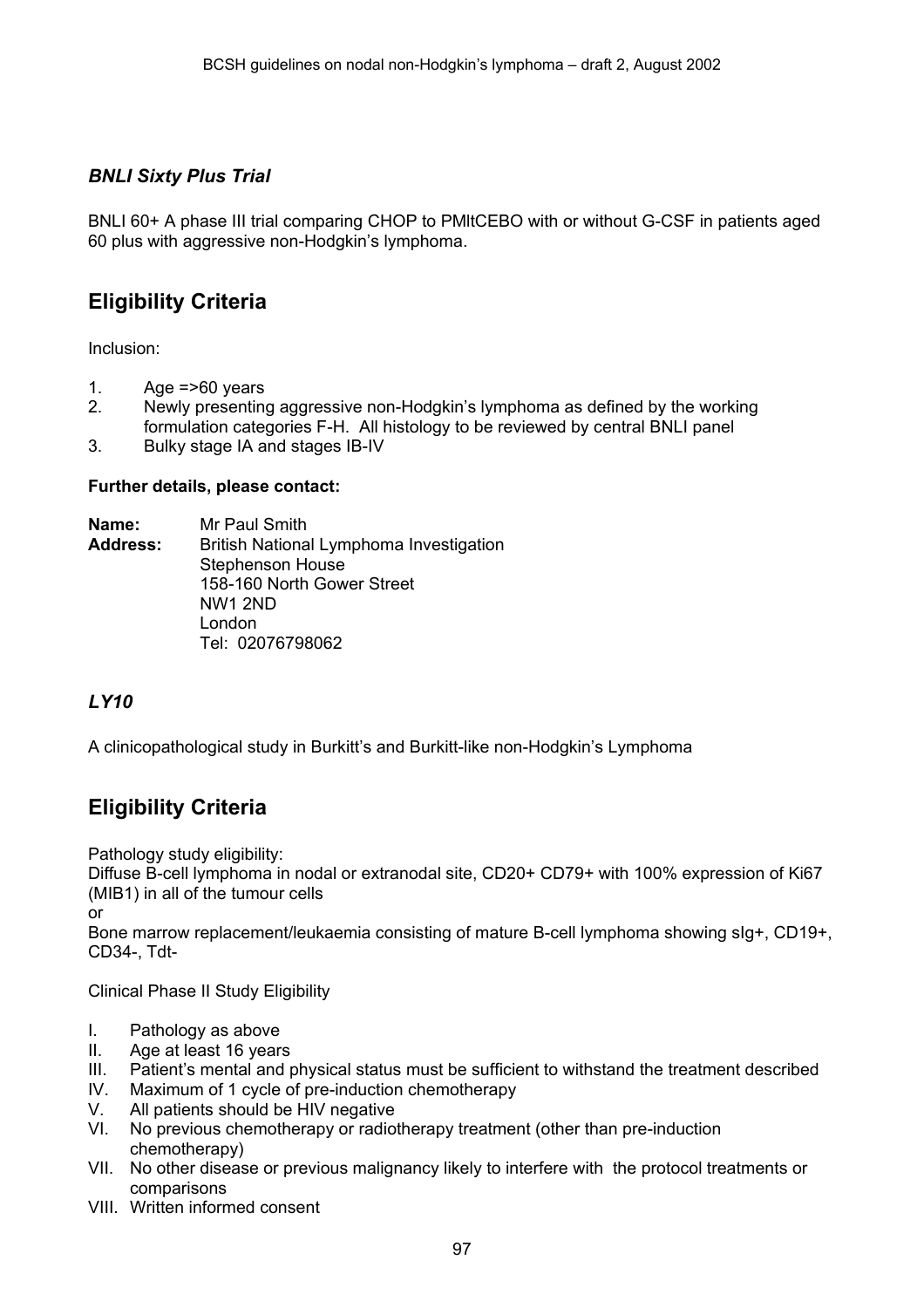### **Lead Investigator(s):**

| Name∶ | Dr Andrew Jack    |
|-------|-------------------|
| Name: | Dr Ben Mead       |
| Name: | Ms Sally Stenning |

### **Further details, please contact:**

**Name:** Mr Simon Clawson MRC Clinical Trials Unit Cancer Division 222 Euston Road London NW1 2DA Tel: 0207 6704801

### *BNLI Radiation Dose Trial*

BNLI Radiation Dose BNLI Randomised trial of radiation dose in non-Hodgkin's Lymphoma.

# **Eligibility Criteria**

Inclusion:

- 1. Any patient receiving local radiotherapy where the aim of treatment is local control of that lymphoma whether as radical treatment of Stage 1 disease, consolidation therapy after chemotherapy or palliation.
- 2. Histological diagnosis of non-Hodgkin's Lymphoma reviewed by the BNLI panel.
- 3. Age over 18 years
- 4. Able to give informed consent

# **Lead Investigator(s)**

### **Further details, please contact:**

**Name:** Mr Paul Smith **Address:** British National Lymphoma Investigation Stephenson House 158-160 North Gower Street NW1 2ND London Tel: 02076798062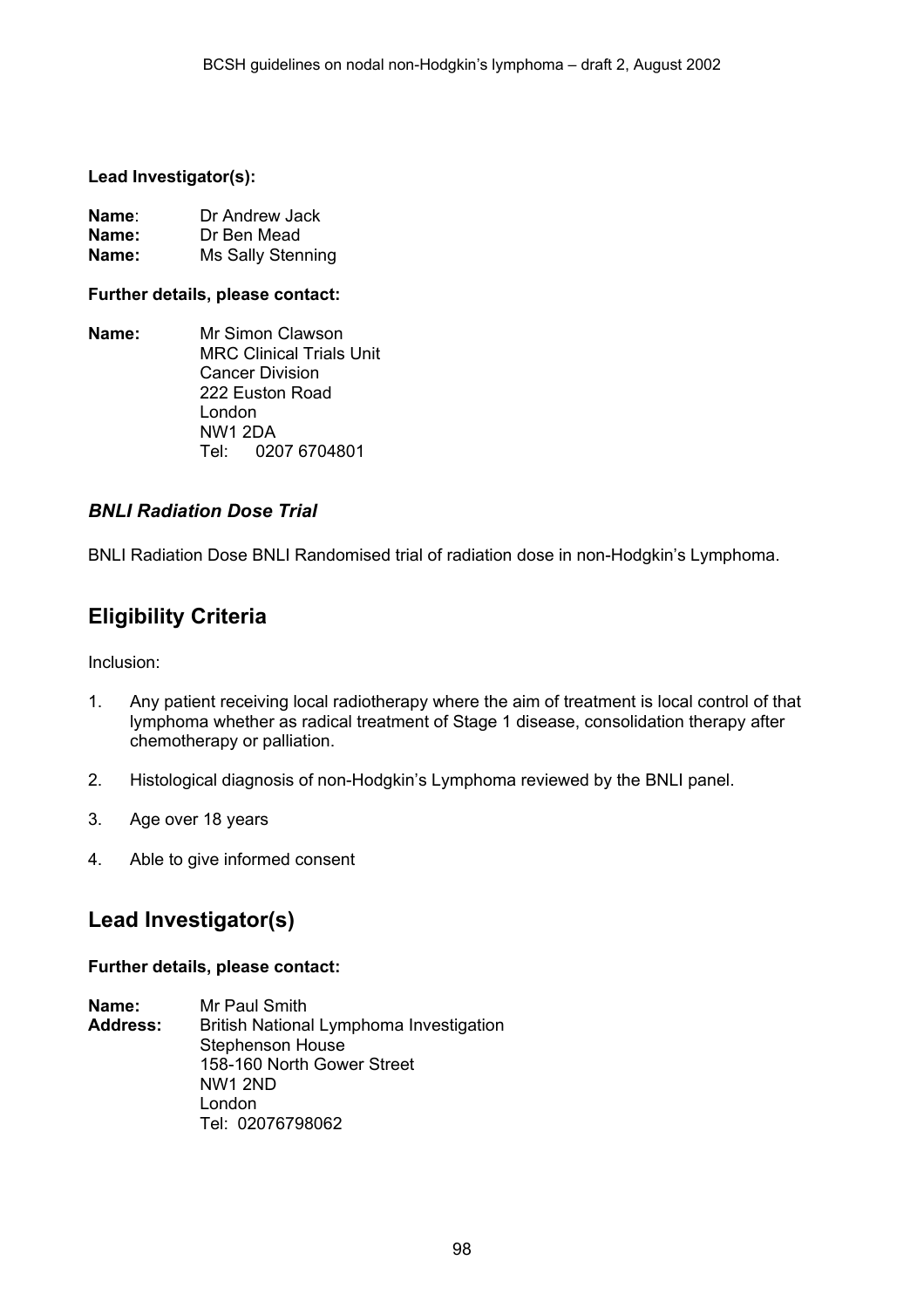### *NCRI Mantle Cell Lymphoma Trial*

NCRI Mantle Cell Lymphoma Trial Phase II randomised study of Fludarabine/Cyclophosphamide combination with or without Rituximab in patients with untreated mantle cell lymphoma.

# **Eligibility Criteria**

Inclusion: Age 18 years or older Proven Mantle Cell Lymphoma Previously untreated disease at any stage requiring therapy No previous chemotherapy Life expectancy of at least 3 months Signed and dated informed consent

### **Lead Investigator(s):**

**Name:** Dr Simon Rule

### **Further details, please contact:**

**Name:** Mr Paul Smith **Address:** British National Lymphoma Investigation Stephenson House 158-160 North Gower Street NW1 2ND London Tel: 02076798062

### *Non-Aggressive Lymphoma*

### *EBMT-LYM1 Trial*

EBMT-LYM1 Randomised Study of Rituximab (MabThera) in patients with Relapsed or Resistant Follicular Lymphoma prior to High Dose Therapy as in vivo purging and to maintain remission following high dose therapy.

# **Eligibility Criteria**

Inclusion:

- (1) Relapsed/resistant follicular lymphoma
- (2) Patients with minimum one prior chemotherapy regimen
- (3) CD20 positive
- (4) CR or good PR following reinduction chemotherapy
- (5) Adequate bone marrow function (platelets >100 x 10<sup>9</sup>/l following reinduction chemotherapy
- (6) Age 18 years or older
- (7) Pathological material must be available for review and PCR analysis

### **Lead Investigator(s):**

**Name**: Professor A H Goldstone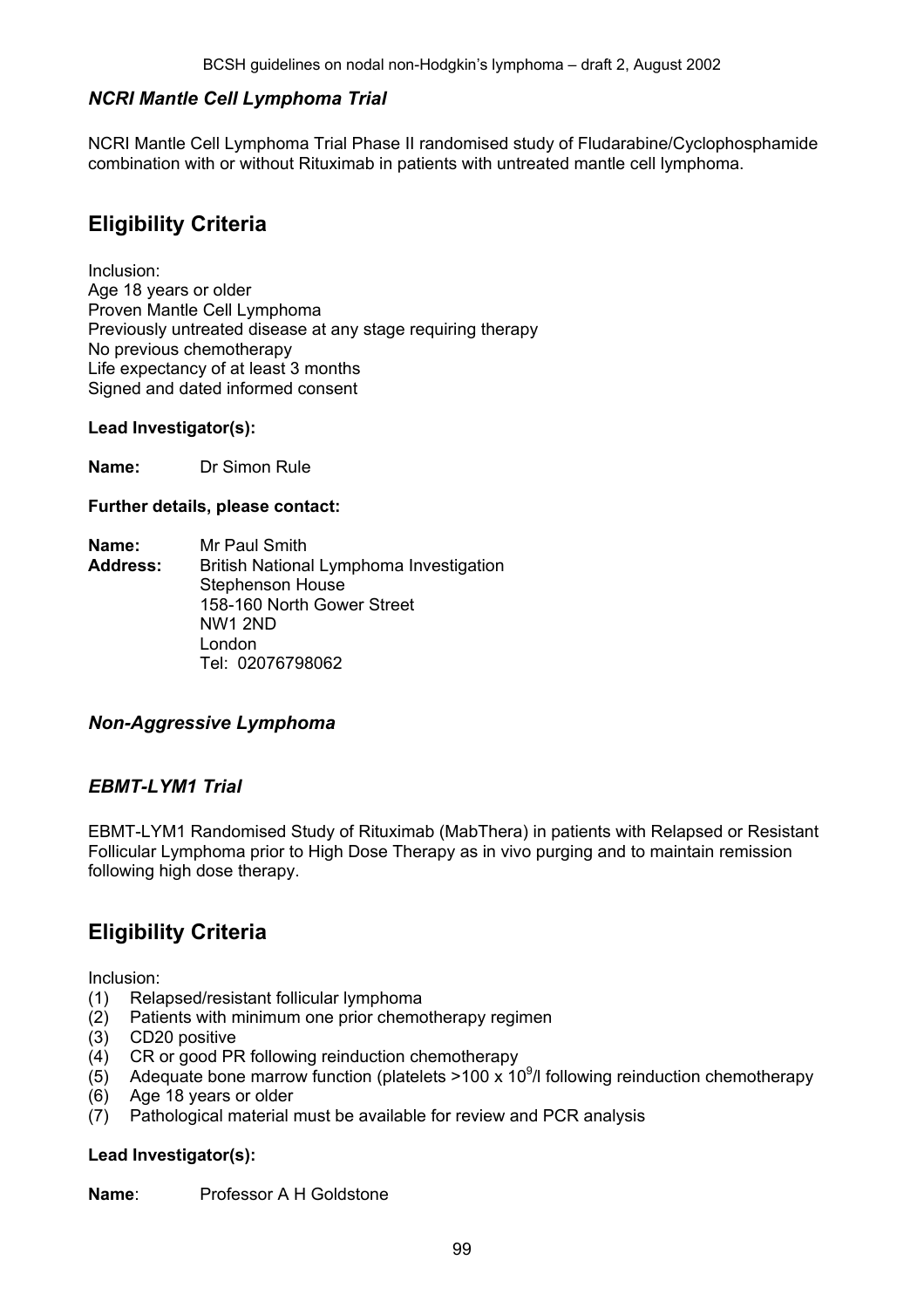**Name:** Dr Ruth Pettengell

#### **Further details, please contact:**

**Name:** Dr Kim Champion **Address:** EBMT Central Office Department of Haematology MacDonald Buchanan Building Middlesex Hospital Mortimar Street London W1N 8AA Tel: 0207 3809317

### *EORTC 20981*

EORTC 20981 Chimeric anti-CD20 monoclonal antibody (Mabthera\*) in remission induction and maintenance treatment of relapsed follicular non-Hodgkin's Lymphoma: a phase III randomised clinical trial – Intergroup Collaborative Study (EORTC 20981) including amendment 4 (28.6.2000).

# **Eligibility Criteria**

### Inclusion Criteria

Patients with Ann Arbor (see Appendix A) stages III or IV follicular NHL (at initial diagnosis) who have relapsed after a maximum or two adequate non-anthracycline containing systemic chemotherapy regimens. Patient pre-treated with other chemotherapy regimen are not eligible for this trial.

Patients with either remission (CR,PR) no change (NC) or progression on one of a maximum of 2 prior regimens, ie either on the first or on the second regimen.

To qualify for remission or NC, duration of response c.q NC upon one or the prior regimens should have been at least 4 weeks (with a confirmation).

Previous treatment should have been at least 2 months of single agent therapy (eg Chlorambucil) and/or at least 2 consecutive cycles of polychemotherapy (eg CVP) or purine analogues. Patients treated with chemotherapy not fulfilling these criteria are not eligible.

Follicular NHL according to the REAL classification (19), ie follicle centre lymphoma, follicular provisional cytologic grades: I (small cell); II (mixed small and large cell), III (large cell).

The histopathological classification by the local pathologist of the participating centre will be accepted as diagnosis of entering the study. However, slides will have to be sent the central pathologist and reviewed by the Pathology Panel to decide whether the patient was indeed eligible.

#### The lymphoma must be CD20 positive

Re-biopsy of lymphnodes is not necessary unless the CD20 expression is not known or in case of clinical suspicion of transformation into an intermediate/high grade lymphoma.

At least one mass should be present measurable by 2 perpendicular diameters by either physical or radiological examination

Age: 18 years or older.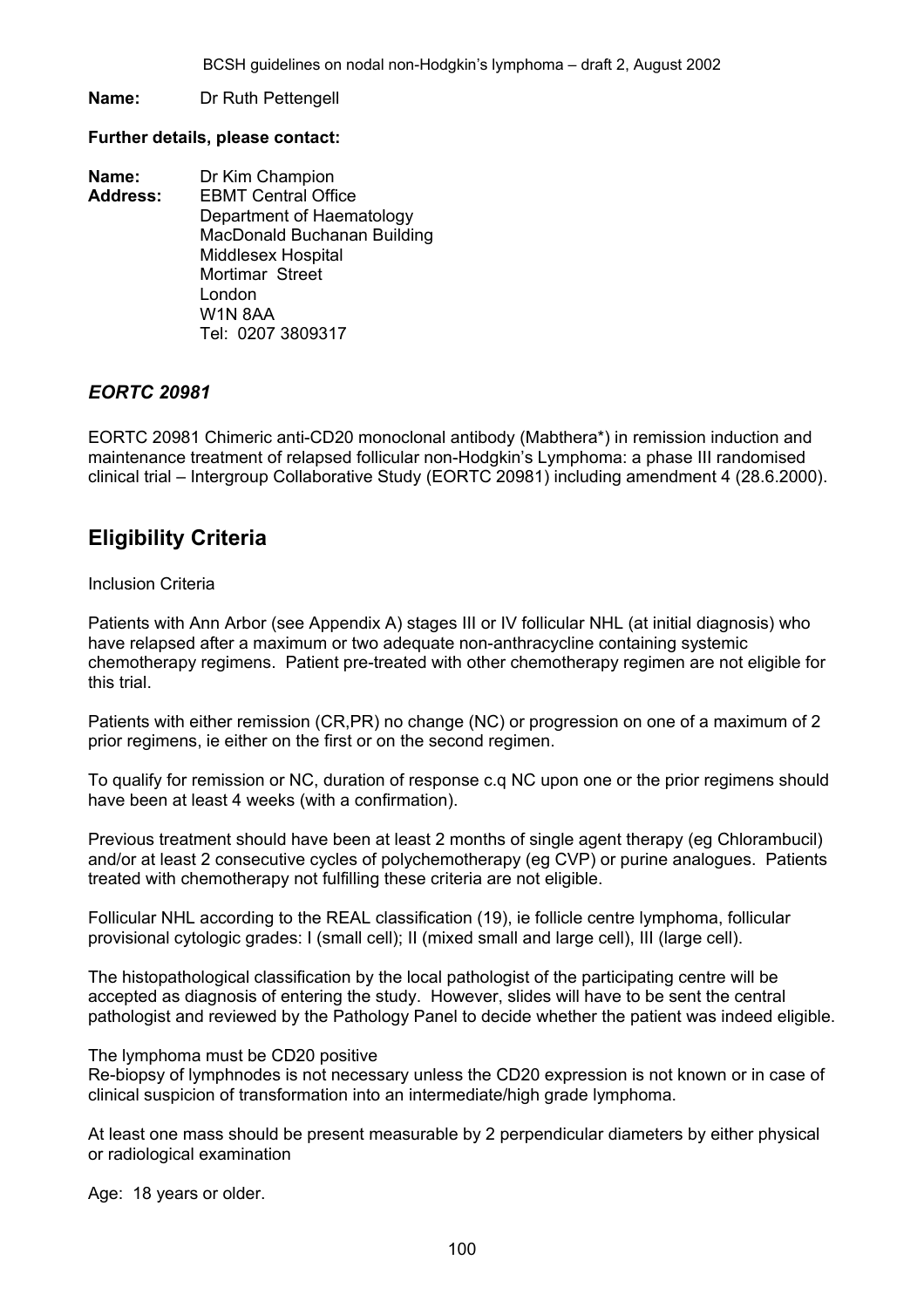WHO Performance Status 0,1 or 2.

Patient information and written informed consent according to the rules of the respective county c.q institute. There will be one patient information and written informed consent for both randomisations.

### **Lead Investigator(s):**

**Name:** Professor Hagenbeek

**Name:** Dr Robert Marcus

#### **Further details, please contact:**

**Name:** Mr Paul Smith **Address:** British National Lymphoma Investigation Stephenson House 158-160 North Gower Street NW1 2ND London Tel: 02076798062

### **BNLI MCD vs FMT (Follicular Lymphoma)**

BNLI MCD vs FMD BNLI RCT of MCD vs FMD in follicular NHL

# **Eligibility Criteria**

4.0 Eligibility

- newly diagnosed Follicular lymphoma (REAL classification Follicle Centre Cell Lymphoma, grades I-III)
- age 18-70 years
- physician determined indications to treat:

B symptoms, bone marrow failure, bulky or progressive disease and compression syndromes

advanced stage III or IV disease

Stratified by international prognostic index score:

Low risk (score 1) Intermediate low risk (score 2) Intermediate high risk (score 3) High risk (score 4 or 5)

#### **Further details, please contact:**

**Name:** Mr Paul Smith **Address:** British National Lymphoma Investigation Stephenson House 158-160 North Gower Street NW1 2ND London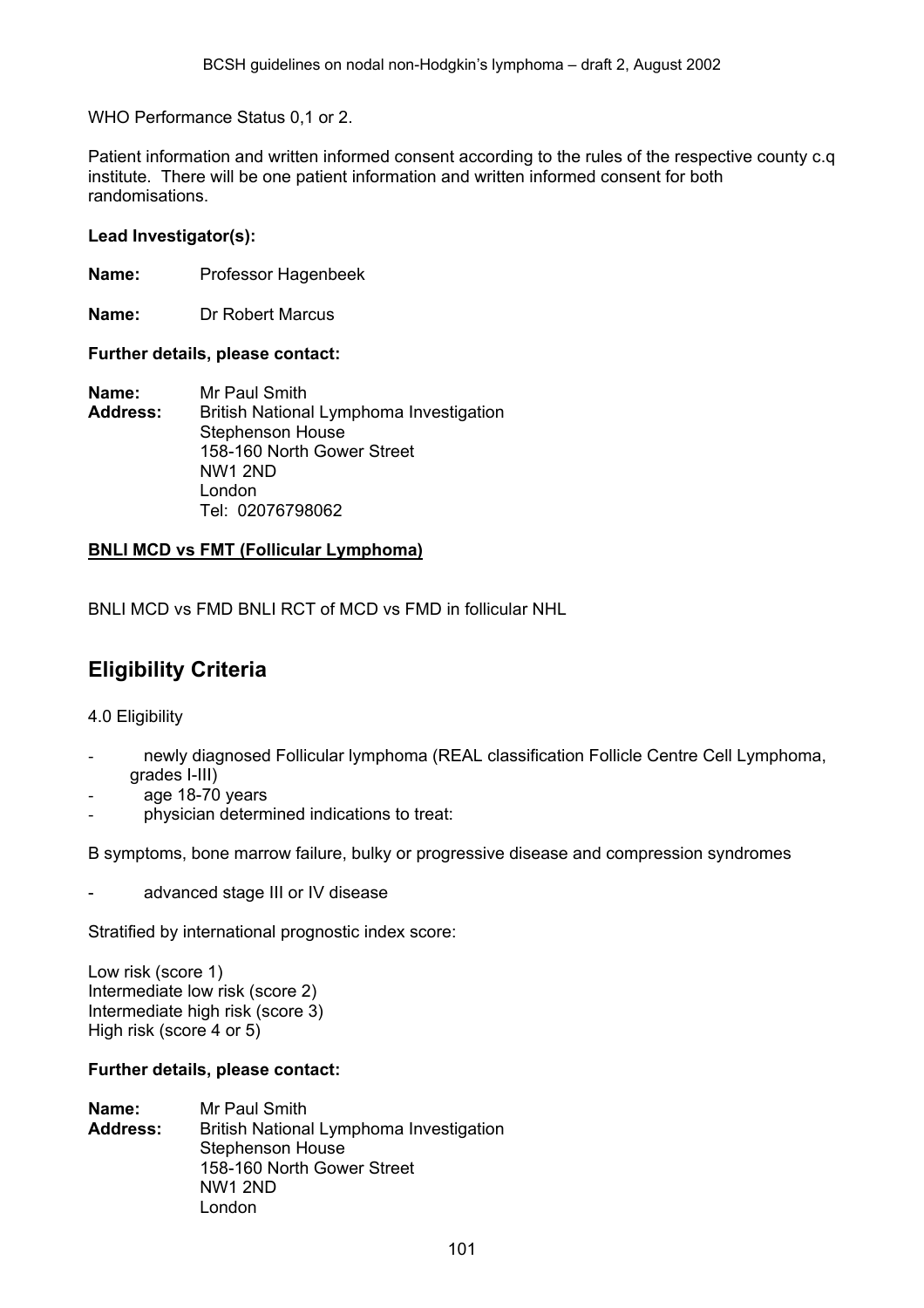Tel: 02076798062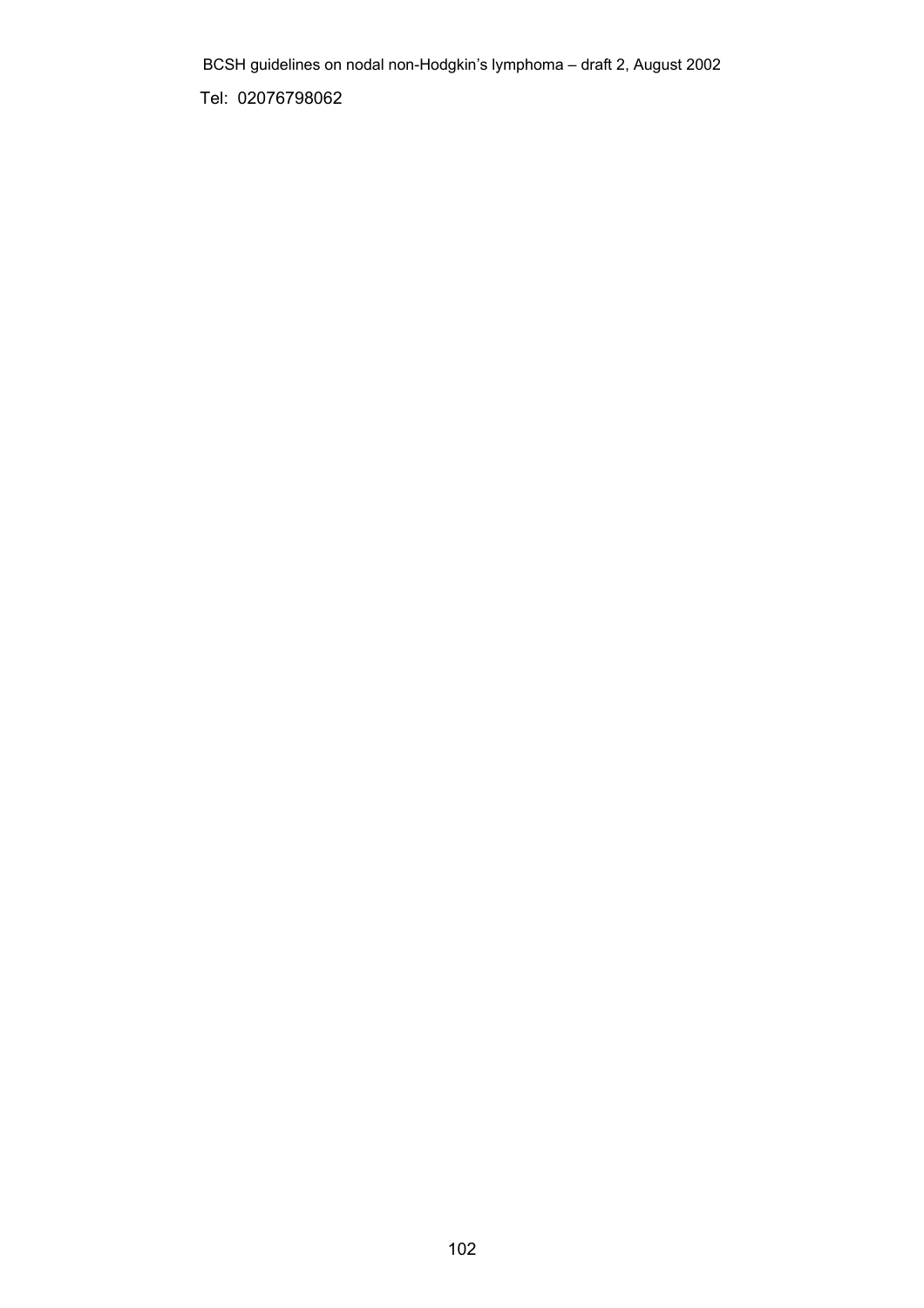# **Appendix 3**

### **Royal College of Pathologists minimum data set for lymphoma histopathology reports**

### *Co-ordinators N Rooney, A Ramsay, A Norton, A Wotherspoon, B Wilkins*

The proposals for reporting of lymphomas should be implemented for the following reasons:

1 The management of lymphomas is dependent on the type of lymphoma, its stage and the clinical status of the patient. The histological basis of the diagnosis was recognised as being important in several studies in both HD and NHL.

The histological diagnosis is therefore important in

- a determining appropriate therapy for the individual patient
- b providing prognostic information
- c providing effective groupings for clinical trials
- d providing accurate data for cancer registration
- 2 New markers and diagnostic techniques appear regularly. Some require fresh or frozen tissue for analysis. Validation of these diagnostic tools requires the availability of appropriately stored samples.
- 3 The epidemiology of lymphoma is complex. Only by accurate separation of different diseases can the incidence of the disease, and any variation, be studied

However the nomenclature of lymphomas has been a contentious area over the years with pathologists being accused of developing clinically irrelevant classifications and clinicians of lumping different diseases into the same treatment categories. The use of different terminology around the world, (Kiel in European trained pathologists, Lukes-Collins in American trained pathologists) made comparison of epidemiological and outcome data difficult and resulted in the development of the Working Formulation for clinical usage.

In 1994 the International Lymphoma Study Group composed of pathologists from around the world proposed the REAL (Revised European-American Lymphoma) Classification. The basic premise was that the classification should identify disease entities using all available information, morphologic, immunophenotypic, genetic, clinical manifestations and clinical course. The terminology is similar to the Kiel classification but recognises nodal and extra-nodal as an important biological parameter.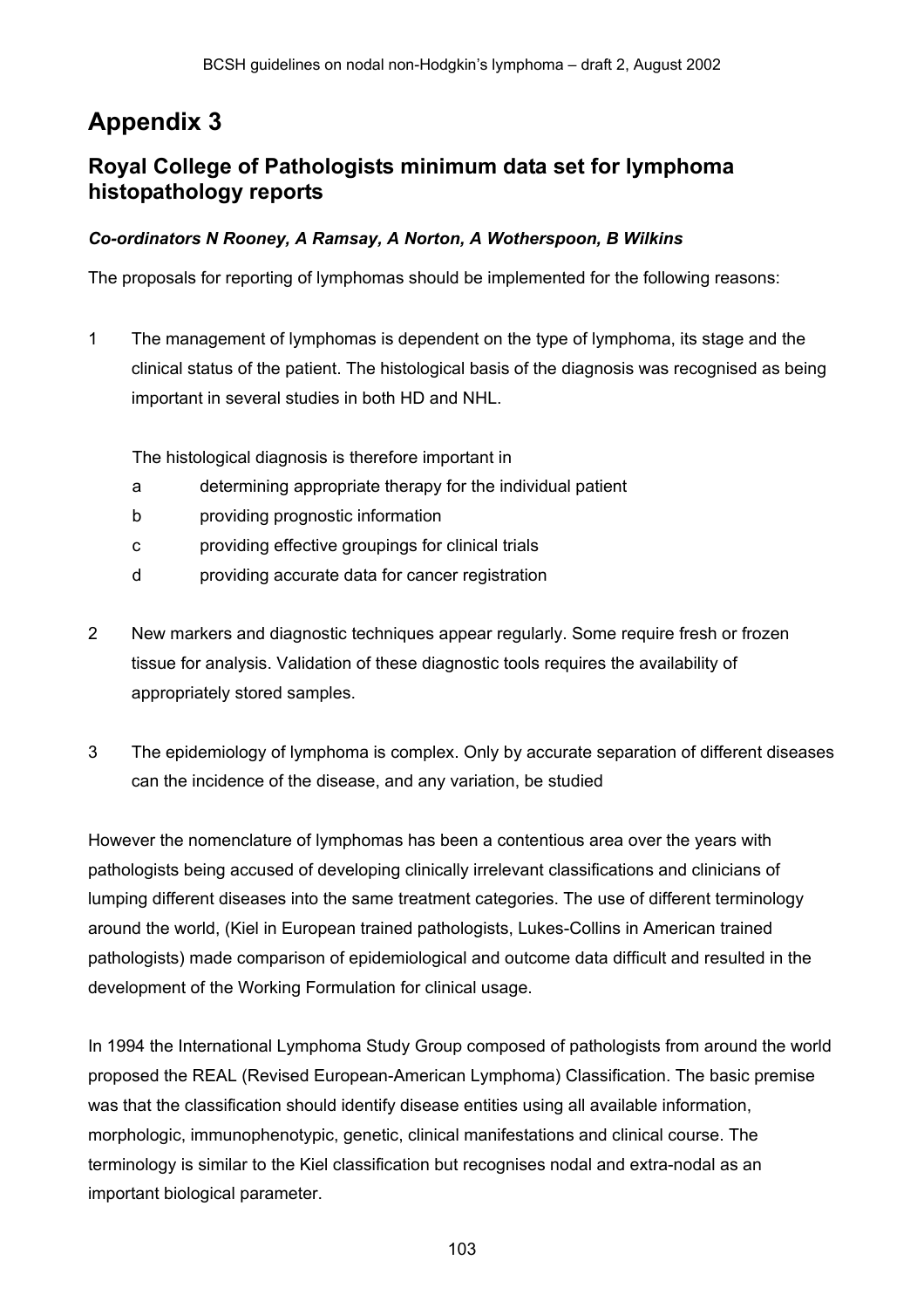To validate the classification a multicentre trial was organised to ensure that it was reproducible, practical and useful for clinical trials. The report published in 1997 by the NHL Classification Project confirmed this. For most entities the reproducibility ranges from 85–95%. For some diseases e.g. peripheral T cell lymphoma, immunophenotype was found to be essential, others e.g. follicle centre cell lymphoma could be recognised by light microscopy alone. This supports what most pathologists already encounter in daily practice.

Clinical factors as measured by the IPI were found to be important within the disease groups. When the lymphomas were grouped by outcome it was evident that each group contained very different diseases that required different management. It was apparent therefore that REAL was both a practical and clinically useful system.

The REAL classification has been adopted by the WHO as the basis of lymphoma classification. It has been developed under the auspices of the European Association of Hematopathology and the Society of Hematopathology and includes lymphoid myeloid and histiocytic neoplasms. A total of 52 pathologists worked on the different disease groups supported by a Clinical Advisory Committee of 35 clinicians. The proposals have been discussed widely and have been accepted by the proponents of other classifications as the new international standard.

The WHO classification has modified some of the entities in REAL based on new data but the basic terminology remains the same. There are a large number of entities but many of these are very rare in the UK. To help in the use of this document a list of entities is supported by their approximate incidence in the NHL classification project. Typical appearances of the common lymphomas in the UK are also given to help the reporting pathologist.

This data set has been prepared in association with the British Lymphoma Pathology Group and in discussion with the authors of the equivalent protocols for the USA. These publications are detailed in the reference list.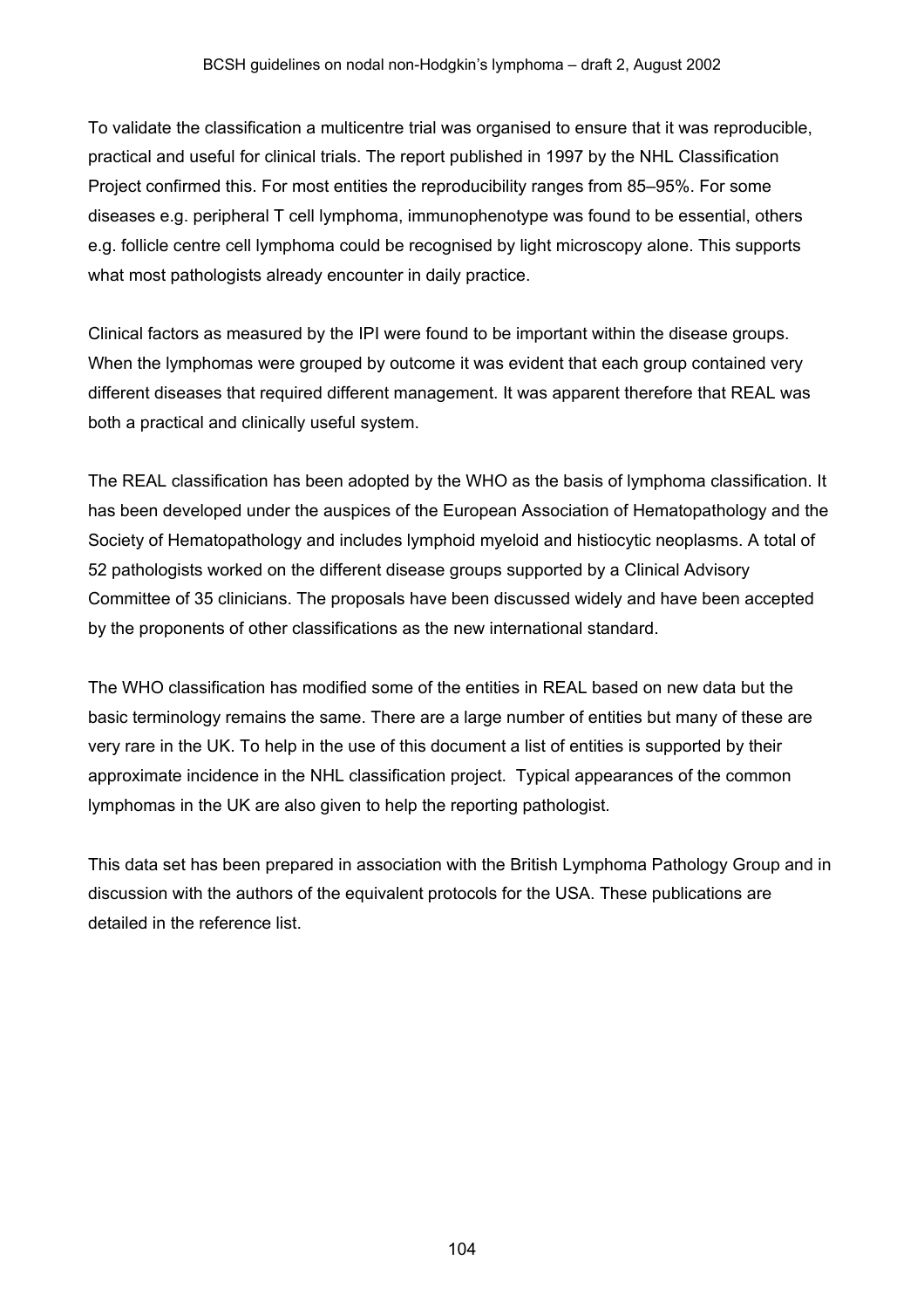### **Lymphoreticular histopathology minimum data set**

| Surname                                       |         | Forename(s) Date of birth Sex |            |  |  |  |
|-----------------------------------------------|---------|-------------------------------|------------|--|--|--|
| Hospital                                      |         |                               |            |  |  |  |
| Date of receipt                               |         |                               |            |  |  |  |
| Pathologist Surgeon Oncologist/Radiotherapist |         |                               |            |  |  |  |
| Indication for investigation                  |         |                               |            |  |  |  |
| Primary diagnosis                             | staging | relapse/progression           | re-staging |  |  |  |
| <b>Specimen type</b>                          |         |                               |            |  |  |  |
|                                               |         |                               |            |  |  |  |

| excision biopsy<br>extra-nodal resection  |        | needle biopsy<br>splenectomy |     |      | endoscopic biopsy<br>bone marrow |    |
|-------------------------------------------|--------|------------------------------|-----|------|----------------------------------|----|
| other biopsy (specify)___________________ |        |                              |     |      |                                  |    |
| Lymph node                                | Site   |                              |     | Size |                                  | mm |
| Spleen                                    | Weight |                              | a d | Size |                                  | mm |
| <b>Skin</b>                               | Site   |                              |     |      |                                  |    |

For other organs (e.g. GI tract and lung) macroscopic description and lymph node dissection should be given in a free text report.

### **Tumour type (WHO classification, Table A3.1)**

Immunostaining cytogenetics and molecular genetic analysis should be requested at the discretion of the reporting pathologist taking into account the immunoprofile of entities in the WHO classification.

| Hodgkin's disease (see guidance notes)<br>Classical HD                                                                                                                                                                        | Nodular sclerosis<br>Mixed cellularity<br>Lymphocyte depletion | Nodular lymphocyte predominance<br>Lymphocyte-rich classical HD | the control of the control of the control of |  |  |
|-------------------------------------------------------------------------------------------------------------------------------------------------------------------------------------------------------------------------------|----------------------------------------------------------------|-----------------------------------------------------------------|----------------------------------------------|--|--|
| B cell neoplasm (specify) and the control of the control of the control of the control of the control of the control of the control of the control of the control of the control of the control of the control of the control |                                                                |                                                                 |                                              |  |  |
| T/NK cell neoplasm (specify)                                                                                                                                                                                                  |                                                                |                                                                 |                                              |  |  |
| Histiocytic neoplasm (specify)                                                                                                                                                                                                |                                                                |                                                                 |                                              |  |  |
| Bone marrow                                                                                                                                                                                                                   |                                                                |                                                                 |                                              |  |  |
| Involved                                                                                                                                                                                                                      | yes                                                            | no                                                              |                                              |  |  |
| Tumour type                                                                                                                                                                                                                   |                                                                |                                                                 |                                              |  |  |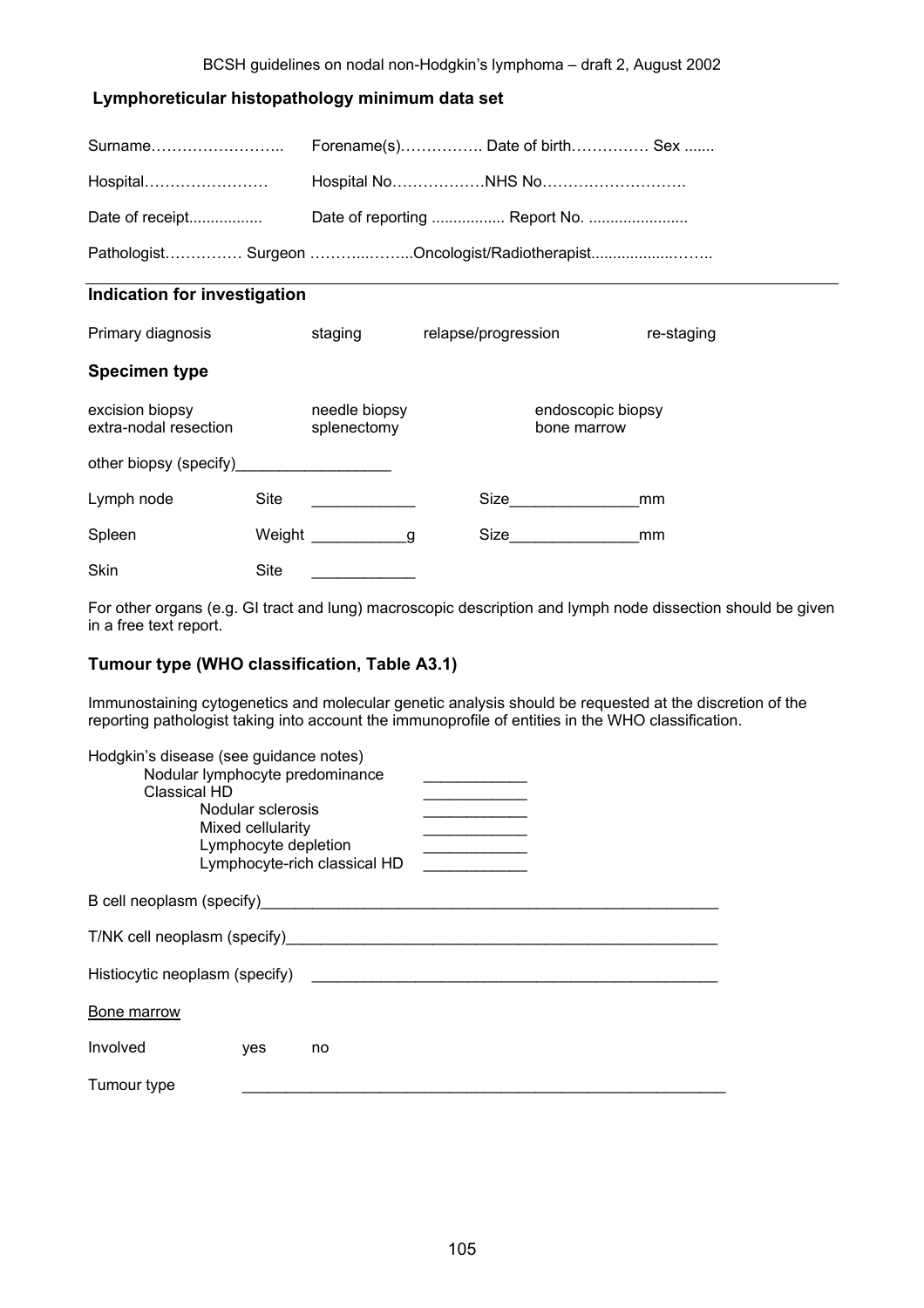**Table A3.1 WHO classification of lymphoid neoplasms** 

|                                                                                                         | Percentage of NHL* |
|---------------------------------------------------------------------------------------------------------|--------------------|
| <b>B</b> cell neoplasms                                                                                 | 85.0               |
| Precursor B cell neoplasms                                                                              |                    |
| Precursor B lymphoblastic leukaemia/lymphoma                                                            |                    |
| Mature B cell neoplasms                                                                                 |                    |
| <b>B</b> cell CLL/SLL                                                                                   | 6.7                |
| B cell prolymphocytic leukaemia                                                                         |                    |
| Lymphoplasmacytic lymphoma                                                                              | 1.2                |
| Splenic marginal zone lymphoma                                                                          | < 1.0              |
| Hairy cell leukaemia                                                                                    |                    |
| Plasma cell myeloma                                                                                     |                    |
| Plasmacytoma                                                                                            |                    |
| Marginal zone B cell lymphoma of MALT-type                                                              | 7.6                |
| Nodal marginal zone B cell lymphoma                                                                     | 1.8                |
| Follicular lymphoma                                                                                     | 22.0               |
| <b>MCL</b>                                                                                              | 6.0                |
| <b>DLBCL</b>                                                                                            | 32.0               |
| Mediastinal (thymic)                                                                                    | 2.4                |
| Intravascular large B cell lymphoma                                                                     |                    |
| Primary effusion lymphoma                                                                               |                    |
| Burkitt's lymphoma/leukaemia                                                                            | 1.0                |
| T cell and putative NK cell neoplasms                                                                   | 14.0               |
| Precursor T cell neoplasms                                                                              |                    |
| Precursor T lymphoblastic lymphoma/leukaemia                                                            | 1.7                |
| Blastic NK cell lymphoma                                                                                |                    |
| Mature T cell and NK cell neoplasms                                                                     |                    |
| T cell prolymphocytic leukaemia                                                                         |                    |
| T cell large granular lymphocytic leukaemia                                                             |                    |
| Aggressive NK cell leukaemia                                                                            |                    |
| Adult T cell lymphoma/leukaemia (ATL/L)                                                                 |                    |
| Extra-nodal NK/T cell lymphoma nasal type                                                               |                    |
| Enteropathy-type intestinal T cell lymphoma                                                             | 1.0                |
| Hepatosplenic T cell lymphoma                                                                           |                    |
| Subcutaneous panniculitis-like T cell lymphoma                                                          |                    |
| Primary cutaneous CD30 positive T cell lymphoproliferative disorders<br>(cutaneous ALCL)                |                    |
| Mycosis fungoides                                                                                       | < 1.0              |
| Sezary syndrome                                                                                         |                    |
| Angioimmunoblastic T cell lymphoma (AILD)                                                               | 1.2                |
| Peripheral T cell lymphomas, unspecified                                                                | 7.0                |
| <b>ALCL</b>                                                                                             | 2.4                |
| approximate incidence – refers mainly to lymph node biopsies in adults<br><b>Hodgkin's disease (HD)</b> |                    |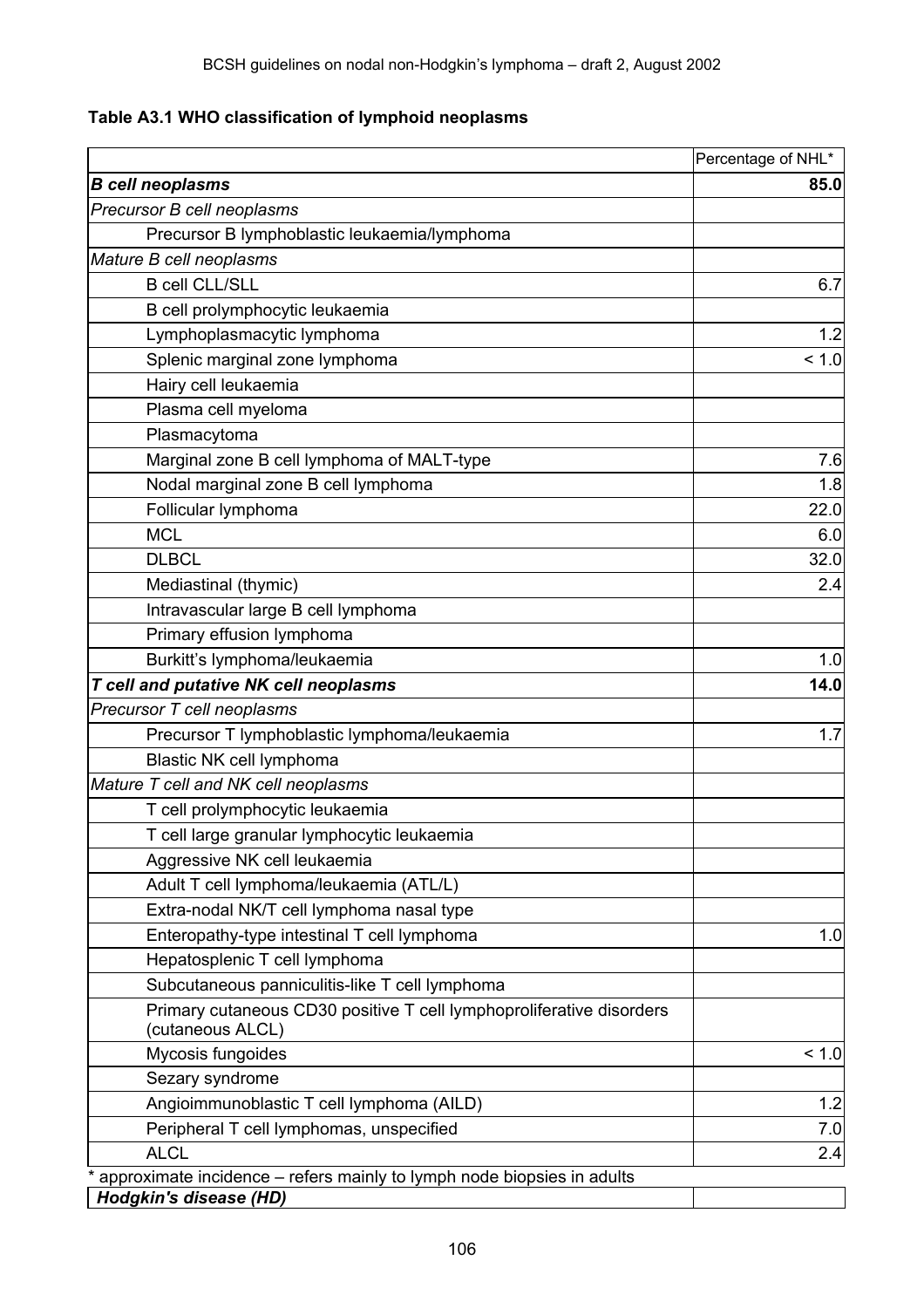| Nodular lymphocyte predominance HD                               |              |
|------------------------------------------------------------------|--------------|
| <b>Classical HD</b>                                              |              |
| Nodular sclerosis HD                                             |              |
| Lymphocyte rich classical HD                                     |              |
| Mixed cellularity HD                                             |              |
| Lymphocyte depleted HD                                           |              |
| <b>Histiocytic and dendritic cell neoplasms</b>                  | Less than 1% |
| Macrophage/histiocytic neoplasms                                 |              |
| Histiocytic sarcomas                                             |              |
| Dendritic cell neoplasms                                         |              |
| Langerhans' cell histiocytosis                                   |              |
| Langerhans' cell sarcoma                                         |              |
| Interdigitating dendritic cell sarcoma/tumour                    |              |
| Follicular dendritic cell sarcoma/tumour                         |              |
| Dendritic cell sarcoma not otherwise specified                   |              |
| <b>Mastocytosis</b>                                              |              |
| Cutaneous mastocytosis                                           |              |
| Indolent systemic mastocytosis                                   |              |
| Systemic mastocytosis with associated clonal haematological non- |              |
| mast cell lineage disease                                        |              |
| Aggressive systemic mastocytosis                                 |              |
| Mast cell leukaemia                                              |              |
| Mast cell sarcoma                                                |              |
| Extracutaneous mastocytoma                                       |              |
|                                                                  |              |

# **Guidance notes for lymphoma reporting**

A minimum data set identifies the requirements for reporting but needs to be supported with education and quality assurance. It is recognised that not all cases will be reported by specialists in haematopathology, but many cases will require immunostains not available in every laboratory.

Several studies have shown the value of specialist referral for the diagnosis of lymphoma and this is to be encouraged. In cases where there is any doubt, a second expert opinion is strongly recommended. However it is recognised that, at present, not every region can offer a specialist referral centre for the diagnosis of all cases of lymphoma or indeed all cases of lymphoreticular disease. Most pathologists when supported by appropriate immunochemistry should be capable of reporting the common forms of lymphoma in the WHO classification. However, this requires that the reporting pathologist has access to good immunochemistry, keeps up to date in the developments in the specialty and recognises where there are problems in the differential diagnosis. Each laboratory is encouraged to identify a pathologist to take a special interest in lymphoreticular disease. That individual should establish a referral pattern to an appropriate centre where further expertise and techniques are available. The histological diagnosis must be compared with the clinical information and the BM findings. These components are essential for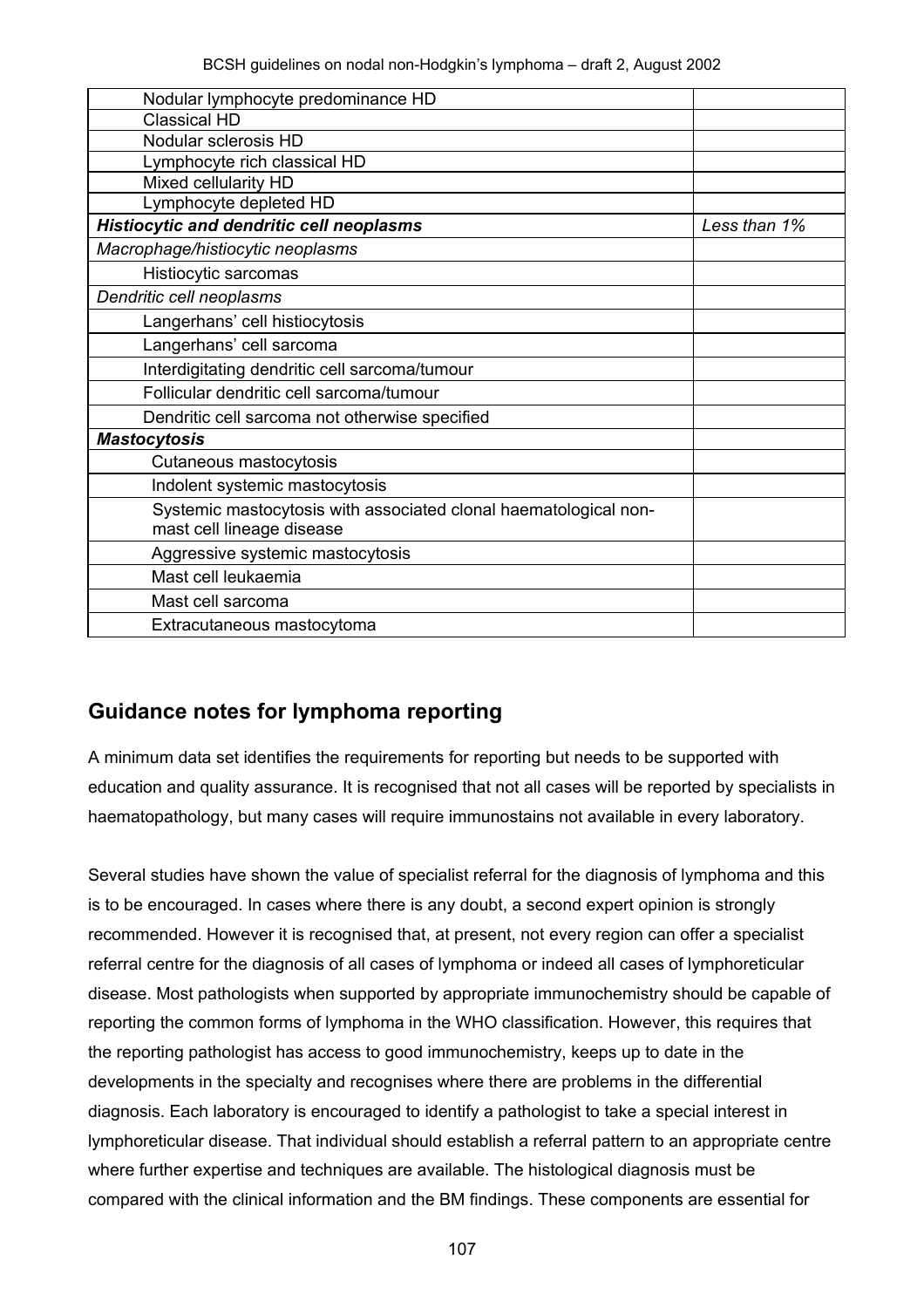staging the disease though they may be outside the control of the pathologist. Clinical liaison is particularly important in the primary skin lymphomas where the differential diagnosis of benign and malignant conditions may depend on the clinical circumstances rather than the histological appearances. Unusual variants of common diseases are more common than usual variants of uncommon disease therefore specifying a list of diseases that can be reported locally is impossible. Areas that frequently cause problems and in which referral should be encouraged are:

- 1. Florid follicular hyperplasia where follicular lymphoma is a possibility
- 2. Florid T zone hyperplasia where the differential diagnosis lies between T cell lymphoma and reactive lymphadenopathy
- 3. Small cell proliferations where the distinction between MCL and lymphocytic lymphoma is not resolved by immunostaining
- 4. High-grade B cell lymphoma where Burkitt's Lymphoma is a possibility. Usually this will mean in those cases where there is a Ki67 index > 90%
- 5. Most nodal T cell and histiocytic lymphomas are rare and any individuals experience is likely to be limited
- 6. Cases of lymphocyte depleted HD where anaplastic large cell lymphoma is considered
- 7. Lymphoid proliferations in the immunosuppressed
- 8. Cases that do not fit the typical pattern of disease, an outline of the usual features of the most common lymphomas is set out below
- 9. All cases of paediatric lymphoma

### *Specimen type*

### *Macroscopic description*

In many cases of lymph node biopsy a brief description of the biopsy site, size and cut surface is sufficient. For splenectomy specimens the spleen weight and presence of macroscopic nodules with an indication of their size should be recorded. For extra-nodal lymphoma the standard protocol for the appropriate organ (e.g. stomach, bowel etc.) should be followed. For primary skin lymphoma it is important to record the biopsy site since that may influence the management and prognosis. In ideal circumstances, where facilities exist for handling fresh specimens, the tissue should be received as soon as possible after surgery. Large lymph nodes and spleens should be sliced for optimal fixation. A consistent fixation time of approximately 24 hours aids reproducibility in immunostaining. Consideration should always be given to taking fresh tissue for microbiology, cytogenetics and for snap freezing for future analysis, particularly for the extraction of mRNA.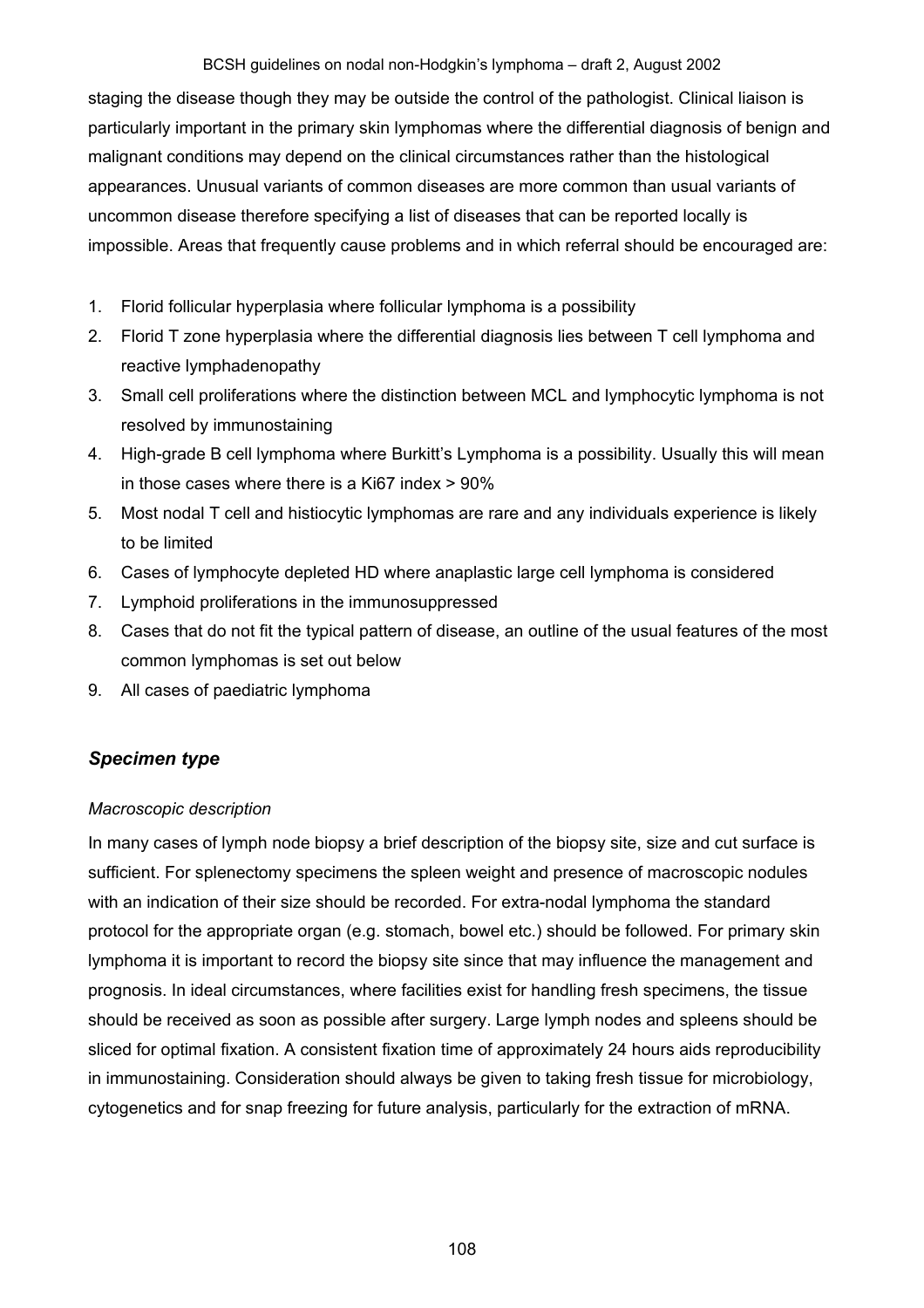# *Tumour type*

# *The classification of lymphoma*

It is recommended that all lymphomas are reported according to the WHO classification of lymphoma. The proponents of the Working Formulation, Kiel and REAL classifications have accepted that this is the logical progression of lymphoma classification. The WHO classification encompasses both HD and NHL as well as myeloid and histiocytic neoplasms. The entities are listed together with their relevant incidence in Western populations in Table 1.1. Some of these entities are rare, others occur in specific situations. The importance of recognising these entities is that they may predict behaviour of the tumour and warrant different treatment and therefore need to be identified before treatment is commenced.

For the NHLs the principles of the REAL classification have been incorporated into the WHO classification with very little change in terminology. The incidence of the different lymphomas varies according to racial group, geographic location, age, site of tumour and clinical circumstances. In otherwise normal patients, the majority of tumours diagnosed in lymph nodes will be of follicular or DLBCL-type. At extra-nodal sites marginal zone lymphoma is more common. In the immunosuppressed, variants of EBV-induced proliferations as well as plasmacytic/plasmablastic lymphomas are commonly encountered. Standardisation of terminology has allowed the identification of important groups. MCL with its characteristic appearance and immunophenotype is an important example. Within the follicular lymphomas the identification of monocytoid differentiation may also be significant though this has yet to be validated in clinical studies.

The complexity of T cell lymphomas is highlighted in the report of the Workshop of the European Association of Haematopathology. Although the appearances of T cell lymphoma are more variable, most pathologists are aware of the importance of recognising ALCL of T or null cell type. Recent data and staining for anaplastic lymphoma kinase (ALK) has further defined this important subgroup.

The growth patterns of the different lymphomas gives rise to a wide range of differential diagnoses both benign and malignant. The recognition of the different subtypes of lymphoma defines clinical behaviour independent of stage and prognostic score and so is a valuable activity. A close working relationship with the haematologists and oncologists and radiotherapists ensures optimum treatment.

Primary skin lymphomas are covered in the WHO classification but it is recognised that there are some differences that may affect clinical management. Of particular note is that primary cutaneous follicular lymphoma may lack *Bcl-2* rearrangement and *Bcl-2* expression is weak or absent. DLBCL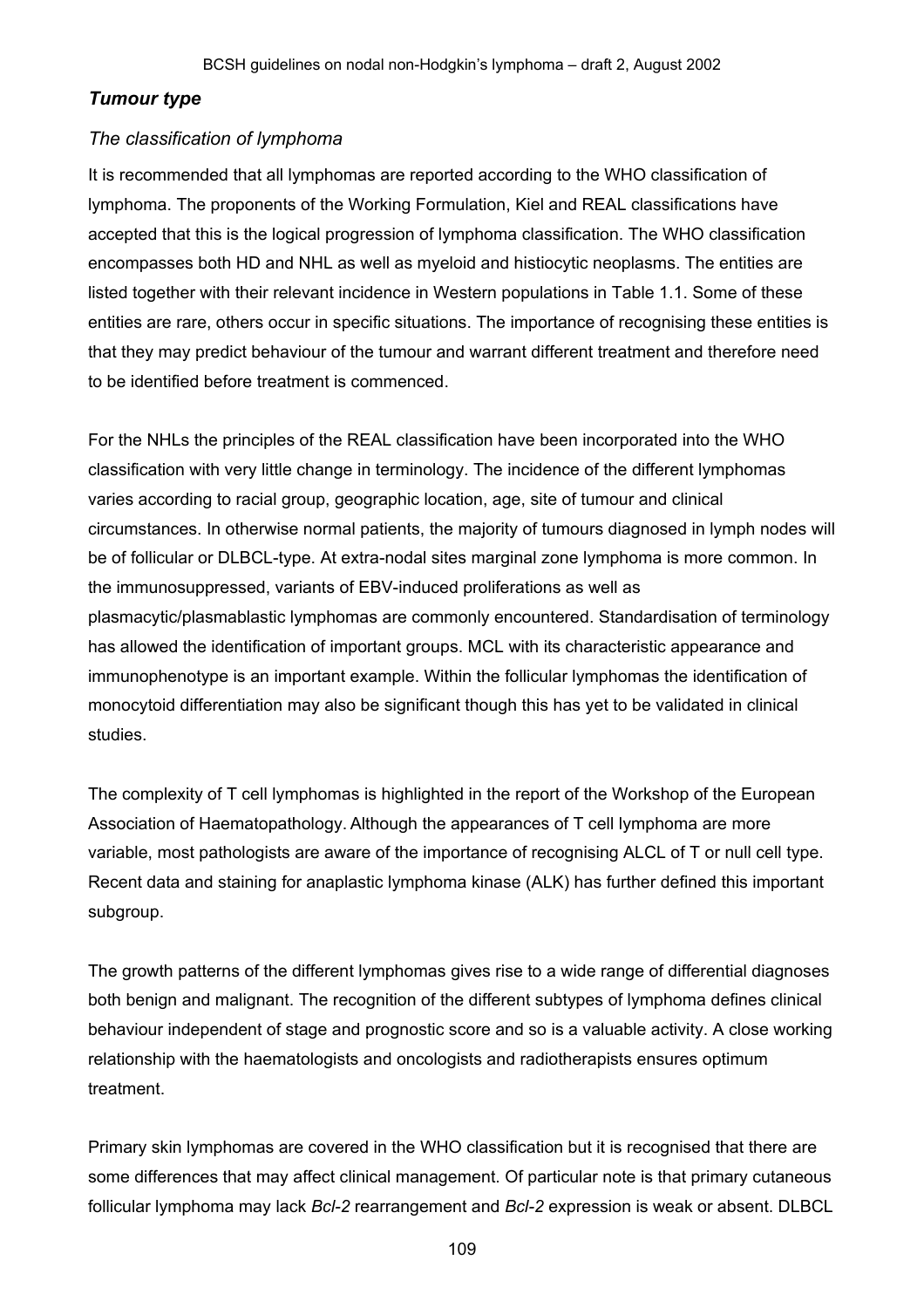may behave less aggressively when it occurs as a primary cutaneous disorder on the head, neck or trunk as opposed to the legs. Cases of primary skin lymphoma should therefore be discussed at the dermatopathology multidisciplinary meeting to ensure optimum management.

Finally, it is inevitable that the classification of lymphoma will be modified in the future as new techniques are introduced. It is incumbent on those reporting haematopathology to keep up to date in the field.

#### *Microscopy*

Good quality thin sections (2–4 µm) are essential for accurate diagnoses. Many diagnoses can be reached on standard haematoxylin and eosin sections aided by reticulin staining for the assessment of architecture and PAS stains to highlight vascular structure. Giemsa is useful for the identification of cytoplasmic basophilia, blast cells and mast cells but many histopathology laboratories find it difficult to achieve reproducible results. Other stains to identify mast cells such as toluidine blue and chloroacetate esterase should be available.

### *Immunostaining*

Reporting of lymphoreticular disease has been aided greatly by the availability of immunostains. However, the range of antibodies available is vast and beyond the scope of most laboratories. A basic panel of antibodies should be available in every laboratory reporting lymphoreticular disease. In some cases, e.g. DLBCL and ALCL, immunostaining is essential but some forms of lymphoma are recognisable on standard sections alone. The value of confirmatory tests should not be underestimated. Discrepancies in immunostaining may expose an erroneous diagnosis and therefore confirmation of a routine diagnosis is encouraged. Immunochemistry therefore should be applied according to the judgement of the reporting pathologist. Some laboratories prefer to use flow cytometry to assess immunophenotype, the technique used should follow local preference and experience.

Most laboratories carry a range of antibodies for routine diagnosis. A basic panel is difficult to specify because it depends on the local interest, referral practice and budget. Further antibodies are needed to refine the diagnosis of lymphoma and to differentiate difficult lesions. Most require good technique and careful interpretation with the use of appropriate controls and participation in the NEQAS scheme. Some antibodies only work with appropriate amplification methods. Laboratories should be aware of the staining characteristics and technical limitations of each antibody and the expected frequency of their use before investing in a large panel of antibodies.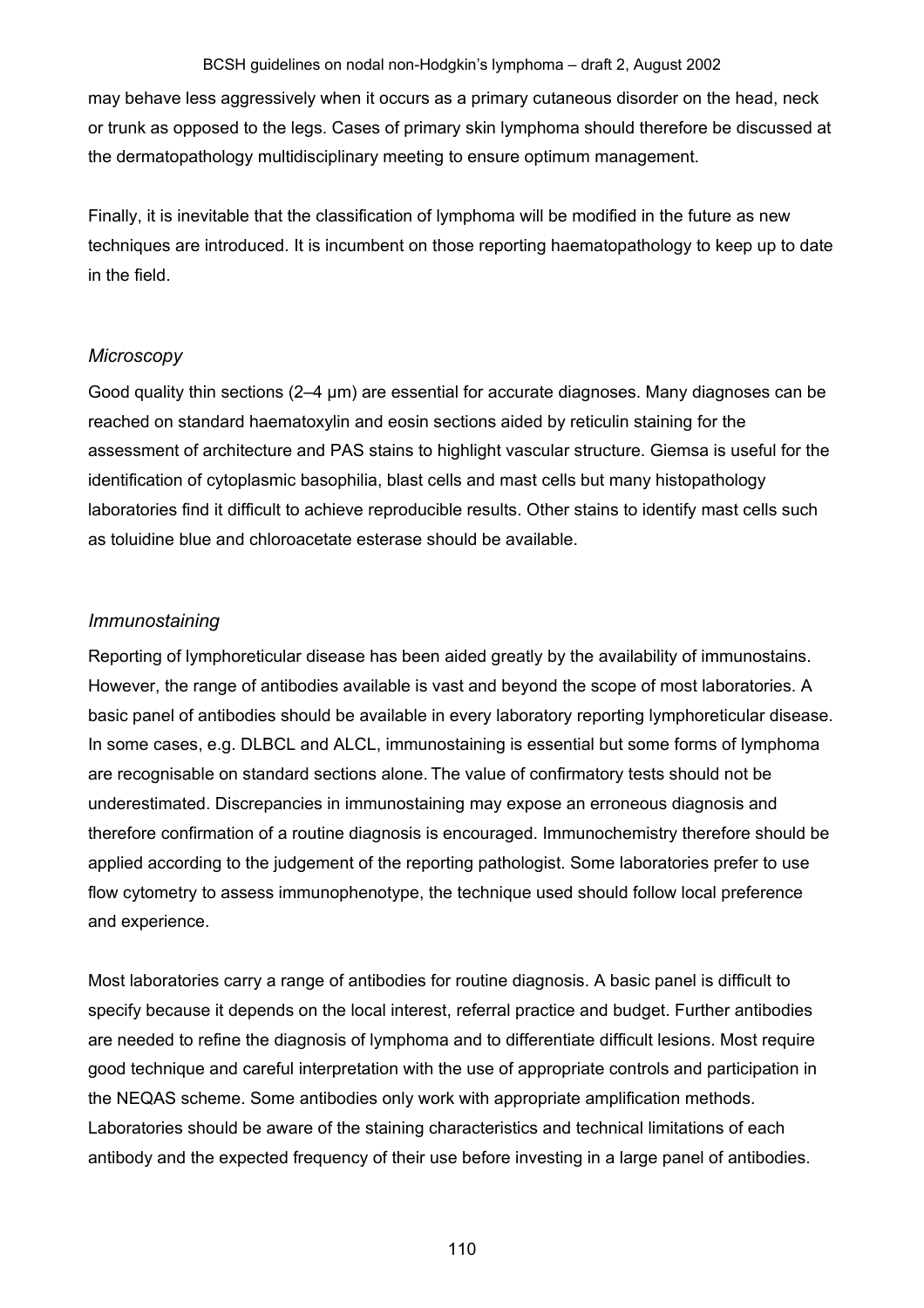Co-operation between laboratories in the same area can economise on the use of selected antibodies.

To help with diagnosis of the common lymphomas the usual immunoprofile of the B cell lymphomas is given in Table A3.3. The staining pattern of T cell lymphomas is more variable and since these tumours are relatively rare in the UK no equivalent table has been given. Advice may be sought from regional centres.

# *Antibodies useful in the diagnosis of lymphoreticular disease*

These are grouped according to their use in identifying B cell or T cell proliferations, HD, NK cells, or Langerhans' Cells. Reference should be made to the descriptions of the diseases and to Table A3.2, which details the usual patterns of staining. A more detailed description of the immunophenotype of lymphomas is given in the review by Chu *et al*.

| B cell antibodies in widespread use though their pattern of staining is slightly<br>different |
|-----------------------------------------------------------------------------------------------|
| These antibodies are useful in identifying subsets of small B cell lymphoma                   |
| (lymphocytic - CD5 and CD23 positive; MCL CD5 positive, CD23 negative; follicle               |
| centre cell CD5 and CD23 negative, CD10 positive; most lymphoplasmacytic and                  |
| marginal zone lymphomas are CD5, CD10 and CD23 negative). These antibodies                    |
| work well in paraffin sections. CD5 is usually a T cell marker and will also stain            |
| some T cell lymphomas                                                                         |
| Light chain stains are extremely useful in identifying clonality but are technically          |
| difficult and must be interpreted with caution. Some laboratories prefer to use in situ       |
| hybridisation for kappa and lambda mRNA. Heavy chain staining can also be useful              |
| in identifying subgroups of lymphoma.                                                         |
| Cyclin D1 is expressed in MCLs which carry the t(11:14) translocation. It is useful in        |
| identifying this form of lymphoma in conjunction with antibodies to CD5 and 23 but it         |
| requires careful technique and amplification for consistent results. Up to 20 % of            |
| MCL may be negative and other lymphomas carrying t(11:14) may be positive                     |
| These antibodies identify follicular dendritic cells (although they show different            |
| patterns of staining). Their use can help in the identification of follicular growth          |
| patterns and in the diagnosis of angio-immunoblastic T cell lymphoma. CD23 also               |
| stains 93% of B CLL                                                                           |
| Expressed in many normal T and B cells and many lymphomas. Not expressed in                   |
| reactive follicle centre B cells and therefore Bcl-2 immunostaining is useful in              |
| distinguishing follicular hyperplasia from follicular lymphoma. Care must be taken            |
| not to mistake reactive T cells which are normally Bcl-2 positive for positive follicle       |
| centre cells It can not be used to distinguish follicle centre cell lymphomas from            |
|                                                                                               |

### **Table A3.2 Antibodies useful for the diagnosis of lyphoreticular disease**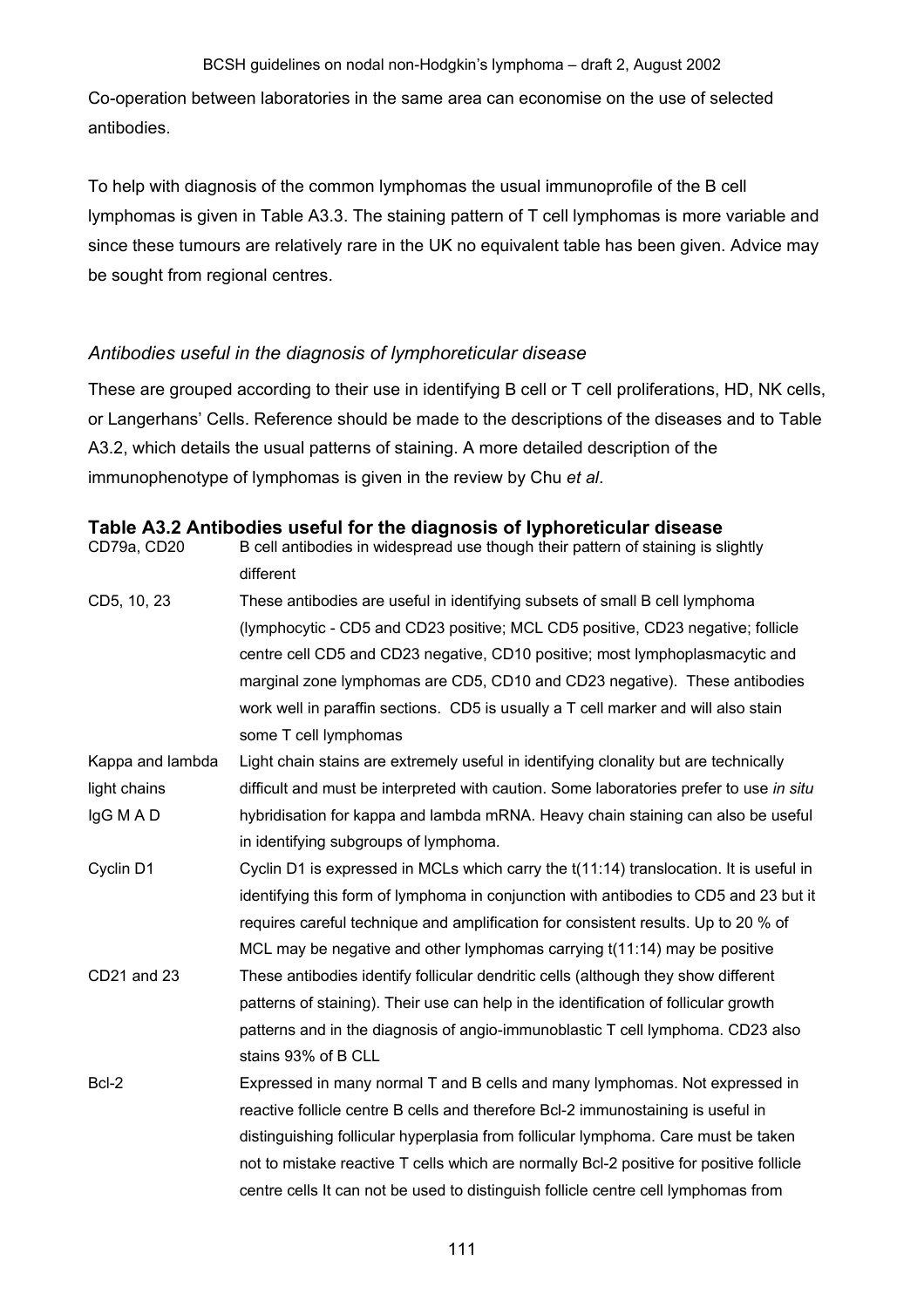BCSH guidelines on nodal non-Hodgkin's lymphoma – draft 2, August 2002 other lymphomas. In DLBCL strong Bcl-2 expression is an adverse prognostic factor

| Bcl-6            | Expressed in germinal centres and follicular lymphoma. A large proportion of            |
|------------------|-----------------------------------------------------------------------------------------|
|                  | DLBCL express this antigen                                                              |
| <b>Ki67</b>      | This nuclear antigen is expressed in cells in cell cycle but not in G0. It can help in  |
|                  | identifying highly proliferative lymphomas such as Burkitt's where the Ki67 index       |
|                  | approaches 100%                                                                         |
| EBV              | Anti-LMP1 is a robust stain that identifies EBV in about 20-30% of infected             |
|                  | lymphoma cells and in all cells of positive cases of HD. In situ hybridisation for EBV  |
|                  | encoded RNA (EBER) gives more consistent results                                        |
| CD <sub>3</sub>  | A reliable T cell marker available as a polyclonal antibody                             |
| CD <sub>5</sub>  | This is a useful T cell marker when used in conjunction with CD3 but note it also       |
|                  | stains some variants of B cell lymphoma (see above)                                     |
| CD4 CD8 CD7 TIA  | Markers of T cell subsets are useful in the differential diagnosis of T cell            |
| and Granzyme B   | proliferations and in T cell lymphomas. Their interpretation requires care              |
| CD56, 57         | NK cell markers are essential for the diagnosis of malignancies derived from these      |
|                  | cells. CD56 is expressed by many of the NK cell malignancies of the nose and            |
|                  | rarely tumours in other sites. CD57 is expressed by germinal centre T cells and is      |
|                  | useful in the diagnosis of nodular lymphocyte predominant HD                            |
| CD30, CD15       | Useful in the diagnosis of HD and ALCL. The specificity of CD30 in particular is        |
|                  | dependent on the amplification used, the more sensitive the technique the more B        |
|                  | cell blasts detected                                                                    |
| ALK <sub>1</sub> | This antibody detects the nucleophosmin $-$ ALK fusion protein associated with $t(2:5)$ |
|                  | and variant translocations involving the ALK-1 gene. Positive staining identifies the   |
|                  | good prognosis subgroup of ALCL and may be the defining feature of the condition        |
| CD <sub>1a</sub> | This antibody identifies Langerhans' cells in the skin, in the lymph node in            |
|                  | dermatopathic lymphadenopathy and the tumour cells in Langerhans' cell                  |
|                  | histiocytosis. Most T lymphoblastic lymphomas are positive                              |
| TdT              | Terminal deoxynucleotidyl transferase identifies precursor T and B cell leukaemias      |
|                  | and lymphomas. This is a technically difficult stain and needs careful interpretation.  |
|                  | It is also expressed in up to 10% of myeloid leukaemias                                 |

# *Genetic studies, chromosomal analysis and FISH*

Clonality studies on the immunoglobulin heavy chain (IgH) and T cell receptor (TcR) by PCR can be very useful in cases where there is diagnostic difficulty but are not necessary in the majority of cases of lymphoma. Chromosomal abnormalities, identified by conventional banding techniques or FISH define many of the subgroups of lymphoma but generally require fresh or frozen tissue. In the future, as new markers are discovered and chemotherapy protocols change, these techniques may become more useful. The use of these techniques should follow local protocols or the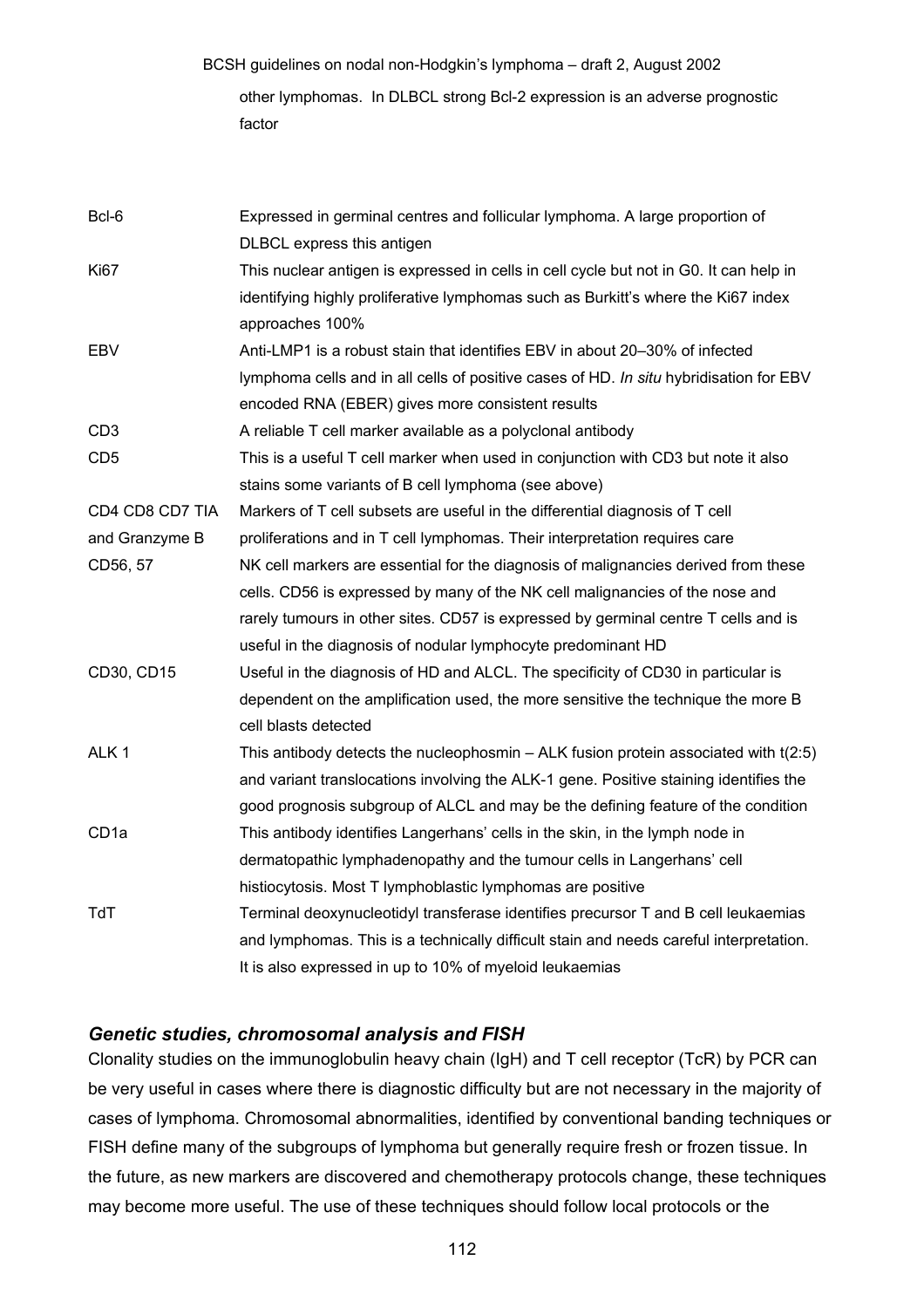requirements of the relevant clinical trial but preservation of frozen tissue for future analysis and close ties with the regional cytogenetics laboratories is to be encouraged.

# **Hodgkin's disease**

Please indicate which form of HD is present.

### **B cell neoplasm**

Please insert full WHO classification of all lesions present. This includes any pre-existing lowgrade component. *E.g. DLBCL with grade 1 follicular lymphoma (follicular)* 

# **T cell lymphoma**

Please insert full WHO classification of all lesions present *E.g. intestinal type T cell lymphoma with enteropathy* 

### **Histiocytic neoplasms**

Please insert full WHO classification of all lesions present *E.g. follicular dendritic cell sarcoma.* 

#### **Bone marrow**

Most staging data is radiological but the pathologist may be involved in reporting of the BM trephine. However the lymphoma in the BM may be different particularly if the patient has presented with a high-grade lymphoma on the background of low-grade disease. Therefore it is necessary to specify the tumour type in the BM

# *Usual features of the common lymphomas*

# *B lymphoblastic lymphoma*

- typically presents in childhood with leukaemia
- may rarely present as solid tumours involving the skin, bones or lymph nodes
- usually comprised of cells of intermediate size with round nuclei, small nucleoli and frequent mitoses
- TdT, CD10, CD79a positive (also CD19 and CD22 in frozen sections or flow cytometry), CD20 and immunoglobulin negative
- IgH rearranged, TcR is sometimes also rearranged

# *Lymphocytic lymphoma/(CLL)*

• diffuse growth of small lymphocytes with prolymphocytes and paraimmunoblasts in proliferation centres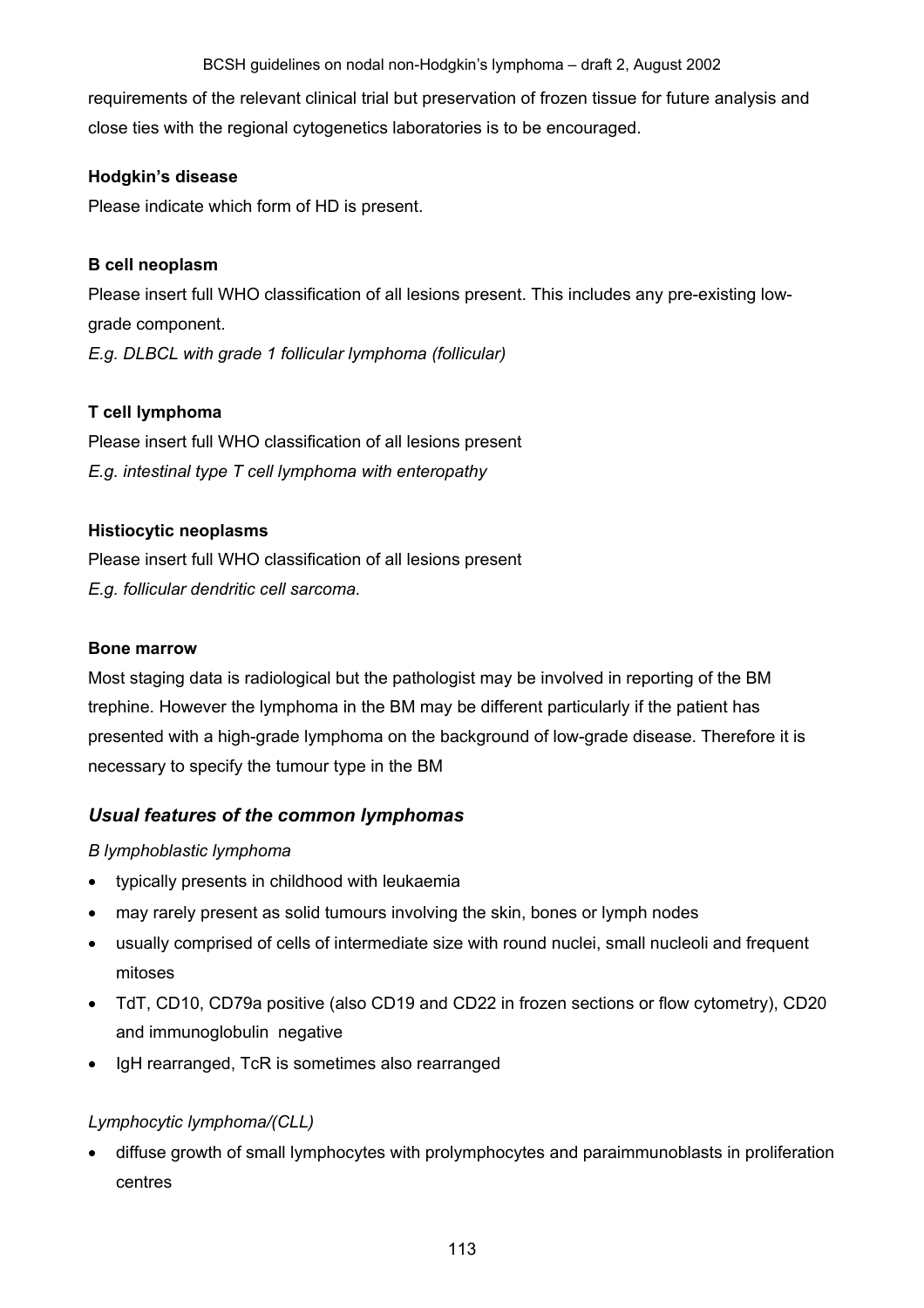- BM and blood involvement
- low density IgM, IgD CD5, CD23 positive, cyclin D1 negative
- immunoglobulin heavy and light chain rearranged
- trisomy 12 (33%), 13q (25%)
- a common tumour in adults
- transformation to large cell lymphoma occurs in approximately 5% of cases

### *Lymphoplasmacytic lymphoma*

- small lymphocytes, plasmacytoid cells and plasma cells
- diagnosis of exclusion, no features of CLL, follicular or other lymphoma
- corresponds to Waldenström's disease and lymphoplasmacytic lymphoma of Kiel
- cytoplasmic Ig, (M not D), CD5 and CD10 negative, *Pax-5* rearrangements present in some cases
- usually elderly patients involving BM, nodes, spleen

### *MCL*

- medium sized irregular nuclei, dispersed chromatin, inconspicuous nucleoli, scant cytoplasm
- centroblasts and immunoblasts absent
- IgM IgD CD5 positive, CD10 and CD23 negative
- t(11:14), cyclin D1 expressed
- M > F, widespread disease especially involving Waldeyer's ring
- bowel involvement is common and manifests as lymphomatous polyposis
- survival 3-5 years

#### *Follicular lymphoma*

- predominantly follicular (> 75% follicular), follicular and diffuse (25–75% follicular) and predominantly diffuse (< 25% follicular)
- centroblasts and centrocytes with or without sclerosis
- grade 1, 0–5 centroblasts/HPF; grade 2, 6–15 centroblasts/HPF; grade 3a, > 15 centroblasts/HPF with centrocytes remaining; grade 3b, centroblasts form solid sheets with no residual centrocytes
- CD5, CD21<sup>+</sup> on follicular dendritic cells, CD10<sup>+</sup> in 60% of patients
- t(14:18), Bcl-2 expressed inappropriately on germinal centre B cells
- 40% of adult NHL, transformation to DLBCL is common
- concomitant DLBCL should be reported separately

#### *Marginal zone lymphoma of MALT*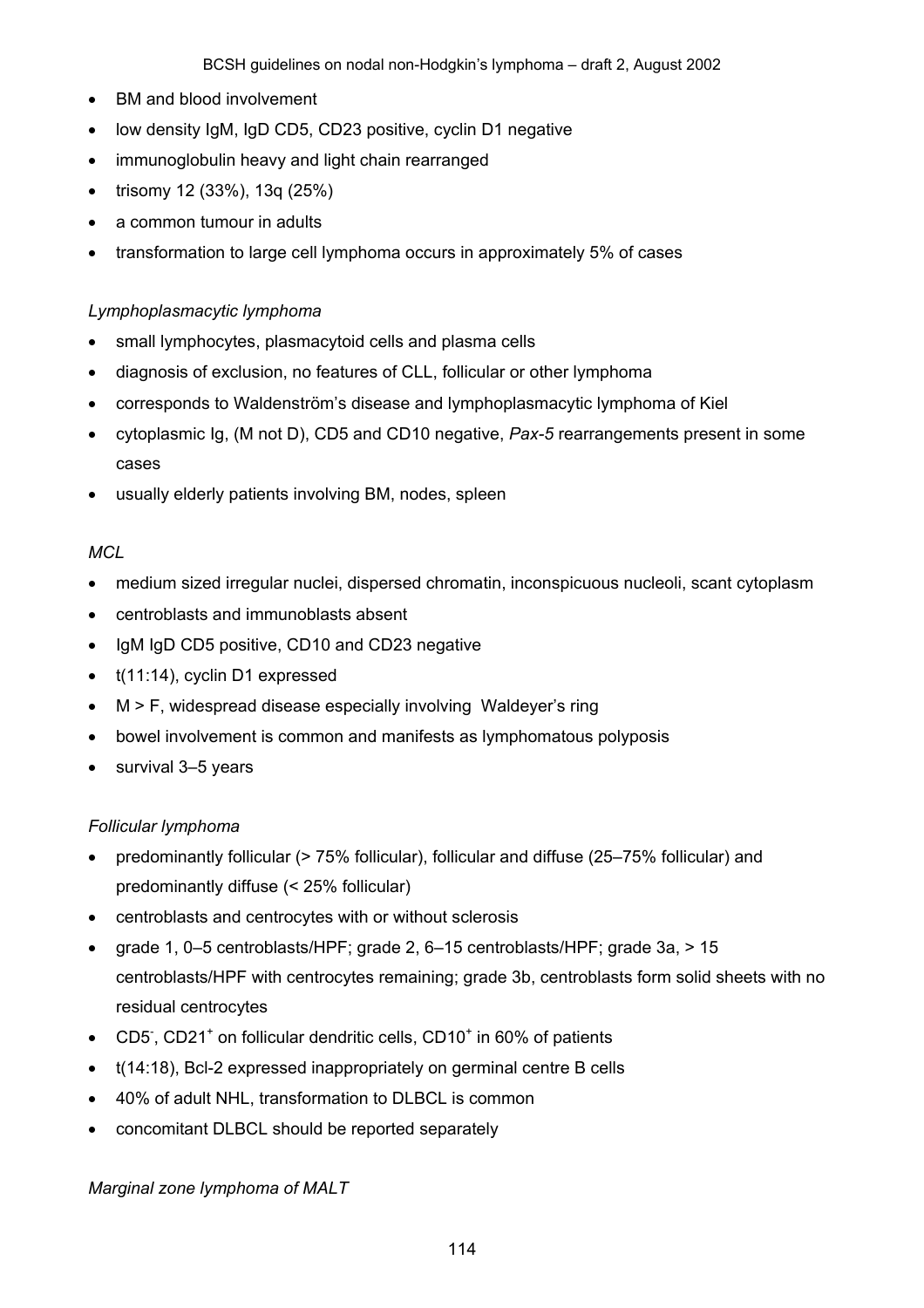- frequent tumour at extra-nodal sites associated with autoimmune disease and infections
- mixed infiltrate of centrocyte-like cells, monocytoid B cells, lymphocytes and plasma cells
- reactive germinal centres and "destructive" lymphoepithelial lesions
- cytoplasmic immunoglobulin present in 40%, CD5, CD10, CD23 all negative
- no *Bcl-1* or -2 rearrangements, trisomy 3 and t(11:18) may be found
- (Splenic and nodal types separately classified)

# *DLBCL*

- centroblasts, immunoblasts and B cell variants of ALCL
- large cells prominent nucleoli; cleaved, multilobated and T cell/histiocyte rich variants
- cytoplasmic immunoglobulin, CD20 and CD79a positive, CD10<sup>+</sup> in approximately 40% of patients, CD5 and CD23 variably expressed
- Bcl-2 expressed in 30%, a poor prognostic marker
- 30–40% adult NHL, 40% extra-nodal
- mediastinal/thymic, primary effusion and primary CNS subtypes

# *Burkitt's lymphoma*

- monomorphic, medium sized round nuclei, multiple small central nucleoli, basophilic cytoplasm, cytoplasmic lipid droplets on cytology
- abundant mitoses and apoptoses, Ki67~100%
- CD10, 20,79a positive (also CD19 and 22), CD5 and CD23 negative; IgM > IgA > IgG
- $\bullet$  t(8:14), t(2:8), t(8:22) all involving c-myc
- EBV present in most endemic cases, 25–40% AIDS related lymphomas
- Requires aggressive therapy for successful treatment therefore must be distinguished from DLBCL

# *T/NK cell lymphoma of nasal type*

- broad spectrum of cell sizes
- eosinophils histiocytes large RS-like cells
- CD3 and CD56 CD45RO variable, CD4, CD8, CD5 negative, CD20 rare
- EBV present in all cases but may require *in situ* hybridisation to show it.
- less than 15% of western lymphoma but greater proportion in Asia
- most commonly involves nose and face and is rarely seen elsewhere

# *ALCL*

• large cells pleomorphic nuclei, multiple nucleoli, cohesive or sinusoidal growth pattern, rarely small cells only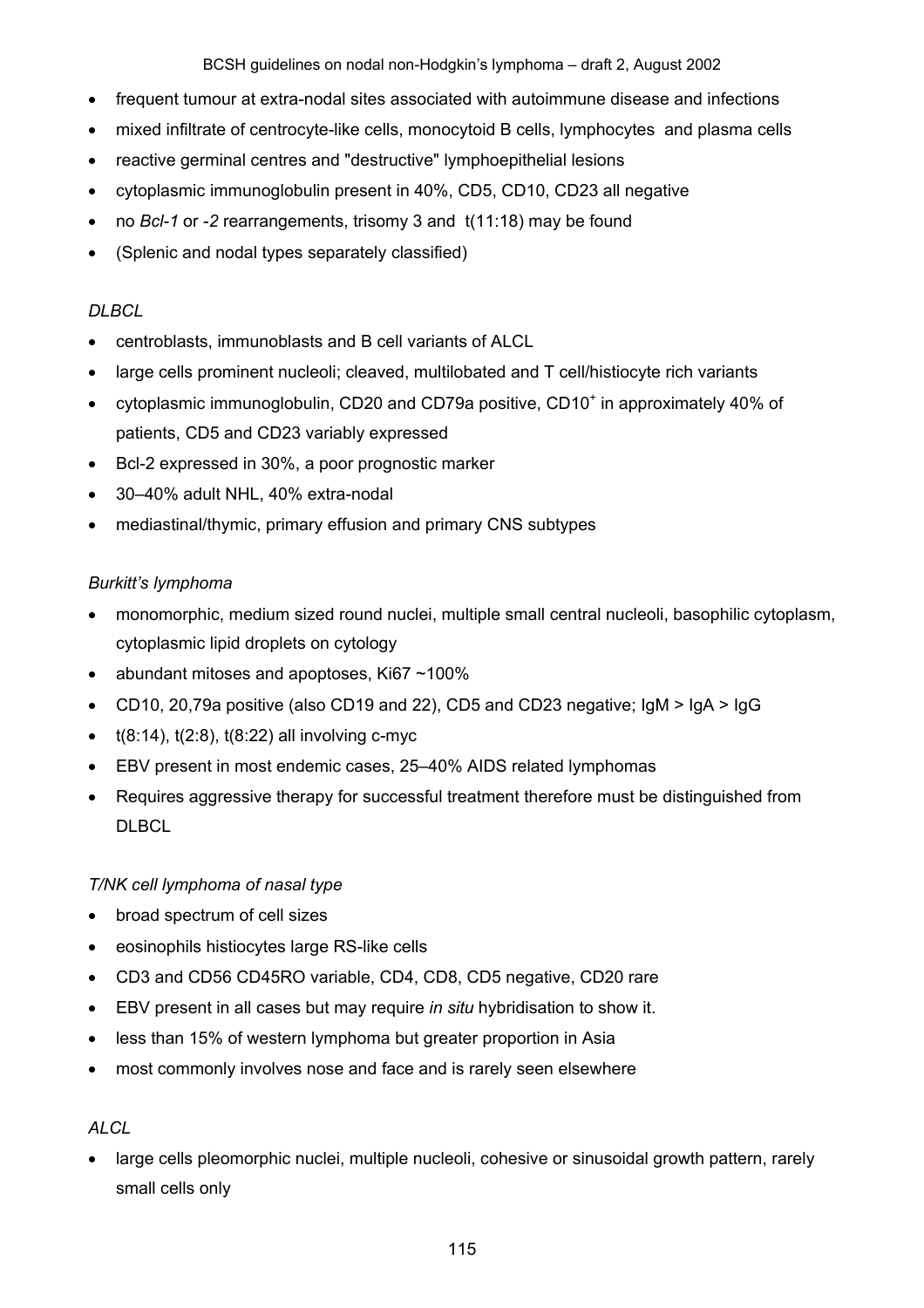- CD30 CD25 EMA positive, CD45 variably expressed
- some t(2;5) or variants, ALK positivity associated with good prognosis
- 50% TcR rearrangement
- 25% occur in age < 20, may follow mycosis fungoides, lymphomatoid papulosis or HD
- primary cutaneous forms are classified separately. Their distinction from lymphomatoid papulosis can be difficult and requires close clinical liason

# *HD lymphocyte predominant*

- good prognosis, most commonly presents as stage I, rarely involves the mediastinum, therefore may justify less intensive treatment
- large lobulated cells (L&H or popcorn cells), background of small mantle B lymphocytes
- $\bullet$  most cases have many background CD57<sup>+</sup> T cells that form rosettes around the large cells
- CD20, CD79a, EMA and Bcl-6 positive, CD30 weak or negative, CD15<sup>-</sup>
- immunostaining is required in most cases to separate from classical HD

### *HD Classical*

- typical Reed-Sternberg cells, mummified cells may be present
- nodular sclerosing mixed cellularity and lymphocyte depleted variants
- lymphocyte-rich classical HD has a background population that is predominantly small lymphocytes and in its nodular form is similar in appearance to nodular lymphocyte predominant HD
- CD15 and CD30 positive see table 3.4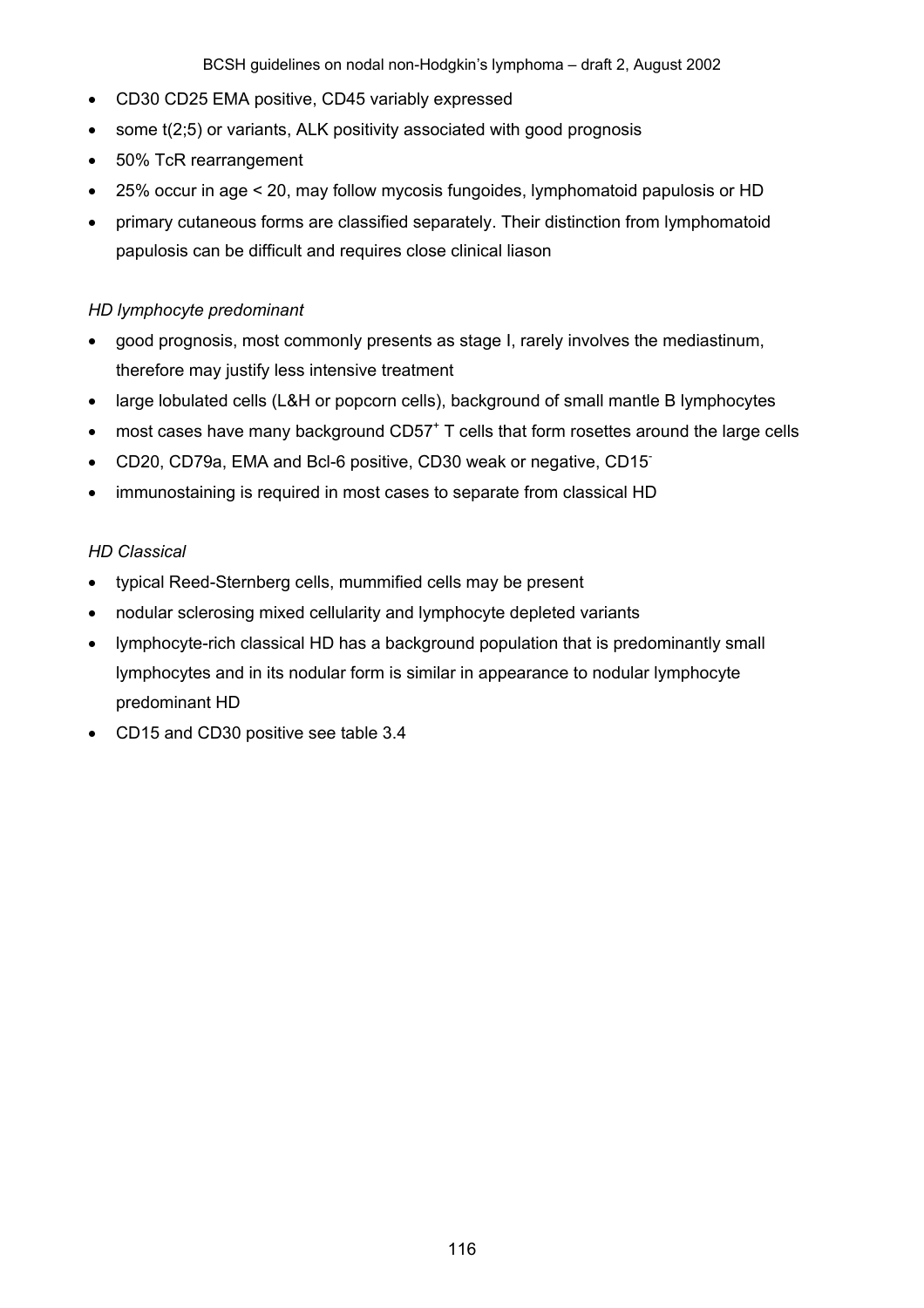|                                                                               | <b>CD20</b> | <b>CD79</b> | CD <sub>5</sub>              | <b>CD23</b>              | CD10                         | <b>CD30 CD15</b> |                          | Cycli<br>nD <sub>1</sub> |
|-------------------------------------------------------------------------------|-------------|-------------|------------------------------|--------------------------|------------------------------|------------------|--------------------------|--------------------------|
| Precursor B cell neoplasms                                                    |             |             |                              |                          |                              |                  |                          |                          |
| Precursor B lymphoblastic<br>leukaemia/lymphoma                               |             | $+/-$       |                              |                          | $\ddot{}$                    |                  |                          |                          |
| Mature B cell neoplasms                                                       |             |             |                              |                          |                              |                  |                          |                          |
| B cell chronic lymphocytic<br>leukaemia/lymphoma                              | $\ddot{}$   | $\ddot{}$   | $\ddot{}$                    | $\ddot{}$                |                              |                  |                          |                          |
| B cell prolymphocytic leukaemia                                               | $\ddot{}$   | $\ddot{}$   | ÷,                           | $+/-$                    | ÷,                           | $\overline{a}$   | $\overline{\phantom{0}}$ | $-$ /+                   |
| Lymphoplasmacytic lymphoma                                                    | +           | +           | $\qquad \qquad \blacksquare$ | $-$ /+                   | $\overline{\phantom{m}}$     |                  | $\overline{\phantom{0}}$ |                          |
| <b>MCL</b>                                                                    | +           | +           | +                            | $\overline{\phantom{0}}$ | $\overline{\phantom{0}}$     |                  | $\overline{a}$           | ÷                        |
| Follicular lymphoma,                                                          | $\ddot{}$   | $\ddot{}$   | $\blacksquare$               | $-$ /+                   | $\ddot{}$                    |                  | $\overline{a}$           |                          |
| Marginal zone B cell lymphoma of<br>mucosa associated lymphoid tissue<br>type | $\ddot{}$   | $\ddot{}$   |                              |                          | L.                           |                  |                          |                          |
| Nodal marginal zone lymphoma (+/-<br>monocytoid B cells)                      | $\ddot{}$   | $\ddot{}$   |                              |                          |                              |                  |                          |                          |
| Splenic marginal zone lymphoma                                                | $+$         | $+$         | L,                           | L,                       | $\blacksquare$               |                  | ÷                        |                          |
| Hairy cell leukaemia                                                          | $\ddot{}$   | +           |                              | -                        | $\overline{\phantom{a}}$     |                  |                          |                          |
| Plasmacytoma                                                                  |             | $\ddot{}$   |                              | -                        | $\qquad \qquad \blacksquare$ | $-$ /+           |                          |                          |
| Plasma cell myeloma                                                           |             | $+/-$       |                              | $\overline{a}$           | $\blacksquare$               | $-$ /+           |                          |                          |
| <b>DLBCL</b>                                                                  | $\ddot{}$   | $\ddot{}$   | $-$ /+                       | $-$ /+                   | $-$ /+                       | $-$ /+           |                          |                          |
| Mediastinal (thymic)                                                          | $\ddot{}$   | $\ddot{}$   |                              | $+/-$                    | $-$ /+                       | $-$ /+           | $-$ /+                   |                          |
| Intravascular                                                                 | $\ddot{}$   | $\ddot{}$   | $-$ /+                       | ÷,                       | $-$ /+                       | $-$ /+           |                          |                          |
| Primary effusion lymphoma                                                     |             | $\ddot{}$   | $\blacksquare$               | $\overline{a}$           | $\blacksquare$               | $\ddot{}$        |                          |                          |
| Burkitt's lymphoma                                                            | $\ddot{}$   | +           |                              |                          | $\ddot{}$                    |                  |                          |                          |

**Table A3.3 Summary of the usual staining pattern of B cell neoplasms** 

+/- indicates that the lymphoma cells are commonly but not always positive

-/+ indicates that the lymphoma cells are usually but not always negative

Note: for T cell and putative NK cell neoplasms immunostaining is complex and variable

#### **Table A3.4 Hodgkin's disease and its differential diagnosis (modified from Harris NL** *et al***.** *Modern Pathology* **1999)**

|                                      | <b>CD20</b> | CD79a  | T cell antigen   CD4 CD8   CD30   CD15 |                         |        |                          | <b>EMA</b> |
|--------------------------------------|-------------|--------|----------------------------------------|-------------------------|--------|--------------------------|------------|
| Nodular lymphocyte<br>predominant HD | ٠           |        |                                        |                         | $-$ /+ | $\overline{\phantom{0}}$ |            |
| <b>Classical HD</b>                  | $-$ /+      | $-$ /+ |                                        |                         |        |                          |            |
| T cell rich large B cell<br>lymphoma | +           |        |                                        |                         |        |                          |            |
| <b>ALCL</b>                          |             |        | $+/-$                                  | CD8 > CD4<br>$>$ CD4&8- | +      | $\overline{ }$           |            |

+/- indicates that the lymphoma cells are commonly but not always positive

-/+ indicates that the lymphoma cells are usually but not always negative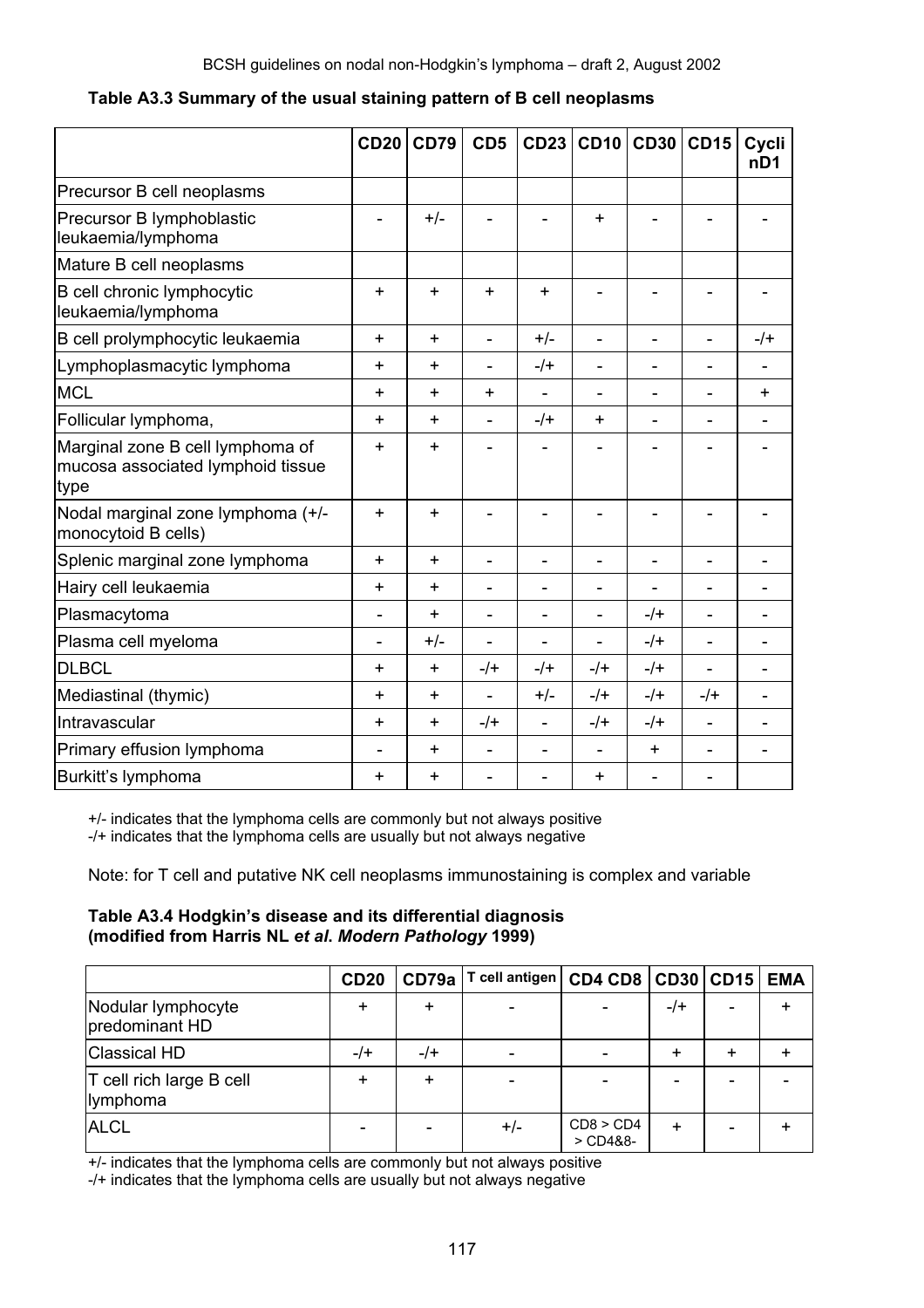# **Further reading**

 Benharroch D, Meguerian-Bedoyan Z, Lamant L, *et al.* ALK-positive lymphoma: a single disease with a broad spectrum of morphology. *Blood* 1998; 91: 2076–84

Chan JKC, Banks PM, Cleary ML, *et al.* A Proposal for the classification of lymphoid neoplasms by the International Lymphoma Study Group *Histopathology* 1994; 25: 517–536

Chu PG, Chang KL, Arber DA, Weiss LM. Immunophenotyping of Hematopoietic Neoplasms. *Semin Diagn Path* 2000; 17: 236–256

Compton CC, Ferry JA, Ross DW. Protocol for the examination of specimens from patients with Hodgkin's disease: a basis for checklists. Cancer Committee, College of American Pathologists. *Arch Pathol Lab Med* 1999; 123: 75–80

Compton CC, Harris NL, Ross DW. Protocol for the examination of specimens from patients with non-Hodgkin's lymphoma: a basis for checklists. Cancer Committee, College of American Pathologists. *Arch Pathol Lab Med* 1999; 123: 68–74

Compton CC, Sobin LH*.* Protocol for the examination of specimens removed from patients with gastrointestinal lymphoma. A basis for checklists. The Cancer Committee, College of American Pathologists, and the Task Force for Protocols on the Examination of Specimens From Patients With Gastrointestinal Lymphoma. *Arch Pathol Lab Med* 1997; 121: 1042–7

Cowan RA, Jones M, Harris M, *et al.* Prognostic factors in high and intermediate grade non-Hodgkin's lymphoma. *Br J Cancer* 1989; 59: 276–82

Dogan A, Bagdi E, Munson P, Isaacson PG. CD10 and bcl-6 expression in paraffin sections of normal lymphoid tissue and B cell lymphomas. *Am J Surg Pathol* 2000; 24: 846–52 Falini B, Bigerna B, Fizzotti M, *et al.* ALK expression defines a distinct group of T/null lymphomas ("ALK lymphomas") with a wide morphological spectrum. *Am J Pathol* 1998; 153: 875–86 Gascoyne RD, Aoun P, Wu D, *et al.* Prognostic significance of anaplastic lymphoma kinase (ALK) protein expression in adults with anaplastic large cell lymphoma. *Blood* 1999; 93: 3913–21 Harris NL. Hodgkin's disease: classification and differential diagnosis. *Modern Pathology* 1999; 12: 159–176

Harris NL, Jaffe ES, Diebold J, *et al.* World Health Organisation Classification of Neoplastic Diseases of the Hematopoietic and Lymphoid Tissues: Report of the Clinical Advisory Committee Meeting-Airlie House, Virginia, November 1997. *J Clin Oncol* 1999; 17: 3835–3849 Harris NL, Jaffe ES, Stein H, *et al.* A revised Europaean–American classification of lymphoid neoplasms: a proposal from the International Lymphoma Study Group *Blood* 1994; 84: 1361–1392 Haybittle JL, Hayhoe FG, Easterling MJ, *et al.* Review of British National Lymphoma Investigation studies of Hodgkin's disease and development of prognostic index. *Lancet* 1985; 8435: 967–72 Hayward RL, Leonard RC, Prescott RJ. A critical analysis of prognostic factors for survival in intermediate and high grade non-Hodgkin's lymphoma. Scotland and Newcastle Lymphoma Group Therapy Working Party. *Br J Cancer* 1991; 63: 945–52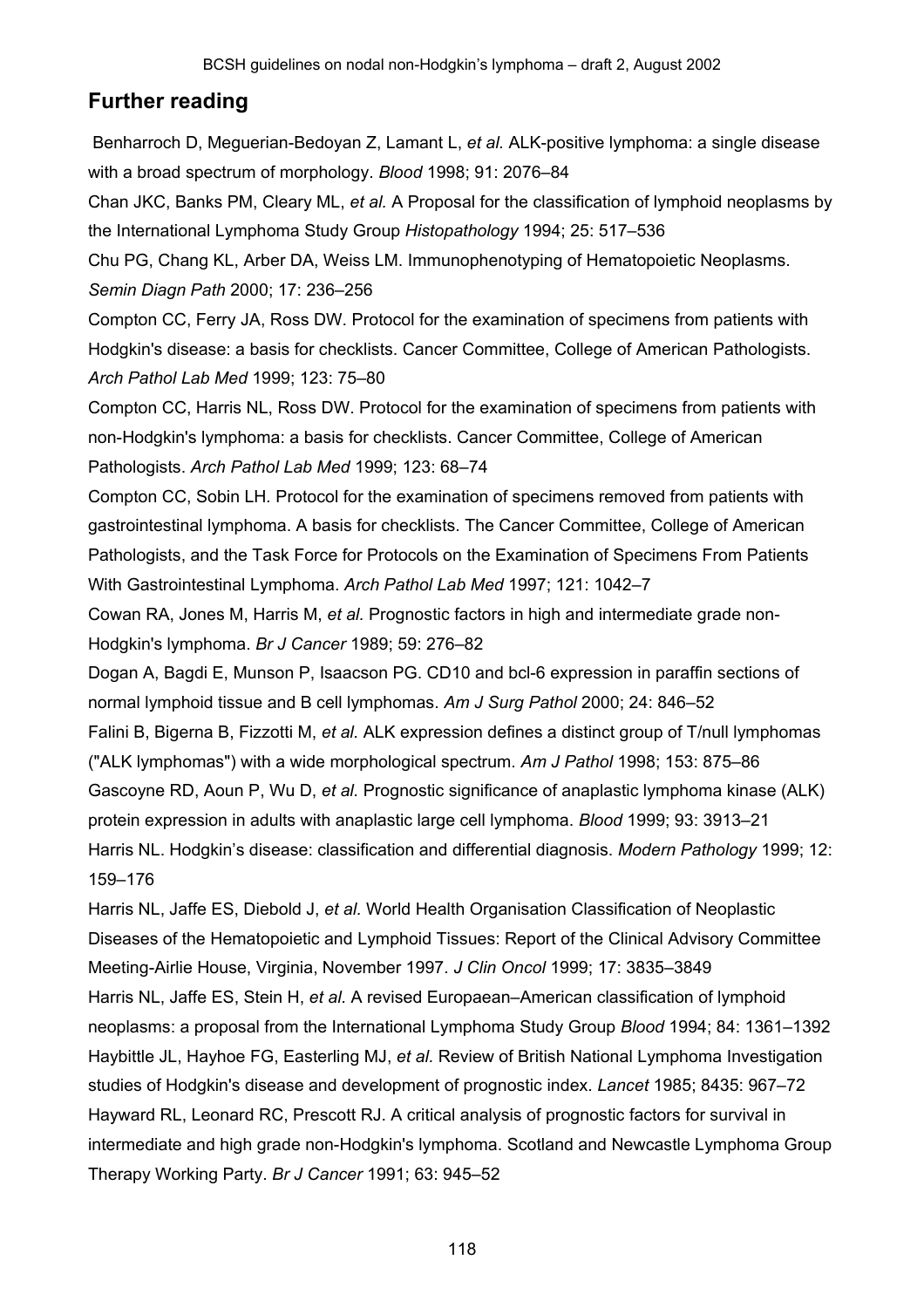Hermans J, Krol AD, van Groningen K, *et al*. International Prognostic Index for aggressive non-Hodgkin's lymphoma is valid for all malignancy grades. *Blood* 1995; 86: 1460–3 Iida S, Rao PH, Ueda R, Chaganti RS, Dalla-Favera R. Chromosomal rearrangement of the PAX-5 locus in lymphoplasmacytic lymphoma with t(9;14)(p13;q32). *Leuk Lymphoma* 1999; 34: 25–33 Kluin PM, Feller A, Gaulard P, *et al.* Peripheral T/NK cell lymphoma: a report of the IX<sup>th</sup> Workshop of the European Association of Haematopatholgy. *Histopathology* 2001; 18: 250–270 Lennert K, Collins RD, Lukes RJ. Concordance of the Kiel and Lukes-Collins Classification of non-

Hodgkin's Lymphomas *Histopathology* 1983; 7: 549–559 Lennert K with Mori N, Stein H, Kaiserling E and Muller-Hermelink HK*. Malignant lymphomas other* 

*than Hodgkin's Disease* Berlin Springer-Verlag 1978

Lukes RJ, Collins RD Immunologic characterisation of human malignant lymphoma *Cancer* 1974; 34: 1488–1503

MacLennan KA, Bennett MH, Tu A, *et al.* Relationship of histopathologic features to survival and relapse in nodular sclerosing Hodgkin's disease. A study of 1659 patients. *Cancer* 1989; 64: 1686– 93

MacLennan KA, Bennett MH, Vaughan Hudson B, Vaughan Hudson G. Diagnosis and grading of nodular sclerosing Hodgkin's disease: a study of 2190 patients. *Int Rev Exp Pathol* 1992; 33: 27– 51

Melnyk A, Rodriguez A, Pugh WC, Cabannillas F. Evaluation of the Revised European-American Lymphoma classification confirms the clinical relevance of immunophenotype in 560 cases of aggressive non-Hodgkin's lymphoma. *Blood* 1997; 89: 4514–20

Nathwani BN, Anderson JR, Armitage JO, *et al*. Clinical significance of follicular lymphoma with monocytoid B cells. Non-Hodgkin's Lymphoma Classification Project. *Hum Pathol* 1999; 30: 263–8 Rudiger T, Ott G, Ott MM, Muller-Deubert SM, Muller-Hermelink HK. Differential diagnosis between classic Hodgkin's lymphoma, T cell-rich B cell lymphoma, and paragranuloma by paraffin immunohistochemistry. *Am J Surg Pathol* 1998; 22: 1184–91

Shipp MA. Prognostic factors in aggressive non-Hodgkin's lymphoma: who has "high-risk" disease? *Blood* 1994; 83: 1165–73

Specht L, Lauritzen AF, Nordentoft AM, *et al.* Tumor cell concentration and tumor burden in relation to histopathologic subtype and other prognostic factors in early stage Hodgkin's disease. The Danish National Hodgkin Study Group. *Cancer* 1990; 65: 2594–601

The non-Hodgkin's Lymphoma Classification Project. A clinical evaluation of the International Lymphoma Study Group classification of non-Hodgkin's lymphoma. *Blood* 1997; 89: 3909–18 The non-Hodgkin's Lymphoma Pathologic Classification Project. National Cancer Institute sponsored study of classifications of non-Hodgkin's lymphomas. Summary and description of a working formulation for clinical usage. *Cancer* 1982; 49: 2112–2135

Velders GA, Kluin-Nelemans JC, De Boer CJ, *et al.* Mantle-cell lymphoma: a population-based clinical study. *J Clin Oncol* 1996; 14: 1269–74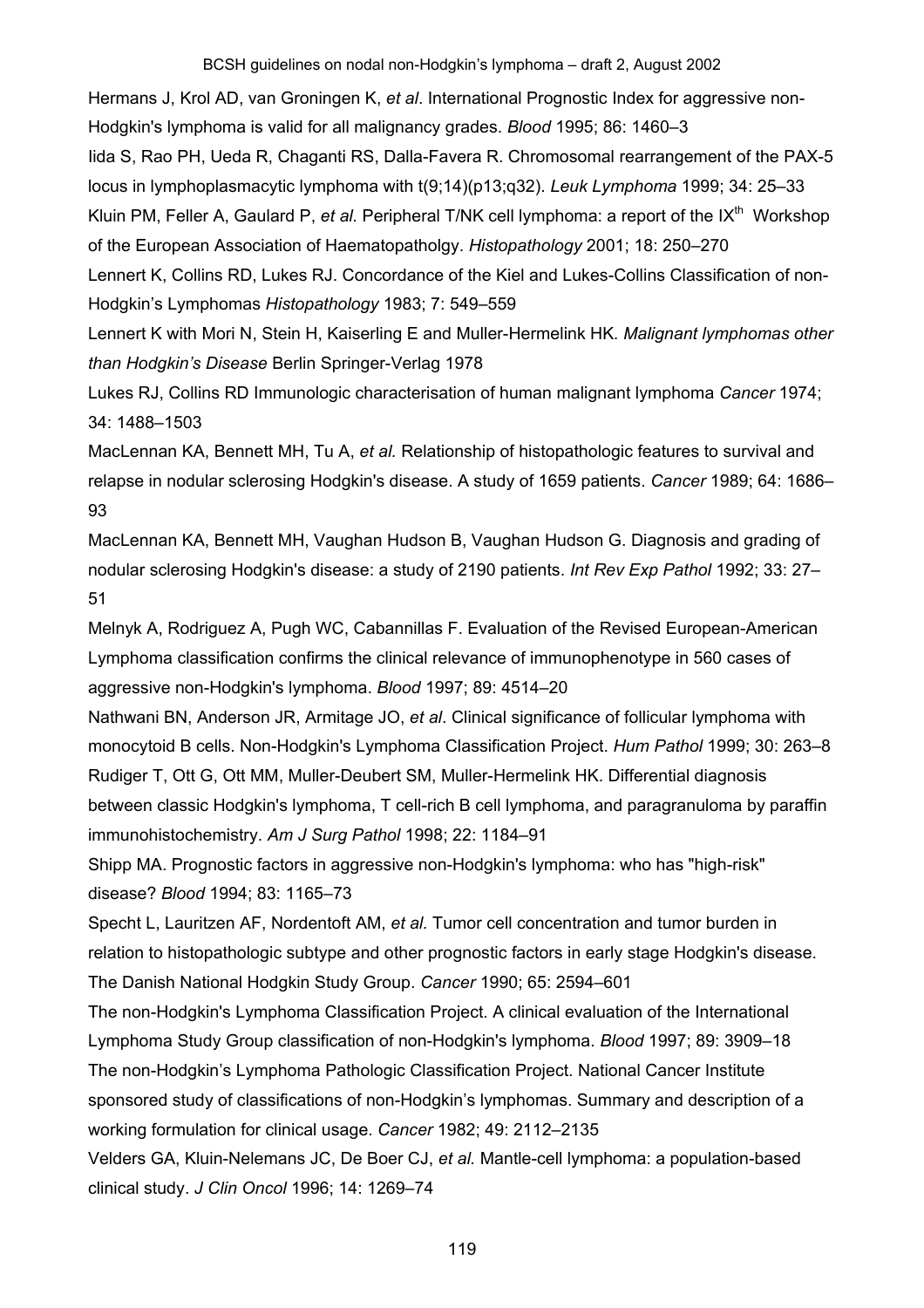von Wasielewski R, Werner M, Fischer R, *et al*. Lymphocyte-predominant Hodgkin's disease. An immunohistochemical analysis of 208 reviewed Hodgkin's disease cases from the German Hodgkin Study Group. *Am J Pathol* 1997; 150: 793–803

Watson P, Wood KM, Lodge A, *et al.* Monoclonal antibodies recognising CD5, CD10 and CD23 in formalin fixed paraffin embedded tissue: production and assessment of their value in the diagnosis of small B cell lymphoma. *Histopathology* 2000; 36: 145–150

Willemze R, Kerl H, Sterry W, *et al*. EORTC classification for primary cutaneous lymphomas: a proposal from the Cutaneous Lymphoma Study Group of the European Organisation for Research and Treatment of Cancer. *Blood* 1997; 90: 354–71

World Health Organisation Classification of Tumours. Pathology and Genetics. Tumours of the Haematopoietic and Lymphoid Tissues. Eds Jaffe ES, Harris NL, Stein H, Vardiman J. IARC Press Lyon France.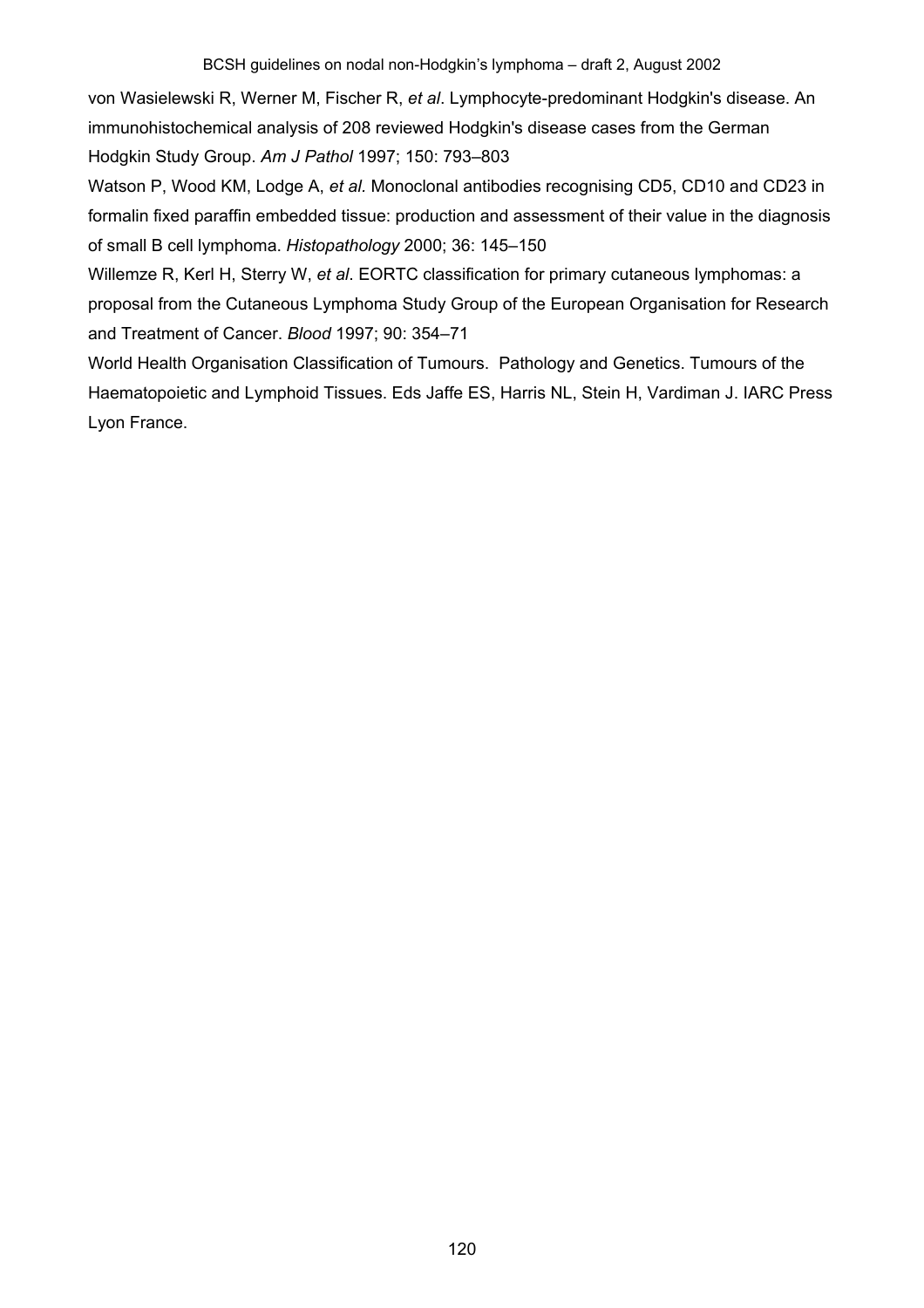# **Appendix 5. Abbreviations**

| <b>AILD</b>  | angioimmunoblastic T cell lymphoma               |
|--------------|--------------------------------------------------|
| <b>ALCL</b>  | anaplastic large cell lymphoma                   |
| <b>ALK</b>   | anaplastic lymphoma kinase                       |
| AML          | acute myeloid leukaemia                          |
| ASCO         | American Society of Clinical Oncology            |
| <b>ASCT</b>  | allogeneic stem cell transplantation             |
| <b>AST</b>   | aspartate transaminase                           |
| <b>ATL</b>   | acute T cell lymphoma/leukemia                   |
| BM           | bone marrow                                      |
| <b>BNLI</b>  | <b>British National Lymphoma Investigation</b>   |
| <b>BUN</b>   | blood urea nitrogen                              |
| <b>CNS</b>   | central nervous system                           |
| CR           | complete response                                |
| DFS          | disease-free survival                            |
| <b>DLBCL</b> | diffuse large B cell lymphoma                    |
| <b>EBV</b>   | Epstein-Barr virus                               |
| <b>ECOG</b>  | <b>Eastern Cooperative Oncology Group</b>        |
| <b>ESR</b>   | erythrocyte sedimentation rate                   |
| <b>FBC</b>   | full blood count                                 |
| <b>FISH</b>  | fluorescence in situ hybridisation               |
| <b>FSH</b>   | follicle stimulating hormone                     |
| GI           | gastro-intestinal                                |
| HD           | Hodgkin's disease - also Hodgkin's lymphoma (HL) |
| <b>HDT</b>   | high-dose therapy                                |
| <b>HIV</b>   | human immunodeficiency virus                     |
| <b>HSCT</b>  | haematopoietic stem cell transplantation         |
| <b>ICSI</b>  | intracytoplasmic sperm injection                 |
|              |                                                  |